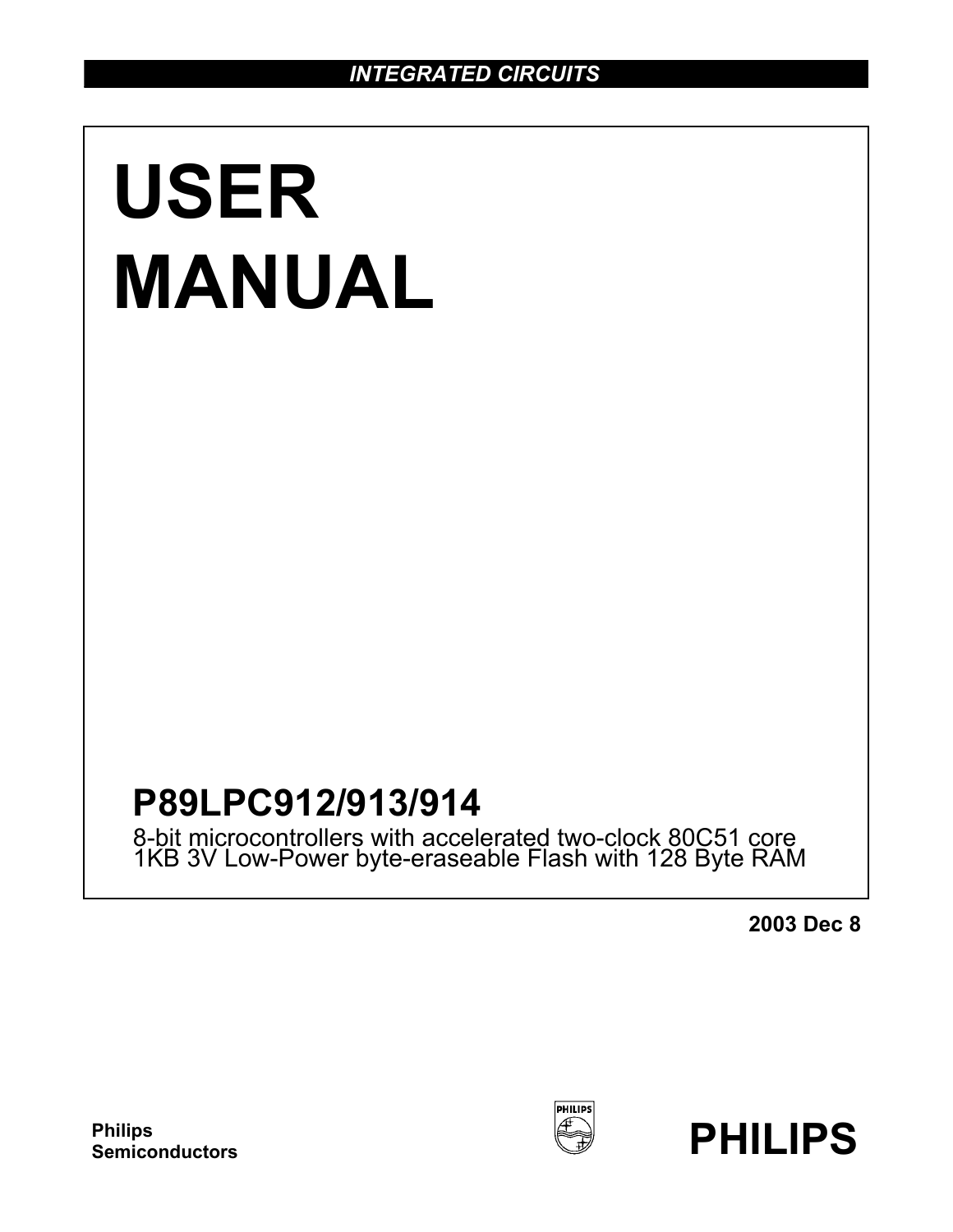## **Table of Contents**

## P89LPC912/913/914

| Special Function Registers Table - P89LPC912 19    |  |
|----------------------------------------------------|--|
| Special Function Registers Table - P89LPC913 22    |  |
| Special Function Registers Table - P89LPC914 25    |  |
|                                                    |  |
|                                                    |  |
|                                                    |  |
|                                                    |  |
|                                                    |  |
|                                                    |  |
| Medium Speed Oscillator Option - P89LPC912/913  29 |  |
|                                                    |  |
|                                                    |  |
|                                                    |  |
|                                                    |  |
|                                                    |  |
|                                                    |  |
|                                                    |  |
|                                                    |  |
|                                                    |  |
|                                                    |  |
|                                                    |  |
|                                                    |  |
|                                                    |  |
|                                                    |  |
|                                                    |  |
|                                                    |  |
|                                                    |  |
|                                                    |  |
|                                                    |  |
|                                                    |  |
|                                                    |  |
|                                                    |  |
|                                                    |  |
|                                                    |  |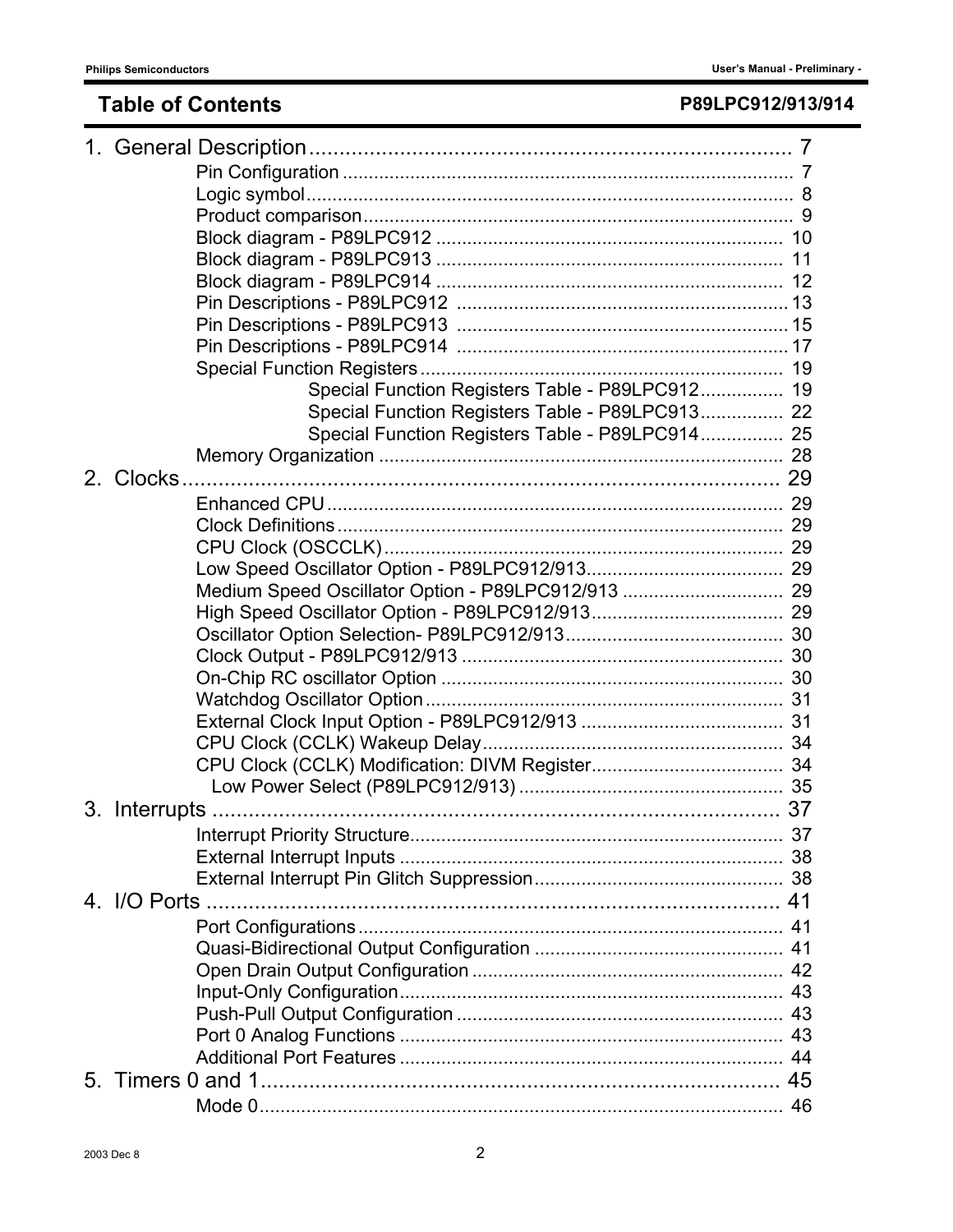## **Table of Contents**

## P89LPC912/913/914

| Framing Error and RI in Modes 2 and 3 with SM2 = 1  67                  |  |
|-------------------------------------------------------------------------|--|
|                                                                         |  |
|                                                                         |  |
|                                                                         |  |
| Transmit Interrupts with Double Buffering Enabled (Modes 1, 2 and 3) 68 |  |
| The 9th Bit (Bit 8) in Double Buffering (Modes 1, 2 and 3) 69           |  |
|                                                                         |  |
|                                                                         |  |
|                                                                         |  |
|                                                                         |  |
|                                                                         |  |
|                                                                         |  |
|                                                                         |  |
|                                                                         |  |
|                                                                         |  |
|                                                                         |  |
|                                                                         |  |
|                                                                         |  |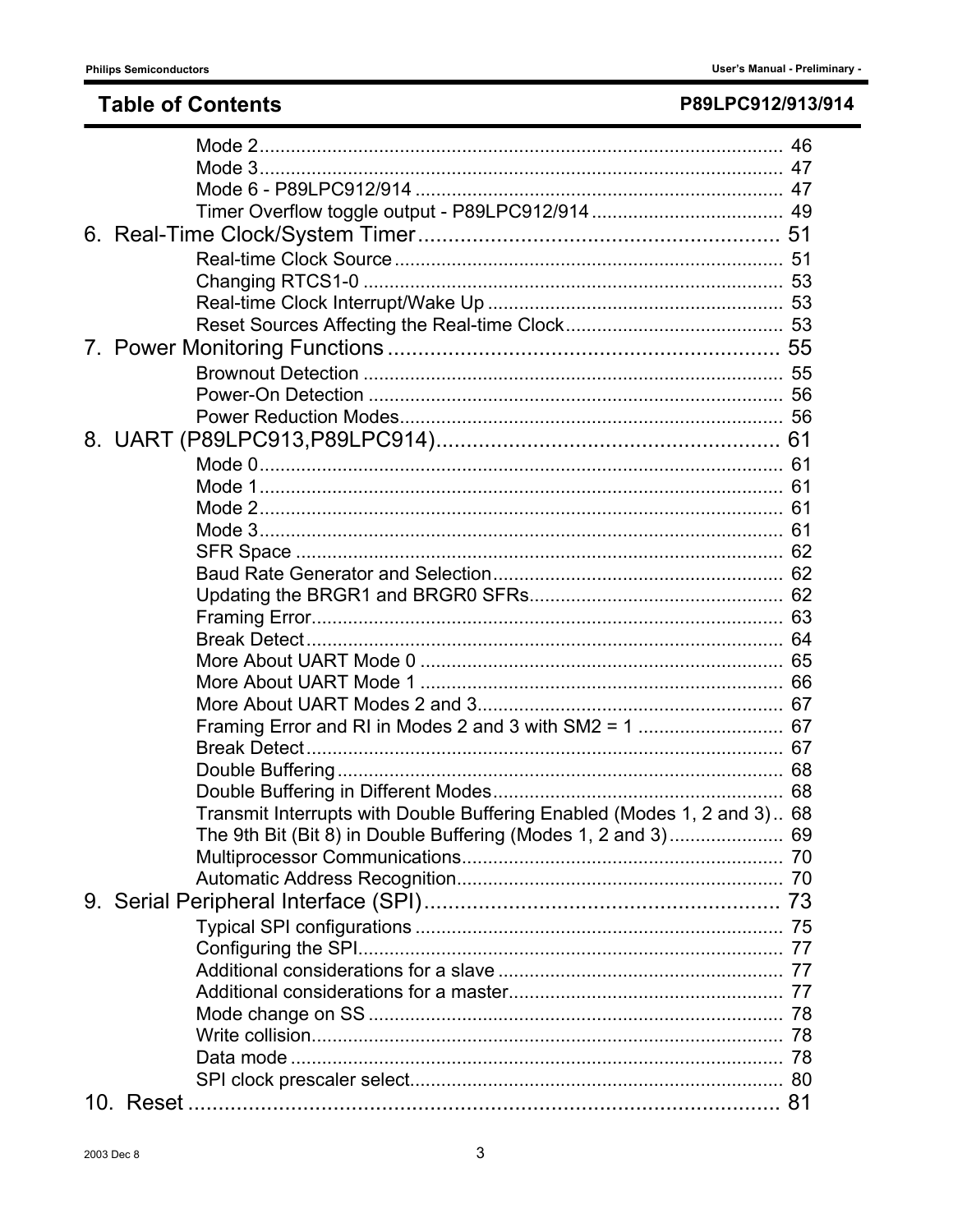## **Table of Contents**

## P89LPC912/913/914

|                 | Periodic wakeup from Power down without an external oscillator 95 |  |
|-----------------|-------------------------------------------------------------------|--|
|                 |                                                                   |  |
|                 |                                                                   |  |
|                 |                                                                   |  |
|                 |                                                                   |  |
|                 |                                                                   |  |
|                 |                                                                   |  |
|                 |                                                                   |  |
|                 |                                                                   |  |
|                 |                                                                   |  |
|                 |                                                                   |  |
|                 |                                                                   |  |
|                 |                                                                   |  |
|                 |                                                                   |  |
|                 |                                                                   |  |
|                 |                                                                   |  |
|                 |                                                                   |  |
| 17 <sub>1</sub> |                                                                   |  |
|                 |                                                                   |  |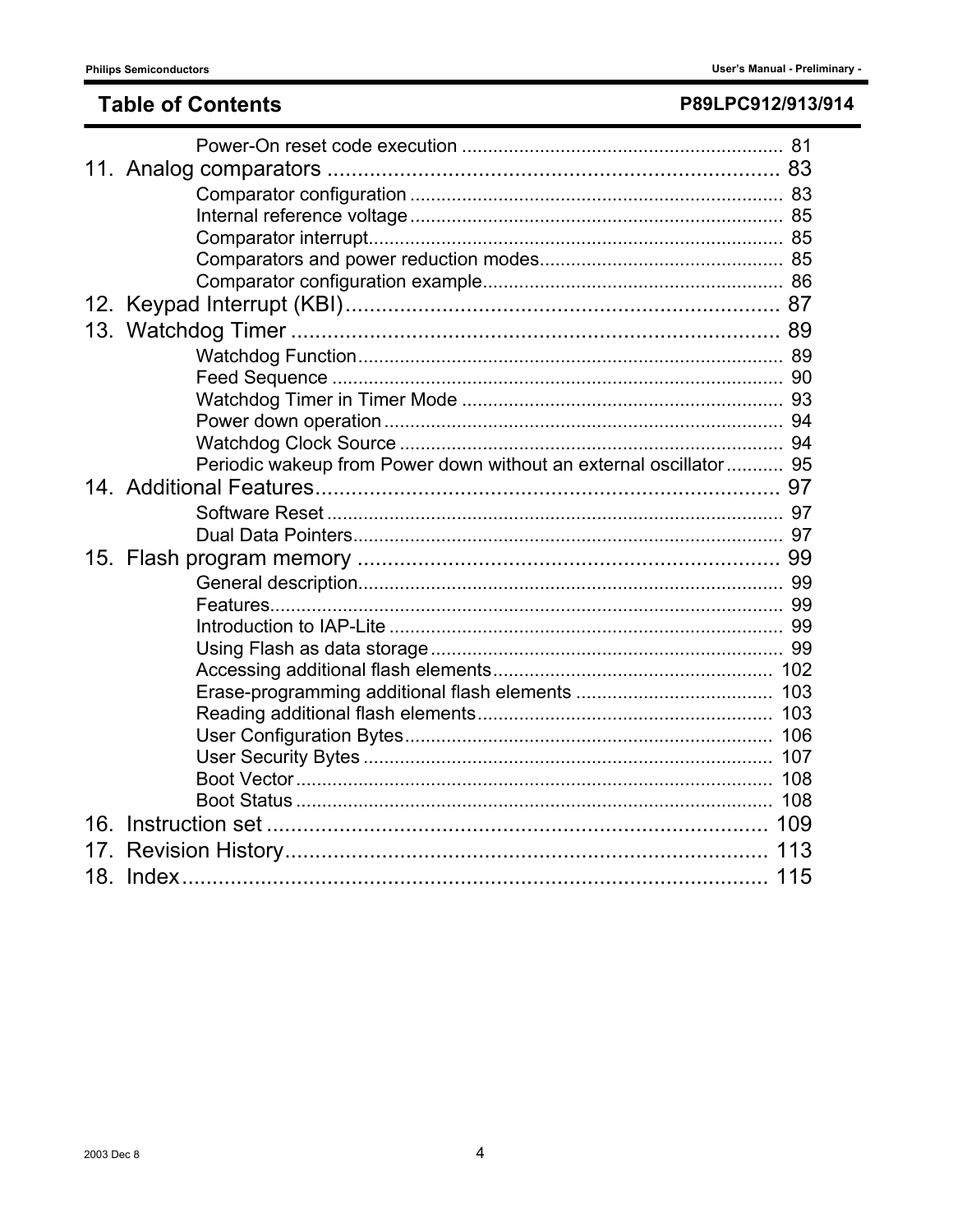## **List of Figures P89LPC912/913/914**

|                                                                                      | 28 |  |
|--------------------------------------------------------------------------------------|----|--|
|                                                                                      | 30 |  |
|                                                                                      | 31 |  |
|                                                                                      | 32 |  |
|                                                                                      | 33 |  |
|                                                                                      | 34 |  |
|                                                                                      | 37 |  |
|                                                                                      | 38 |  |
|                                                                                      | 38 |  |
|                                                                                      | 38 |  |
| Interrupt sources, enables, and Power down Wake-up sources - P89LPC912               | 39 |  |
| InterruptsSources, enables, and Power down Wake-up sources - P89LPC913, P89LPC914 39 |    |  |
|                                                                                      | 41 |  |
|                                                                                      | 41 |  |
|                                                                                      | 42 |  |
|                                                                                      | 42 |  |
|                                                                                      | 43 |  |
|                                                                                      | 43 |  |
|                                                                                      | 44 |  |
|                                                                                      | 45 |  |
|                                                                                      | 46 |  |
|                                                                                      | 47 |  |
| Timer/Counter 0 or 1 in Mode 0 (13-bit counter)                                      | 48 |  |
|                                                                                      | 48 |  |
|                                                                                      | 48 |  |
|                                                                                      | 49 |  |
| Timer/Counter 0 in Mode 6 (PWM auto-reload), P89LPC912/914                           | 49 |  |
|                                                                                      | 51 |  |
| Real-time Clock/System Timer Clock Source - P89LPC912/913.                           | 52 |  |
| : Real-time Clock/System Timer Clock Source - P89LPC914.                             | 53 |  |
|                                                                                      | 54 |  |
|                                                                                      | 56 |  |
|                                                                                      | 57 |  |
|                                                                                      | 58 |  |
|                                                                                      | 59 |  |
|                                                                                      | 62 |  |
|                                                                                      | 62 |  |
|                                                                                      | 63 |  |
|                                                                                      | 63 |  |
|                                                                                      | 64 |  |
|                                                                                      | 65 |  |
| Serial Port Mode 0 (Double Buffering Must Be Disabled)                               | 66 |  |
| Serial Port Mode 1 (Only Single Transmit Buffering Case Is Shown)                    | 66 |  |
| Serial Port Mode 2 or 3 (Only Single Transmit Buffering Case Is Shown)               | 67 |  |
|                                                                                      | 67 |  |
|                                                                                      |    |  |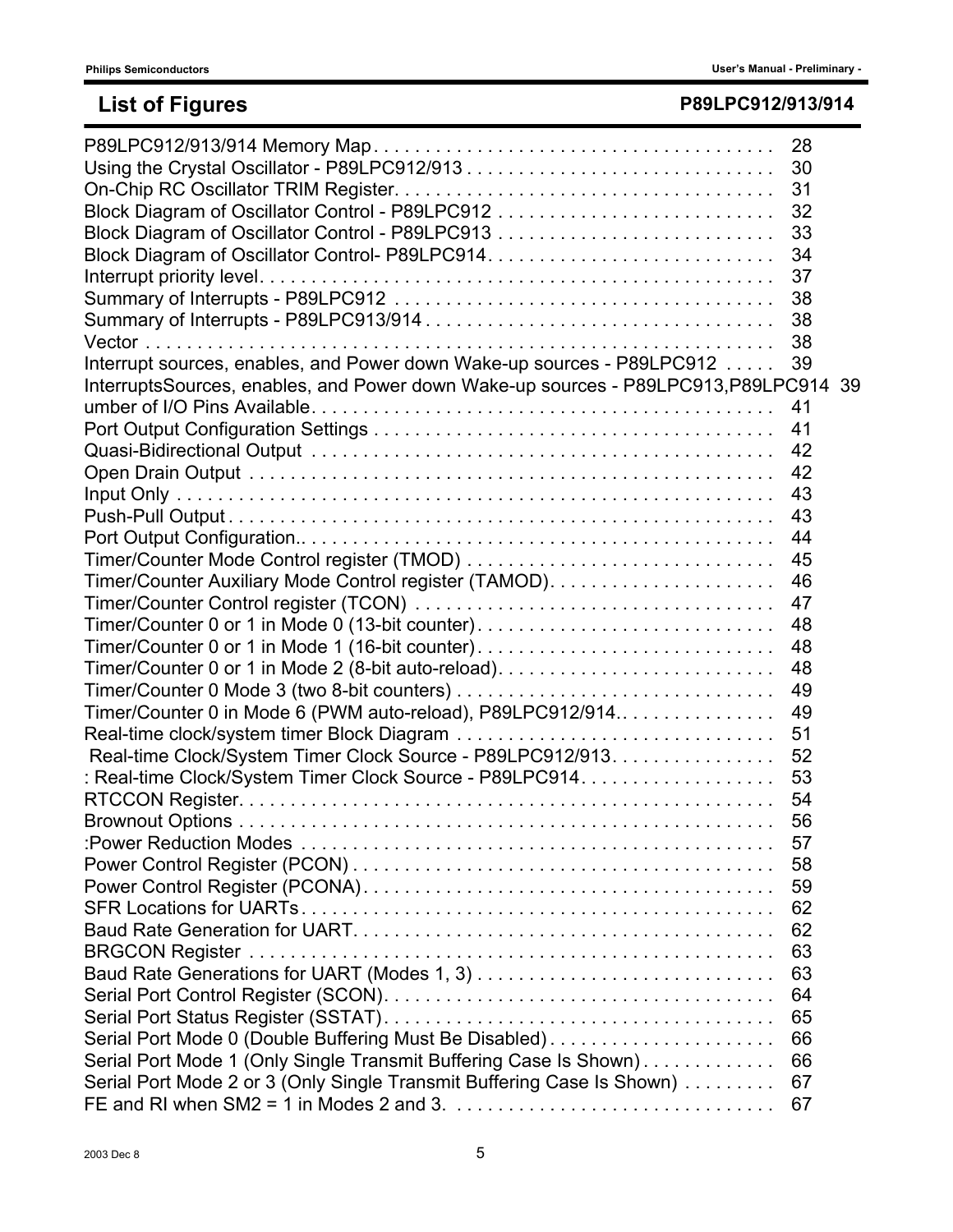## **List of Figures P89LPC912/913/914**

| Transmission with and without Double Buffering                                                                     | 69   |
|--------------------------------------------------------------------------------------------------------------------|------|
|                                                                                                                    | 73   |
|                                                                                                                    |      |
|                                                                                                                    | - 75 |
|                                                                                                                    | 75   |
|                                                                                                                    | 75   |
| SPI dual device configuration, where either can be a master or a slave.                                            | 76   |
| SPI single master multiple slaves configuration                                                                    | 76   |
|                                                                                                                    | 77   |
|                                                                                                                    | 79   |
| SPI slave transfer format with CPHA = $1, \ldots, \ldots, \ldots, \ldots, \ldots, \ldots, \ldots, \ldots, \ldots$  | 79   |
|                                                                                                                    | 80   |
| SPI master transfer format with CPHA = $1, \ldots, \ldots, \ldots, \ldots, \ldots, \ldots, \ldots, \ldots, \ldots$ | 80   |
|                                                                                                                    | 81   |
|                                                                                                                    |      |
|                                                                                                                    |      |
|                                                                                                                    |      |
|                                                                                                                    |      |
|                                                                                                                    |      |
|                                                                                                                    |      |
|                                                                                                                    |      |
|                                                                                                                    |      |
|                                                                                                                    | 89   |
|                                                                                                                    | 90   |
|                                                                                                                    | 91   |
|                                                                                                                    | 92   |
|                                                                                                                    |      |
|                                                                                                                    |      |
|                                                                                                                    |      |
|                                                                                                                    | 101  |
| Assembly language routine to erase/program all or part of a page.                                                  | 101  |
|                                                                                                                    | 102  |
|                                                                                                                    | 103  |
| Assembly language routine to erase/program a flash element                                                         | 104  |
|                                                                                                                    | 104  |
|                                                                                                                    | 105  |
|                                                                                                                    | 106  |
|                                                                                                                    | 107  |
|                                                                                                                    | 107  |
|                                                                                                                    | 108  |
|                                                                                                                    | 108  |
|                                                                                                                    | 109  |
|                                                                                                                    |      |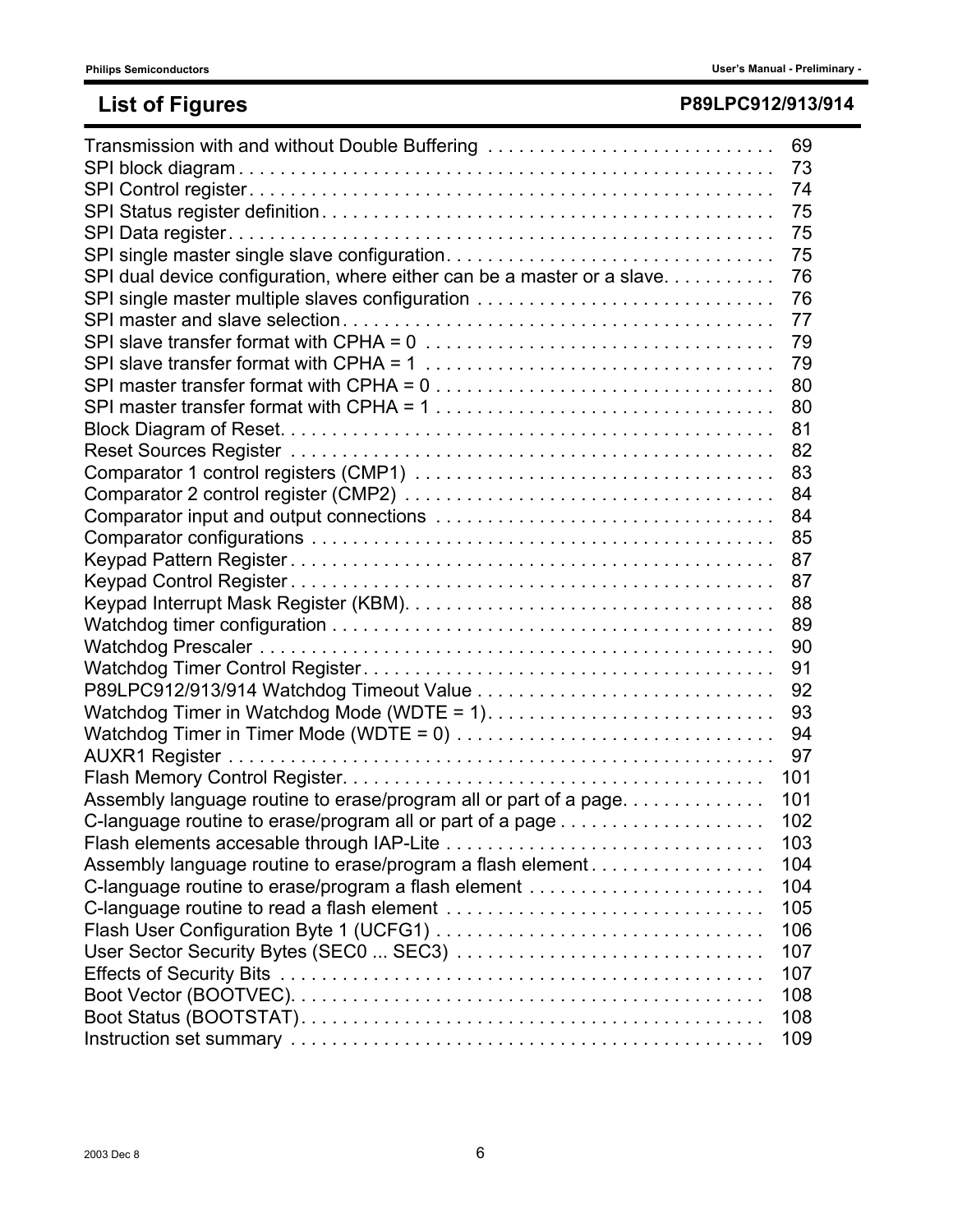## **1. GENERAL DESCRIPTION**

The **P89LPC912/913/914** is a single-chip microcontroller designed for applications demanding high-integration, low cost solutions over a wide range of performance requirements. The **P89LPC912/913/914** is based on a high performance processor architecture that executes instructions six times the rate of standard 80C51 devices. Many system level functions have been incorporated into the **P89LPC912/913/914** in order to reduce component count, board space, and system cost.

## **PIN CONFIGURATION**

### **14-pin TSSOP package**

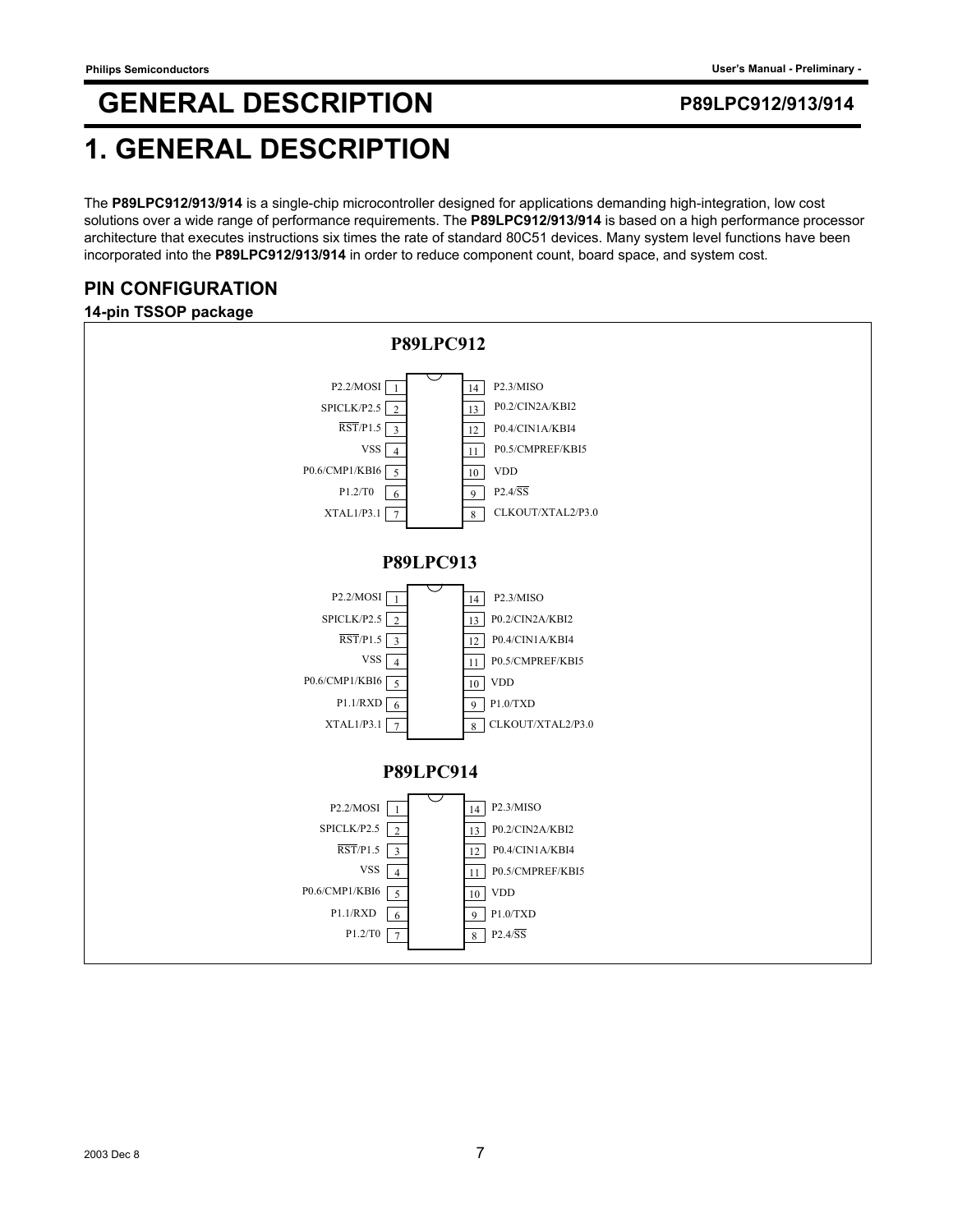### **LOGIC SYMBOL**

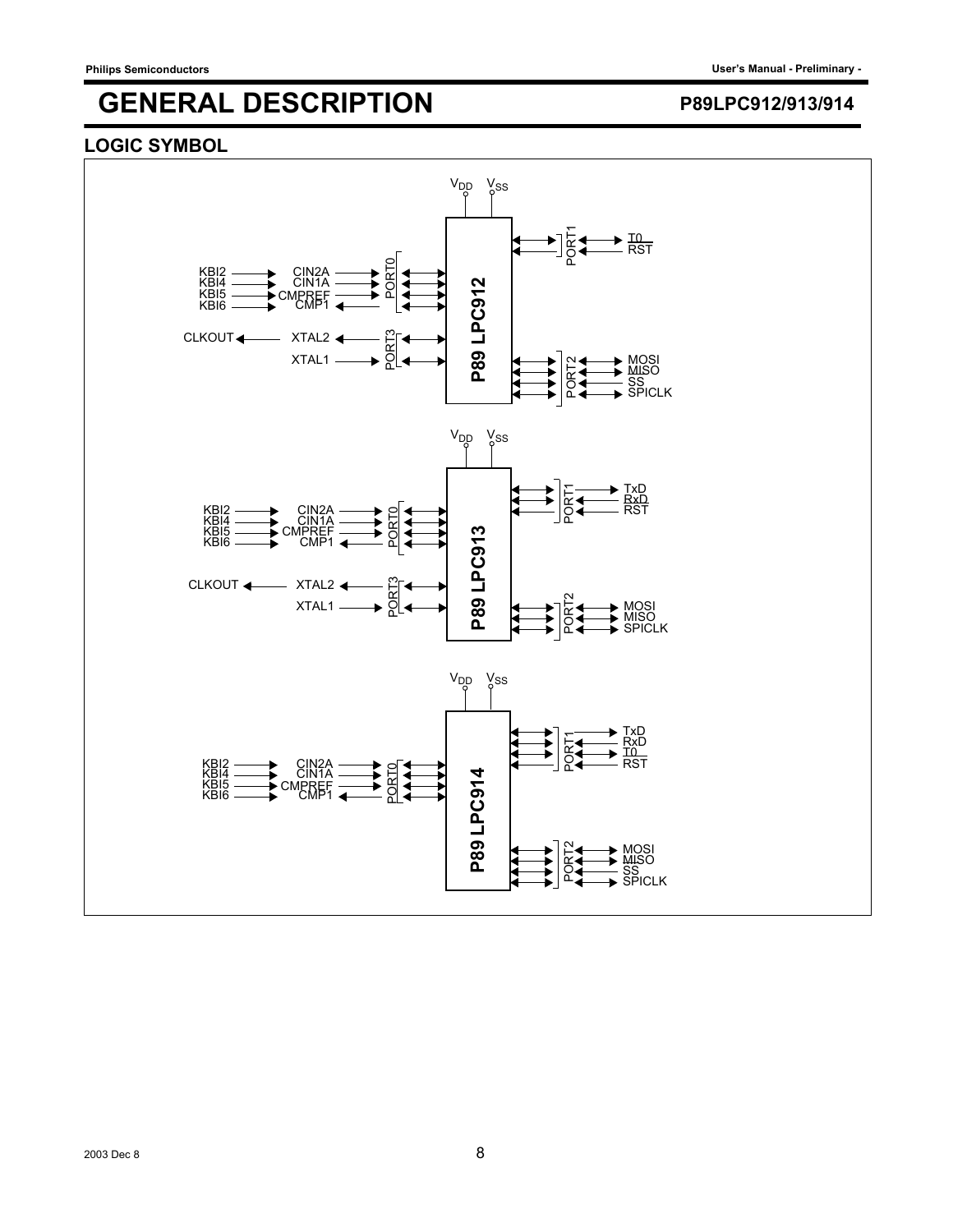### **Product comparison**

The following table highlights differences between these three devices.

|           | Part number Ext crystal pins X2 clkout T0 PWM output |  | SPI with SS<br>pin | SPI without SS pin | <b>UART</b> |         |
|-----------|------------------------------------------------------|--|--------------------|--------------------|-------------|---------|
|           |                                                      |  |                    |                    |             | TxD RxD |
| P89LPC912 |                                                      |  |                    |                    |             |         |
| P89LPC913 |                                                      |  |                    |                    |             |         |
| P89LPC914 |                                                      |  |                    |                    |             |         |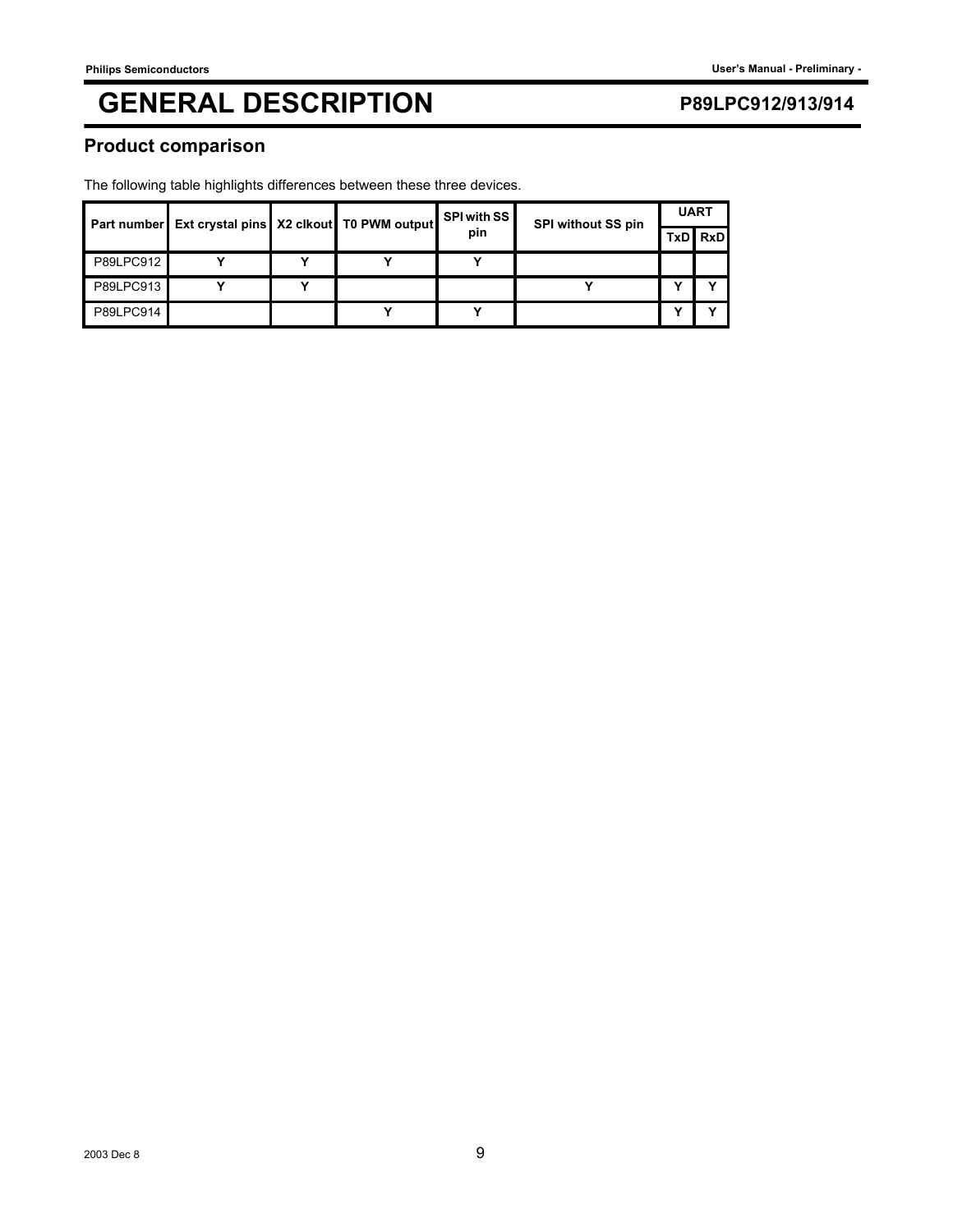### **BLOCK DIAGRAM - P89LPC912**

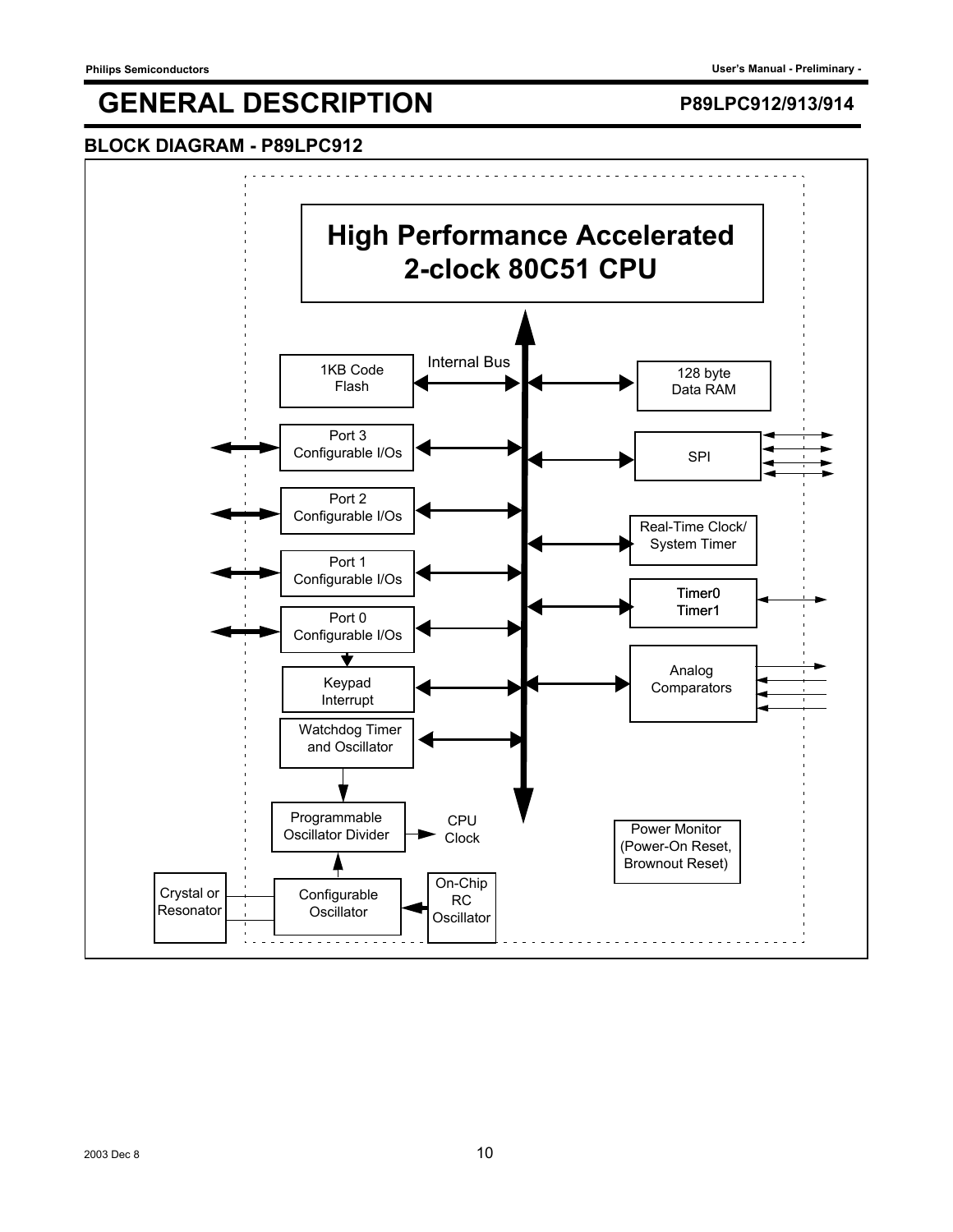### **BLOCK DIAGRAM - P89LPC913**

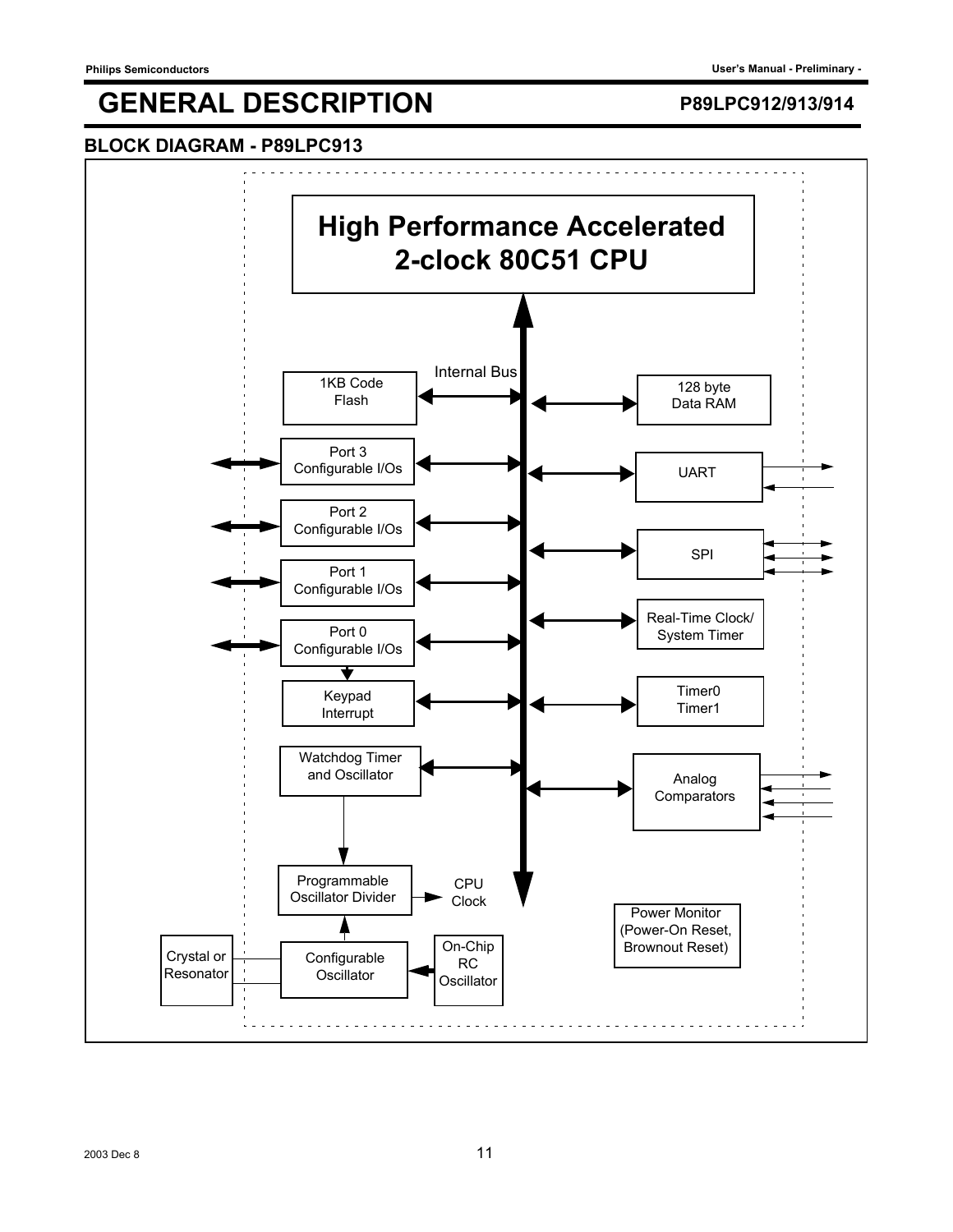### **BLOCK DIAGRAM - P89LPC914**

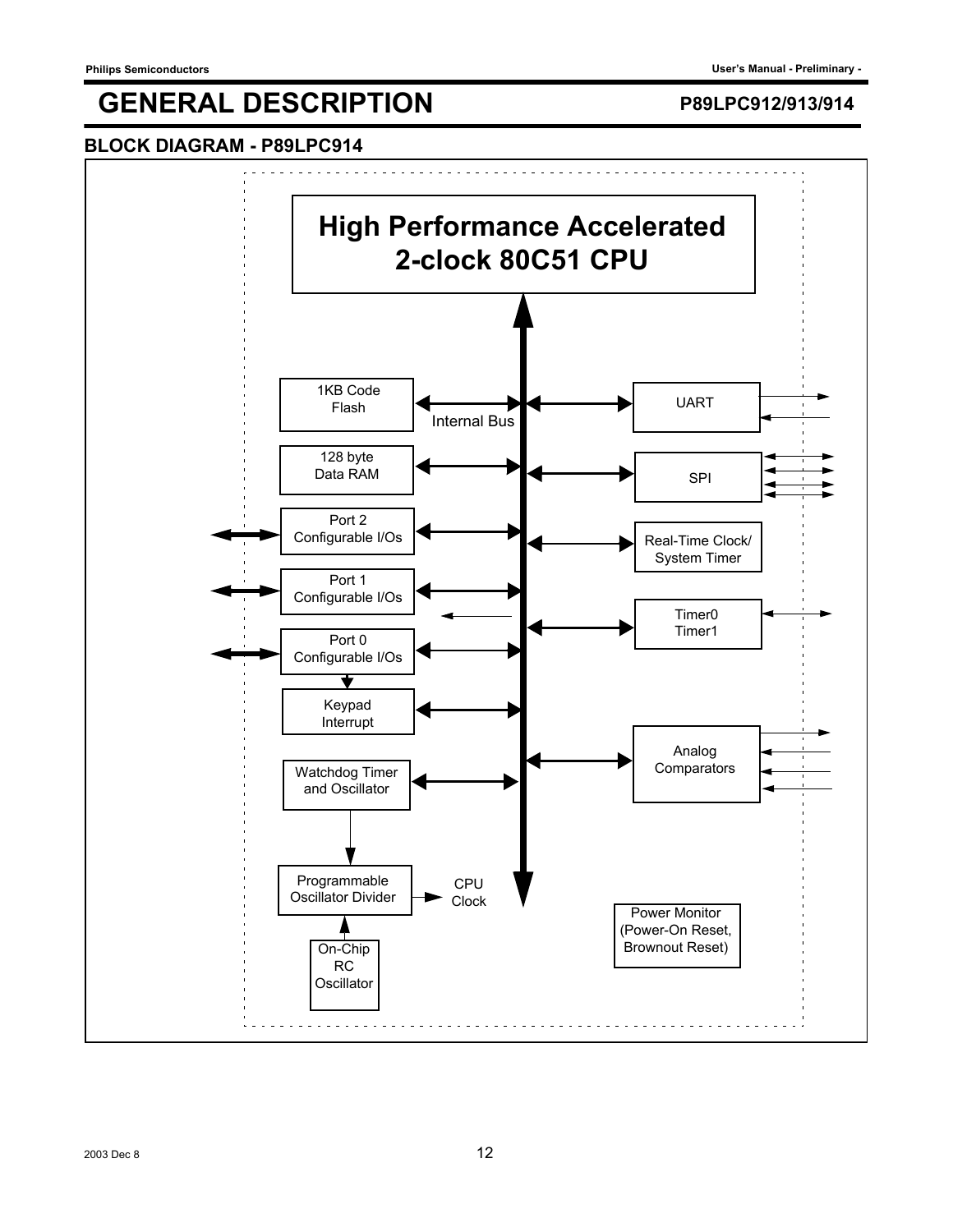### **PIN DESCRIPTIONS - P89LPC912**

| <b>MNEMONIC PIN NO. for</b> | TSSOP14       | <b>TYPE</b>      |                                                                                                                                                                                                                                                                                                                                                                                                                                                                                                 | <b>NAME AND FUNCTION</b>                                                                                                                                                                                                                                                                                                                                                                                                                                                           |  |
|-----------------------------|---------------|------------------|-------------------------------------------------------------------------------------------------------------------------------------------------------------------------------------------------------------------------------------------------------------------------------------------------------------------------------------------------------------------------------------------------------------------------------------------------------------------------------------------------|------------------------------------------------------------------------------------------------------------------------------------------------------------------------------------------------------------------------------------------------------------------------------------------------------------------------------------------------------------------------------------------------------------------------------------------------------------------------------------|--|
| $P0.2, P0.4 -$<br>P0.6      | 5, 11, 12, 13 | $\overline{1/O}$ | Port 0: Port 0 is an 4-bit I/O port with a user-configurable output type. During reset<br>Port 0 latches are configured in the input only mode with the internal pullup disabled.<br>The operation of port 0 pins as inputs and outputs depends upon the port configuration<br>selected. Each port pin is configured independently. Refer to the section on I/O port<br>configuration and the DC Electrical Characteristics for details.                                                        |                                                                                                                                                                                                                                                                                                                                                                                                                                                                                    |  |
|                             |               |                  |                                                                                                                                                                                                                                                                                                                                                                                                                                                                                                 | The Keypad Interrupt feature operates with port 0 pins.                                                                                                                                                                                                                                                                                                                                                                                                                            |  |
|                             |               |                  | All pins have Schmitt triggered inputs.                                                                                                                                                                                                                                                                                                                                                                                                                                                         |                                                                                                                                                                                                                                                                                                                                                                                                                                                                                    |  |
|                             |               |                  |                                                                                                                                                                                                                                                                                                                                                                                                                                                                                                 | Port 0 also provides various special functions as described below.                                                                                                                                                                                                                                                                                                                                                                                                                 |  |
|                             | 13            | I/O              | P <sub>0.2</sub>                                                                                                                                                                                                                                                                                                                                                                                                                                                                                | Port 0 bit 2.                                                                                                                                                                                                                                                                                                                                                                                                                                                                      |  |
|                             |               |                  | CIN2A                                                                                                                                                                                                                                                                                                                                                                                                                                                                                           | Comparator 2 positive input A.                                                                                                                                                                                                                                                                                                                                                                                                                                                     |  |
|                             |               |                  | KB <sub>I2</sub>                                                                                                                                                                                                                                                                                                                                                                                                                                                                                | Keyboard Input 2.                                                                                                                                                                                                                                                                                                                                                                                                                                                                  |  |
|                             | 12            | I/O              | P0.4                                                                                                                                                                                                                                                                                                                                                                                                                                                                                            | Port 0 bit 4.                                                                                                                                                                                                                                                                                                                                                                                                                                                                      |  |
|                             |               |                  | <b>CIN1A</b>                                                                                                                                                                                                                                                                                                                                                                                                                                                                                    | Comparator 1 positive input A.                                                                                                                                                                                                                                                                                                                                                                                                                                                     |  |
|                             |               |                  | KBI4                                                                                                                                                                                                                                                                                                                                                                                                                                                                                            | Keyboard Input 4.                                                                                                                                                                                                                                                                                                                                                                                                                                                                  |  |
|                             | 11            | I/O              | P <sub>0.5</sub>                                                                                                                                                                                                                                                                                                                                                                                                                                                                                | Port 0 bit 5.                                                                                                                                                                                                                                                                                                                                                                                                                                                                      |  |
|                             |               |                  |                                                                                                                                                                                                                                                                                                                                                                                                                                                                                                 | <b>CMPREF</b> Comparator reference (negative) input.                                                                                                                                                                                                                                                                                                                                                                                                                               |  |
|                             |               |                  | KBI <sub>5</sub>                                                                                                                                                                                                                                                                                                                                                                                                                                                                                | Keyboard Input 5.                                                                                                                                                                                                                                                                                                                                                                                                                                                                  |  |
|                             | 5             | I/O              | P0.6                                                                                                                                                                                                                                                                                                                                                                                                                                                                                            | Port 0 bit 6.                                                                                                                                                                                                                                                                                                                                                                                                                                                                      |  |
|                             |               | O                | CMP1                                                                                                                                                                                                                                                                                                                                                                                                                                                                                            | Comparator 1 output.                                                                                                                                                                                                                                                                                                                                                                                                                                                               |  |
| P1.2, P1.5                  | 3,6           | $I/O$ (P1.2);    | KB <sub>I6</sub>                                                                                                                                                                                                                                                                                                                                                                                                                                                                                | Keyboard Input 6.<br>Port 1: Port 1 is an 2-bit I/O port with a user-configurable output type, except for three                                                                                                                                                                                                                                                                                                                                                                    |  |
|                             |               | I(P1.5)          | pins as noted below. During reset Port 1 latches are configured in the input only mode<br>with the internal pullup disabled. The operation of the configurable port 1 pins as inputs<br>and outputs depends upon the port configuration selected. Each of the configurable<br>port pins are programmed independently. Refer to the section on I/O port configuration<br>and the DC Electrical Characteristics for details. P1.2 is an open drain when used as<br>an output. P1.5 is input only. |                                                                                                                                                                                                                                                                                                                                                                                                                                                                                    |  |
|                             |               |                  |                                                                                                                                                                                                                                                                                                                                                                                                                                                                                                 | All pins have Schmitt triggered inputs.                                                                                                                                                                                                                                                                                                                                                                                                                                            |  |
|                             |               |                  |                                                                                                                                                                                                                                                                                                                                                                                                                                                                                                 | Port 1 also provides various special functions as described below.                                                                                                                                                                                                                                                                                                                                                                                                                 |  |
|                             | 6             | I/O              | P1.2                                                                                                                                                                                                                                                                                                                                                                                                                                                                                            | Port 1 bit 2. (Open-drain when used as an output)                                                                                                                                                                                                                                                                                                                                                                                                                                  |  |
|                             |               | I/O              | T <sub>0</sub>                                                                                                                                                                                                                                                                                                                                                                                                                                                                                  | Timer/counter 0 external count input or overflow output. (Open-drain when<br>used as output)                                                                                                                                                                                                                                                                                                                                                                                       |  |
|                             | 3             | ı                | P <sub>1.5</sub>                                                                                                                                                                                                                                                                                                                                                                                                                                                                                | Port 1 bit 5. (Input only)                                                                                                                                                                                                                                                                                                                                                                                                                                                         |  |
|                             |               | I                | <b>RST</b>                                                                                                                                                                                                                                                                                                                                                                                                                                                                                      | External Reset input during power-on or if selected via UCFG1. When<br>functioning as a reset input a low on this pin resets the microcontroller,<br>causing I/O ports and peripherals to take on their default states, and the<br>processor begins execution at address 0. Also used during a power-on<br>sequence to force In-System Programming mode.                                                                                                                           |  |
| P2.2 - P2.5                 | 1,2,9,14      | I/O              |                                                                                                                                                                                                                                                                                                                                                                                                                                                                                                 | Port 2: Port 2 is a 4-bit I/O port with a user-configurable output type. During reset Port<br>2 latches are configured in the input only mode with the internal pullup disabled. The<br>operation of port 2 pins as inputs and outputs depends upon the port configuration<br>selected. Each port pin is configured independently. Refer to the section on I/O port<br>configuration and the DC Electrical Characteristics for details.<br>All pins have Schmitt triggered inputs. |  |
|                             |               |                  |                                                                                                                                                                                                                                                                                                                                                                                                                                                                                                 | Port 2 also provides various special functions as described below.                                                                                                                                                                                                                                                                                                                                                                                                                 |  |
|                             | $\mathbf{1}$  | I/O              | <b>P2.2</b>                                                                                                                                                                                                                                                                                                                                                                                                                                                                                     | Port 2 bit 2.                                                                                                                                                                                                                                                                                                                                                                                                                                                                      |  |
|                             |               | I/O              | <b>MOSI</b>                                                                                                                                                                                                                                                                                                                                                                                                                                                                                     | SPI master out slave in. When configured as master, this pin is output,<br>when configured as slave, this pin is input.                                                                                                                                                                                                                                                                                                                                                            |  |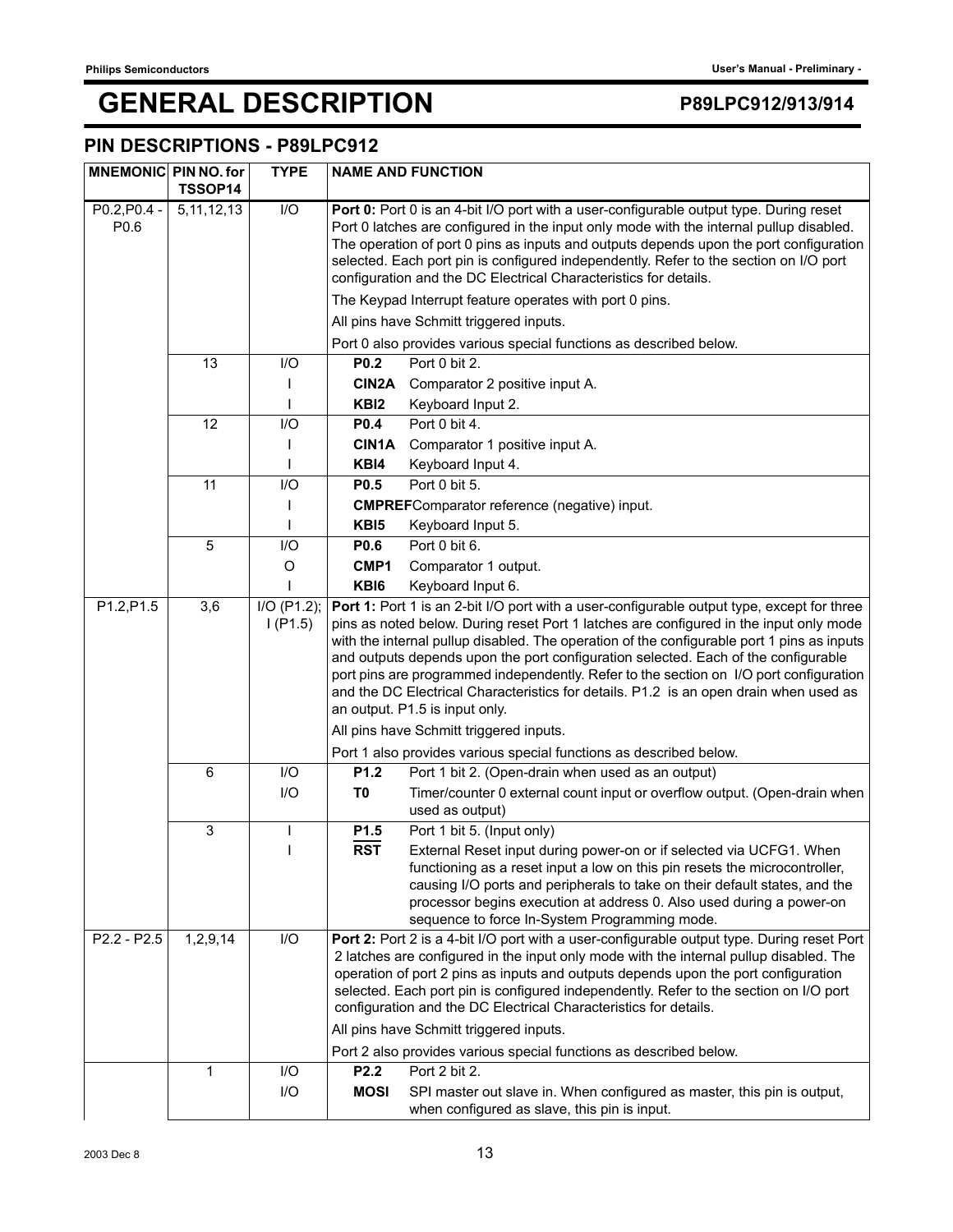| <b>MNEMONIC PIN NO. for</b> | TSSOP14        | <b>TYPE</b>             | <b>NAME AND FUNCTION</b>                                                                                                                                                                                                                                                                                                                                                                                                                 |
|-----------------------------|----------------|-------------------------|------------------------------------------------------------------------------------------------------------------------------------------------------------------------------------------------------------------------------------------------------------------------------------------------------------------------------------------------------------------------------------------------------------------------------------------|
|                             | 14             | $UO$                    | Port 2 bit 3.<br>P <sub>2.3</sub>                                                                                                                                                                                                                                                                                                                                                                                                        |
|                             |                | $\mathsf{I}/\mathsf{O}$ | <b>MISO</b><br>SPI master in slave out. When configured as master, this pin is input,<br>when configured as slave, this pin is output.                                                                                                                                                                                                                                                                                                   |
|                             | 9              | $II$                    | Port 2 bit 4.<br><b>P2.4</b>                                                                                                                                                                                                                                                                                                                                                                                                             |
|                             |                |                         | $\overline{\text{ss}}$<br>SPI Slave select.                                                                                                                                                                                                                                                                                                                                                                                              |
|                             | $\overline{2}$ | I/O                     | P <sub>2.5</sub><br>Port 2 bit 5.                                                                                                                                                                                                                                                                                                                                                                                                        |
|                             |                | $II$                    | <b>SPICLK</b> SPI clock. When configured as master, this pin is output, when configured<br>as slave, this pin is input.                                                                                                                                                                                                                                                                                                                  |
| P3.0 - P3.1                 | 7,8            | I/O                     | Port 3: Port 3 is an 2-bit I/O port with a user-configurable output type. During reset Port<br>3 latches are configured in the input only mode with the internal pullup disabled. The<br>operation of port 3 pins as inputs and outputs depends upon the port configuration<br>selected. Each port pin is configured independently. Refer to the section on I/O port<br>configuration and the DC Electrical Characteristics for details. |
|                             |                |                         | All pins have Schmitt triggered inputs.                                                                                                                                                                                                                                                                                                                                                                                                  |
|                             |                |                         | Port 3 also provides various special functions as described below:                                                                                                                                                                                                                                                                                                                                                                       |
|                             | 8              | $II$                    | Port 3 bit 0.<br><b>P3.0</b>                                                                                                                                                                                                                                                                                                                                                                                                             |
|                             |                | $\circ$                 | XTAL2 Output from the oscillator amplifier (when a crystal oscillator option is<br>selected via the FLASH configuration).                                                                                                                                                                                                                                                                                                                |
|                             |                | $\circ$                 | CLKOUTCPU clock divided by 2 when enabled via SFR bit (ENCLK - TRIM.6). It<br>can be used if the CPU clock is the internal RC oscillator, watchdog<br>oscillator or external clock input, except when XTAL1/XTAL2 are used to<br>generate clock source for the Real-Time clock/system timer.                                                                                                                                             |
|                             | $\overline{7}$ | I/O                     | P3.1<br>Port 3 bit 1.                                                                                                                                                                                                                                                                                                                                                                                                                    |
|                             |                |                         | XTAL <sub>1</sub><br>Input to the oscillator circuit and internal clock generator circuits (when<br>selected via the FLASH configuration). It can be a port pin if internal RC<br>oscillator or watchdog oscillator is used as the CPU clock source, AND if<br>XTAL1/XTAL2 are not used to generate the clock for the Real-Time clock/<br>system timer.                                                                                  |
| $\rm V_{SS}$                | 4              | T                       | Ground: 0 V reference.                                                                                                                                                                                                                                                                                                                                                                                                                   |
| V <sub>DD</sub>             | 10             |                         | Power Supply: This is the power supply voltage for normal operation as well as Idle<br>and Power down modes.                                                                                                                                                                                                                                                                                                                             |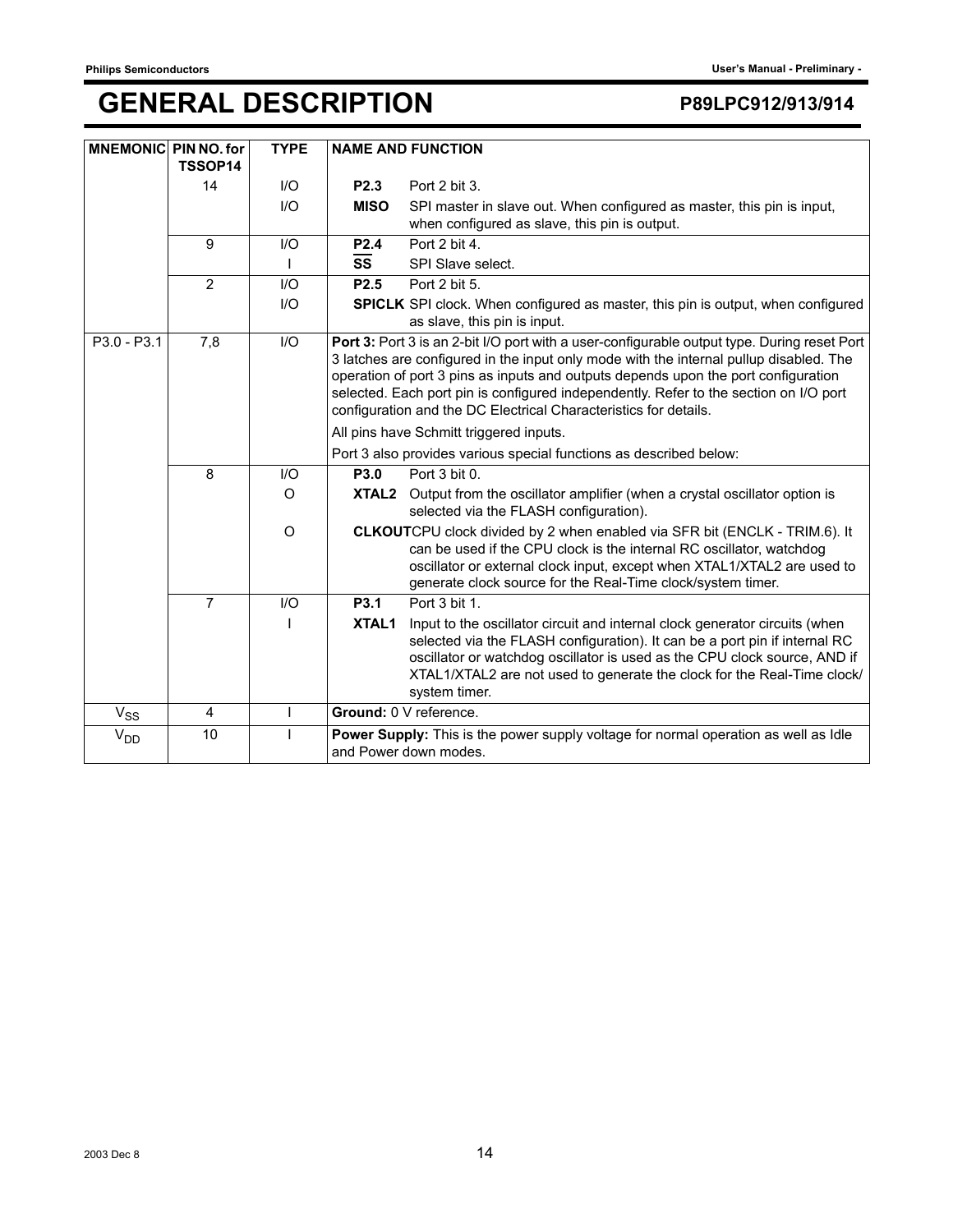### **PIN DESCRIPTIONS - P89LPC913**

| MNEMONIC PIN NO. for            | TSSOP14          | <b>TYPE</b>                        | <b>NAME AND FUNCTION</b>                                                                                                                                                                                                                                                                                                                                                                                                                                                                                                                                 |  |  |
|---------------------------------|------------------|------------------------------------|----------------------------------------------------------------------------------------------------------------------------------------------------------------------------------------------------------------------------------------------------------------------------------------------------------------------------------------------------------------------------------------------------------------------------------------------------------------------------------------------------------------------------------------------------------|--|--|
| P0.2, P0.4 -<br>P0.6            | 5, 11, 12,<br>13 | $\overline{1}/\overline{O}$        | Port 0: Port 0 is an 4-bit I/O port with a user-configurable output type. During reset<br>Port 0 latches are configured in the input only mode with the internal pullup disabled.<br>The operation of port 0 pins as inputs and outputs depends upon the port configuration<br>selected. Each port pin is configured independently. Refer to the section on I/O port<br>configuration and the DC Electrical Characteristics for details.                                                                                                                 |  |  |
|                                 |                  |                                    | The Keypad Interrupt feature operates with port 0 pins.                                                                                                                                                                                                                                                                                                                                                                                                                                                                                                  |  |  |
|                                 |                  |                                    | All pins have Schmitt triggered inputs.                                                                                                                                                                                                                                                                                                                                                                                                                                                                                                                  |  |  |
|                                 |                  |                                    | Port 0 also provides various special functions as described below.                                                                                                                                                                                                                                                                                                                                                                                                                                                                                       |  |  |
|                                 | 13               | I/O                                | P0.2<br>Port 0 bit 2.                                                                                                                                                                                                                                                                                                                                                                                                                                                                                                                                    |  |  |
|                                 |                  |                                    | CIN2A<br>Comparator 2 positive input A.                                                                                                                                                                                                                                                                                                                                                                                                                                                                                                                  |  |  |
|                                 |                  |                                    | KBI <sub>2</sub><br>Keyboard Input 2.                                                                                                                                                                                                                                                                                                                                                                                                                                                                                                                    |  |  |
|                                 | 12               | I/O                                | P0.4<br>Port 0 bit 4.                                                                                                                                                                                                                                                                                                                                                                                                                                                                                                                                    |  |  |
|                                 |                  |                                    | CIN1A<br>Comparator 1 positive input A.                                                                                                                                                                                                                                                                                                                                                                                                                                                                                                                  |  |  |
|                                 |                  |                                    | KBI4<br>Keyboard Input 4.                                                                                                                                                                                                                                                                                                                                                                                                                                                                                                                                |  |  |
|                                 | 11               | I/O                                | P <sub>0.5</sub><br>Port 0 bit 5.                                                                                                                                                                                                                                                                                                                                                                                                                                                                                                                        |  |  |
|                                 |                  |                                    | <b>CMPREF</b> Comparator reference (negative) input.                                                                                                                                                                                                                                                                                                                                                                                                                                                                                                     |  |  |
|                                 |                  |                                    | KB <sub>I5</sub><br>Keyboard Input 5.                                                                                                                                                                                                                                                                                                                                                                                                                                                                                                                    |  |  |
|                                 | 5                | I/O                                | Port 0 bit 6.<br>P <sub>0.6</sub>                                                                                                                                                                                                                                                                                                                                                                                                                                                                                                                        |  |  |
|                                 |                  | O                                  | CMP1<br>Comparator 1 output.                                                                                                                                                                                                                                                                                                                                                                                                                                                                                                                             |  |  |
|                                 |                  |                                    | KB <sub>I6</sub><br>Keyboard Input 6.                                                                                                                                                                                                                                                                                                                                                                                                                                                                                                                    |  |  |
| P1.0, P1.1,<br>P <sub>1.5</sub> | 3,6,9            | I/O(P1.0,<br>$P1.1,$ );<br>I(P1.5) | Port 1: Port 1 is an 3-bit I/O port with a user-configurable output type, except for three<br>pins as noted below. During reset Port 1 latches are configured in the input only mode<br>with the internal pullup disabled. The operation of the configurable port 1 pins as inputs<br>and outputs depends upon the port configuration selected. Each of the configurable<br>port pins are programmed independently. Refer to the section on I/O port configuration<br>and the DC Electrical Characteristics for details. P1.5 is input only.             |  |  |
|                                 |                  |                                    | All pins have Schmitt triggered inputs.<br>Port 1 also provides various special functions as described below.                                                                                                                                                                                                                                                                                                                                                                                                                                            |  |  |
|                                 | 9                | I/O                                | Port 1 bit 0.<br>P1.0                                                                                                                                                                                                                                                                                                                                                                                                                                                                                                                                    |  |  |
|                                 |                  | O                                  | <b>TxD</b>                                                                                                                                                                                                                                                                                                                                                                                                                                                                                                                                               |  |  |
|                                 | 6                | I/O                                | Transmitter output for the serial port.<br>P1.1<br>Port 1 bit 1.                                                                                                                                                                                                                                                                                                                                                                                                                                                                                         |  |  |
|                                 |                  | L                                  | <b>RxD</b><br>Receiver input for the serial port.                                                                                                                                                                                                                                                                                                                                                                                                                                                                                                        |  |  |
|                                 | 3                |                                    | Port 1 bit 5. (Input only)<br>P1.5                                                                                                                                                                                                                                                                                                                                                                                                                                                                                                                       |  |  |
|                                 |                  |                                    | <b>RST</b><br>External Reset input during power-on or if selected via UCFG1. When<br>functioning as a reset input a low on this pin resets the microcontroller,<br>causing I/O ports and peripherals to take on their default states, and the<br>processor begins execution at address 0. Also used during a power-on<br>sequence to force In-System Programming mode.                                                                                                                                                                                   |  |  |
| P2.2, P2.3,<br>P <sub>2.5</sub> | 13,14,16         | I/O                                | Port 2: Port 2 is a 3-bit I/O port with a user-configurable output type. During reset Port<br>2 latches are configured in the input only mode with the internal pullup disabled. The<br>operation of port 2 pins as inputs and outputs depends upon the port configuration<br>selected. Each port pin is configured independently. Refer to the section on I/O port<br>configuration and the DC Electrical Characteristics for details.<br>All pins have Schmitt triggered inputs.<br>Port 2 also provides various special functions as described below. |  |  |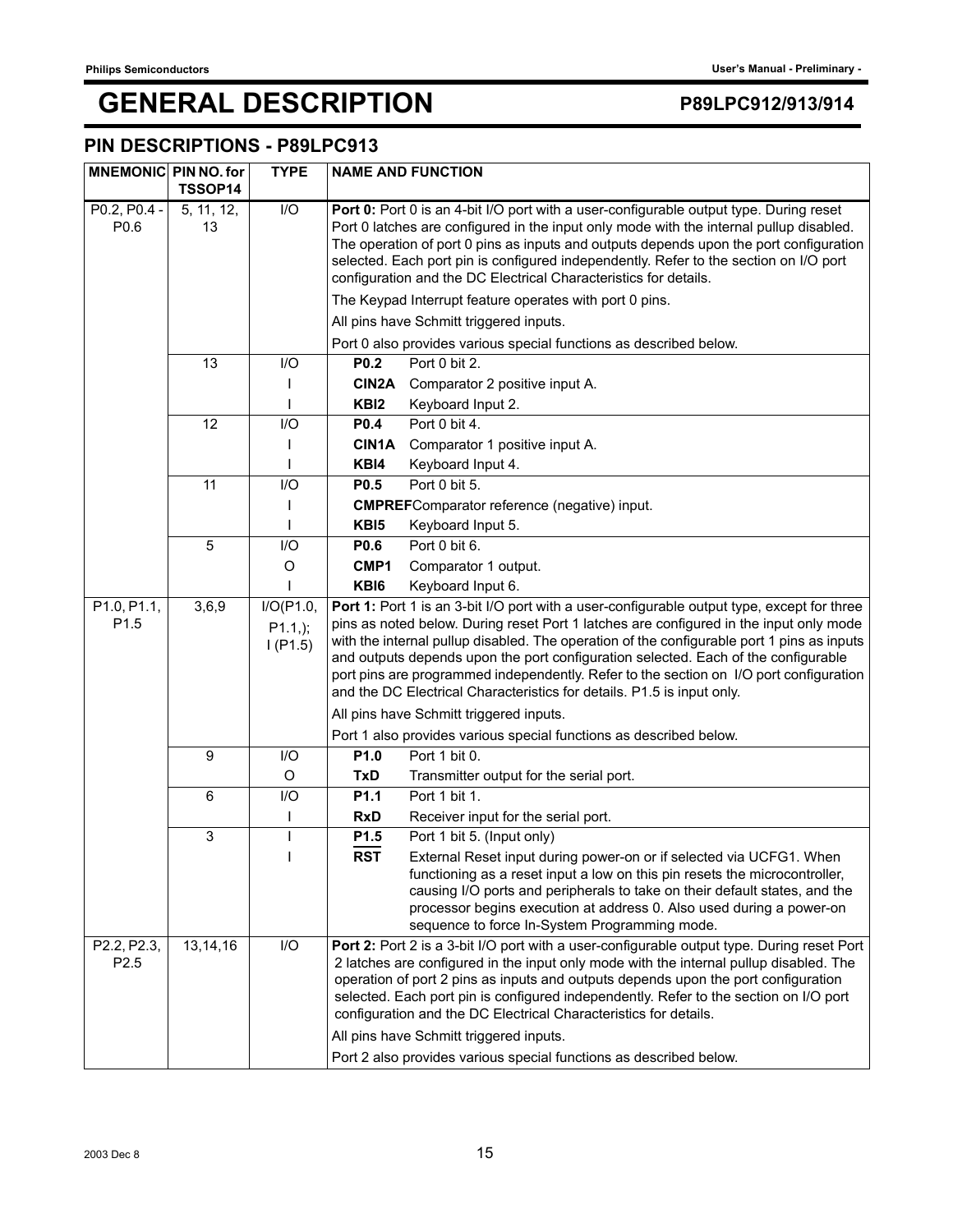| <b>MNEMONIC PIN NO. for</b> | TSSOP14        | <b>TYPE</b>             | <b>NAME AND FUNCTION</b>                                                                                                                                                                                                                                                                                                                                                                                                                 |
|-----------------------------|----------------|-------------------------|------------------------------------------------------------------------------------------------------------------------------------------------------------------------------------------------------------------------------------------------------------------------------------------------------------------------------------------------------------------------------------------------------------------------------------------|
|                             | 13             | $\mathsf{I}/\mathsf{O}$ | Port 2 bit 2.<br>P <sub>2.2</sub>                                                                                                                                                                                                                                                                                                                                                                                                        |
|                             |                | I/O                     | <b>MOSI</b><br>SPI master out slave in. When configured as master, this pin is output,<br>when configured as slave, this pin is input.                                                                                                                                                                                                                                                                                                   |
|                             | 14             | I/O                     | Port 2 bit 3.<br>P2.3                                                                                                                                                                                                                                                                                                                                                                                                                    |
|                             |                | $II$                    | <b>MISO</b><br>SPI master in slave out. When configured as master, this pin is input,<br>when configured as slave, this pin is output.                                                                                                                                                                                                                                                                                                   |
|                             | 16             | $\mathsf{I}/\mathsf{O}$ | Port 2 bit 5.<br>P <sub>2.5</sub>                                                                                                                                                                                                                                                                                                                                                                                                        |
|                             |                | I/O                     | <b>SPICLK</b> SPI clock. When configured as master, this pin is output, when configured<br>as slave, this pin is input.                                                                                                                                                                                                                                                                                                                  |
| P3.0 - P3.1                 | 7,8            | I/O                     | Port 3: Port 3 is an 2-bit I/O port with a user-configurable output type. During reset Port<br>3 latches are configured in the input only mode with the internal pullup disabled. The<br>operation of port 3 pins as inputs and outputs depends upon the port configuration<br>selected. Each port pin is configured independently. Refer to the section on I/O port<br>configuration and the DC Electrical Characteristics for details. |
|                             |                |                         | All pins have Schmitt triggered inputs.                                                                                                                                                                                                                                                                                                                                                                                                  |
|                             |                |                         | Port 3 also provides various special functions as described below:                                                                                                                                                                                                                                                                                                                                                                       |
|                             | 8              | I/O                     | P3.0<br>Port 3 bit 0.                                                                                                                                                                                                                                                                                                                                                                                                                    |
|                             |                | $\circ$                 | Output from the oscillator amplifier (when a crystal oscillator option is<br>XTAL2<br>selected via the FLASH configuration).                                                                                                                                                                                                                                                                                                             |
|                             |                | $\circ$                 | CLKOUTCPU clock divided by 2 when enabled via SFR bit (ENCLK - TRIM.6). It<br>can be used if the CPU clock is the internal RC oscillator, watchdog<br>oscillator or external clock input, except when XTAL1/XTAL2 are used to<br>generate clock source for the Real-Time clock/system timer.                                                                                                                                             |
|                             | 7              | I/O                     | Port 3 bit 1.<br>P3.1                                                                                                                                                                                                                                                                                                                                                                                                                    |
|                             |                |                         | XTAL1<br>Input to the oscillator circuit and internal clock generator circuits (when<br>selected via the FLASH configuration). It can be a port pin if internal RC<br>oscillator or watchdog oscillator is used as the CPU clock source, AND if<br>XTAL1/XTAL2 are not used to generate the clock for the Real-Time clock/<br>system timer.                                                                                              |
| $V_{SS}$                    | $\overline{4}$ | $\mathbf{I}$            | Ground: 0 V reference.                                                                                                                                                                                                                                                                                                                                                                                                                   |
| <b>V<sub>DD</sub></b>       | 10             | $\mathbf{I}$            | Power Supply: This is the power supply voltage for normal operation as well as Idle<br>and Power down modes.                                                                                                                                                                                                                                                                                                                             |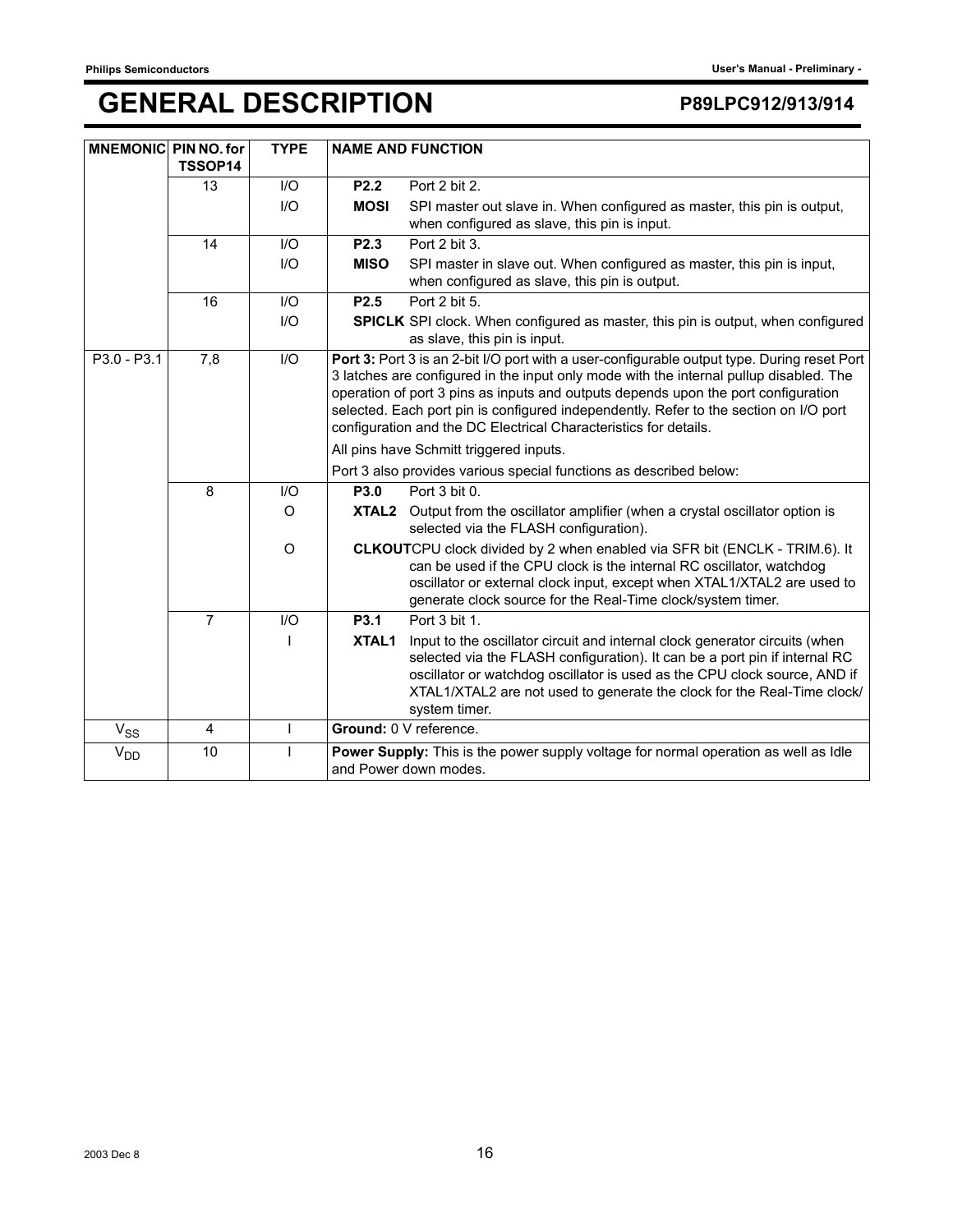### **PIN DESCRIPTIONS - P89LPC914**

| <b>MNEMONIC PIN NO. for</b> | <b>TSSOP14</b> | <b>TYPE</b>                        |                                                                                                                                                                                                                                                                                                                                                                                                                                                                                                                                                                                               | <b>NAME AND FUNCTION</b>                                                                                                                                                                                                                                                                                                                                 |  |
|-----------------------------|----------------|------------------------------------|-----------------------------------------------------------------------------------------------------------------------------------------------------------------------------------------------------------------------------------------------------------------------------------------------------------------------------------------------------------------------------------------------------------------------------------------------------------------------------------------------------------------------------------------------------------------------------------------------|----------------------------------------------------------------------------------------------------------------------------------------------------------------------------------------------------------------------------------------------------------------------------------------------------------------------------------------------------------|--|
| P0.2, P0.4 -<br>P0.6        | 5, 11, 12, 13  | $\overline{10}$                    | Port 0: Port 0 is an 4-bit I/O port with a user-configurable output type. During reset<br>Port 0 latches are configured in the input only mode with the internal pullup disabled.<br>The operation of port 0 pins as inputs and outputs depends upon the port configuration<br>selected. Each port pin is configured independently. Refer to the section on I/O port<br>configuration and the DC Electrical Characteristics for details.                                                                                                                                                      |                                                                                                                                                                                                                                                                                                                                                          |  |
|                             |                |                                    | The Keypad Interrupt feature operates with port 0 pins.                                                                                                                                                                                                                                                                                                                                                                                                                                                                                                                                       |                                                                                                                                                                                                                                                                                                                                                          |  |
|                             |                |                                    | All pins have Schmitt triggered inputs.                                                                                                                                                                                                                                                                                                                                                                                                                                                                                                                                                       |                                                                                                                                                                                                                                                                                                                                                          |  |
|                             |                |                                    | Port 0 also provides various special functions as described below.                                                                                                                                                                                                                                                                                                                                                                                                                                                                                                                            |                                                                                                                                                                                                                                                                                                                                                          |  |
|                             | 13             | I/O                                | P <sub>0.2</sub>                                                                                                                                                                                                                                                                                                                                                                                                                                                                                                                                                                              | Port 0 bit 2.                                                                                                                                                                                                                                                                                                                                            |  |
|                             |                |                                    | CIN2A                                                                                                                                                                                                                                                                                                                                                                                                                                                                                                                                                                                         | Comparator 2 positive input A.                                                                                                                                                                                                                                                                                                                           |  |
|                             |                |                                    | KB <sub>12</sub>                                                                                                                                                                                                                                                                                                                                                                                                                                                                                                                                                                              | Keyboard Input 2.                                                                                                                                                                                                                                                                                                                                        |  |
|                             | 12             | I/O                                | P0.4                                                                                                                                                                                                                                                                                                                                                                                                                                                                                                                                                                                          | Port 0 bit 4.                                                                                                                                                                                                                                                                                                                                            |  |
|                             |                |                                    | <b>CIN1A</b>                                                                                                                                                                                                                                                                                                                                                                                                                                                                                                                                                                                  | Comparator 1 positive input A.                                                                                                                                                                                                                                                                                                                           |  |
|                             |                |                                    | KBI4                                                                                                                                                                                                                                                                                                                                                                                                                                                                                                                                                                                          | Keyboard Input 4.                                                                                                                                                                                                                                                                                                                                        |  |
|                             | 11             | I/O                                | P <sub>0.5</sub>                                                                                                                                                                                                                                                                                                                                                                                                                                                                                                                                                                              | Port 0 bit 5.                                                                                                                                                                                                                                                                                                                                            |  |
|                             |                |                                    |                                                                                                                                                                                                                                                                                                                                                                                                                                                                                                                                                                                               | <b>CMPREF</b> Comparator reference (negative) input.                                                                                                                                                                                                                                                                                                     |  |
|                             |                |                                    | KB <sub>I5</sub>                                                                                                                                                                                                                                                                                                                                                                                                                                                                                                                                                                              | Keyboard Input 5.                                                                                                                                                                                                                                                                                                                                        |  |
|                             | 5              | I/O                                | P0.6                                                                                                                                                                                                                                                                                                                                                                                                                                                                                                                                                                                          | Port 0 bit 6.                                                                                                                                                                                                                                                                                                                                            |  |
|                             |                | O                                  | CMP1                                                                                                                                                                                                                                                                                                                                                                                                                                                                                                                                                                                          | Comparator 1 output.                                                                                                                                                                                                                                                                                                                                     |  |
|                             |                |                                    | KBI6                                                                                                                                                                                                                                                                                                                                                                                                                                                                                                                                                                                          | Keyboard Input 6.                                                                                                                                                                                                                                                                                                                                        |  |
| $P1.0 -$<br>P1.2, P1.5      | 3,6,7,9        | I/O (P1.0-<br>$P1.2$ );<br>I(P1.5) | Port 1: Port 1 is an 4-bit I/O port with a user-configurable output type, except for three<br>pins as noted below. During reset Port 1 latches are configured in the input only mode<br>with the internal pullup disabled. The operation of the configurable port 1 pins as inputs<br>and outputs depends upon the port configuration selected. Each of the configurable<br>port pins are programmed independently. Refer to the section on I/O port configuration<br>and the DC Electrical Characteristics for details. P1.2 is an open drain when used as<br>an output. P1.5 is input only. |                                                                                                                                                                                                                                                                                                                                                          |  |
|                             |                |                                    | All pins have Schmitt triggered inputs.                                                                                                                                                                                                                                                                                                                                                                                                                                                                                                                                                       |                                                                                                                                                                                                                                                                                                                                                          |  |
|                             |                |                                    |                                                                                                                                                                                                                                                                                                                                                                                                                                                                                                                                                                                               | Port 1 also provides various special functions as described below.                                                                                                                                                                                                                                                                                       |  |
|                             | 9              | I/O                                | P1.0                                                                                                                                                                                                                                                                                                                                                                                                                                                                                                                                                                                          | Port 1 bit 0.                                                                                                                                                                                                                                                                                                                                            |  |
|                             |                | O                                  | <b>TxD</b>                                                                                                                                                                                                                                                                                                                                                                                                                                                                                                                                                                                    | Transmitter output for the serial port.                                                                                                                                                                                                                                                                                                                  |  |
|                             | 6              | I/O                                | P <sub>1.1</sub>                                                                                                                                                                                                                                                                                                                                                                                                                                                                                                                                                                              | Port 1 bit 1.                                                                                                                                                                                                                                                                                                                                            |  |
|                             |                |                                    | <b>RxD</b>                                                                                                                                                                                                                                                                                                                                                                                                                                                                                                                                                                                    | Receiver input for the serial port.                                                                                                                                                                                                                                                                                                                      |  |
|                             | 7              | I/O                                | P1.2                                                                                                                                                                                                                                                                                                                                                                                                                                                                                                                                                                                          | Port 1 bit 2. (Open-drain when used as an output)                                                                                                                                                                                                                                                                                                        |  |
|                             |                | I/O                                | T0                                                                                                                                                                                                                                                                                                                                                                                                                                                                                                                                                                                            | Timer/counter 0 external count input or overflow output. (Open-drain when<br>used as outputs)                                                                                                                                                                                                                                                            |  |
|                             | $\mathsf 3$    | L                                  | P <sub>1.5</sub>                                                                                                                                                                                                                                                                                                                                                                                                                                                                                                                                                                              | Port 1 bit 5. (Input only)                                                                                                                                                                                                                                                                                                                               |  |
|                             |                |                                    | $\overline{RST}$                                                                                                                                                                                                                                                                                                                                                                                                                                                                                                                                                                              | External Reset input during power-on or if selected via UCFG1. When<br>functioning as a reset input a low on this pin resets the microcontroller,<br>causing I/O ports and peripherals to take on their default states, and the<br>processor begins execution at address 0. Also used during a power-on<br>sequence to force In-System Programming mode. |  |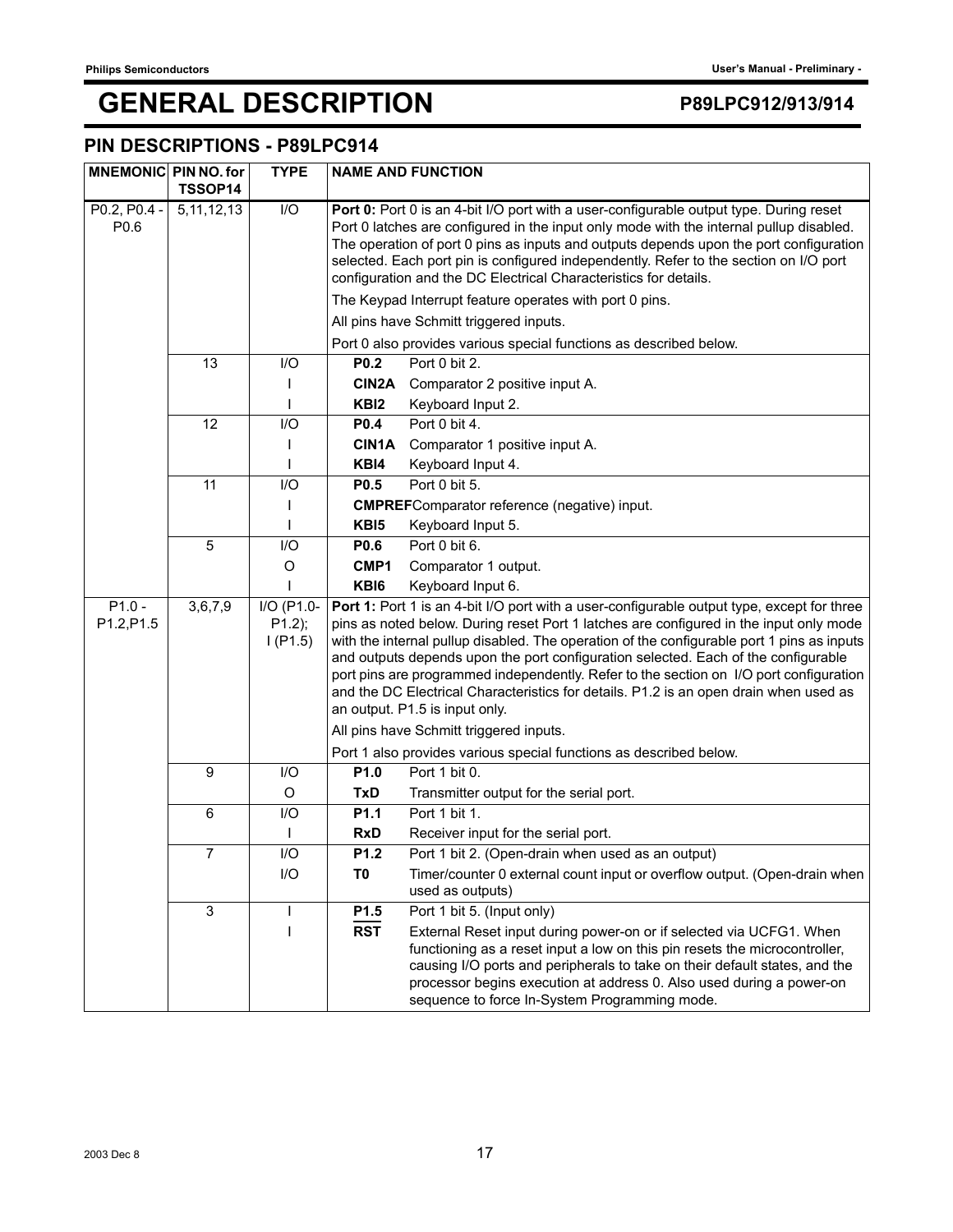| <b>MNEMONIC PIN NO. for</b> | TSSOP14        | <b>TYPE</b>            |                                                                                                                                                                                                                                                                                                                                                                                                                                                                                                                                                          | <b>NAME AND FUNCTION</b>                                                                                                |
|-----------------------------|----------------|------------------------|----------------------------------------------------------------------------------------------------------------------------------------------------------------------------------------------------------------------------------------------------------------------------------------------------------------------------------------------------------------------------------------------------------------------------------------------------------------------------------------------------------------------------------------------------------|-------------------------------------------------------------------------------------------------------------------------|
| $P2.2 - P2.5$               | 1, 2, 8, 14    | $\mathsf{U}\mathsf{O}$ | Port 2: Port 2 is a 4-bit I/O port with a user-configurable output type. During reset Port<br>2 latches are configured in the input only mode with the internal pullup disabled. The<br>operation of port 2 pins as inputs and outputs depends upon the port configuration<br>selected. Each port pin is configured independently. Refer to the section on I/O port<br>configuration and the DC Electrical Characteristics for details. All pins have Schmitt<br>triggered inputs.<br>Port 2 also provides various special functions as described below. |                                                                                                                         |
|                             |                | I/O                    | P <sub>2.2</sub>                                                                                                                                                                                                                                                                                                                                                                                                                                                                                                                                         | Port 2 bit 2.                                                                                                           |
|                             |                | $\mathsf{U}\mathsf{O}$ | <b>MOSI</b>                                                                                                                                                                                                                                                                                                                                                                                                                                                                                                                                              | SPI master out slave in. When configured as master, this pin is output,<br>when configured as slave, this pin is input. |
|                             | 14             | 1/O                    | P <sub>2.3</sub>                                                                                                                                                                                                                                                                                                                                                                                                                                                                                                                                         | Port 2 bit 3.                                                                                                           |
|                             |                | $\mathsf{U}\mathsf{O}$ | <b>MISO</b>                                                                                                                                                                                                                                                                                                                                                                                                                                                                                                                                              | SPI master in slave out. When configured as master, this pin is input,<br>when configured as slave, this pin is output. |
|                             | 8              | 1/O                    | P <sub>2.4</sub>                                                                                                                                                                                                                                                                                                                                                                                                                                                                                                                                         | Port 2 bit 4.                                                                                                           |
|                             |                |                        | SS                                                                                                                                                                                                                                                                                                                                                                                                                                                                                                                                                       | SPI Slave select.                                                                                                       |
|                             | $\overline{2}$ | $UO$                   | P <sub>2.5</sub>                                                                                                                                                                                                                                                                                                                                                                                                                                                                                                                                         | Port 2 bit 5.                                                                                                           |
|                             |                | $II$                   |                                                                                                                                                                                                                                                                                                                                                                                                                                                                                                                                                          | <b>SPICLK</b> SPI clock. When configured as master, this pin is output, when configured<br>as slave, this pin is input. |
| $V_{SS}$                    | 4              |                        |                                                                                                                                                                                                                                                                                                                                                                                                                                                                                                                                                          | Ground: 0 V reference.                                                                                                  |
| $V_{DD}$                    | 10             |                        |                                                                                                                                                                                                                                                                                                                                                                                                                                                                                                                                                          | Power Supply: This is the power supply voltage for normal operation as well as Idle<br>and Power down modes.            |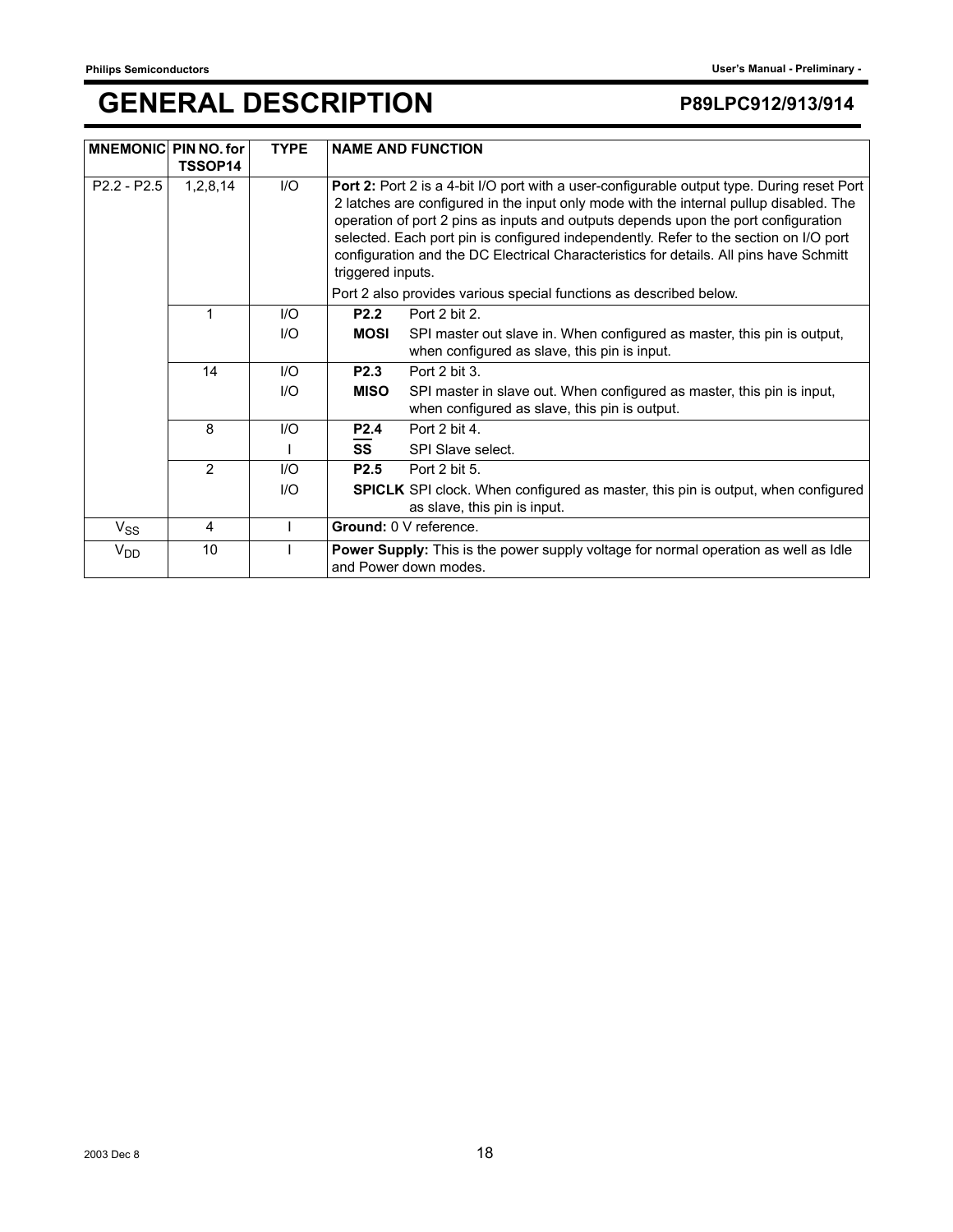### **SPECIAL FUNCTION REGISTERS**

### **Note: Special Function Registers (SFRs) accesses are restricted in the following ways:**

- 1. User must NOT attempt to access any SFR locations not defined.
- 2. Accesses to any defined SFR locations must be strictly for the functions for the SFRs.
- 3. SFR bits labeled '-', '0' or '1' can ONLY be written and read as follows:
	- '-' Unless otherwise specified, MUST be written with '0', but can return any value when read (even if it was written with '0'). It is a reserved bit and may be used in future derivatives.
	- '0' MUST be written with '0', and will return a '0' when read.
	- '1' MUST be written with '1', and will return a '1' when read.

### **SPECIAL FUNCTION REGISTERS TABLE - P89LPC912**

| Name           | <b>Description</b>                 | <b>SFR</b>       | <b>Bit Functions and Addresses</b> |                   |                          |                          |                  |                          |                 |                  |                  | <b>Reset Value</b> |
|----------------|------------------------------------|------------------|------------------------------------|-------------------|--------------------------|--------------------------|------------------|--------------------------|-----------------|------------------|------------------|--------------------|
|                |                                    | <b>Address</b>   | <b>MSB</b>                         |                   |                          |                          |                  |                          |                 | <b>LSB</b>       | Hex              | <b>Binary</b>      |
|                |                                    |                  |                                    |                   |                          |                          |                  |                          |                 |                  |                  |                    |
|                |                                    |                  | E7                                 | E <sub>6</sub>    | E <sub>5</sub>           | E4                       | E <sub>3</sub>   | E <sub>2</sub>           | E <sub>1</sub>  | E <sub>0</sub>   |                  |                    |
| ACC*           | Accumulator                        | EOH              |                                    |                   |                          |                          |                  |                          |                 |                  | 00H              | 00000000           |
|                |                                    |                  |                                    |                   |                          |                          |                  |                          |                 |                  |                  |                    |
| AUXR1#         | <b>Auxiliary Function Register</b> | A <sub>2</sub> H | <b>CLKLP</b>                       | $\overline{a}$    |                          | ENT <sub>0</sub>         | <b>SRST</b>      | 0                        | L,              | <b>DPS</b>       | 00H <sup>1</sup> | 000000x0           |
|                |                                    |                  |                                    |                   |                          |                          |                  |                          |                 |                  |                  |                    |
|                |                                    |                  | F7                                 | F <sub>6</sub>    | F <sub>5</sub>           | F4                       | F <sub>3</sub>   | F <sub>2</sub>           | F <sub>1</sub>  | F <sub>0</sub>   |                  |                    |
| B <sup>*</sup> | <b>B</b> Register                  | <b>F0H</b>       |                                    |                   |                          |                          |                  |                          |                 |                  | 00H              | 00000000           |
| CMP1#          |                                    | <b>ACH</b>       | $\overline{a}$                     |                   | CE1                      | $\frac{1}{2}$            | CN <sub>1</sub>  | OE1                      | CO <sub>1</sub> | CMF1             | 00H <sup>1</sup> | xx000000           |
|                | Comparator 1 Control Register      |                  |                                    | $\blacksquare$    |                          |                          |                  |                          |                 |                  | 00H <sup>1</sup> |                    |
| CMP2#          | Comparator 2 Control Register      | ADH              | $\overline{a}$                     | $\overline{a}$    | CE <sub>2</sub>          | $\overline{\phantom{a}}$ | CN <sub>2</sub>  | $\overline{\phantom{a}}$ | CO <sub>2</sub> | CMF <sub>2</sub> |                  | xx000000           |
| DIVM#          | CPU Clock Divide-by-M Control      | 95H              |                                    |                   |                          |                          |                  |                          |                 |                  | 00H              | 00000000           |
|                |                                    |                  |                                    |                   |                          |                          |                  |                          |                 |                  |                  |                    |
| <b>DPTR</b>    | Data Pointer (2 bytes)             |                  |                                    |                   |                          |                          |                  |                          |                 |                  |                  |                    |
| <b>DPH</b>     | Data Pointer High                  | 83H              |                                    |                   |                          |                          |                  |                          |                 |                  | 00H              | 00000000           |
| <b>DPL</b>     | Data Pointer Low                   | 82H              |                                    |                   |                          |                          |                  |                          |                 |                  | 00H              | 00000000           |
|                |                                    |                  |                                    |                   |                          |                          |                  |                          |                 |                  |                  |                    |
|                | FMADRH# Program Flash Address High | E7H              |                                    |                   |                          |                          |                  |                          |                 |                  | 00H              | 00000000           |
| FMADRL#        | Program Flash Address Low          | E6H              |                                    |                   |                          |                          |                  |                          |                 |                  | 00H              | 00000000           |
|                | Program Flash Control (Read)       |                  | <b>BUSY</b>                        |                   |                          |                          | <b>HVA</b>       | <b>HVE</b>               | SV              | O <sub>l</sub>   | 70H              | 01110000           |
| FMCON#         |                                    | E4H              | <b>FMCMD</b>                       | FMCMD.            | FMCMD.                   | <b>FMCMD</b>             | FMCMD            | <b>FMCMD</b>             |                 | FMCMD. FMCMD.    |                  |                    |
|                | Program Flash Control (Write)      |                  | 7                                  | 6                 | 5                        | 4                        | 3                | 2                        | 1               | 0                |                  |                    |
| FMDATA#        | Program Flash Data                 | E <sub>5</sub> H |                                    |                   |                          |                          |                  |                          |                 |                  | 00H              | 00000000           |
|                |                                    |                  | AF                                 | AE                | AD                       | AC                       | AB               | AA                       | A <sub>9</sub>  | A <sub>8</sub>   |                  |                    |
| IEN0*          | Interrupt Enable 0                 | A8H              | EA                                 | <b>EWDRT</b>      | EBO                      | $\overline{\phantom{a}}$ | ET <sub>1</sub>  | $\overline{a}$           | ET <sub>0</sub> | $\mathcal{L}$    | 00H              | 00000000           |
|                |                                    |                  |                                    |                   |                          |                          |                  |                          |                 |                  |                  |                    |
|                |                                    |                  | EF                                 | <b>EE</b>         | ED                       | EC                       | EB               | EA                       | E9              | E8               |                  |                    |
| IEN1*#         | Interrupt Enable 1                 | E8H              |                                    | $\sim$            | $\overline{\phantom{a}}$ | $\overline{\phantom{a}}$ | <b>ESPI</b>      | EC                       | <b>EKBI</b>     | $\overline{a}$   | 00H <sup>1</sup> | 00x00000           |
|                |                                    |                  |                                    |                   |                          |                          |                  |                          |                 |                  |                  |                    |
|                |                                    |                  | <b>BF</b>                          | <b>BE</b>         | <b>BD</b>                | BC                       | BB               | BA                       | B <sub>9</sub>  | B <sub>8</sub>   |                  |                    |
| IP0*           | Interrupt Priority 0               | B <sub>8</sub> H | $\overline{a}$                     | <b>PWDRT</b>      | PBO                      | $\overline{a}$           | PT <sub>1</sub>  | $\overline{a}$           | PT <sub>0</sub> | $\mathbf{r}$     | 00H <sup>1</sup> | x0000000           |
|                |                                    |                  |                                    |                   |                          |                          |                  |                          |                 |                  |                  |                    |
| IP0H#          | Interrupt Priority 0 High          | B7H              |                                    | <b>PWDRT</b><br>н | PBOH                     | $\overline{a}$           | PT <sub>1H</sub> | L,                       | <b>PT0H</b>     | ÷,               | 00H <sup>1</sup> | x0000000           |
|                |                                    |                  |                                    |                   |                          |                          |                  |                          |                 |                  |                  |                    |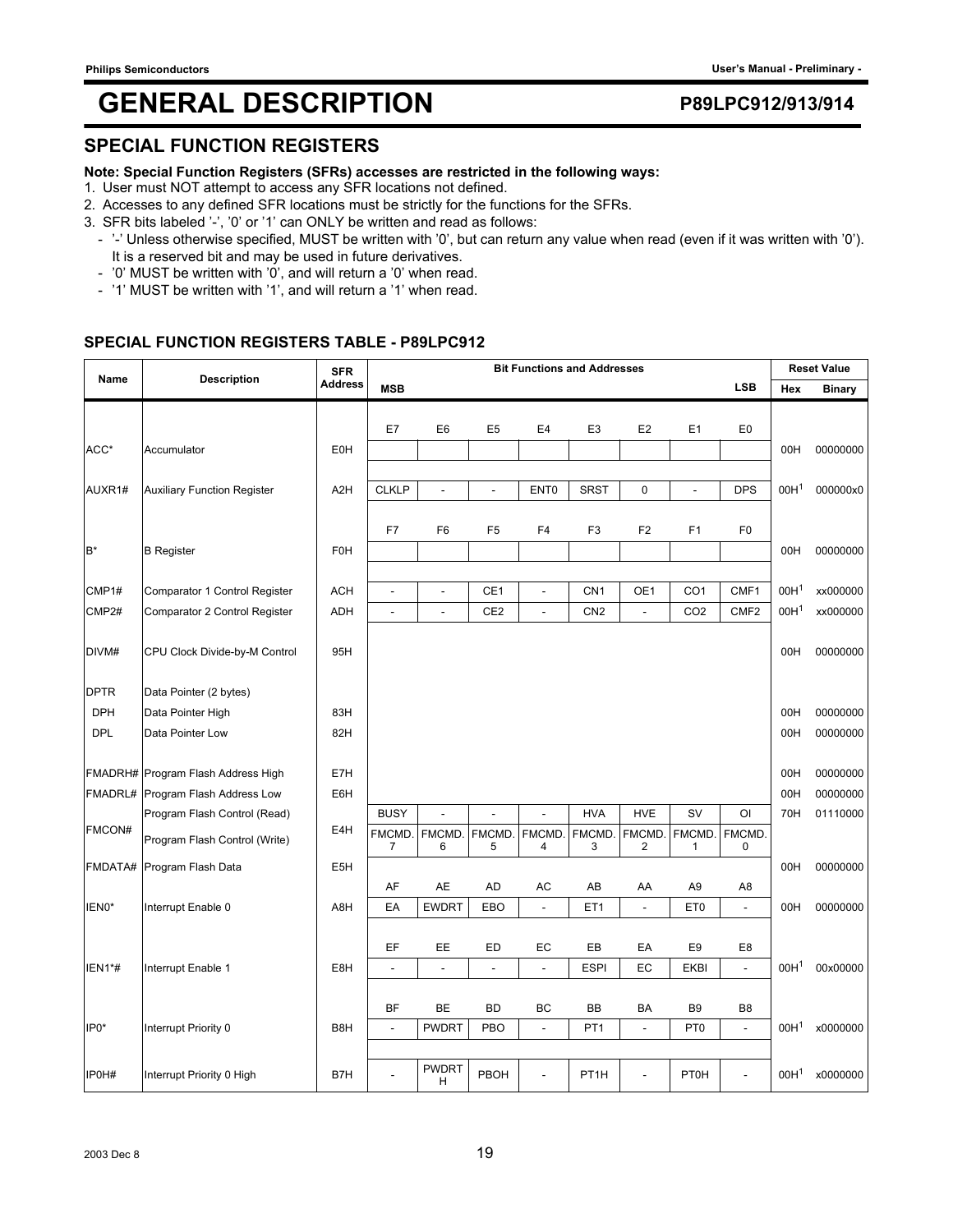| Name         | <b>Description</b>              | <b>SFR</b>       |                          |                          |                            |                              | <b>Bit Functions and Addresses</b> |                 |                          |                          |                                      | <b>Reset Value</b>          |
|--------------|---------------------------------|------------------|--------------------------|--------------------------|----------------------------|------------------------------|------------------------------------|-----------------|--------------------------|--------------------------|--------------------------------------|-----------------------------|
|              |                                 | <b>Address</b>   | <b>MSB</b>               |                          |                            |                              |                                    |                 |                          | <b>LSB</b>               | Hex                                  | <b>Binary</b>               |
|              |                                 |                  |                          |                          |                            |                              |                                    |                 |                          |                          |                                      |                             |
|              |                                 |                  |                          |                          |                            |                              |                                    |                 |                          |                          |                                      |                             |
| IP1*#        | Interrupt Priority 1            | F8H              | FF<br>L,                 | FE<br>$\overline{a}$     | FD<br>$\overline{a}$       | FC<br>$\overline{a}$         | FB<br><b>PSPI</b>                  | FA<br>PC        | F9<br><b>PKBI</b>        | F8<br>$\overline{a}$     | 00H <sup>1</sup>                     | 00x00000                    |
|              |                                 |                  |                          |                          |                            |                              |                                    |                 |                          |                          |                                      |                             |
| IP1H#        | Interrupt Priority 1 High       | F7H              | $\overline{a}$           | $\overline{a}$           | $\overline{a}$             | ÷,                           | <b>PSPIH</b>                       | <b>PCH</b>      | <b>PKBIH</b>             | $\overline{\phantom{a}}$ | 00H <sup>1</sup>                     | 00x00000                    |
|              |                                 |                  |                          |                          |                            |                              |                                    |                 |                          |                          |                                      |                             |
| KBCON#       | Keypad Control Register         | 94H              |                          | $\overline{a}$           |                            |                              |                                    |                 | <b>PATN</b><br>SEL       | <b>KBIF</b>              | 00H <sup>1</sup>                     | xxxxxx00                    |
| KBMASK#      | Keypad Interrupt Mask Register  | 86H              |                          |                          |                            |                              |                                    |                 |                          |                          | 00H                                  | 00000000                    |
| KBPATN#      | Keypad Pattern Register         | 93H              |                          |                          |                            |                              |                                    |                 |                          |                          | FFH                                  | 11111111                    |
|              |                                 |                  |                          |                          |                            |                              |                                    |                 |                          |                          |                                      |                             |
|              |                                 |                  | 87                       | 86                       | 85                         | 84                           | 83                                 | 82              | 81                       | 80                       |                                      |                             |
| $P0*$        | Port 0                          | 80H              | $\overline{a}$           | CMP1/<br>KB6             | CMPREF/<br>KB <sub>5</sub> | CIN1A/<br>KB4                | $\overline{a}$                     | CIN2A/KB2       | $\overline{a}$           | $\overline{\phantom{a}}$ |                                      | Note 1                      |
|              |                                 |                  |                          |                          |                            |                              |                                    |                 |                          |                          |                                      |                             |
|              |                                 |                  | 97                       | 96                       | 95                         | 94                           | 93                                 | 92              | 91                       | 90                       |                                      |                             |
| $P1*$        | Port 1                          | 90H              | $\overline{\phantom{a}}$ | $\overline{\phantom{a}}$ | <b>RST</b>                 |                              | $\overline{\phantom{a}}$           | T <sub>0</sub>  | $\frac{1}{2}$            | ÷,                       |                                      | Note 1                      |
|              |                                 |                  | A7                       | A6                       | A <sub>5</sub>             | A4                           | A <sub>3</sub>                     | A <sub>2</sub>  | A1                       | A0                       |                                      |                             |
| P2*          | Port 2                          | A0H              | L,                       | $\overline{a}$           | <b>SPICLK</b>              | $\overline{\text{SS}}$       | <b>MISO</b>                        | <b>MOSI</b>     | $\overline{a}$           | $\overline{a}$           |                                      | Note 1                      |
|              |                                 |                  |                          |                          |                            |                              |                                    |                 |                          |                          |                                      |                             |
|              |                                 |                  | B7                       | B <sub>6</sub>           | B <sub>5</sub>             | B <sub>4</sub>               | B <sub>3</sub>                     | B <sub>2</sub>  | <b>B1</b>                | B <sub>0</sub>           |                                      |                             |
| P3*          | Port 3                          | <b>B0H</b>       | L,                       | $\overline{\phantom{a}}$ | L.                         | ÷                            | L,                                 | $\overline{a}$  | XTAL1                    | XTAL <sub>2</sub>        |                                      | Note 1                      |
|              |                                 |                  |                          |                          |                            |                              |                                    |                 |                          |                          |                                      |                             |
| P0M1#        | Port 0 Output Mode 1            | 84H              | $\overline{\phantom{a}}$ | (P0M1.6)                 | (P0M1.5) (P0M1.4)          |                              | $\overline{\phantom{a}}$           | (P0M1.2)        | $\overline{\phantom{a}}$ | $\overline{a}$           | FFH                                  | 11111111                    |
| <b>P0M2#</b> | Port 0 Output Mode 2            | 85H              | $\overline{\phantom{a}}$ | (P0M2.6)                 |                            | (P0M2.5) (P0M2.4)            | $\overline{\phantom{a}}$           | (P0M2.2)        | $\overline{\phantom{a}}$ | L.                       | 00H                                  | 00000000                    |
| P1M1#        | Port 1 Output Mode 1            | 91H              | $\overline{\phantom{a}}$ | $\overline{a}$           | $\overline{a}$             | $\qquad \qquad \blacksquare$ |                                    | (P1M1.2)        | $\overline{\phantom{a}}$ | $\overline{\phantom{0}}$ | D3H <sup>1</sup>                     | 11x1xx11                    |
| P1M2#        | Port 1 Output Mode 2            | 92H              | $\overline{\phantom{a}}$ | $\overline{\phantom{a}}$ | L,                         |                              |                                    | (P1M2.2)        | $\overline{\phantom{a}}$ | $\overline{\phantom{a}}$ | 00H <sup>1</sup>                     | 00x0xx00                    |
| P2M1#        | Port 2 Output Mode 1            | A4H              | Ĭ.                       | $\overline{\phantom{a}}$ |                            | (P2M1.5) (P2M1.4)            | (P2M1.3)                           | (P2M1.2)        | $\blacksquare$           | ÷,                       | FFH                                  | 11111111                    |
| P2M2#        | Port 2 Output Mode 2            | A <sub>5</sub> H | $\overline{\phantom{a}}$ | $\overline{\phantom{a}}$ |                            | (P2M2.5) (P2M2.4)            | (P2M2.3)                           | (P2M2.2)        | $\overline{a}$           | ä,                       | 00H                                  | 00000000                    |
| P3M1#        | Port 3 Output Mode 1            | B <sub>1</sub> H | $\overline{a}$           | $\overline{\phantom{a}}$ |                            |                              |                                    | $\overline{a}$  | (P3M1.1)                 | (P3M1.0)                 | 03H <sup>1</sup><br>00H <sup>1</sup> | xxxxxx11                    |
| P3M2#        | Port 3 Output Mode 2            | B <sub>2</sub> H | L,                       | $\overline{a}$           | $\overline{a}$             |                              |                                    | L,              | (P3M2.1) (P3M2.0)        |                          |                                      | xxxxxx00                    |
| PCON#        | Power Control Register          | 87H              | $\overline{a}$           | $\overline{\phantom{a}}$ | <b>BOPD</b>                | <b>BOI</b>                   | GF1                                | GF <sub>0</sub> | PMOD1                    | PMOD0                    | 00H                                  | 00000000                    |
| PCONA#       | Power Control Register A        | B <sub>5</sub> H | <b>RTCPD</b>             | $\frac{1}{2}$            | <b>VCPD</b>                |                              | L,                                 | SPPD            |                          | L.                       | 00H <sup>1</sup>                     | 00000000                    |
|              |                                 |                  |                          |                          |                            |                              |                                    |                 |                          |                          |                                      |                             |
|              |                                 |                  | D7                       | D6                       | D <sub>5</sub>             | D4                           | D <sub>3</sub>                     | D <sub>2</sub>  | D1                       | D <sub>0</sub>           |                                      |                             |
| PSW*         | Program Status Word             | D <sub>0</sub> H | CY                       | AC                       | F <sub>0</sub>             | RS <sub>1</sub>              | RS <sub>0</sub>                    | OV              | F <sub>1</sub>           | P                        | 00H                                  | 00000000                    |
|              |                                 |                  |                          |                          |                            |                              |                                    |                 |                          |                          |                                      |                             |
| PT0AD#       | Port 0 Digital Input Disable    | F6H              | $\overline{\phantom{a}}$ | $\overline{\phantom{a}}$ | PT0AD.5 PT0AD.4            |                              | ÷,                                 | PT0AD.2         | $\overline{a}$           | $\overline{a}$           | 00H                                  | xx00000x                    |
|              |                                 |                  |                          |                          |                            |                              |                                    |                 |                          |                          |                                      |                             |
| RSTSRC#      | <b>Reset Source Register</b>    | <b>DFH</b>       | $\overline{\phantom{a}}$ | ÷,                       | <b>BOF</b>                 | POF                          | $\blacksquare$                     | R_WD            | R_SF                     | $R$ $EX$                 |                                      | Note 2                      |
|              |                                 |                  |                          |                          |                            |                              |                                    |                 |                          |                          |                                      |                             |
|              | RTCCON# Real-Time Clock Control | D <sub>1</sub> H | <b>RTCF</b>              | RTCS1                    | RTCS0                      | ÷,                           | $\overline{a}$                     | $\overline{a}$  | <b>ERTC</b>              | <b>RTCEN</b>             |                                      | 60H <sup>1,5</sup> 011xxx00 |
| RTCH#        | Real-Time Clock Register High   | D <sub>2</sub> H |                          |                          |                            |                              |                                    |                 |                          |                          | 00H <sup>5</sup>                     | 00000000                    |
| RTCL#        | Real-Time Clock Register Low    | D3H              |                          |                          |                            |                              |                                    |                 |                          |                          | 00H <sup>5</sup>                     | 00000000                    |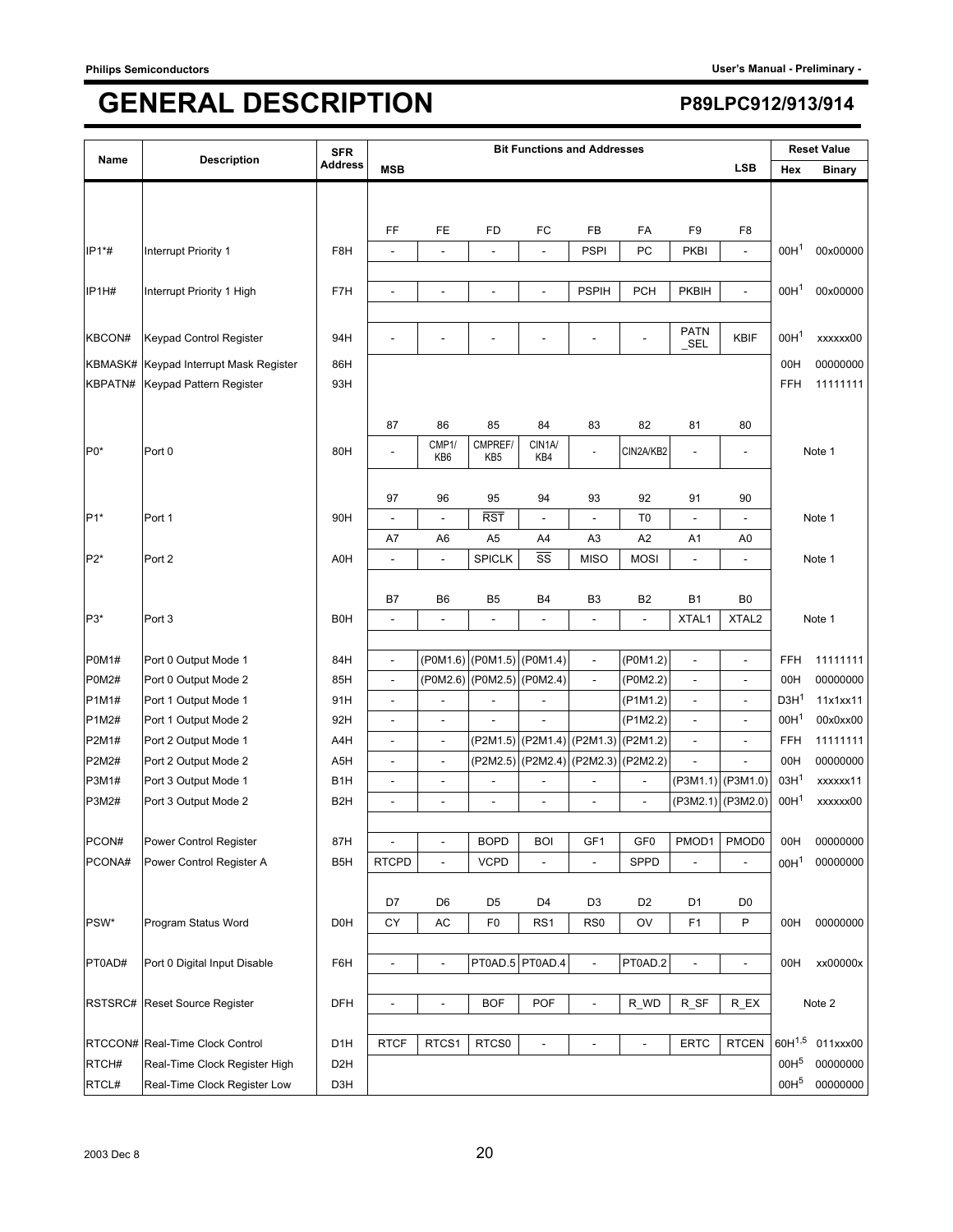| Name            | <b>Description</b>                | <b>SFR</b>       |                 |                 |                 |                               | <b>Bit Functions and Addresses</b> |                    |                          |                          |            | <b>Reset Value</b> |
|-----------------|-----------------------------------|------------------|-----------------|-----------------|-----------------|-------------------------------|------------------------------------|--------------------|--------------------------|--------------------------|------------|--------------------|
|                 |                                   | <b>Address</b>   | <b>MSB</b>      |                 |                 |                               |                                    |                    |                          | <b>LSB</b>               | Hex        | <b>Binary</b>      |
|                 |                                   |                  |                 |                 |                 |                               |                                    |                    |                          |                          |            |                    |
| <b>SP</b>       | <b>Stack Pointer</b>              | 81H              |                 |                 |                 |                               |                                    |                    |                          |                          | 07H        | 00000111           |
| SPCTL#          | SPI Control Register              | E <sub>2</sub> H | SSIG            | <b>SPEN</b>     | <b>DORD</b>     | <b>MSTR</b>                   | CPOL                               | <b>CPHA</b>        | SPR <sub>1</sub>         | SPR <sub>0</sub>         | 04H        | 00000100           |
| SPSTAT#         | SPI Status Register               | E <sub>1</sub> H | <b>SPIF</b>     | <b>WCOL</b>     |                 |                               |                                    |                    |                          | $\overline{\phantom{a}}$ | 00H        | 00xxxxxx           |
| SPDAT#          | SPI Data Register                 | E3H              |                 |                 |                 |                               |                                    |                    |                          |                          | 00H        | 00000000           |
|                 |                                   |                  |                 |                 |                 |                               |                                    |                    |                          |                          |            |                    |
| TAMOD#          | Timer 0 and 1 Auxiliary Mode      | 8FH              | $\overline{a}$  | $\overline{a}$  | ٠               | $\overline{a}$                | ٠                                  | $\overline{a}$     | $\overline{\phantom{a}}$ | T0M2                     | 00H        | xxx0xxx0           |
|                 |                                   |                  |                 |                 |                 |                               |                                    |                    |                          |                          |            |                    |
|                 |                                   |                  | 8F              | 8E              | 8D              | 8C                            | 8B                                 | 8A                 | 89                       | 88                       |            |                    |
| TCON*           | Timer 0 and 1 Control             | 88H              | TF <sub>1</sub> | TR <sub>1</sub> | TF <sub>0</sub> | TR <sub>0</sub>               | $\overline{a}$                     | $\overline{a}$     | $\overline{\phantom{a}}$ | $\overline{\phantom{a}}$ | 00H        | 00000000           |
| TH <sub>0</sub> | Timer 0 High                      | 8CH              |                 |                 |                 |                               |                                    |                    |                          |                          | 00H        | 00000000           |
| TH <sub>1</sub> | Timer 1 High                      | 8DH              |                 |                 |                 |                               |                                    |                    |                          |                          | 00H        | 00000000           |
|                 | Timer 0 Low                       |                  |                 |                 |                 |                               |                                    |                    |                          |                          |            |                    |
| TL <sub>0</sub> |                                   | 8AH              |                 |                 |                 |                               |                                    |                    |                          |                          | 00H        | 00000000           |
| TL <sub>1</sub> | Timer 1 Low                       | 8BH              |                 |                 |                 |                               |                                    |                    |                          |                          | 00H        | 00000000           |
| <b>TMOD</b>     | Timer 0 and 1 Mode                | 89H              |                 |                 | <b>T1M1</b>     | T <sub>1</sub> M <sub>0</sub> | <b>T0GATE</b>                      | T <sub>0</sub> C/T | T0M1                     | T0M0                     | 00H        | 00000000           |
|                 |                                   |                  |                 |                 |                 |                               |                                    |                    |                          |                          |            |                    |
| TRIM#           | Internal Oscillator Trim Register | 96H              | L,              | <b>ENCLK</b>    | TRIM.5          | TRIM.4                        | TRIM.3                             | TRIM.2             | TRIM.1                   | TRIM.0                   |            | Notes 4,5          |
|                 |                                   |                  |                 |                 |                 |                               |                                    |                    |                          |                          |            |                    |
| WDCON#          | Watchdog Control Register         | A7H              | PRE2            | PRE1            | PRE0            |                               |                                    | <b>WDRUN</b>       | <b>WDTOF</b>             | <b>WDCLK</b>             |            | Notes 3,5          |
| WDL#            | Watchdog Load                     | C <sub>1</sub> H |                 |                 |                 |                               |                                    |                    |                          |                          | <b>FFH</b> | 11111111           |
|                 | WFEED1# Watchdog Feed 1           | C <sub>2</sub> H |                 |                 |                 |                               |                                    |                    |                          |                          |            |                    |
|                 | WFEED2# Watchdog Feed 2           | C <sub>3</sub> H |                 |                 |                 |                               |                                    |                    |                          |                          |            |                    |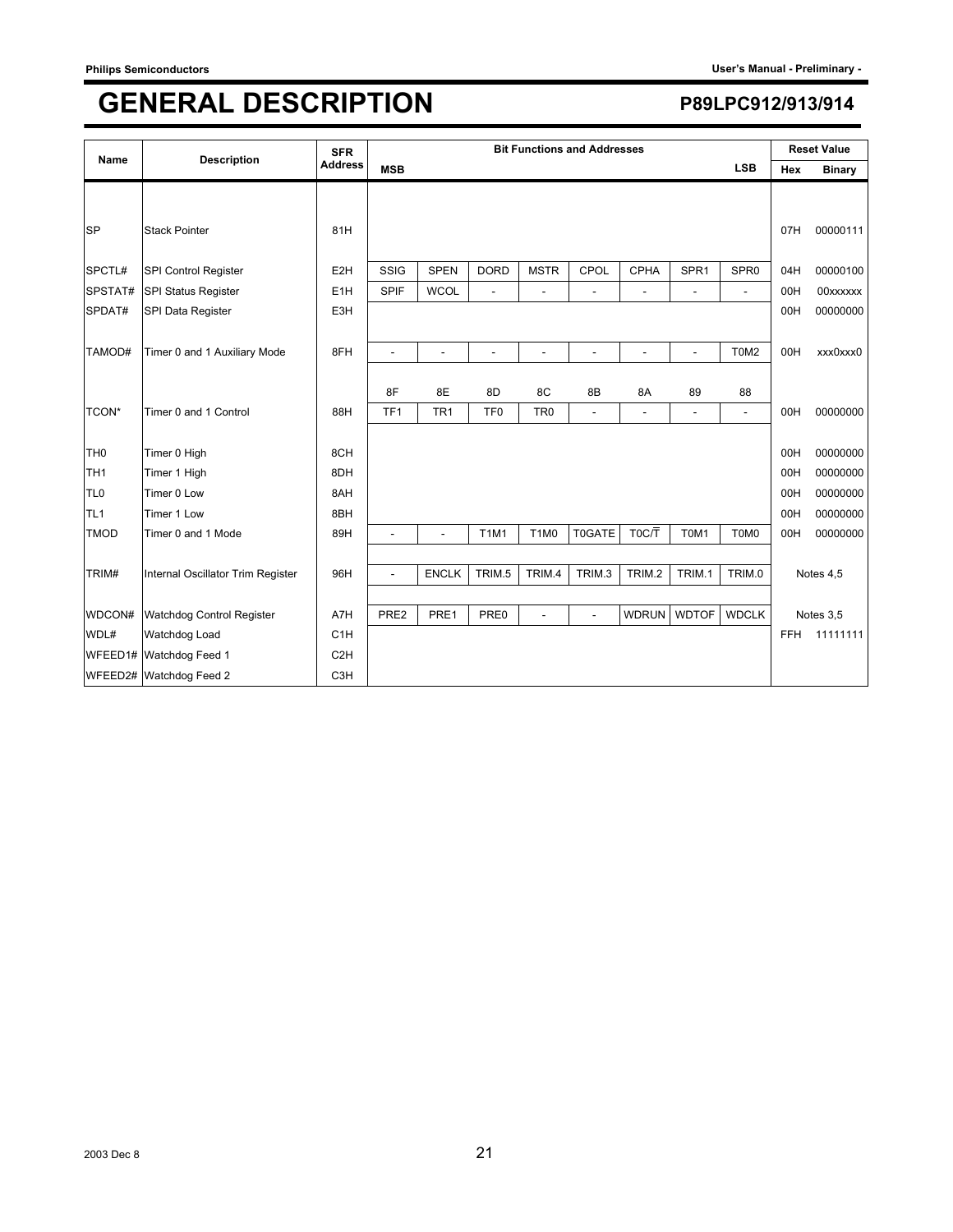### **SPECIAL FUNCTION REGISTERS TABLE - P89LPC913**

|             |                                     | <b>SFR</b>               |                                |                          |                          | <b>Bit Functions and Addresses</b> |                 |                          |                 |                  |                  | <b>Reset Value</b> |
|-------------|-------------------------------------|--------------------------|--------------------------------|--------------------------|--------------------------|------------------------------------|-----------------|--------------------------|-----------------|------------------|------------------|--------------------|
| Name        | <b>Description</b>                  | <b>Address</b>           | <b>MSB</b>                     |                          |                          |                                    |                 |                          |                 | <b>LSB</b>       | Hex              | <b>Binary</b>      |
|             |                                     |                          |                                |                          |                          |                                    |                 |                          |                 |                  |                  |                    |
|             |                                     |                          | E7                             | E <sub>6</sub>           | E <sub>5</sub>           | E4                                 | E <sub>3</sub>  | E <sub>2</sub>           | E <sub>1</sub>  | E <sub>0</sub>   |                  |                    |
| ACC*        | Accumulator                         | <b>E0H</b>               |                                |                          |                          |                                    |                 |                          |                 |                  | 00H              | 00000000           |
| AUXR1#      | <b>Auxiliary Function Register</b>  | A <sub>2</sub> H         | <b>CLKLP</b>                   | <b>EBRR</b>              | $\overline{a}$           | L,                                 | <b>SRST</b>     | $\mathbf 0$              | ÷,              | <b>DPS</b>       | 00H <sup>1</sup> | 000000x0           |
|             |                                     |                          |                                |                          |                          |                                    |                 |                          |                 |                  |                  |                    |
|             |                                     |                          | F7                             | F <sub>6</sub>           | F <sub>5</sub>           | F4                                 | F <sub>3</sub>  | F <sub>2</sub>           | F <sub>1</sub>  | F <sub>0</sub>   |                  |                    |
| $B^*$       | <b>B</b> Register                   | <b>F0H</b>               |                                |                          |                          |                                    |                 |                          |                 |                  | 00H              | 00000000           |
|             |                                     |                          |                                |                          |                          |                                    |                 |                          |                 |                  |                  |                    |
| BRGR0#§     | Baud Rate Generator Rate Low        | <b>BEH</b><br><b>BFH</b> |                                |                          |                          |                                    |                 |                          |                 |                  | 00H              | 00000000           |
| BRGR1#§     | Baud Rate Generator Rate High       |                          |                                |                          |                          |                                    |                 |                          |                 |                  | 00H              | 00000000           |
|             | BRGCON# Baud Rate Generator Control | <b>BDH</b>               | ÷                              | L,                       | $\overline{\phantom{a}}$ | $\overline{a}$                     | ÷,              | $\overline{a}$           | <b>SBRGS</b>    | <b>BRGEN</b>     | 00H%             | xxxxxx00           |
|             |                                     |                          |                                |                          |                          |                                    |                 |                          |                 |                  |                  |                    |
| CMP1#       | Comparator 1 Control Register       | <b>ACH</b>               | $\overline{a}$                 | $\overline{a}$           | CE1                      | $\overline{a}$                     | CN <sub>1</sub> | OE1                      | CO <sub>1</sub> | CMF1             | 00H <sup>1</sup> | xx000000           |
| CMP2#       | Comparator 2 Control Register       | <b>ADH</b>               | $\overline{a}$                 | $\overline{\phantom{a}}$ | CE <sub>2</sub>          | $\overline{a}$                     | CN <sub>2</sub> | L,                       | L.              | CMF <sub>2</sub> | 00H <sup>1</sup> | xx000000           |
|             |                                     |                          |                                |                          |                          |                                    |                 |                          |                 |                  |                  |                    |
| DIVM#       | CPU Clock Divide-by-M Control       | 95H                      |                                |                          |                          |                                    |                 |                          |                 |                  | 00H              | 00000000           |
| <b>DPTR</b> | Data Pointer (2 bytes)              |                          |                                |                          |                          |                                    |                 |                          |                 |                  |                  |                    |
| <b>DPH</b>  | Data Pointer High                   | 83H                      |                                |                          |                          |                                    |                 |                          |                 |                  | 00H              | 00000000           |
| <b>DPL</b>  | Data Pointer Low                    | 82H                      |                                |                          |                          |                                    |                 |                          |                 |                  | 00H              | 00000000           |
|             |                                     |                          |                                |                          |                          |                                    |                 |                          |                 |                  |                  |                    |
|             | FMADRH# Program Flash Address High  | E7H                      |                                |                          |                          |                                    |                 |                          |                 |                  | 00H              | 00000000           |
| FMADRL#     | Program Flash Address Low           | E6H                      |                                |                          |                          |                                    |                 |                          |                 |                  | 00H              | 00000000           |
|             | Program Flash Control (Read)        |                          | <b>BUSY</b>                    |                          | $\overline{a}$           |                                    | <b>HVA</b>      | <b>HVE</b>               | SV              | <b>OI</b>        | 70H              | 01110000           |
| FMCON#      | Program Flash Control (Write)       | E4H                      | <b>FMCMD</b><br>$\overline{7}$ | <b>FMCMD</b><br>6        | <b>FMCMD</b><br>5        | <b>FMCMD</b><br>4                  | FMCMD.<br>3     | <b>FMCMD</b><br>2        | FMCMD.<br>1     | FMCMD.<br>0      |                  |                    |
| FMDATA#     | Program Flash Data                  | E <sub>5</sub> H         |                                |                          |                          |                                    |                 |                          |                 |                  | 00H              | 00000000           |
|             |                                     |                          |                                |                          |                          |                                    |                 |                          |                 |                  |                  |                    |
|             |                                     |                          | AF                             | AE                       | <b>AD</b>                | AC                                 | AB              | AA                       | A <sub>9</sub>  | A8               |                  |                    |
| IEN0*       | Interrupt Enable 0                  | A8H                      | EA                             | <b>EWDRT</b>             | EBO                      | ES/ESR                             | ET <sub>1</sub> | $\overline{a}$           | ET <sub>0</sub> | ÷,               | 00H              | 00000000           |
|             |                                     |                          | EF                             | EE.                      | ED                       | EC                                 | EB              |                          | E9              | E8               |                  |                    |
| IEN1*#      | Interrupt Enable 1                  | E8H                      | L                              | EST                      | $\blacksquare$           | $\omega$                           | <b>ESPI</b>     | EA<br>EC                 | <b>EKBI</b>     | ÷,               | 00H <sup>1</sup> | 00x00000           |
|             |                                     |                          |                                |                          |                          |                                    |                 |                          |                 |                  |                  |                    |
|             |                                     |                          | BF                             | BE                       | <b>BD</b>                | BC                                 | BB              | BA                       | B <sub>9</sub>  | B8               |                  |                    |
| IP0*        | Interrupt Priority 0                | B8H                      | $\overline{a}$                 | <b>PWDRT</b>             | PBO                      | PS/PSR                             | PT <sub>1</sub> | $\overline{\phantom{a}}$ | PT <sub>0</sub> | $\Box$           | 00H <sup>1</sup> | x0000000           |
|             |                                     |                          |                                |                          |                          |                                    |                 |                          |                 |                  |                  |                    |
| IP0H#       | Interrupt Priority 0 High           | B7H                      | $\overline{\phantom{a}}$       | <b>PWDRT</b><br>н        | PBOH                     | PSH/<br><b>PSRH</b>                | PT1H            | $\overline{\phantom{0}}$ | <b>PT0H</b>     | $\overline{a}$   | 00H <sup>1</sup> | x0000000           |
|             |                                     |                          |                                |                          |                          |                                    |                 |                          |                 |                  |                  |                    |
|             |                                     |                          | FF                             | <b>FE</b>                | <b>FD</b>                | FC                                 | FB              | FA                       | F9              | F8               |                  |                    |
| IP1*#       | Interrupt Priority 1                | F8H                      | $\overline{a}$                 | <b>PST</b>               | $\overline{\phantom{a}}$ | $\overline{\phantom{a}}$           | <b>PSPI</b>     | PC                       | PKBI            | ÷,               | 00H <sup>1</sup> | 00x00000           |
|             |                                     |                          |                                |                          |                          |                                    |                 |                          |                 |                  |                  |                    |
| IP1H#       | Interrupt Priority 1 High           | F7H                      | $\blacksquare$                 | <b>PSTH</b>              | $\blacksquare$           | $\Box$                             | <b>PSPIH</b>    | <b>PCH</b>               | PKBIH           | $\blacksquare$   | 00H <sup>1</sup> | 00x00000           |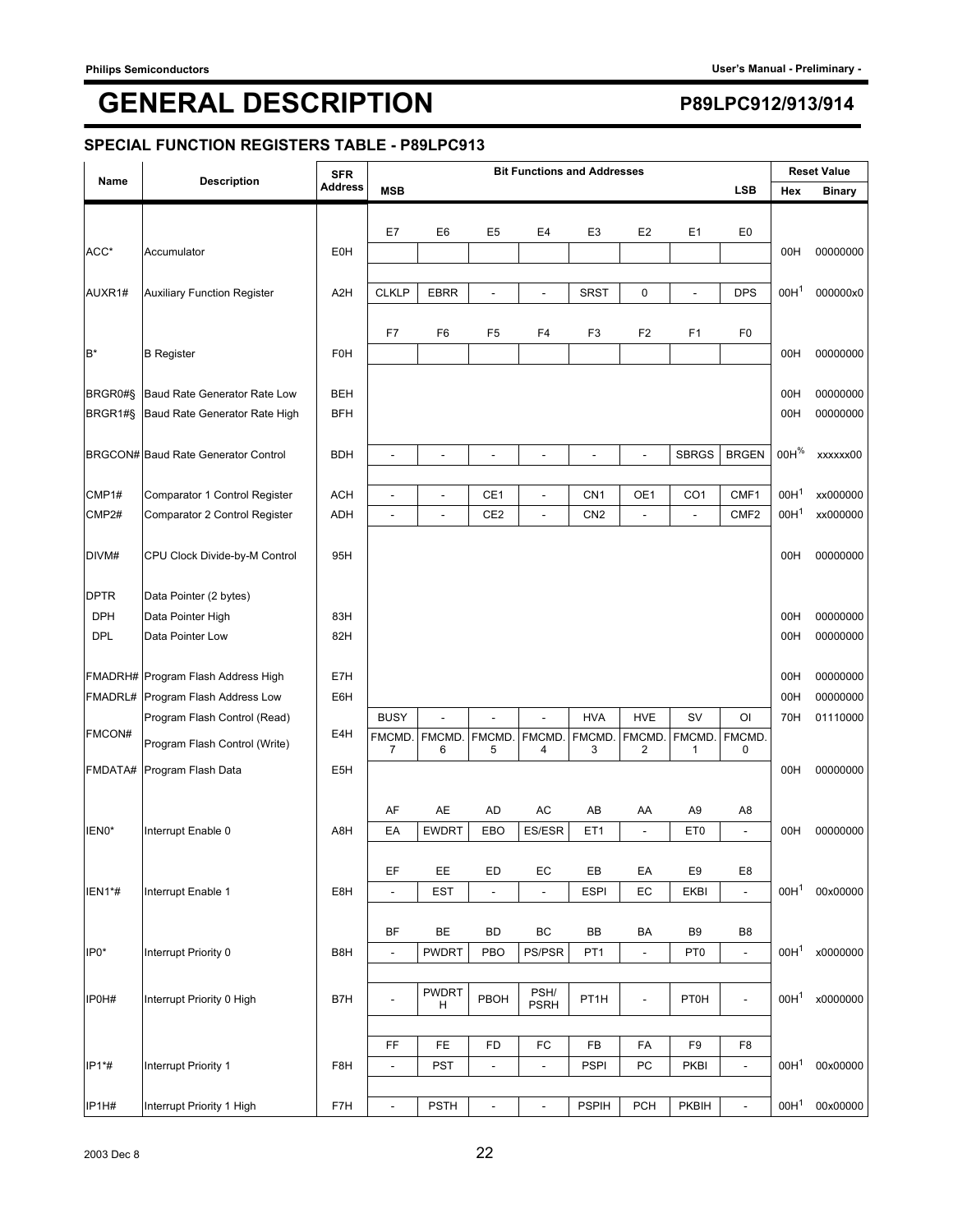| Name             | <b>Description</b>               | <b>SFR</b>       |                          |                              |                   | <b>Bit Functions and Addresses</b> |                          |                          |                          |                   |                  | <b>Reset Value</b>          |
|------------------|----------------------------------|------------------|--------------------------|------------------------------|-------------------|------------------------------------|--------------------------|--------------------------|--------------------------|-------------------|------------------|-----------------------------|
|                  |                                  | Address          | <b>MSB</b>               |                              |                   |                                    |                          |                          |                          | <b>LSB</b>        | Hex              | <b>Binary</b>               |
|                  |                                  |                  |                          |                              |                   |                                    |                          |                          |                          |                   |                  |                             |
| KBCON#           | Keypad Control Register          | 94H              |                          |                              |                   |                                    |                          |                          | <b>PATN</b><br>$\_SEL$   | KBIF              | 00H <sup>1</sup> | xxxxxx00                    |
| KBMASK#          | Keypad Interrupt Mask Register   | 86H              |                          |                              |                   |                                    |                          |                          |                          |                   | 00H              | 00000000                    |
| KBPATN#          | Keypad Pattern Register          | 93H              |                          |                              |                   |                                    |                          |                          |                          |                   | <b>FFH</b>       | 11111111                    |
|                  |                                  |                  |                          |                              |                   |                                    |                          |                          |                          |                   |                  |                             |
|                  |                                  |                  | 87                       | 86                           | 85                | 84                                 | 83                       | 82                       | 81                       | 80                |                  |                             |
| P <sub>0</sub> * | Port 0                           | 80H              | ÷,                       | CMP1/                        | CMPREF/           | CIN1A/                             | ÷,                       | CIN2A/KB2                | $\overline{\phantom{a}}$ | $\overline{a}$    |                  | Note 1                      |
|                  |                                  |                  |                          | KB6                          | KB <sub>5</sub>   | KB4                                |                          |                          |                          |                   |                  |                             |
|                  |                                  |                  | 97                       | 96                           | 95                | 94                                 | 93                       | 92                       | 91                       | 90                |                  |                             |
| $P1*$            | Port 1                           | 90H              | L,                       | $\frac{1}{2}$                | <b>RST</b>        |                                    | ÷,                       | $\overline{a}$           | <b>RxD</b>               | <b>TxD</b>        |                  | Note 1                      |
|                  |                                  |                  | A7                       | A6                           | A5                | A4                                 | A3                       | A2                       | A1                       | A0                |                  |                             |
| $P2*$            | Port <sub>2</sub>                | A0H              | $\overline{a}$           | $\frac{1}{2}$                | <b>SPICLK</b>     | $\sim$                             | <b>MISO</b>              | <b>MOSI</b>              | $\frac{1}{2}$            | ÷,                |                  | Note 1                      |
|                  |                                  |                  |                          |                              |                   |                                    |                          |                          |                          |                   |                  |                             |
|                  |                                  |                  | B7                       | B <sub>6</sub>               | B5                | B <sub>4</sub>                     | B <sub>3</sub>           | B <sub>2</sub>           | B1                       | B0                |                  |                             |
| P3*              | Port <sub>3</sub>                | <b>B0H</b>       | L,                       | $\overline{\phantom{a}}$     | $\overline{a}$    |                                    | ÷,                       | L,                       | XTAL1                    | XTAL <sub>2</sub> |                  | Note 1                      |
|                  |                                  |                  |                          |                              |                   |                                    |                          |                          |                          |                   |                  |                             |
| <b>P0M1#</b>     | Port 0 Output Mode 1             | 84H              | $\blacksquare$           | (P0M1.6)                     | (POM1.5)          | (P0M1.4)                           | $\blacksquare$           | (P0M1.2)                 | $\frac{1}{2}$            | $\frac{1}{2}$     | <b>FFH</b>       | 11111111                    |
| <b>P0M2#</b>     | Port 0 Output Mode 2             | 85H              | $\overline{a}$           | (P0M2.6)                     | (P0M2.5) (P0M2.4) |                                    | $\overline{a}$           | (P0M2.2)                 |                          |                   | 00H              | 00000000                    |
| P1M1#            | Port 1 Output Mode 1             | 91H              | $\overline{a}$           |                              |                   |                                    | $\overline{a}$           |                          |                          | (P1M1.1) (P1M1.0) | D3H <sup>1</sup> | 11x1xx11                    |
| P1M2#            | Port 1 Output Mode 2             | 92H              | $\overline{\phantom{m}}$ | $\overline{\phantom{a}}$     |                   | $\overline{\phantom{a}}$           |                          |                          | (P1M2.1)                 | (P1M2.0)          | 00H <sup>1</sup> | 00x0xx00                    |
| P2M1#            | Port 2 Output Mode 1             | A4H              | $\overline{a}$           | $\overline{\phantom{a}}$     | (P2M1.5)          | $\overline{\phantom{a}}$           | (P2M1.3)                 | (P2M1.2)                 | $\overline{a}$           |                   | FFH              | 11111111                    |
| P2M2#            | Port 2 Output Mode 2             | A <sub>5</sub> H | $\overline{a}$           | $\qquad \qquad \blacksquare$ | (P2M2.5)          | $\overline{\phantom{a}}$           | (P2M2.3)                 | (P2M2.2)                 | $\overline{a}$           | ÷.                | 00H              | 00000000                    |
| P3M1#            | Port 3 Output Mode 1             | B <sub>1</sub> H | $\blacksquare$           | $\overline{a}$               | $\overline{a}$    |                                    |                          | $\overline{\phantom{a}}$ | (P3M1.1)                 | (P3M1.0)          | 03H <sup>1</sup> | xxxxxx11                    |
| P3M2#            | Port 3 Output Mode 2             | B <sub>2</sub> H | L,                       | ÷,                           |                   | $\overline{a}$                     |                          | L,                       | (P3M2.1)                 | (P3M2.0)          | 00H <sup>1</sup> | xxxxxx00                    |
|                  |                                  |                  |                          |                              |                   |                                    |                          |                          |                          |                   |                  |                             |
| PCON#            | Power Control Register           | 87H              | SMOD1                    | SMOD0                        | <b>BOPD</b>       | <b>BOI</b>                         | GF1                      | GF <sub>0</sub>          | PMOD1                    | PMOD0             | 00H              | 00000000                    |
| PCONA#           | Power Control Register A         | B <sub>5</sub> H | <b>RTCPD</b>             | $\overline{a}$               | <b>VCPD</b>       |                                    | $\overline{\phantom{a}}$ | <b>SPPD</b>              | <b>SPD</b>               | L.                | 00H <sup>1</sup> | 00000000                    |
|                  |                                  |                  |                          |                              |                   |                                    |                          |                          |                          |                   |                  |                             |
|                  |                                  |                  | D7                       | D <sub>6</sub>               | D <sub>5</sub>    | D4                                 | D <sub>3</sub>           | D <sub>2</sub>           | D1                       | D <sub>0</sub>    |                  |                             |
| PSW*             | Program Status Wword             | D <sub>0</sub> H | CY                       | АC                           | F <sub>0</sub>    | RS1                                | RS <sub>0</sub>          | OV                       | F <sub>1</sub>           | P                 | 00H              | 00000000                    |
| PT0AD#           | Port 0 Digital Input Disable     | F6H              | $\overline{a}$           | $\overline{a}$               |                   | PT0AD.5 PT0AD.4                    | $\overline{a}$           | PT0AD.2                  | $\overline{a}$           | $\overline{a}$    | 00H              | xx00000x                    |
|                  |                                  |                  |                          |                              |                   |                                    |                          |                          |                          |                   |                  |                             |
|                  | RSTSRC# Reset Source Register    | <b>DFH</b>       | $\overline{a}$           | $\overline{a}$               | <b>BOF</b>        | <b>POF</b>                         | R BK                     | R WD                     | R_SF                     | $R$ $EX$          |                  | Note 2                      |
|                  |                                  |                  |                          |                              |                   |                                    |                          |                          |                          |                   |                  |                             |
|                  | RTCCON# Real-Time Clock Control  | D <sub>1</sub> H | <b>RTCF</b>              | RTCS1                        | RTCS0             |                                    | $\overline{a}$           | $\overline{a}$           | <b>ERTC</b>              | <b>RTCEN</b>      |                  | 60H <sup>1,5</sup> 011xxx00 |
| RTCH#            | Real-Time Clock Register High    | D <sub>2</sub> H |                          |                              |                   |                                    |                          |                          |                          |                   | 00H <sup>5</sup> | 00000000                    |
| RTCL#            | Real-Time Clock Register Low     | D <sub>3</sub> H |                          |                              |                   |                                    |                          |                          |                          |                   | 00H <sup>5</sup> | 00000000                    |
|                  |                                  |                  |                          |                              |                   |                                    |                          |                          |                          |                   |                  |                             |
| SADDR#           | Serial Port Address Register     | A9H              |                          |                              |                   |                                    |                          |                          |                          |                   | 00H              | 00000000                    |
| SADEN#           | Serial Port Address Enable       | B9H              |                          |                              |                   |                                    |                          |                          |                          |                   | 00H              | 00000000                    |
| <b>SBUF</b>      | Serial Port Data Buffer Register | 99H              |                          |                              |                   |                                    |                          |                          |                          |                   | xxH              | XXXXXXXX                    |
|                  |                                  |                  | 9F                       | 9E                           | 9D                | 9C                                 | 9B                       | 9Α                       | 99                       | 98                |                  |                             |
| SCON*            | Serial Port Control              | 98H              | SM0/FE                   | SM <sub>1</sub>              | SM <sub>2</sub>   | <b>REN</b>                         | TB8                      | RB <sub>8</sub>          | ΤI                       | RI                | 00H              | 00000000                    |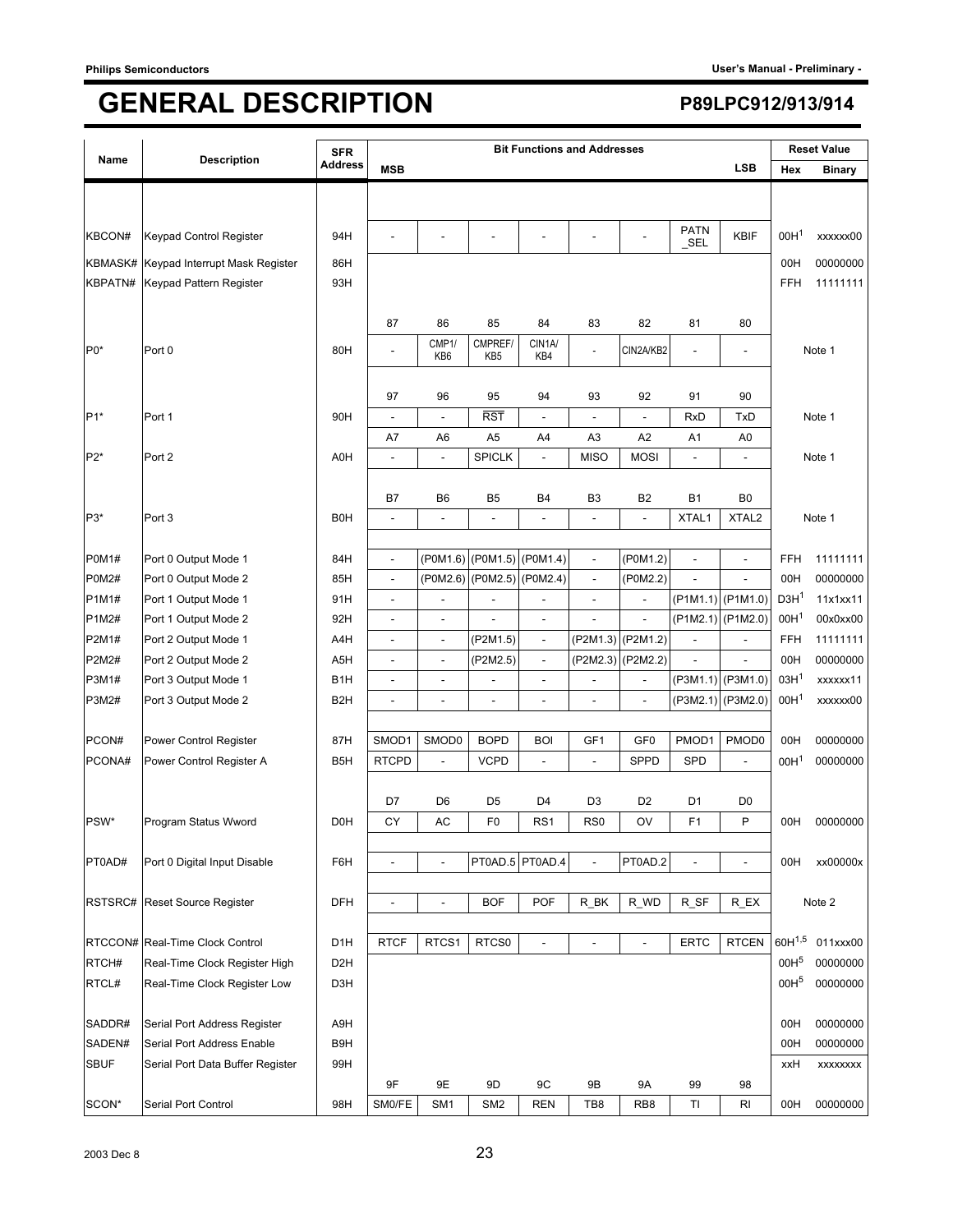| Name            | <b>Description</b>                      | <b>SFR</b>       |                 |                 |                 |                               | <b>Bit Functions and Addresses</b> |                |                          |                          |            | <b>Reset Value</b> |
|-----------------|-----------------------------------------|------------------|-----------------|-----------------|-----------------|-------------------------------|------------------------------------|----------------|--------------------------|--------------------------|------------|--------------------|
|                 |                                         | <b>Address</b>   | <b>MSB</b>      |                 |                 |                               |                                    |                |                          | <b>LSB</b>               | Hex        | <b>Binary</b>      |
|                 |                                         |                  |                 |                 |                 |                               |                                    |                |                          |                          |            |                    |
| SSTAT#          | Serial Port Extended Status<br>Register | <b>BAH</b>       | <b>DBMOD</b>    | <b>INTLO</b>    | <b>CIDIS</b>    | <b>DBISEL</b>                 | FE                                 | <b>BR</b>      | OE                       | <b>STINT</b>             | 00H        | 00000000           |
| <b>SP</b>       | <b>Stack Pointer</b>                    | 81H              |                 |                 |                 |                               |                                    |                |                          |                          | 07H        | 00000111           |
| SPCTL#          | SPI Control Register                    | E <sub>2</sub> H | SSIG            | <b>SPEN</b>     | <b>DORD</b>     | <b>MSTR</b>                   | CPOL                               | <b>CPHA</b>    | SPR <sub>1</sub>         | SPR <sub>0</sub>         | 04H        | 00000100           |
| SPSTAT#         | SPI Status Register                     | E <sub>1</sub> H | <b>SPIF</b>     | <b>WCOL</b>     |                 |                               | ٠                                  |                | ٠                        | ÷,                       | 00H        | 00xxxxxx           |
| SPDAT#          | SPI Data Register                       | E3H              |                 |                 |                 |                               |                                    |                |                          |                          | 00H        | 00000000           |
|                 |                                         |                  |                 |                 |                 |                               |                                    |                |                          |                          |            |                    |
|                 |                                         |                  | 8F              | 8E              | 8D              | 8C                            | 8B                                 | 8A             | 89                       | 88                       |            |                    |
| TCON*           | Timer 0 and 1 Control                   | 88H              | TF <sub>1</sub> | TR <sub>1</sub> | TF <sub>0</sub> | TR <sub>0</sub>               | $\blacksquare$                     | $\overline{a}$ | $\overline{\phantom{a}}$ | $\overline{\phantom{0}}$ | 00H        | 00000000           |
|                 |                                         |                  |                 |                 |                 |                               |                                    |                |                          |                          |            |                    |
| TH <sub>0</sub> | Timer 0 High                            | 8CH              |                 |                 |                 |                               |                                    |                |                          |                          | 00H        | 00000000           |
| TH <sub>1</sub> | Timer 1 High                            | 8DH              |                 |                 |                 |                               |                                    |                |                          |                          | 00H        | 00000000           |
| TL <sub>0</sub> | Timer 0 Low                             | 8AH              |                 |                 |                 |                               |                                    |                |                          |                          | 00H        | 00000000           |
| TL <sub>1</sub> | Timer 1 Low                             | 8BH              |                 |                 |                 |                               |                                    |                |                          |                          | 00H        | 00000000           |
| <b>TMOD</b>     | Timer 0 and 1 Mode                      | 89H              |                 |                 | <b>T1M1</b>     | T <sub>1</sub> M <sub>0</sub> | <b>T0GATE</b>                      | T0C/T          | T0M1                     | T0M0                     | 00H        | 00000000           |
| TRIM#           | Internal Oscillator Trim Register       | 96H              | ۰               | <b>ENCLK</b>    | TRIM.5          | TRIM.4                        | TRIM.3                             | TRIM.2         | TRIM.1                   | TRIM.0                   |            | Notes 4,5          |
|                 |                                         |                  |                 |                 |                 |                               |                                    |                |                          |                          |            |                    |
| WDCON#          | Watchdog Control Register               | A7H              | PRE2            | PRE1            | PRE0            | $\overline{\phantom{a}}$      | $\blacksquare$                     | <b>WDRUN</b>   | <b>WDTOF</b>             | <b>WDCLK</b>             |            | Notes 3,5          |
| WDL#            | Watchdog Load                           | C <sub>1</sub> H |                 |                 |                 |                               |                                    |                |                          |                          | <b>FFH</b> | 11111111           |
|                 | WFEED1# Watchdog Feed 1                 | C <sub>2</sub> H |                 |                 |                 |                               |                                    |                |                          |                          |            |                    |
|                 | WFEED2# Watchdog Feed 2                 | C <sub>3</sub> H |                 |                 |                 |                               |                                    |                |                          |                          |            |                    |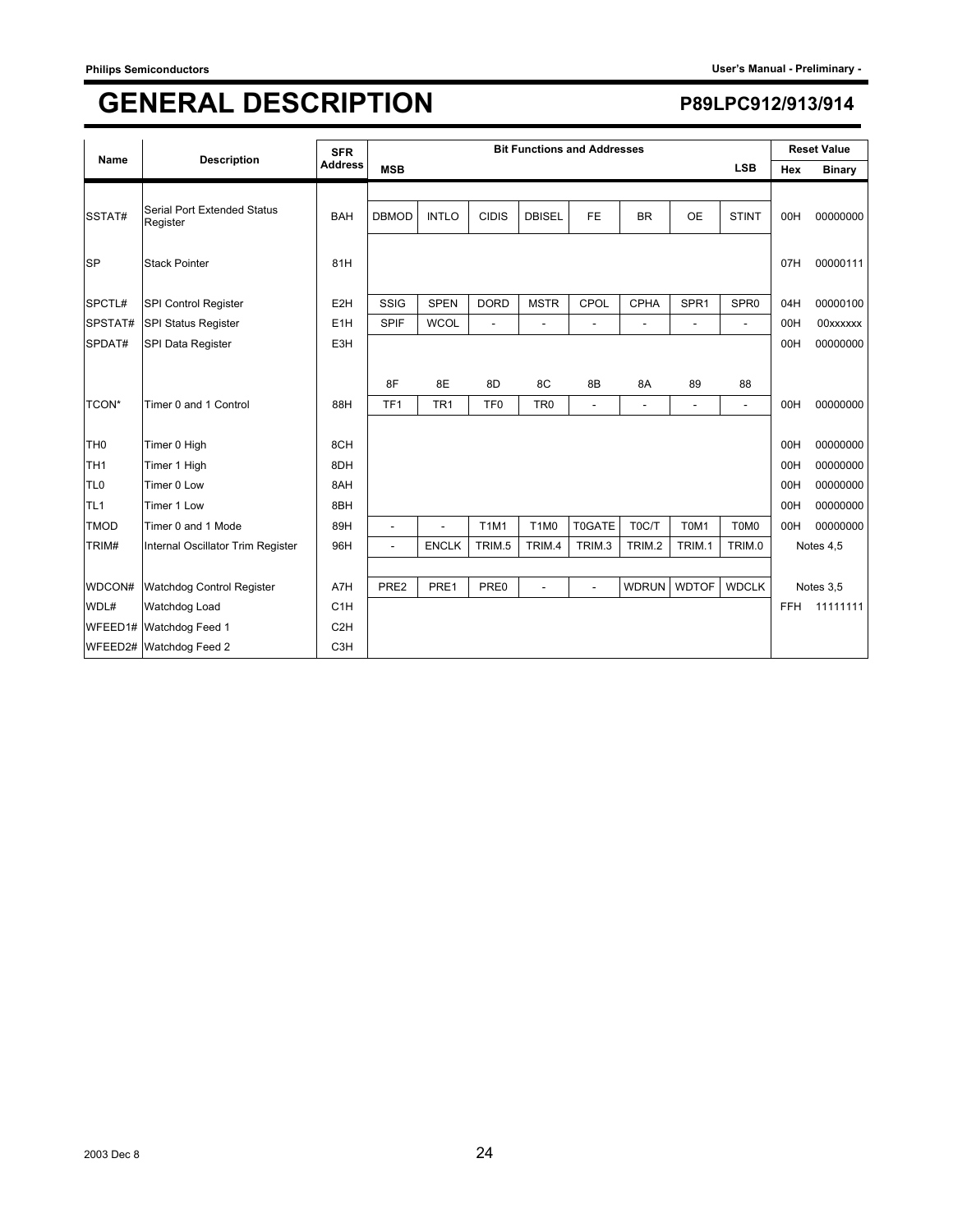### **SPECIAL FUNCTION REGISTERS TABLE - P89LPC914**

|                    |                                                               | <b>SFR</b>       |                             |                          |                                | <b>Bit Functions and Addresses</b> |                       |                            |                          |                      |                  | <b>Reset Value</b> |
|--------------------|---------------------------------------------------------------|------------------|-----------------------------|--------------------------|--------------------------------|------------------------------------|-----------------------|----------------------------|--------------------------|----------------------|------------------|--------------------|
| Name               | <b>Description</b>                                            | <b>Address</b>   | <b>MSB</b>                  |                          |                                |                                    |                       |                            |                          | <b>LSB</b>           | Hex              | <b>Binary</b>      |
|                    |                                                               |                  |                             |                          |                                |                                    |                       |                            |                          |                      |                  |                    |
| ACC*               | Accumulator                                                   | <b>E0H</b>       | E7                          | E <sub>6</sub>           | E <sub>5</sub>                 | E4                                 | E <sub>3</sub>        | E <sub>2</sub>             | E <sub>1</sub>           | E <sub>0</sub>       | 00H              | 00000000           |
|                    |                                                               |                  |                             |                          |                                |                                    |                       |                            |                          |                      |                  |                    |
| AUXR1#             | <b>Auxiliary Function Register</b>                            | A <sub>2</sub> H | $\overline{a}$              | <b>EBRR</b>              | $\overline{a}$                 | ENT <sub>0</sub>                   | <b>SRST</b>           | $\mathbf 0$                | $\overline{\phantom{a}}$ | <b>DPS</b>           | 00H <sup>1</sup> | 000000x0           |
|                    |                                                               |                  |                             |                          |                                |                                    |                       |                            |                          |                      |                  |                    |
|                    |                                                               |                  | F7                          | F <sub>6</sub>           | F <sub>5</sub>                 | F4                                 | F <sub>3</sub>        | F <sub>2</sub>             | F <sub>1</sub>           | F <sub>0</sub>       |                  |                    |
| $B^*$              | <b>B</b> Register                                             | <b>F0H</b>       |                             |                          |                                |                                    |                       |                            |                          |                      | 00H              | 00000000           |
|                    |                                                               | <b>BEH</b>       |                             |                          |                                |                                    |                       |                            |                          |                      |                  | 00000000           |
| BRGR0#§<br>BRGR1#§ | Baud Rate Generator Rate Low<br>Baud Rate Generator Rate High | <b>BFH</b>       |                             |                          |                                |                                    |                       |                            |                          |                      | 00H<br>00H       | 00000000           |
|                    |                                                               |                  |                             |                          |                                |                                    |                       |                            |                          |                      |                  |                    |
|                    | BRGCON# Baud Rate Generator Control                           | <b>BDH</b>       | ÷                           | L,                       | $\overline{\phantom{a}}$       | $\overline{a}$                     | ÷,                    | $\overline{a}$             | <b>SBRGS</b>             | <b>BRGEN</b>         | 00H%             | xxxxxx00           |
|                    |                                                               |                  |                             |                          |                                |                                    |                       |                            |                          |                      |                  |                    |
| CMP1#              | Comparator 1 Control Register                                 | <b>ACH</b>       | $\overline{a}$              | $\overline{a}$           | CE <sub>1</sub>                | $\overline{a}$                     | CN <sub>1</sub>       | OE1                        | CO <sub>1</sub>          | CMF1                 | 00H <sup>1</sup> | xx000000           |
| CMP2#              | Comparator 2 Control Register                                 | <b>ADH</b>       | $\overline{a}$              | $\overline{\phantom{a}}$ | CE <sub>2</sub>                | $\overline{a}$                     | CN <sub>2</sub>       | L,                         | CO <sub>2</sub>          | CMF <sub>2</sub>     | 00H <sup>1</sup> | xx000000           |
|                    |                                                               |                  |                             |                          |                                |                                    |                       |                            |                          |                      |                  |                    |
| DIVM#              | CPU Clock Divide-by-M Control                                 | 95H              |                             |                          |                                |                                    |                       |                            |                          |                      | 00H              | 00000000           |
| <b>DPTR</b>        | Data Pointer (2 bytes)                                        |                  |                             |                          |                                |                                    |                       |                            |                          |                      |                  |                    |
| <b>DPH</b>         | Data Pointer High                                             | 83H              |                             |                          |                                |                                    |                       |                            |                          |                      | 00H              | 00000000           |
| <b>DPL</b>         | Data Pointer Low                                              | 82H              |                             |                          |                                |                                    |                       |                            |                          |                      | 00H              | 00000000           |
|                    |                                                               |                  |                             |                          |                                |                                    |                       |                            |                          |                      |                  |                    |
|                    | FMADRH# Program Flash Address High                            | E7H              |                             |                          |                                |                                    |                       |                            |                          |                      | 00H              | 00000000           |
| FMADRL#            | Program Flash Address Low                                     | E6H              |                             |                          |                                |                                    |                       |                            |                          |                      | 00H              | 00000000           |
| FMCON#             | Program Flash Control (Read)                                  | E4H              | <b>BUSY</b><br><b>FMCMD</b> | <b>FMCMD</b>             | $\overline{a}$<br><b>FMCMD</b> | <b>FMCMD</b>                       | <b>HVA</b><br>FMCMD.  | <b>HVE</b><br><b>FMCMD</b> | SV<br>FMCMD.             | <b>OI</b><br>FMCMD.  | 70H              | 01110000           |
|                    | Program Flash Control (Write)                                 |                  | $\overline{7}$              | 6                        | 5                              | 4                                  | 3                     | 2                          | 1                        | 0                    |                  |                    |
| FMDATA#            | Program Flash Data                                            | E <sub>5</sub> H |                             |                          |                                |                                    |                       |                            |                          |                      | 00H              | 00000000           |
|                    |                                                               |                  |                             |                          |                                |                                    |                       |                            |                          |                      |                  |                    |
|                    |                                                               | A8H              | AF<br>EA                    | AE<br><b>EWDRT</b>       | <b>AD</b><br>EBO               | AC<br>ES/ESR                       | AB<br>ET <sub>1</sub> | AA<br>$\overline{a}$       | A <sub>9</sub>           | A8<br>$\overline{a}$ | 00H              |                    |
| IEN0*              | Interrupt Enable 0                                            |                  |                             |                          |                                |                                    |                       |                            | ET <sub>0</sub>          |                      |                  | 00000000           |
|                    |                                                               |                  | EF                          | EE.                      | ED                             | EC                                 | EB                    | EA                         | E9                       | E8                   |                  |                    |
| IEN1*#             | Interrupt Enable 1                                            | E8H              | L                           | EST                      | $\blacksquare$                 | $\omega$                           | <b>ESPI</b>           | EC                         | <b>EKBI</b>              | ÷,                   | 00H <sup>1</sup> | 00x00000           |
|                    |                                                               |                  |                             |                          |                                |                                    |                       |                            |                          |                      |                  |                    |
|                    |                                                               |                  | BF                          | BE                       | <b>BD</b>                      | BC                                 | BB                    | BA                         | B <sub>9</sub>           | B8                   |                  |                    |
| IP0*               | Interrupt Priority 0                                          | B8H              | $\overline{a}$              | <b>PWDRT</b>             | PBO                            | PS/PSR                             | PT <sub>1</sub>       | $\overline{\phantom{a}}$   | PT <sub>0</sub>          | $\Box$               | 00H <sup>1</sup> | x0000000           |
|                    |                                                               |                  |                             |                          |                                | PSH/                               |                       |                            |                          |                      |                  |                    |
| IP0H#              | Interrupt Priority 0 High                                     | B7H              | $\overline{\phantom{a}}$    | PWDRT<br>н               | PBOH                           | <b>PSRH</b>                        | PT1H                  | $\overline{a}$             | <b>PT0H</b>              | $\overline{a}$       | 00H <sup>1</sup> | x0000000           |
|                    |                                                               |                  |                             |                          |                                |                                    |                       |                            |                          |                      |                  |                    |
|                    |                                                               |                  | FF                          | <b>FE</b>                | <b>FD</b>                      | FC                                 | FB                    | FA                         | F9                       | F8                   |                  |                    |
| IP1*#              | Interrupt Priority 1                                          | F8H              | $\overline{a}$              | <b>PST</b>               | $\overline{\phantom{a}}$       | $\overline{\phantom{a}}$           | <b>PSPI</b>           | PC                         | PKBI                     | ÷,                   | 00H <sup>1</sup> | 00x00000           |
| IP1H#              | Interrupt Priority 1 High                                     | F7H              | $\blacksquare$              | <b>PSTH</b>              | $\blacksquare$                 | $\Box$                             | <b>PSPIH</b>          | <b>PCH</b>                 | PKBIH                    | $\blacksquare$       | 00H <sup>1</sup> | 00x00000           |
|                    |                                                               |                  |                             |                          |                                |                                    |                       |                            |                          |                      |                  |                    |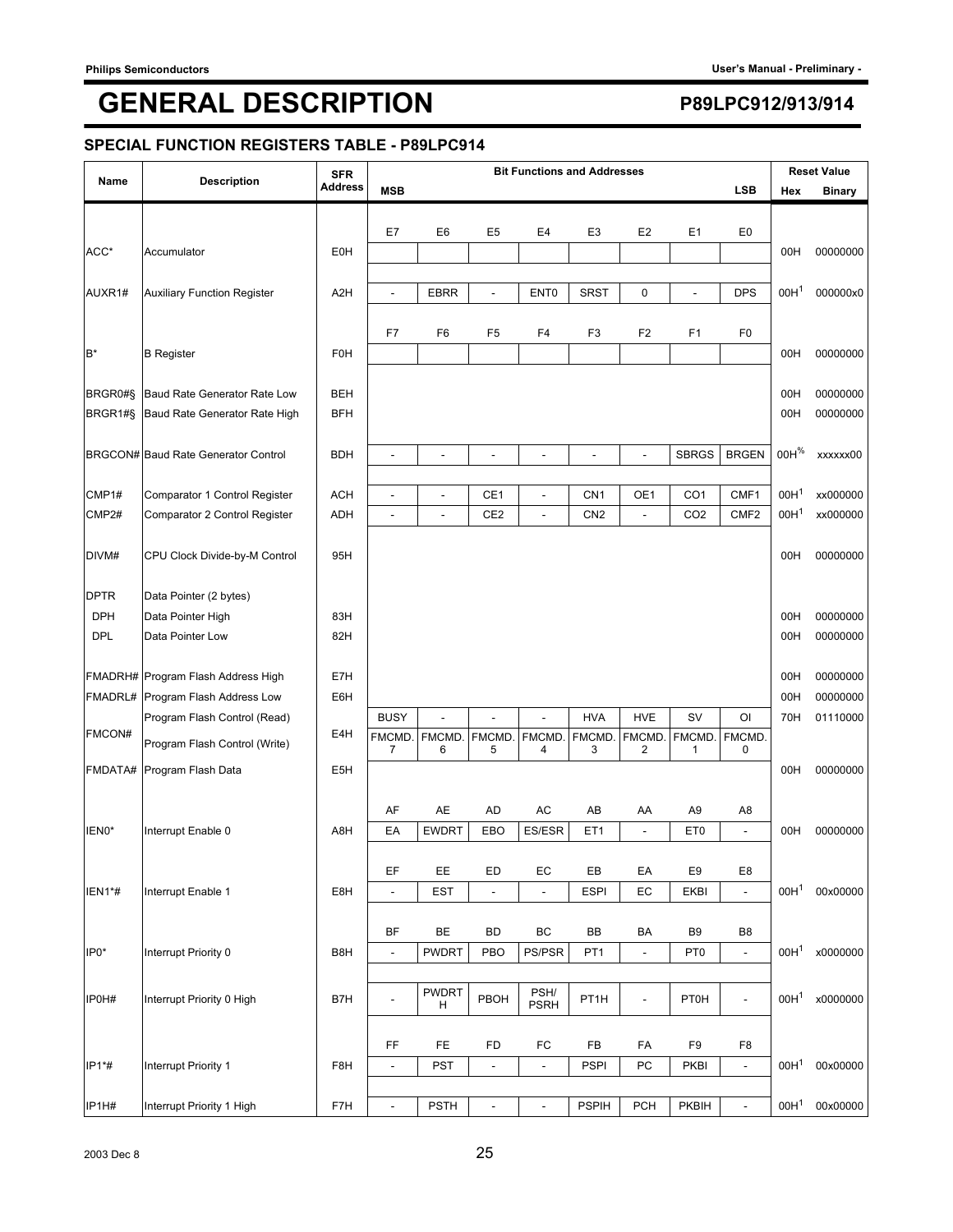|              |                                  | <b>SFR</b>       |                          |                 |                   |                          | <b>Bit Functions and Addresses</b> |                 |                          |                              |                  | <b>Reset Value</b> |
|--------------|----------------------------------|------------------|--------------------------|-----------------|-------------------|--------------------------|------------------------------------|-----------------|--------------------------|------------------------------|------------------|--------------------|
| Name         | <b>Description</b>               | <b>Address</b>   | <b>MSB</b>               |                 |                   |                          |                                    |                 |                          | <b>LSB</b>                   | Hex              | <b>Binary</b>      |
|              |                                  |                  |                          |                 |                   |                          |                                    |                 |                          |                              |                  |                    |
| KBCON#       | Keypad Control Register          | 94H              |                          |                 |                   |                          |                                    |                 | <b>PATN</b><br>$\_SEL$   | <b>KBIF</b>                  | 00H <sup>1</sup> | xxxxxx00           |
| KBMASK#      | Keypad Interrupt Mask Register   | 86H              |                          |                 |                   |                          |                                    |                 |                          |                              | 00H              | 00000000           |
| KBPATN#      | Keypad Pattern Register          | 93H              |                          |                 |                   |                          |                                    |                 |                          |                              | FFH              | 11111111           |
|              |                                  |                  |                          |                 |                   |                          |                                    |                 |                          |                              |                  |                    |
|              |                                  |                  | 87                       | 86<br>CMP1/     | 85<br>CMPREF/     | 84                       | 83                                 | 82              | 81                       | 80                           |                  |                    |
| $P0*$        | Port 0                           | 80H              |                          | KB6             | KB <sub>5</sub>   | CIN1A/<br>KB4            | $\overline{a}$                     | CIN2A/KB2       | $\overline{a}$           | $\overline{a}$               |                  | Note 1             |
|              |                                  |                  |                          |                 |                   |                          |                                    |                 |                          |                              |                  |                    |
|              |                                  |                  | 97                       | 96              | 95                | 94                       | 93                                 | 92              | 91                       | 90                           |                  |                    |
| $P1*$        | Port 1                           | 90H              |                          |                 | <b>RST</b>        |                          |                                    | T <sub>0</sub>  | <b>RxD</b>               | <b>TxD</b>                   |                  | Note 1             |
|              |                                  |                  | A7                       | A6              | A <sub>5</sub>    | A4                       | A <sub>3</sub>                     | A <sub>2</sub>  | A1                       | A0                           |                  |                    |
| $P2*$        | Port 2                           | A0H              |                          |                 | <b>SPICLK</b>     | SS                       | <b>MISO</b>                        | <b>MOSI</b>     |                          | $\qquad \qquad \blacksquare$ |                  | Note 1             |
| P0M1#        | Port 0 Output Mode 1             | 84H              | $\overline{a}$           | (P0M1.6)        | (P0M1.5) (P0M1.4) |                          | ÷,                                 | (P0M1.2)        | $\overline{\phantom{a}}$ | $\overline{a}$               | FFH              | 11111111           |
| <b>P0M2#</b> | Port 0 Output Mode 2             | 85H              | $\overline{\phantom{a}}$ | (POM2.6)        | (P0M2.5) (P0M2.4) |                          | $\blacksquare$                     | (P0M2.2)        | $\frac{1}{2}$            | $\overline{\phantom{0}}$     | 00H              | 00000000           |
| P1M1#        | Port 1 Output Mode 1             | 91H              | $\overline{\phantom{a}}$ | $\overline{a}$  |                   |                          | $\overline{\phantom{a}}$           |                 | (P1M1.2) (P1M1.1)        | $($ P1M1.0)                  | D3H <sup>1</sup> | 11x1xx11           |
| P1M2#        | Port 1 Output Mode 2             | 92H              | $\overline{a}$           | $\overline{a}$  |                   |                          |                                    |                 | (P1M2.2) (P1M2.1)        | (P1M2.0)                     | 00H <sup>1</sup> | 00x0xx00           |
| P2M1#        | Port 2 Output Mode 1             | A4H              | L,                       |                 |                   | (P2M1.5) (P2M1.4)        | (P2M1.3)                           | (P2M1.2)        |                          |                              | <b>FFH</b>       | 11111111           |
| P2M2#        | Port 2 Output Mode 2             | A <sub>5</sub> H | $\blacksquare$           | $\overline{a}$  | (P2M2.5)          | (P2M2.4)                 | (P2M2.3)                           | (P2M2.2)        | $\blacksquare$           | $\blacksquare$               | 00H              | 00000000           |
|              |                                  |                  |                          |                 |                   |                          |                                    |                 |                          |                              |                  |                    |
| PCON#        | Power Control Register           | 87H              | SMOD1                    | SMOD0           | <b>BOPD</b>       | <b>BOI</b>               | GF1                                | GF <sub>0</sub> | PMOD1                    | PMOD0                        | 00H              | 00000000           |
| PCONA#       | Power Control Register A         | B <sub>5</sub> H | <b>RTCPD</b>             | $\frac{1}{2}$   | <b>VCPD</b>       |                          | $\overline{\phantom{a}}$           | <b>SPPD</b>     | <b>SPD</b>               | $\overline{a}$               | 00H <sup>1</sup> | 00000000           |
|              |                                  |                  | D7                       | D <sub>6</sub>  | D <sub>5</sub>    | D4                       | D <sub>3</sub>                     | D <sub>2</sub>  | D <sub>1</sub>           | D <sub>0</sub>               |                  |                    |
| PSW*         | Program Status Wword             | D <sub>0</sub> H | СY                       | AC              | F <sub>0</sub>    | RS <sub>1</sub>          | R <sub>S0</sub>                    | OV              | F <sub>1</sub>           | P                            | 00H              | 00000000           |
|              |                                  |                  |                          |                 |                   |                          |                                    |                 |                          |                              |                  |                    |
| PT0AD#       | Port 0 Digital Input Disable     | F6H              | $\overline{a}$           | $\overline{a}$  | PT0AD.5           | PT0AD.4                  | L,                                 | PT0AD.2         | $\overline{a}$           | $\frac{1}{2}$                | 00H              | xx00000x           |
|              |                                  |                  |                          |                 |                   |                          |                                    |                 |                          |                              |                  |                    |
|              | RSTSRC# Reset Source Register    | <b>DFH</b>       |                          | L,              | <b>BOF</b>        | <b>POF</b>               | R_BK                               | R_WD            | R_SF                     | R_EX                         |                  | Note 2             |
|              | RTCCON# Real-Time Clock Control  | D1H              | <b>RTCF</b>              | RTCS1           | RTCS0             | $\overline{\phantom{a}}$ | $\overline{a}$                     |                 | <b>ERTC</b>              | <b>RTCEN</b>                 | $60H^{1,5}$      | 011xxx00           |
| RTCH#        | Real-Time Clock Register High    | D <sub>2</sub> H |                          |                 |                   |                          |                                    |                 |                          |                              | 00H <sub>2</sub> | 00000000           |
| RTCL#        | Real-Time Clock Register Low     | D <sub>3</sub> H |                          |                 |                   |                          |                                    |                 |                          |                              | 00H <sup>5</sup> | 00000000           |
|              |                                  |                  |                          |                 |                   |                          |                                    |                 |                          |                              |                  |                    |
| SADDR#       | Serial Port Address Register     | A9H              |                          |                 |                   |                          |                                    |                 |                          |                              | 00H              | 00000000           |
| SADEN#       | Serial Port Address Enable       | B9H              |                          |                 |                   |                          |                                    |                 |                          |                              | 00H              | 00000000           |
| <b>SBUF</b>  | Serial Port Data Buffer Register | 99H              |                          |                 |                   |                          |                                    |                 |                          |                              | xxH              | <b>XXXXXXXX</b>    |
|              |                                  |                  | 9F                       | 9E              | 9D                | 9C                       | 9B                                 | 9Α              | 99                       | 98                           |                  |                    |
| SCON*        | Serial Port Control              | 98H              | SM0/FE                   | SM <sub>1</sub> | SM <sub>2</sub>   | <b>REN</b>               | TB8                                | RB <sub>8</sub> | TI                       | RI                           | 00H              | 00000000           |
|              |                                  |                  |                          |                 |                   |                          |                                    |                 |                          |                              |                  |                    |
| SSTAT#       | Serial Port Extended Status      | <b>BAH</b>       | <b>DBMOD</b>             | <b>INTLO</b>    | <b>CIDIS</b>      | <b>DBISEL</b>            | FE                                 | BR              | OE                       | <b>STINT</b>                 | 00H              | 00000000           |
|              | Register                         |                  |                          |                 |                   |                          |                                    |                 |                          |                              |                  |                    |
|              |                                  |                  |                          |                 |                   |                          |                                    |                 |                          |                              |                  |                    |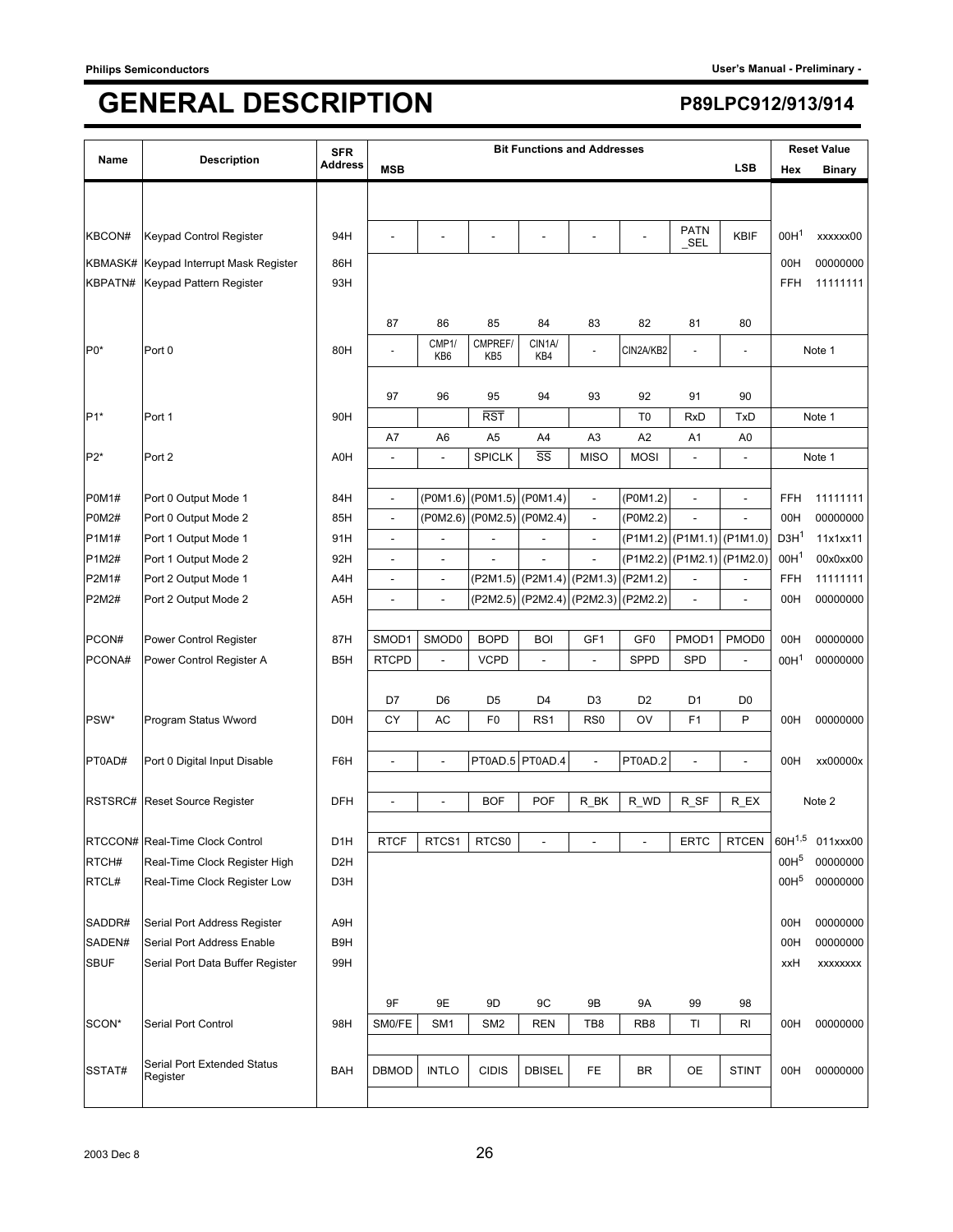| <b>Name</b>     | <b>Description</b>                | <b>SFR</b>       |                 |                          |                 |                               | <b>Bit Functions and Addresses</b> |                |                  |                  |            | <b>Reset Value</b> |
|-----------------|-----------------------------------|------------------|-----------------|--------------------------|-----------------|-------------------------------|------------------------------------|----------------|------------------|------------------|------------|--------------------|
|                 |                                   | <b>Address</b>   | <b>MSB</b>      |                          |                 |                               |                                    |                |                  | <b>LSB</b>       | Hex        | <b>Binary</b>      |
| <b>SP</b>       | <b>Stack Pointer</b>              | 81H              |                 |                          |                 |                               |                                    |                |                  |                  | 07H        | 00000111           |
| SPCTL#          | <b>SPI Control Register</b>       | E <sub>2</sub> H | SSIG            | <b>SPEN</b>              | <b>DORD</b>     | <b>MSTR</b>                   | CPOL                               | CPHA           | SPR <sub>1</sub> | SPR <sub>0</sub> | 04H        | 00000100           |
| SPSTAT#         | <b>SPI Status Register</b>        | E <sub>1</sub> H | <b>SPIF</b>     | <b>WCOL</b>              |                 |                               |                                    |                | ٠                | ٠                | 00H        | 00xxxxxx           |
| SPDAT#          | SPI Data Register                 | E3H              |                 |                          |                 |                               |                                    |                |                  |                  | 00H        | 00000000           |
|                 |                                   |                  |                 |                          |                 |                               |                                    |                |                  |                  |            |                    |
| TAMOD#          | Timer 0 and 1 Auxiliary Mode      | 8FH              | L,              | $\overline{\phantom{a}}$ |                 | $\blacksquare$                | ٠                                  | $\overline{a}$ | $\overline{a}$   | T0M2             | 00H        | xxx0xxx0           |
|                 |                                   |                  | 8F              | 8E                       | 8D              | 8C                            | 8B                                 | 8A             | 89               | 88               |            |                    |
| TCON*           | Timer 0 and 1 Control             | 88H              | TF <sub>1</sub> | TR <sub>1</sub>          | TF <sub>0</sub> | TR <sub>0</sub>               | ÷,                                 | L,             | $\blacksquare$   | $\blacksquare$   | 00H        | 00000000           |
|                 |                                   |                  |                 |                          |                 |                               |                                    |                |                  |                  |            |                    |
| TH <sub>0</sub> | Timer 0 High                      | 8CH              |                 |                          |                 |                               |                                    |                |                  |                  | 00H        | 00000000           |
| TH <sub>1</sub> | Timer 1 High                      | 8DH              |                 |                          |                 |                               |                                    |                |                  |                  | 00H        | 00000000           |
| TL <sub>0</sub> | Timer 0 Low                       | 8AH              |                 |                          |                 |                               |                                    |                |                  |                  | 00H        | 00000000           |
| TL <sub>1</sub> | Timer 1 Low                       | 8BH              |                 |                          |                 |                               |                                    |                |                  |                  | 00H        | 00000000           |
| <b>TMOD</b>     | Timer 0 and 1 Mode                | 89H              |                 | $\overline{a}$           | <b>T1M1</b>     | T <sub>1</sub> M <sub>0</sub> | <b>T0GATE</b>                      | T0C/T          | T0M1             | T0M0             | 00H        | 00000000           |
|                 |                                   |                  |                 |                          |                 |                               |                                    |                |                  |                  |            |                    |
| TRIM#           | Internal Oscillator Trim Register | 96H              | ÷               | ä,                       | TRIM.5          | TRIM.4                        | TRIM.3                             | TRIM.2         | TRIM.1           | TRIM.0           |            | Notes 4,5          |
|                 |                                   |                  |                 |                          |                 |                               |                                    |                |                  |                  |            |                    |
| WDCON#          | Watchdog Control Register         | A7H              | PRE2            | PRE1                     | PRE0            | ÷                             | $\overline{a}$                     | <b>WDRUN</b>   | <b>WDTOF</b>     | <b>WDCLK</b>     |            | Notes 3,5          |
| WDL#            | Watchdog Load                     | C <sub>1</sub> H |                 |                          |                 |                               |                                    |                |                  |                  | <b>FFH</b> | 11111111           |
|                 | WFEED1# Watchdog Feed 1           | C <sub>2H</sub>  |                 |                          |                 |                               |                                    |                |                  |                  |            |                    |
|                 | WFEED2# Watchdog Feed 2           | C <sub>3</sub> H |                 |                          |                 |                               |                                    |                |                  |                  |            |                    |

### **Notes:**

SFRs are bit addressable.

# SFRs are modified from or added to the 80C51 SFRs.

Reserved bits, must be written with 0's.

§ BRGR1 and BRGR0 must only be written if BRGEN in BRGCON SFR is '0'. If any of them is written if BRGEN = 1, result is unpredictable. Unimplemented bits in SFRs (labeled '-') are X (unknown) at all times. Unless otherwise specified, ones should not be written to these bits since

they may be used for other purposes in future derivatives. The reset values shown for these bits are '0's although they are unknown when read.

1. All ports are in input only (high impendance) state after power-up.

2. The RSTSRC register reflects the cause of the P89LPC912/913/914 reset. Upon a power-up reset, all reset source flags are cleared except POF and BOF - the power-on reset value is xx110000.

3. After reset, the value is 111001x1, i.e., PRE2-PRE0 are all 1, WDRUN=1 and WDCLK=1. WDTOF bit is 1 after watchdog reset and is 0 after power-on reset. Other resets will not affect WDTOF.

4. On power-on reset, the TRIM SFR is initialized with a factory preprogrammed value. Other resets will not cause initialization of the TRIM register.

5. The only reset source that affects these SFRs is power-on reset.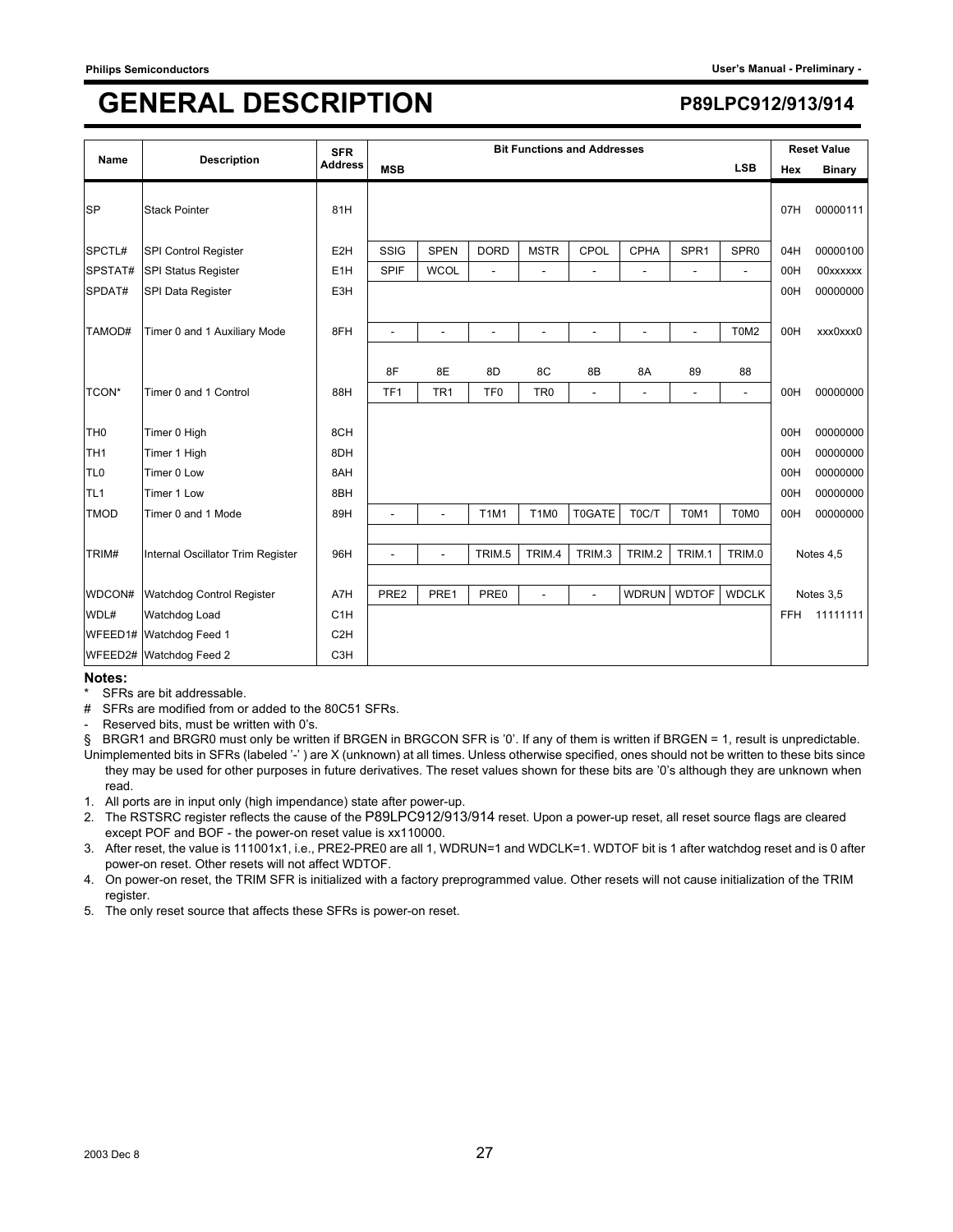### **MEMORY ORGANIZATION**



The P89LPC912/913/914 memory map is shown in Figure 1-1.

### **Figure 1-1: P89LPC912/913/914 Memory Map**

The various P89LPC912/913/914 memory spaces are as follows:

- DATA 128 bytes of internal data memory space (00h..7Fh) accessed via direct or indirect addressing, using instructions other than MOVX and MOVC.
- SFR Special Function Registers. Selected CPU registers and peripheral control and status registers, accessible only via direct addressing.
- CODE 1KB of Code memory accessed as part of program execution and via the MOVC instruction.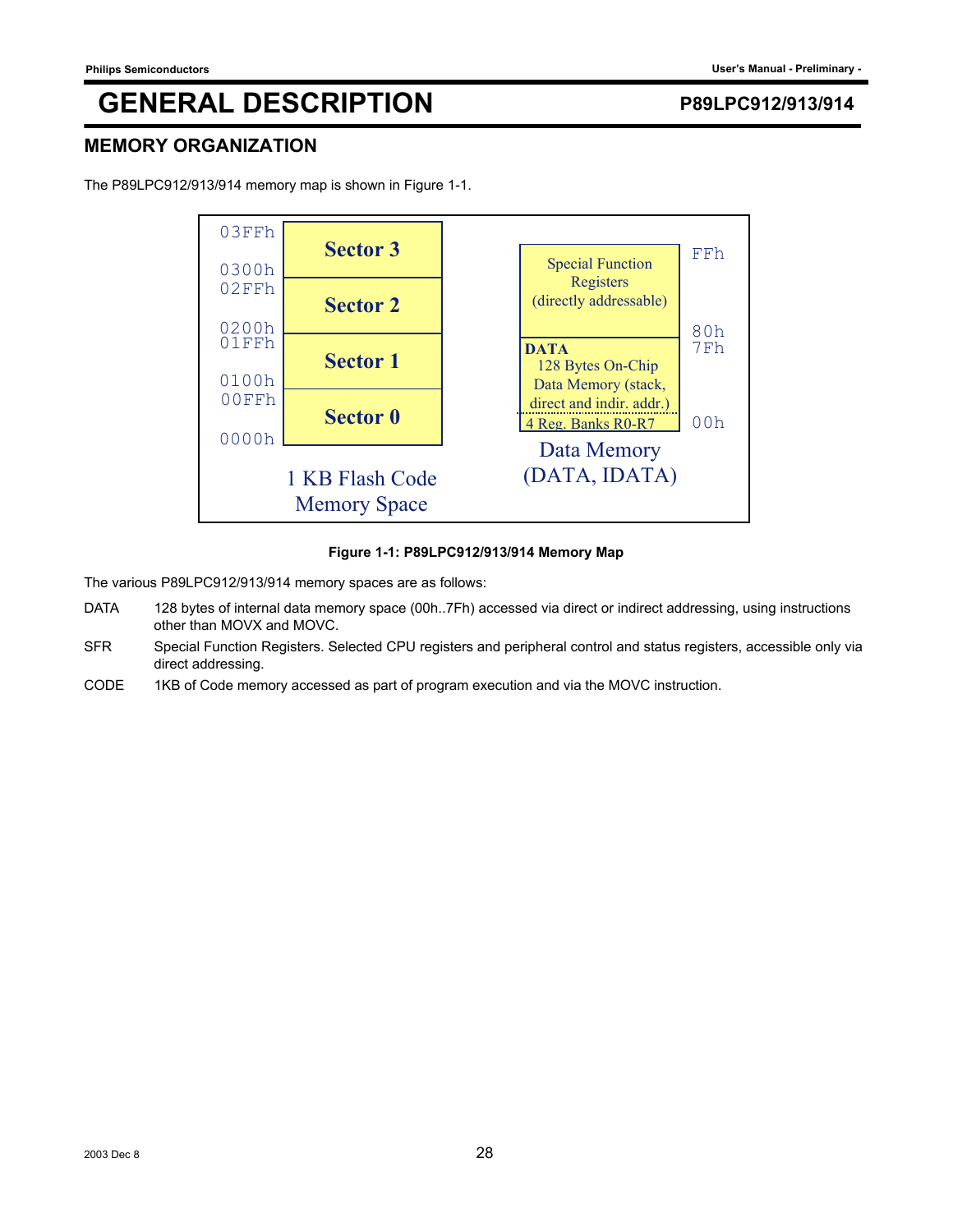# **2. CLOCKS**

## **CLOCKS P89LPC912/913/914**

### **ENHANCED CPU**

The **P89LPC912/913/914** uses an enhanced 80C51 CPU which runs at 6 times the speed of standard 80C51 devices. A machine cycle consists of two CPU clock cycles, and most instructions execute in one or two machine cycles.

### **CLOCK DEFINITIONS**

The **P89LPC912/913/914** device has several internal clocks as defined below:

- OSCCLK Input to the DIVM clock divider. OSCCLK is selected from one of the clock sources (see Figure 2-3,Figure 2-5,) and can also be optionally divided to a slower frequency (see section "CPU Clock (CCLK) Modification: DIVM Register"). **Note**:  $f_{\rm OSC}$  is defined as the OSCCLK frequency.
- XCLK Output of the crystal oscillator (**P89LPC912, P89LPC913**)
- CCLK CPU clock .
- PCLK Clock for the various peripheral devices and is CCLK/2

### **CPU CLOCK (OSCCLK)**

The **P89LPC912/913** provides several user-selectable oscillator options. This allows optimization for a range of needs from high precision to lowest possible cost. These options are configured when the FLASH is programmed and include an on-chip watchdog oscillator, an on-chip RC oscillator, an oscillator using an external crystal, or an external clock source. The crystal oscillator can be optimized for low, medium, or high frequency crystals covering a range from 20 kHz to 12 MHz.

The **P89LPC914** device allows the user to select between an on-chip watchdog oscillator and an on-chip RC oscillator as the CPU clock source.

### **LOW SPEED OSCILLATOR OPTION - P89LPC912/913**

This option supports an external crystal in the range of 20 kHz to 100 kHz. Ceramic resonators are also supported in this configuration.

### **MEDIUM SPEED OSCILLATOR OPTION - P89LPC912/913**

This option supports an external crystal in the range of 100 kHz to 4 MHz. Ceramic resonators are also supported in this configuration.

### **HIGH SPEED OSCILLATOR OPTION - P89LPC912/913**

This option supports an external crystal in the range of 4MHz to 12 MHz. Ceramic resonators are also supported in this configuration. If CCLK is 8MHz or slower, the CLKLP SFR bit (AUXR1.7) can be set to '1' to reduce power consumption. On reset, CLKLP is '0' allowing highest performance access. This bit can then be set in software if CCLK is running at 8MHz or slower.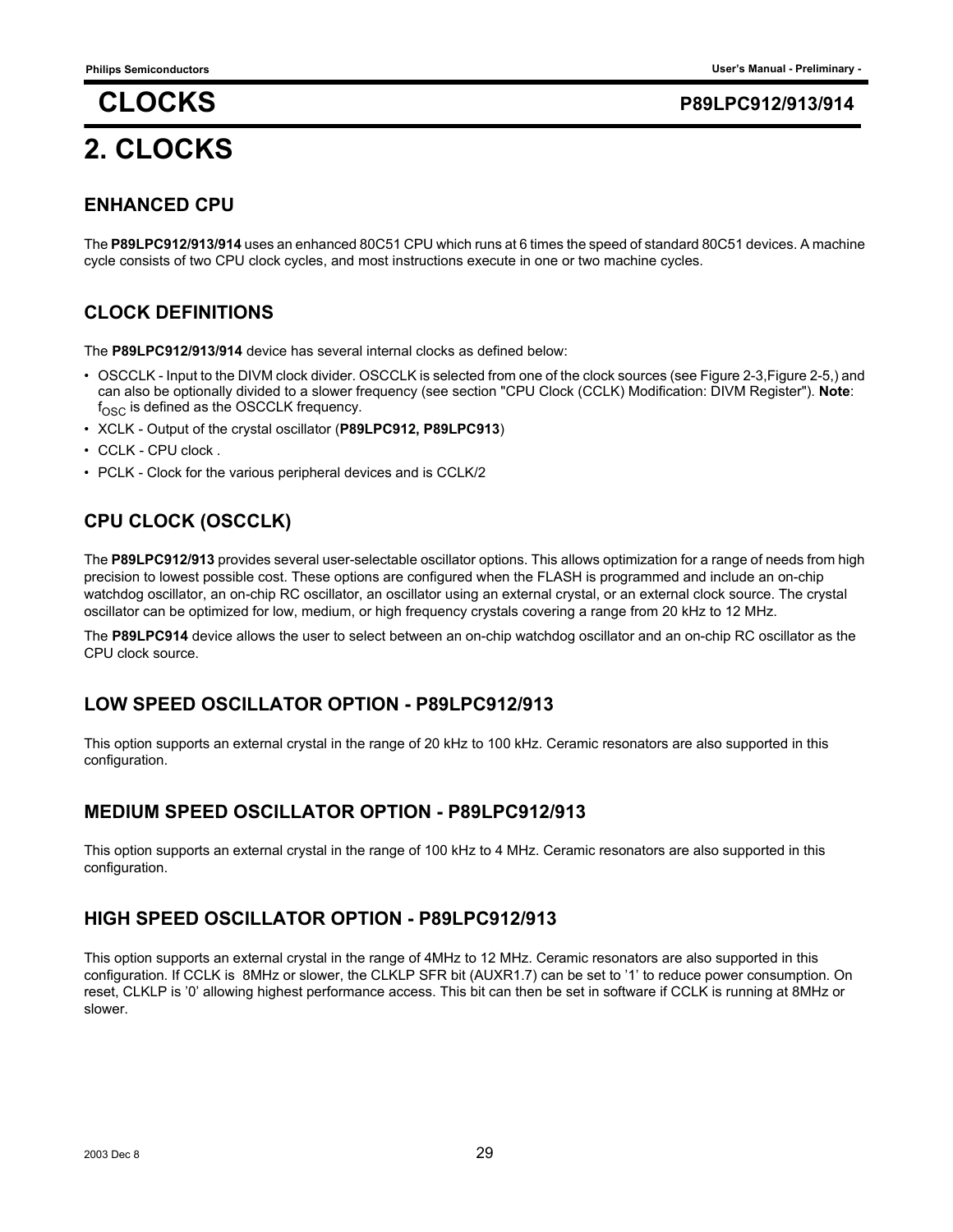

**Figure 2-1: Using the Crystal Oscillator - P89LPC912/913**

## **OSCILLATOR OPTION SELECTION- P89LPC912/913**

The oscillator option is selectable either by the FOSC2:0 bits in UCFG1 or by the RTCS1:0 bits in RTCCON. If the FOSC2:0 bits select an OSCCLK source of either the internal RC oscillator or the WDT oscillator, then the RTCS1:0 bits will select the oscillator option for the crystal oscillator. Otherwise, the crystal oscillator option is selected by FOSC2:0. See Table 6-1and Table 6-2.

## **CLOCK OUTPUT - P89LPC912/913**

The **P89LPC912/913** supports a user selectable clock output function on the XTAL2 / CLKOUT pin when no crystal oscillator is being used. This condition occurs if another clock source has been selected (on-chip RC oscillator, watchdog oscillator, external clock input on X1) and if the Real-Time clock is not using the crystal oscillator as its clock source. This allows external devices to synchronize to the **P89LPC912/913**. This output is enabled by the ENCLK bit in the TRIM register. The frequency of this clock output is 1/2 that of the CCLK. If the clock output is not needed in Idle mode, it may be turned off prior to entering Idle, saving additional power. Note: on reset, the TRIM SFR is initialized with a factory preprogrammed value. Therefore when setting or clearing the ENCLK bit, the user should retain the contents of bits 5:0 of the TRIM register. This can be done by reading the contents of the TRIM register (into the ACC for example), modifying bit 6, and writing this result back into the TRIM register. Alternatively, the "ANL direct" or "ORL direct" instructions can be used to clear or set bit 6 of the TRIM register. Increasing the TRIM value will decrease the oscillator frequency.

## **ON-CHIP RC OSCILLATOR OPTION**

The **P89LPC912/913/914** has a 6-bit field within the TRIM register that can be used to tune the frequency of the RC oscillator. During reset, the TRIM value is initialized to a factory pre-programmed value to adjust the oscillator frequency to 7.373 MHz, ±1%. (Note: the initial value is better than 1%; please refer to the datasheet for behavior over temperature). End user applications can write to the TRIM register to adjust the on-chip RC oscillator to other frequencies. Increasing the TRIM value will decrease the oscillator frequency.

 If CCLK is 8MHz or slower, the CLKLP SFR bit (AUXR1.7) can be set to '1' to reduce power consumption. On reset, CLKLP is '0' allowing highest performance access. This bit can then be set in software if CCLK is running at 8MHz or slower.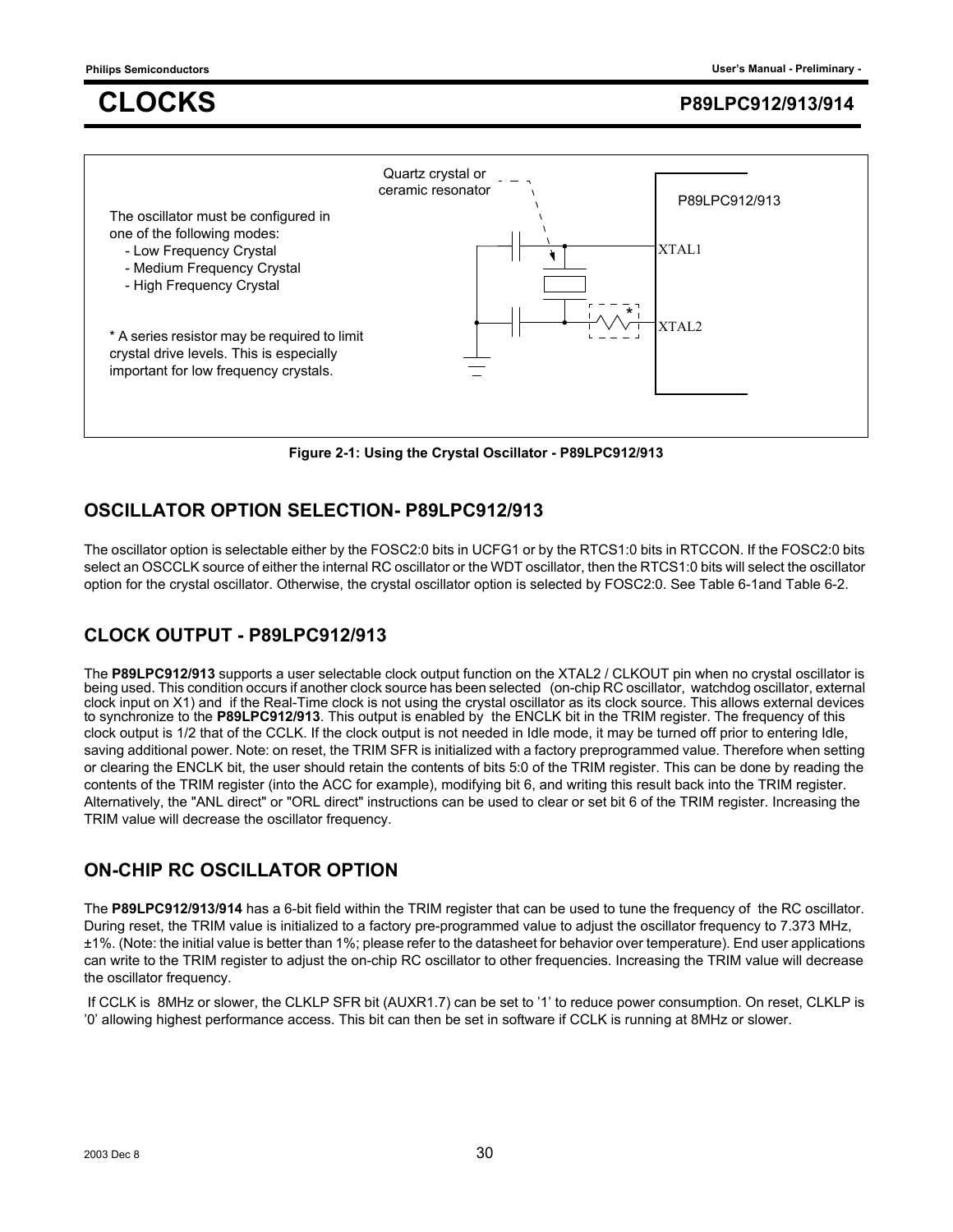| <b>TRIM</b>                                                                                                                                                                                                                                                                                                                                                                                                                                                                                 |                                                                                                            |                 | 7 | 6            | 5      | 4                                                                       | 3      | 2      |        | 0                                                                                  |  |
|---------------------------------------------------------------------------------------------------------------------------------------------------------------------------------------------------------------------------------------------------------------------------------------------------------------------------------------------------------------------------------------------------------------------------------------------------------------------------------------------|------------------------------------------------------------------------------------------------------------|-----------------|---|--------------|--------|-------------------------------------------------------------------------|--------|--------|--------|------------------------------------------------------------------------------------|--|
| Address: 96h                                                                                                                                                                                                                                                                                                                                                                                                                                                                                |                                                                                                            |                 |   | <b>ENCLK</b> | TRIM.5 | TRIM.4                                                                  | TRIM.3 | TRIM.2 | TRIM.1 | TRIM.0                                                                             |  |
| Not bit addressable                                                                                                                                                                                                                                                                                                                                                                                                                                                                         |                                                                                                            |                 |   |              |        |                                                                         |        |        |        |                                                                                    |  |
|                                                                                                                                                                                                                                                                                                                                                                                                                                                                                             | Reset Source(s): Power-up only                                                                             |                 |   |              |        |                                                                         |        |        |        |                                                                                    |  |
|                                                                                                                                                                                                                                                                                                                                                                                                                                                                                             | Reset Value: On power-up reset, $ENCLK = 0$ , and $TRIM.5-0$ are loaded with the factory programmed value. |                 |   |              |        |                                                                         |        |        |        |                                                                                    |  |
| <b>BIT</b>                                                                                                                                                                                                                                                                                                                                                                                                                                                                                  | <b>SYMBOL</b>                                                                                              | <b>FUNCTION</b> |   |              |        |                                                                         |        |        |        |                                                                                    |  |
| TRIM.7                                                                                                                                                                                                                                                                                                                                                                                                                                                                                      |                                                                                                            | Reserved.       |   |              |        |                                                                         |        |        |        |                                                                                    |  |
| TRIM.6                                                                                                                                                                                                                                                                                                                                                                                                                                                                                      | <b>ENCLK</b>                                                                                               |                 |   |              |        | oscillator is not being used. When ENCLK=0, no clock output is enabled. |        |        |        | When ENCLK =1, CCLK/ 2 is output on the XTAL2 pin (P3.0) provided that the crystal |  |
| <b>TRIM.5-0</b>                                                                                                                                                                                                                                                                                                                                                                                                                                                                             |                                                                                                            | Trim value.     |   |              |        |                                                                         |        |        |        |                                                                                    |  |
| Note: on reset, the TRIM SFR is initialized with a factory preprogrammed value. When setting or clearing the ENCLK bit,<br>the user should retain the contents of bits 5:0 of the TRIM register. This can be done by reading the contents of the TRIM<br>register (into the ACC for example), modifying bit 6, and writing this result back into the TRIM register. Alternatively, the<br>"ANL direct" or "ORL direct" instructions can be used to clear or set bit 6 of the TRIM register. |                                                                                                            |                 |   |              |        |                                                                         |        |        |        |                                                                                    |  |
|                                                                                                                                                                                                                                                                                                                                                                                                                                                                                             |                                                                                                            |                 |   |              |        | Figure 2-2: On-Chip RC Oscillator TRIM Register                         |        |        |        |                                                                                    |  |

### **WATCHDOG OSCILLATOR OPTION**

The watchdog has a separate oscillator which has a nominal frequency of 400KHz. This oscillator can be used to save power when a high clock frequency is not needed.

## **EXTERNAL CLOCK INPUT OPTION - P89LPC912/913**

In this configuration, the processor clock is derived from an external source driving the XTAL1 / P3.1 pin. The rate may be from 0 Hz up to 12 MHz. The XTAL2 / P3.0 pin may be used as a standard port pin or a clock output.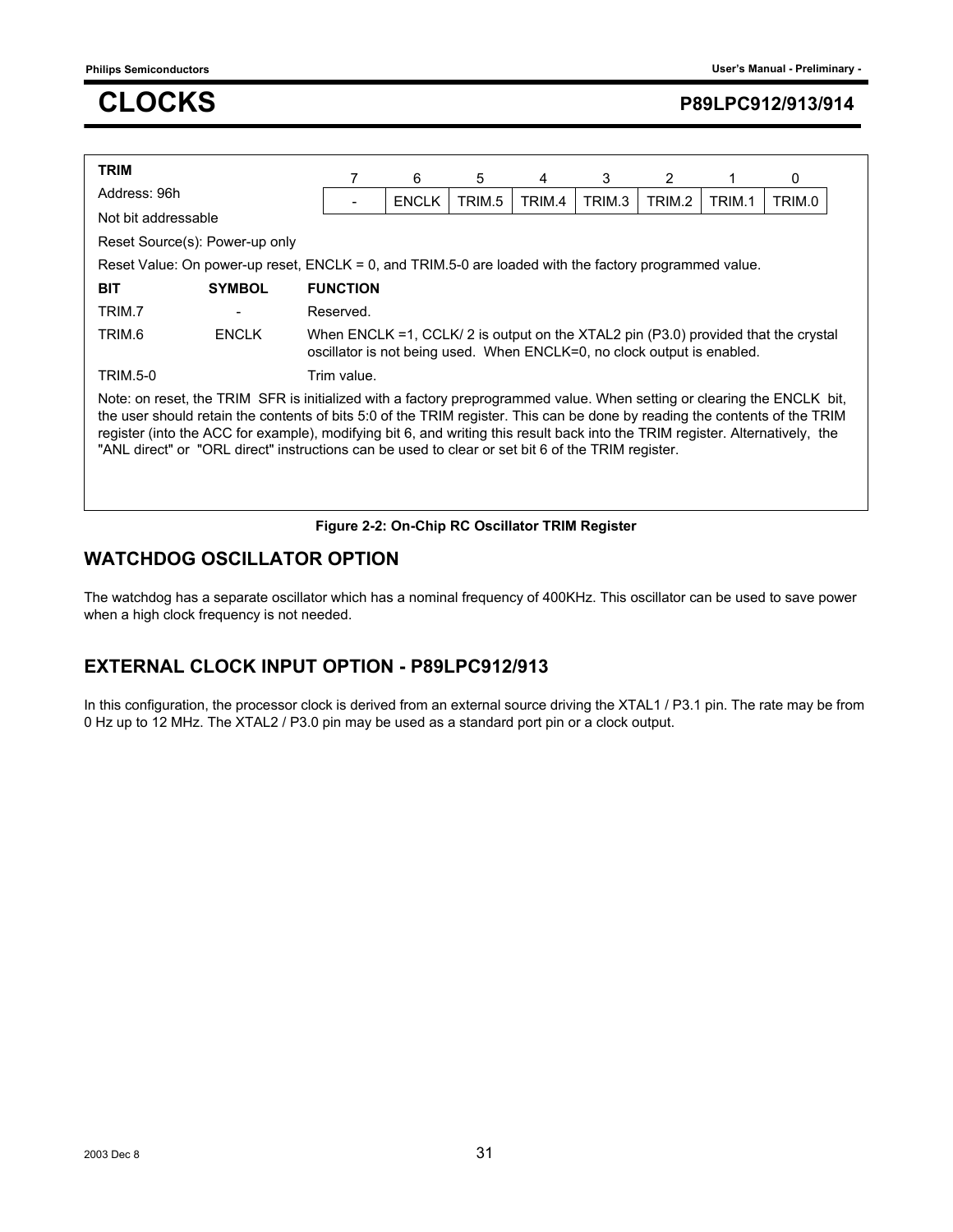.

## **CLOCKS P89LPC912/913/914**



**Figure 2-3: Block Diagram of Oscillator Control - P89LPC912**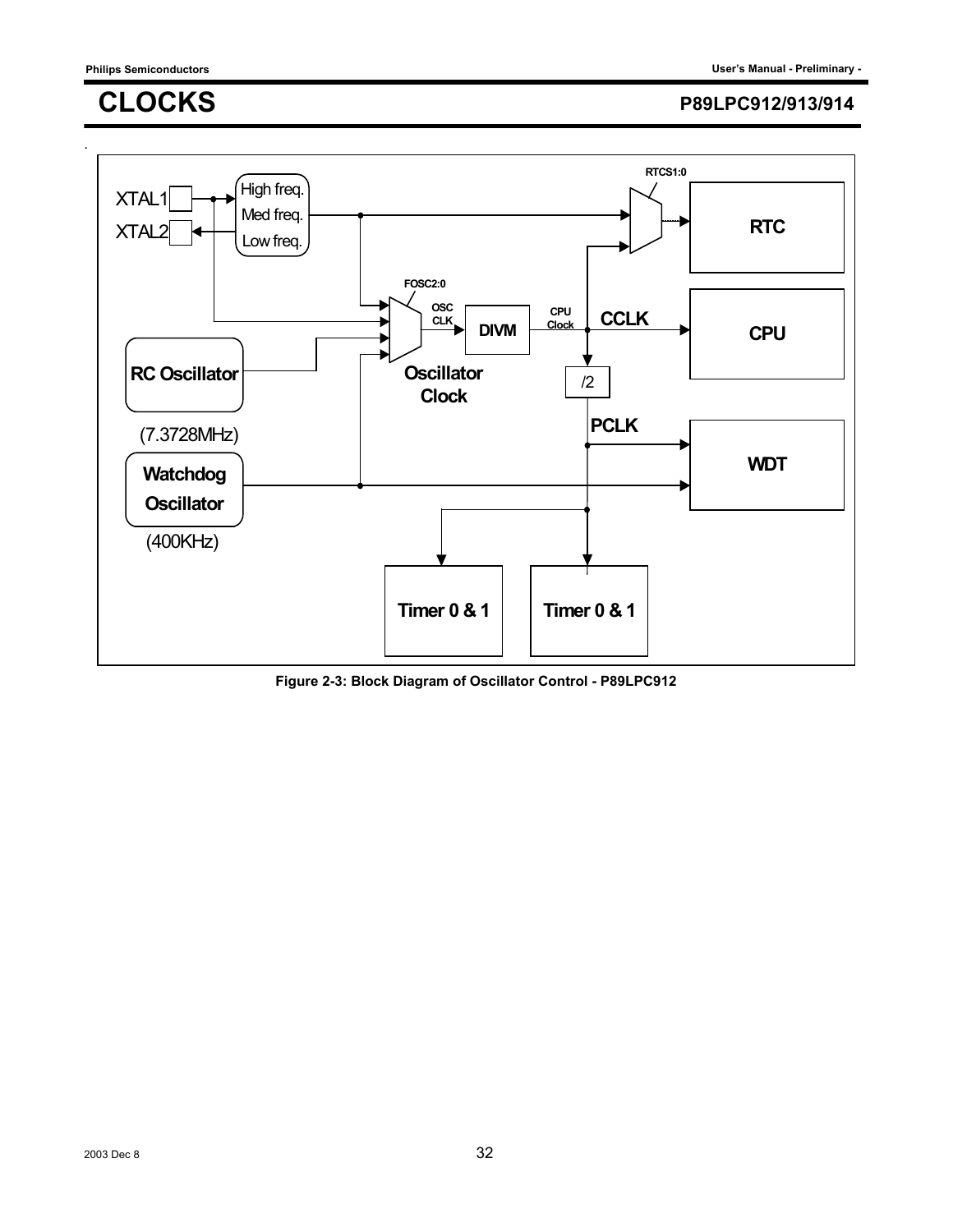

**Figure 2-4: Block Diagram of Oscillator Control - P89LPC913**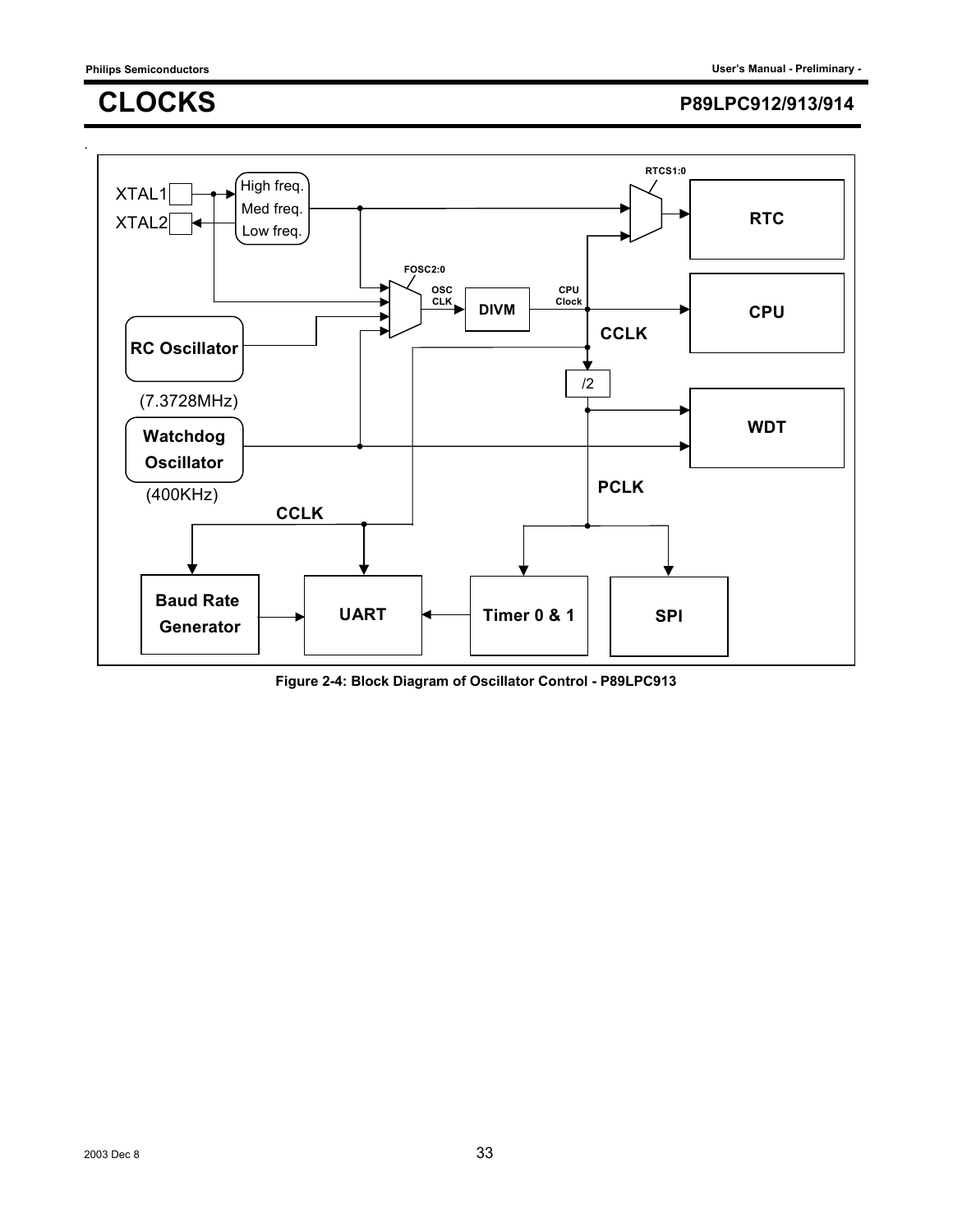

**Figure 2-5: Block Diagram of Oscillator Control- P89LPC914**

### **CPU CLOCK (CCLK) WAKEUP DELAY**

The **P89LPC912/913/914** has an internal wakeup timer that delays the clock until it stabilizes depending to the clock source used. If the clock source is any of the three crystal selections (**P89LPC912/913**), the delay is 992 OSCCLK cycles plus 60-100µs. If the clock source is either the internal RC oscillator or the Watchdog oscillator, the delay is 224 OSCCLK cycles plus 60-100µs.

## **CPU CLOCK (CCLK) MODIFICATION: DIVM REGISTER**

The OSCCLK frequency can be divided down, by an integer, up to 510 times by configuring a dividing register, DIVM, to provide CCLK. This produces the CCLK frequency using the following formula:

CCLK frequency =  $f_{\rm OSC}$  / (2N)

Where:  $f_{\rm OSC}$  is the frequency of OSCCLK

N is the value of DIVM.

Since N ranges from 0 to 255, the CCLK frequency can be in the range of  $f_{\rm OSC}$  to  $f_{\rm OSC}/510$ . (for N =0, CCLK =  $f_{\rm OSC}$ ).

This feature makes it possible to temporarily run the CPU at a lower rate, reducing power consumption. By dividing the clock, the CPU can retain the ability to respond to events other than those that can cause interrupts (i.e. events that allow exiting the Idle mode) by executing its normal program at a lower rate. This can often result in lower power consumption than in Idle mode. This can allow bypassing the oscillator start-up time in cases where Power down mode would otherwise be used. The value of DIVM may be changed by the program at any time without interrupting code execution.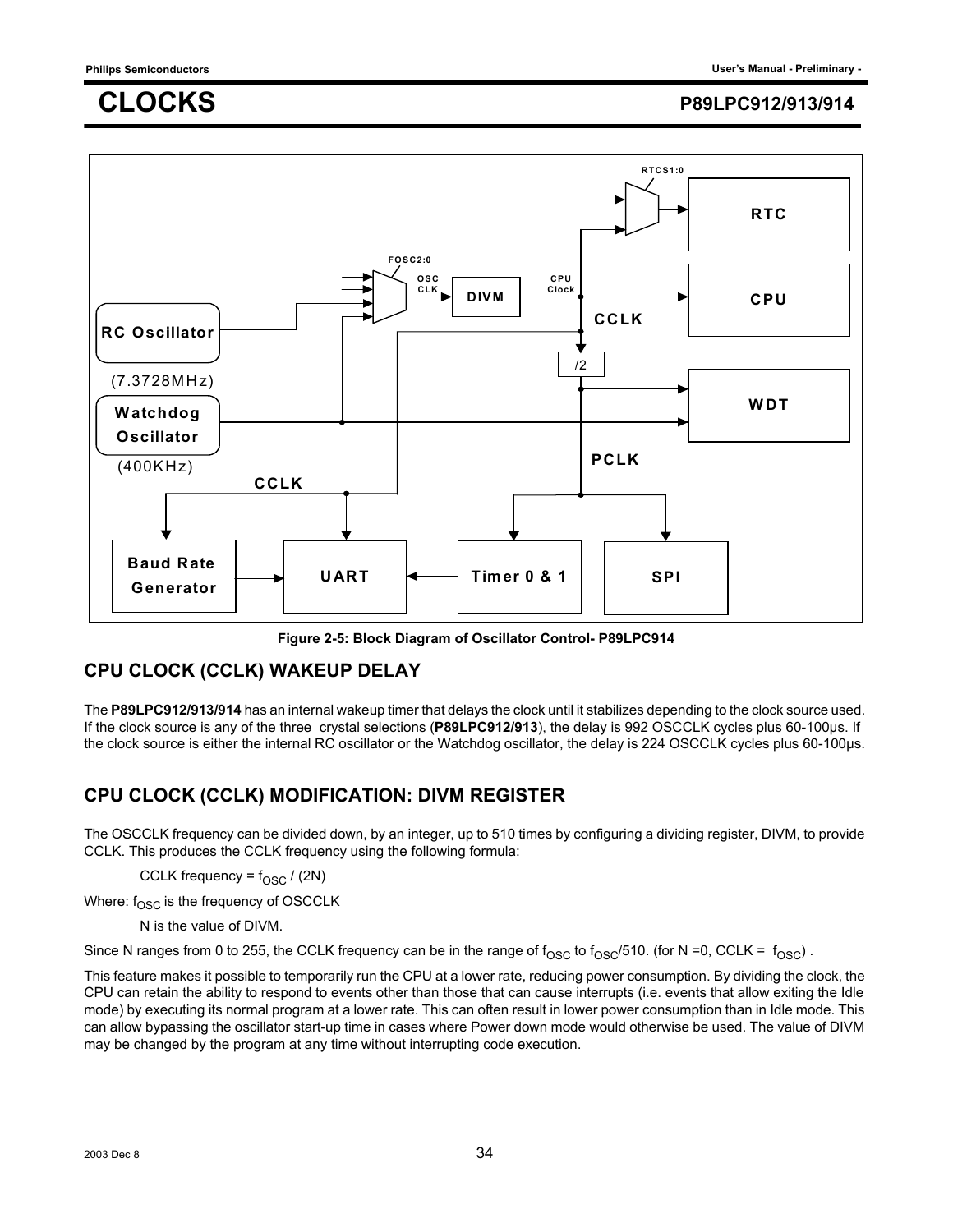### **LOW POWER SELECT (P89LPC912/913)**

The P89LPC912/913 is designed to run at 12MHz (CCLK) maximum. However, if CCLK is 8MHz or slower, the CLKLP SFR bit (AUXR1.7) can be set to a '1' to lower the power consumption further. On any reset, CLKLP is '0' allowing highest performance. This bit can then be set in software if CCLK is running at 8MHz or slower.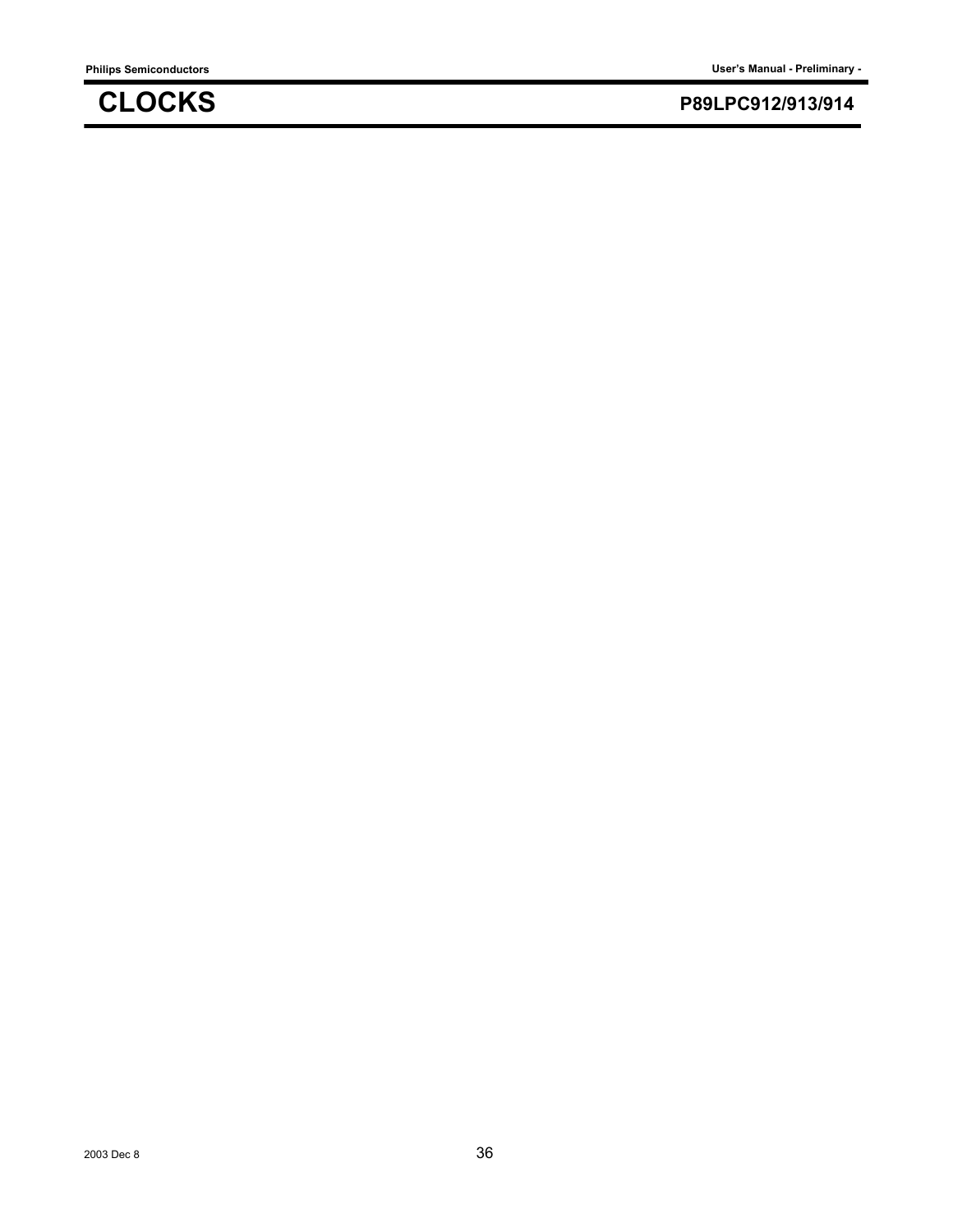## **3. INTERRUPTS**

The **P89LPC912/913/914** use a four priority level interrupt structure. This allows great flexibility in controlling the handling of the many interrupt sources. The **P89LPC913** and **P89LPC914** devices support 9 interrupt sources: timers 0 and 1,serial port Tx, serial port Rx, combined serial port Rx/Tx, brownout detect, watchdog/ realtime clock, keyboard, comparator, and SPI.

The **P89LPC912** supports 7 interrupt sources: timers 0 and 1, brownout detect, watchdog/ realtime clock, keyboard, comparator, and SPI.

Each interrupt source can be individually enabled or disabled by setting or clearing a bit in the interrupt enable registers IEN0 or IEN1. The IEN0 register also contains a global enable bit, EA, which enables all interrupts.

Each interrupt source can be individually programmed to one of four priority levels by setting or clearing bits in the interrupt priority registers IP0, IP0H, IP1, and IP1H. An interrupt service routine in progress can be interrupted by a higher priority interrupt, but not by another interrupt of the same or lower priority. The highest priority interrupt service cannot be interrupted by any other interrupt source. If two requests of different priority levels are pending at the start of an instruction, the request of higher priority level is serviced.

If requests of the same priority level are pending at the start of an instruction, an internal polling sequence determines which request is serviced. This is called the arbitration ranking. Note that the arbitration ranking is only used to resolve pending requests of the same priority level.

Table summarizes the interrupt sources, flag bits, vector addresses, enable bits, priority bits, arbitration ranking, and whether each interrupt may wake up the CPU from a Power down mode.

### **INTERRUPT PRIORITY STRUCTURE**

There are four SFRs associated with the four interrupt levels: IP0, IP0H, IP1, IP1H. Every interrupt has two bits in IPx and IPxH  $(x = 0,1)$  and can therefore be assigned to one of four levels, as shown in Table.

|             | <b>Priority Bits</b> |                                 |
|-------------|----------------------|---------------------------------|
| <b>IPxH</b> | <b>IPx</b>           | <b>Interrupt Priority Level</b> |
|             |                      | Level 0 (lowest priority)       |
|             |                      | Level 1                         |
|             |                      | Level 2                         |
|             |                      | Level 3 (highest priority)      |

#### **Table 3-1: Interrupt priority level**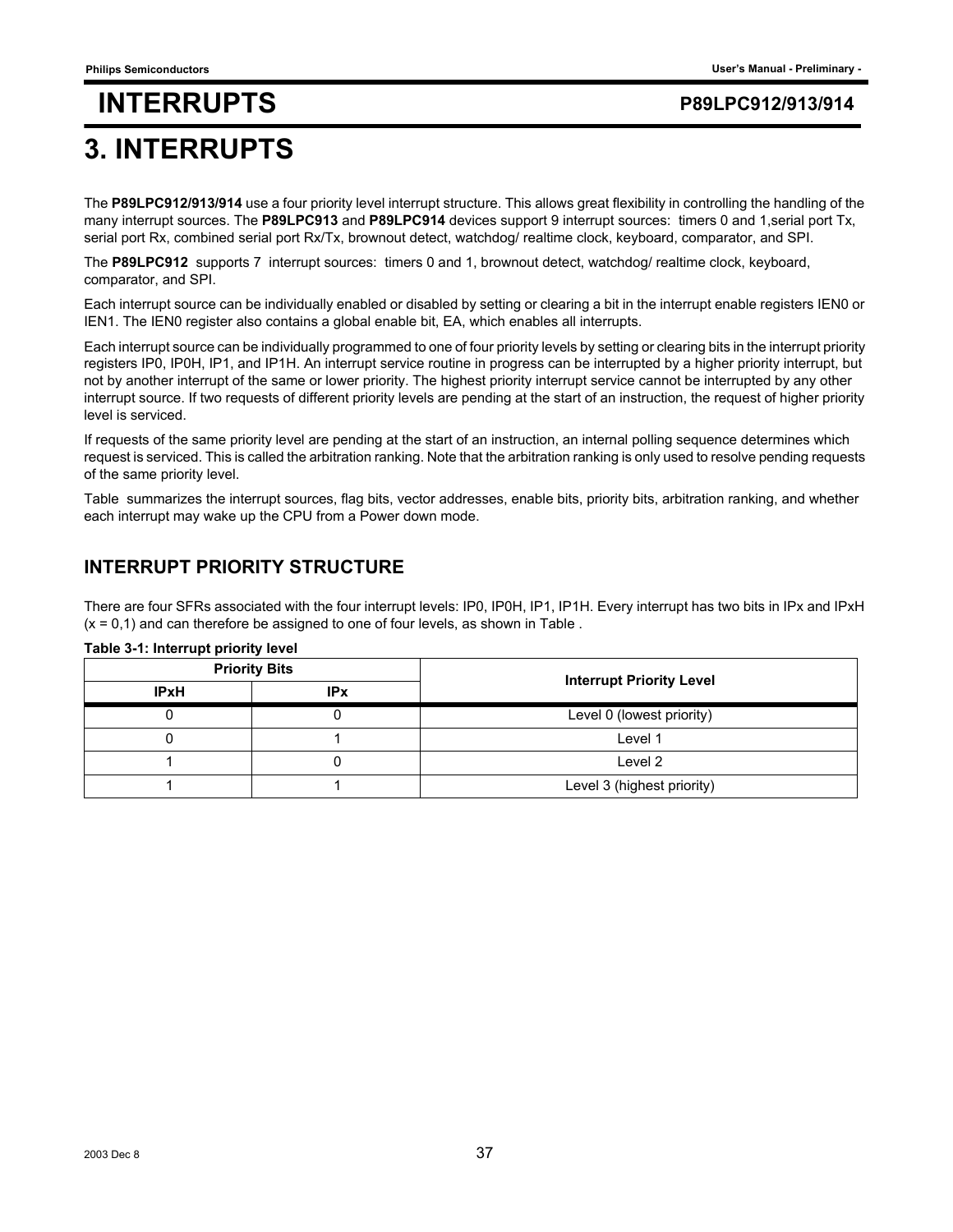#### **Table 3-2: Summary of Interrupts - P89LPC912**

| <b>Description</b>                 | Interrupt<br>Flag Bit(s) | <b>Table 3-3: V</b><br>ector<br><b>Address</b> | Interrupt<br>Enable Bit(s) | Interrupt<br>Priority | <b>Arbitration</b><br>Ranking | Power down<br>Wakeup |
|------------------------------------|--------------------------|------------------------------------------------|----------------------------|-----------------------|-------------------------------|----------------------|
| Timer 0 Interrupt                  | TF <sub>0</sub>          | 000Bh                                          | ET0 (IEN0.1)               | IP0H.1, IP0.1         | 4                             | No.                  |
| Timer 1 Interrupt                  | TF1                      | 001Bh                                          | ET1 (IEN0.3)               | IP0H.3. IP0.3         | 10                            | No.                  |
| <b>Brownout Detect</b>             | <b>BOF</b>               | 002Bh                                          | EBO (IEN0.5)               | IP0H.5. IP0.5         | 2                             | Yes                  |
| Watchdog Timer/Real-<br>time Clock | WDOVF/<br><b>RTCF</b>    | 0053h                                          | <b>EWDRT</b><br>(IEN0.6)   | IP0H.6, IP0.6         | 3                             | Yes                  |
| <b>KBI</b> Interrupt               | <b>KBIF</b>              | 003Bh                                          | EKBI (IEN1.1)              | IP1H.1, IP1.1         | 8                             | Yes                  |
| Comparators 1/2 interrupt          | CMF1/CMF2                | 0043h                                          | EC (IEN1.2)                | IP1H.2, IP1.2         | 11                            | Yes                  |
| SPI interrupt                      | <b>SPIF</b>              | 004Bh                                          | ESPI(IEN1.3)               | IP1H.3, IP1.3         | 14                            | No                   |
|                                    |                          |                                                |                            |                       |                               |                      |

#### **Table 3-4: Summary of Interrupts - P89LPC913/914**

| <b>Description</b>                   | Interrupt<br>Flag Bit(s) | <b>Vector</b><br><b>Address</b> | Interrupt<br>Enable Bit(s) | Interrupt<br><b>Priority</b> | <b>Arbitration</b><br>Ranking | Power down<br>Wakeup |  |
|--------------------------------------|--------------------------|---------------------------------|----------------------------|------------------------------|-------------------------------|----------------------|--|
| Timer 0 Interrupt                    | TF <sub>0</sub>          | 000Bh                           | ET0 (IEN0.1)               | IP0H.1, IP0.1                | 4                             | No.                  |  |
| Timer 1 Interrupt                    | TF <sub>1</sub>          | 001Bh                           | ET1 (IEN0.3)               | IP0H.3, IP0.3                | 10                            | No.                  |  |
| Serial Port Tx and Rx <sup>1,3</sup> | <b>TI &amp; RI</b>       | 0023h                           | ES/ESR                     | IP0H.4. IP0.4                | 13                            | No                   |  |
| Serial Port Rx <sup>1,3</sup>        | <b>RI</b>                |                                 | (IEN0.4)                   |                              |                               |                      |  |
| <b>Brownout Detect</b>               | <b>BOF</b>               | 002Bh                           | EBO (IEN0.5)               | IP0H.5, IP0.5                | $\overline{2}$                | Yes                  |  |
| Watchdog Timer/Real-<br>time Clock   | WDOVF/<br><b>RTCF</b>    | 0053h                           | <b>EWDRT</b><br>(IEN0.6)   | <b>IPOH.6. IPO.6</b>         | 3                             | Yes                  |  |
| <b>KBI Interrupt</b>                 | <b>KBIF</b>              | 003Bh                           | EKBI (IEN1.1)              | IP1H.1. IP1.1                | 8                             | Yes                  |  |
| Comparators 1/2 interrupt            | CMF1/CMF2                | 0043h                           | <b>EC (IEN1.2)</b>         | IP1H.2. IP1.2                | 11                            | Yes                  |  |
| SPI interrupt                        | <b>SPIF</b>              | 004Bh                           | ESPI(IEN1.3)               | IP1H.3, IP1.3                | 14                            | No.                  |  |
| Serial Port Tx <sup>2</sup>          | ΤI                       | 006Bh                           | <b>EST (IEN1.6)</b>        | P1H.6, IP1.6                 | 12                            | No                   |  |

1. SSTAT.5 = 0 selects combined Serial Port (UART) Tx and Rx interrupt; SSTAT.5 = 1 selects Serial Port Rx interrupt only (Tx interrupt will be different, see Note 3 below).

2. This interrupt is used as Serial Port (UART) Tx interrupt if and only if SSTAT.5 = 1, and is disabled otherwise.

3. If SSTAT.0 = 1, the following Serial Port additional flag bits can cause this interrupt: FE, BR, OE

#### **EXTERNAL INTERRUPT INPUTS**

The **P89LPC912/913/914** have a Keypad Interrupt function (see Keypad Interrupt (KBI) on page 87). This can be used as an external interrupt input. If enabled when the **P89LPC912/913/914** is put into Power down or Idle mode, the keypad interrupt will cause the processor to wake up and resume operation. Refer to the section on Power Reduction Modes for details.

### **EXTERNAL INTERRUPT PIN GLITCH SUPPRESSION**

All of the **P89LPC912/913/914** pins, except P1.2, have glitch suppression circuits to reject short glitches (please refer to the **P89LPC912/913/914** datasheet, AC Electrical Characteristics for glitch filter specifications) .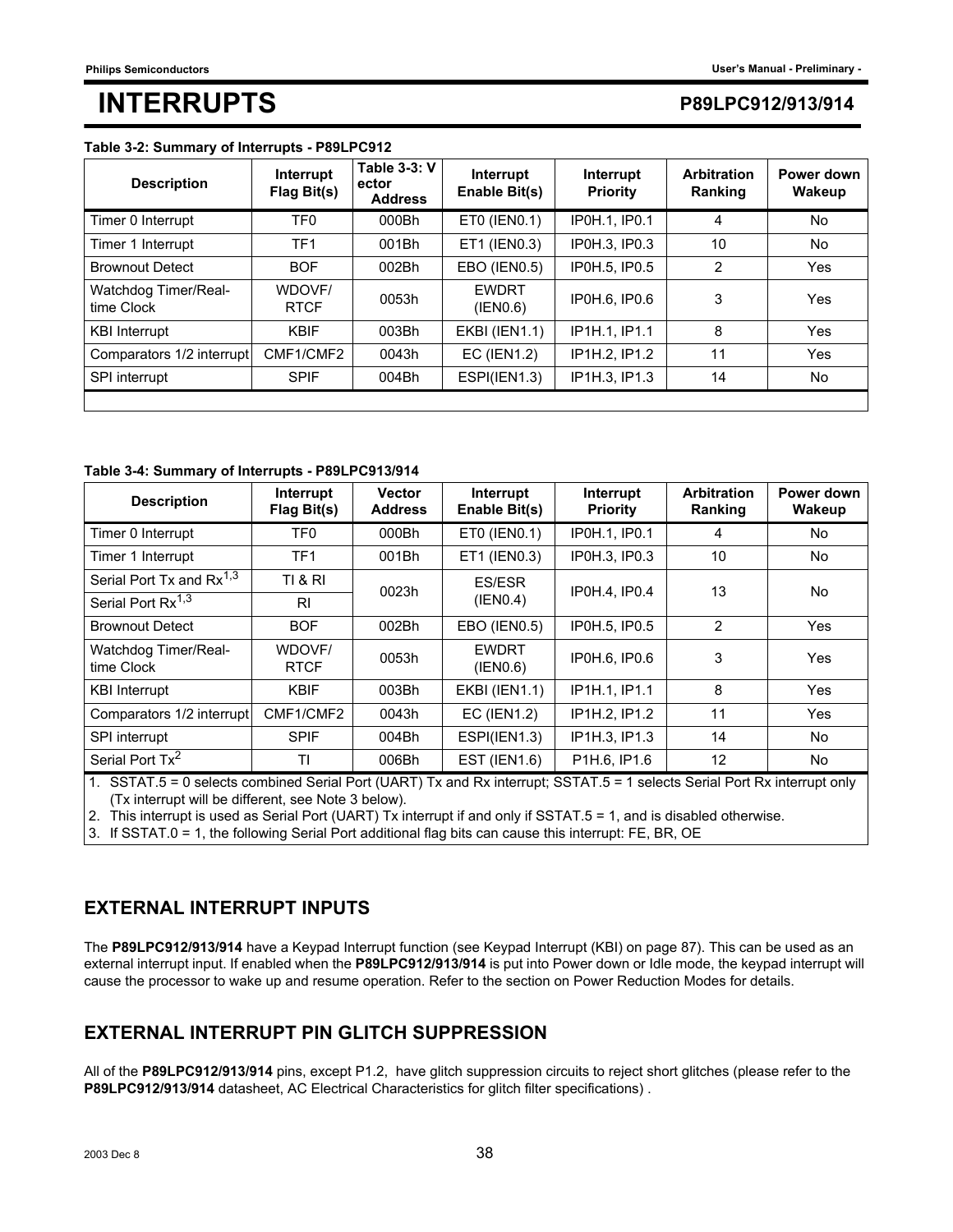

**Figure 3-1: Interrupt sources, enables, and Power down Wake-up sources - P89LPC912**



**Figure 3-2: InterruptsSources, enables, and Power down Wake-up sources - P89LPC913,P89LPC914**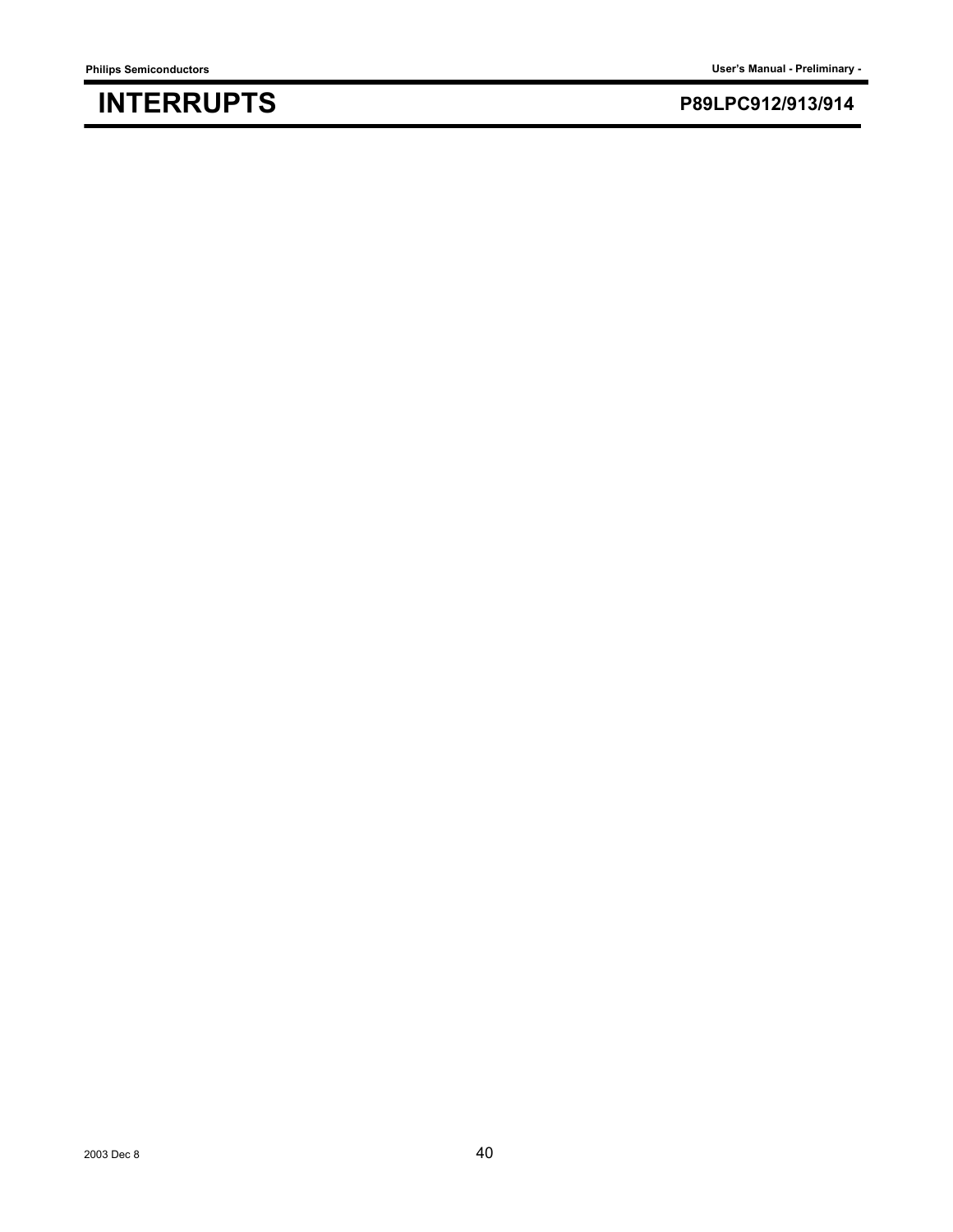## **4. I/O PORTS**

The **P89LPC912/913/914** has between 9 and 12 I/O pins. The exact number of I/O pins available depends on the clock and reset options chosen:

#### **Table 4-1: umber of I/O Pins Available**

| <b>Clock Source</b>                                | <b>Reset Option</b>                                                                                                                                                                                              |                |  |
|----------------------------------------------------|------------------------------------------------------------------------------------------------------------------------------------------------------------------------------------------------------------------|----------------|--|
|                                                    |                                                                                                                                                                                                                  | 14-Pin Package |  |
| On-chip oscillator or watchdog                     |                                                                                                                                                                                                                  | 12             |  |
| oscillator                                         | External RST pin supported                                                                                                                                                                                       | 11             |  |
| External clock input                               |                                                                                                                                                                                                                  | 11             |  |
| (P89LPC912/913)                                    | Number of I/O<br>No external reset(except during power-up)<br>No external reset(except during power-up)<br>External RST pin supported<br>No external reset(except during power-up)<br>External RST pin supported | 10             |  |
| Low/medium/high speed oscillator                   |                                                                                                                                                                                                                  | 10             |  |
| (external crystal or resonator)<br>(P89LPC912/913) |                                                                                                                                                                                                                  | 9              |  |

### **PORT CONFIGURATIONS**

All but one I/O port pin on the **P89LPC912/913/914** may be configured by software to one of four types on a pin-by-pin basis, as shown in Table . These are: quasi-bidirectional (standard 80C51 port outputs), push-pull, open drain, and input-only. Two configuration registers for each port select the output type for each port pin. P1.5 ( $\overline{RST}$ ) can only be an input and cannot be configured.

**Table 4-2: Port Output Configuration Settings**

| PxM1.y | PxM2.y | <b>Port Output Mode</b>     |
|--------|--------|-----------------------------|
|        |        | Quasi-bidirectional         |
|        |        | Push-Pull                   |
|        |        | Input Only (High Impedance) |
|        |        | Open Drain                  |

### **QUASI-BIDIRECTIONAL OUTPUT CONFIGURATION**

Quasi-bidirectional outputs can be used both as an input and output without the need to reconfigure the port. This is possible because when the port outputs a logic high, it is weakly driven, allowing an external device to pull the pin low. When the pin is driven low, it is driven strongly and able to sink a large current. There are three pullup transistors in the quasi-bidirectional output that serve different purposes.

One of these pullups, called the "very weak" pullup, is turned on whenever the port latch for the pin contains a logic 1. This very weak pullup sources a very small current that will pull the pin high if it is left floating.

A second pullup, called the "weak" pullup, is turned on when the port latch for the pin contains a logic 1 and the pin itself is also at a logic 1 level. This pullup provides the primary source current for a quasi-bidirectional pin that is outputting a 1. If this pin is pulled low by an external device, this weak pullup turns off, and only the very weak pullup remains on. In order to pull the pin low under these conditions, the external device has to sink enough current to overpower the weak pullup and pull the port pin below its input threshold voltage.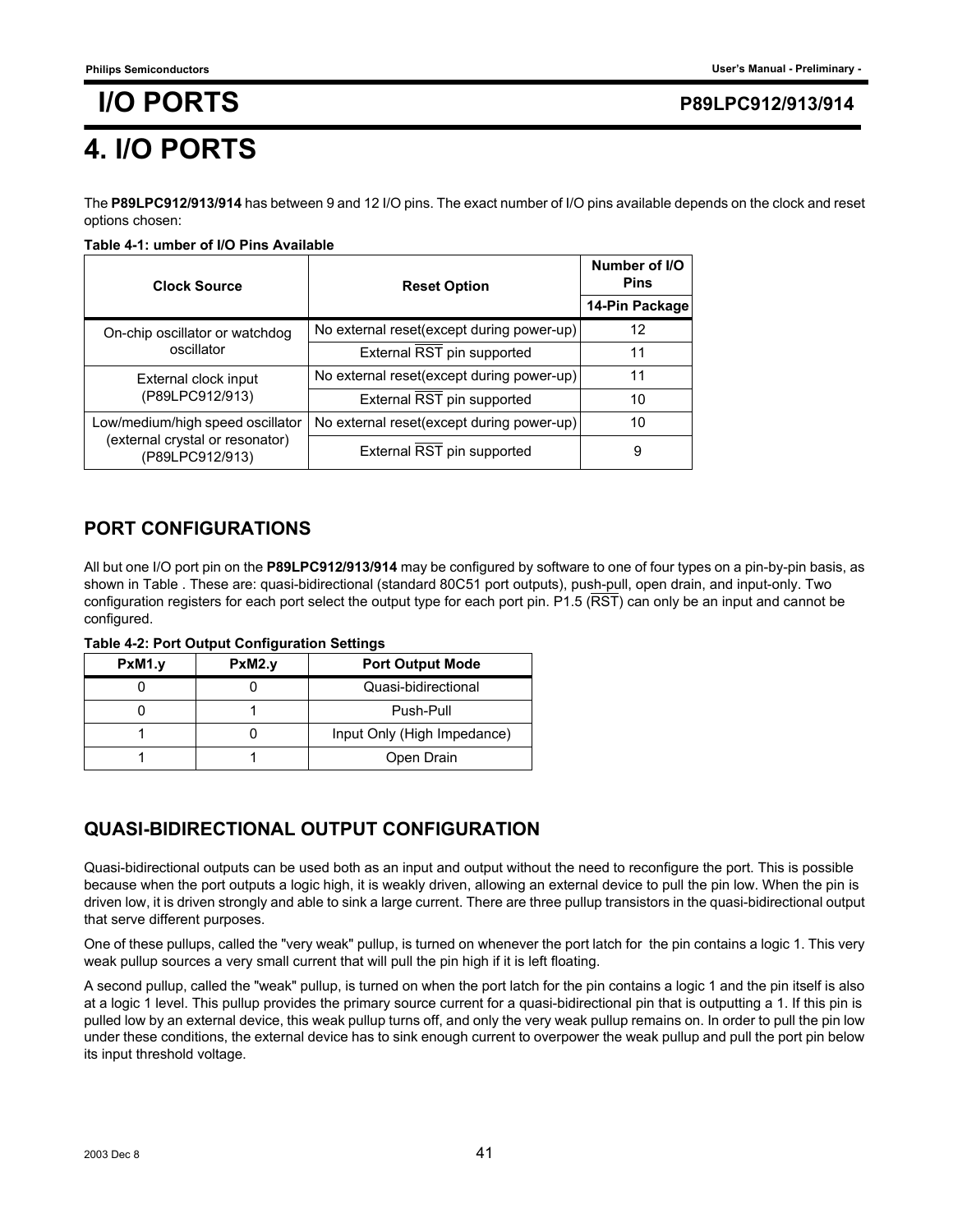### **I/O PORTS P89LPC912/913/914**

The third pullup is referred to as the "strong" pullup. This pullup is used to speed up low-to-high transitions on a quasi-bidirectional port pin when the port latch changes from a logic 0 to a logic 1. When this occurs, the strong pullup turns on for two CPU clocks quickly pulling the port pin high .

The quasi-bidirectional port configuration is shown in Figure 4-1.

Although the P89LPC912/913/914 is a 3V device the pins are 5V-tolerant (except for XTAL1 and XTAL2). If 5V is applied to a pin configured in quasi-bidirectional mode, there will be a current flowing from the pin to  $V_{DD}$  causing extra power consumption. Therefore, applying 5V to pins configured in quasi-bidirectional mode is discouraged.

A quasi-bidirectional port pin has a Schmitt-triggered input that also has a glitch suppression circuit. Please refer to the **P89LPC912/913/914** datasheet, AC Characteristics for glitch filter specifications)



**Figure 4-1: Quasi-Bidirectional Output**

### **OPEN DRAIN OUTPUT CONFIGURATION**

The open drain output configuration turns off all pullups and only drives the pulldown transistor of the port pin when the port latch contains a logic 0. To be used as a logic output, a port configured in this manner must have an external pullup, typically a resistor tied to  $V_{DD}$ . The pulldown for this mode is the same as for the quasi-bidirectional mode.

The open drain port configuration is shown in Figure 4-2.

An open drain port pin has a Schmitt-triggered input that also has a glitch suppression circuit (please refer to the **P89LPC912/ 913/914** datasheet, AC Characteristics for glitch filter specifications).



**Figure 4-2: Open Drain Output**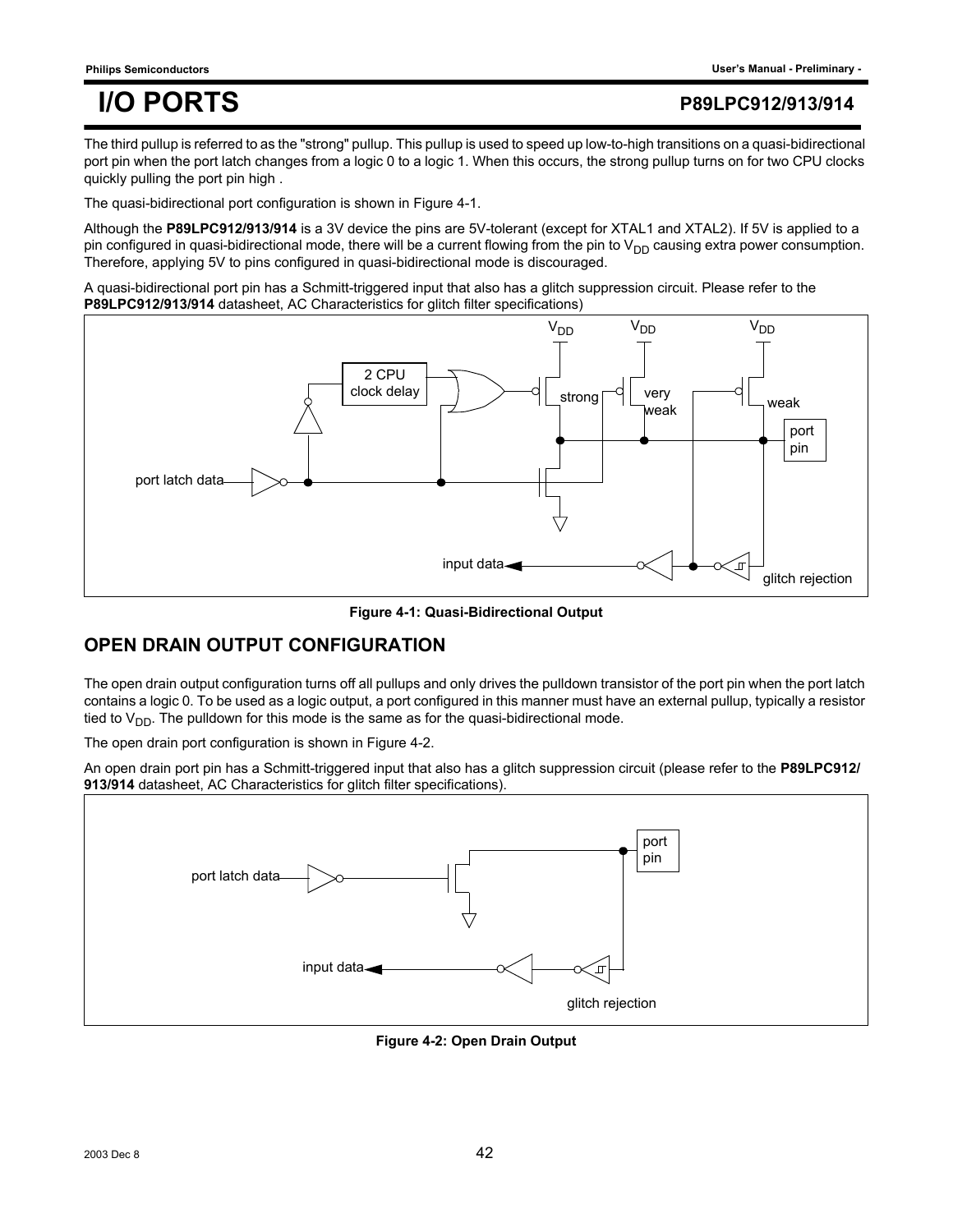## **I/O PORTS P89LPC912/913/914**

#### **INPUT-ONLY CONFIGURATION**

The input port configuration is shown in Figure 4-3. It is a Schmitt-triggered input that also has a glitch suppression circuit (please refer to the **P89LPC912/913/914** datasheet, AC Characteristics for glitch filter specifications)



#### **Figure 4-3: Input Only**

### **PUSH-PULL OUTPUT CONFIGURATION**

The push-pull output configuration has the same pulldown structure as both the open drain and the quasi-bidirectional output modes, but provides a continuous strong pullup when the port latch contains a logic 1. The push-pull mode may be used when more source current is needed from a port output.

The push-pull port configuration is shown in Figure 4-4.

A push-pull port pin has a Schmitt-triggered input that also has a glitch suppression circuit (please refer to the **P89LPC912/913/ 914** datasheet, AC Characteristics for glitch filter specifications)



**Figure 4-4: Push-Pull Output**

### **PORT 0 ANALOG FUNCTIONS**

The **P89LPC912/913/914** incorporates an analog comparator. In order to give the best analog performance and minimize power consumption, pins that are being used for analog functions must have both the digital outputs and digital inputs disabled.

Digital outputs are disabled by putting the port pins into the input-only mode as described in the Port Configurations section (see Table ).

Digital inputs on Port 0 may be disabled through the use of the PT0AD register. On any reset, the PT0AD bits default to '0's to enable digital functions.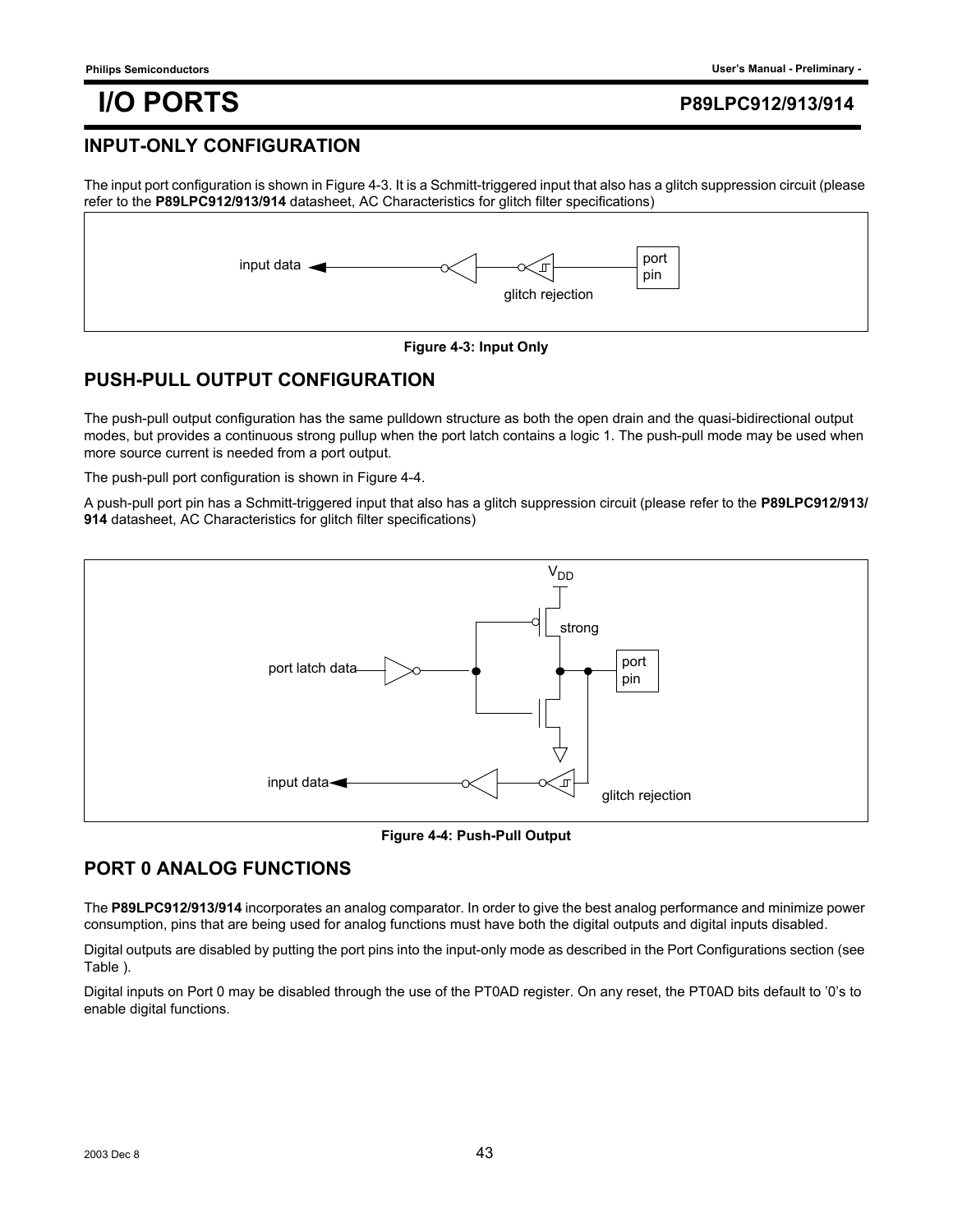## **I/O PORTS P89LPC912/913/914**

| Port             |        | <b>Configuration SFR Bits</b> | <b>Alternate Usage</b> | <b>Notes</b>                                                                                                                                                    |
|------------------|--------|-------------------------------|------------------------|-----------------------------------------------------------------------------------------------------------------------------------------------------------------|
| Pin              | PxM1.y | PxM2.v                        |                        |                                                                                                                                                                 |
| P <sub>0.2</sub> | P0M1.2 | P0M2.2                        | CIN2A, KBI2            |                                                                                                                                                                 |
| P <sub>0.4</sub> | P0M1.4 | P0M2.4                        | KBI4,CIN1A             | Refer to section "Port 0 Analog Functions" for usage as                                                                                                         |
| P <sub>0.5</sub> | P0M1.5 | P0M2.5                        | KBI5, CMPREF           | analog inputs CIN1A and CMPREF.                                                                                                                                 |
| P <sub>0.6</sub> | P0M1.6 | P0M2.6                        | KBI6, CMP1             |                                                                                                                                                                 |
| P <sub>1.0</sub> | P1M1.0 | P1M2.0                        | <b>TxD</b>             |                                                                                                                                                                 |
| P <sub>1.1</sub> | P1M1.1 | P1M2.1                        | <b>RxD</b>             |                                                                                                                                                                 |
| P <sub>1.2</sub> | P1M1.2 | P1M2.2                        | T <sub>0</sub>         |                                                                                                                                                                 |
| P <sub>1.5</sub> |        | not configurable              | <b>RST</b>             | Input only. Usage as general purpose input or RST is<br>determined by User Configuration Bit RPD (UCFG1.6).<br>Always a reset input during a power-on sequence. |
| P <sub>2.2</sub> | P2M1.2 | P2M <sub>2</sub> 2            | <b>MOSI</b>            |                                                                                                                                                                 |
| P <sub>2.3</sub> | P2M1.3 | P2M2.3                        | <b>MISO</b>            |                                                                                                                                                                 |
| P <sub>2.4</sub> | P2M1.4 | P2M2.4                        | SS                     |                                                                                                                                                                 |
| P <sub>2.5</sub> | P2M1.5 | P2M2.5                        | <b>SPICLK</b>          |                                                                                                                                                                 |
| P3.0             | P3M1.0 | P3M2.0                        | XTAL2, CLKOUT          |                                                                                                                                                                 |
| P3.1             | P3M1.1 | P3M2.1                        | XTAL1                  |                                                                                                                                                                 |

**Table 4-3: Port Output Configuration.**

#### **ADDITIONAL PORT FEATURES**

After power-up, all pins are in Input-Only mode. **Please note that this is different from the LPC76x series of devices.**

- After power-up, all I/O pins except P1.5, may be configured by software.
- Pin P1.5 is input only.
- Every output on the **P89LPC912/913/914** has been designed to sink typical LED drive current. However, there is a maximum total output current for all ports which must not be exceeded. Please refer to the **P89LPC912/913/914** datasheet for detailed specifications.

All ports pins that can function as an output have slew rate controlled outputs to limit noise generated by quickly switching output signals. The slew rate is factory-set to approximately 10 ns rise and fall times.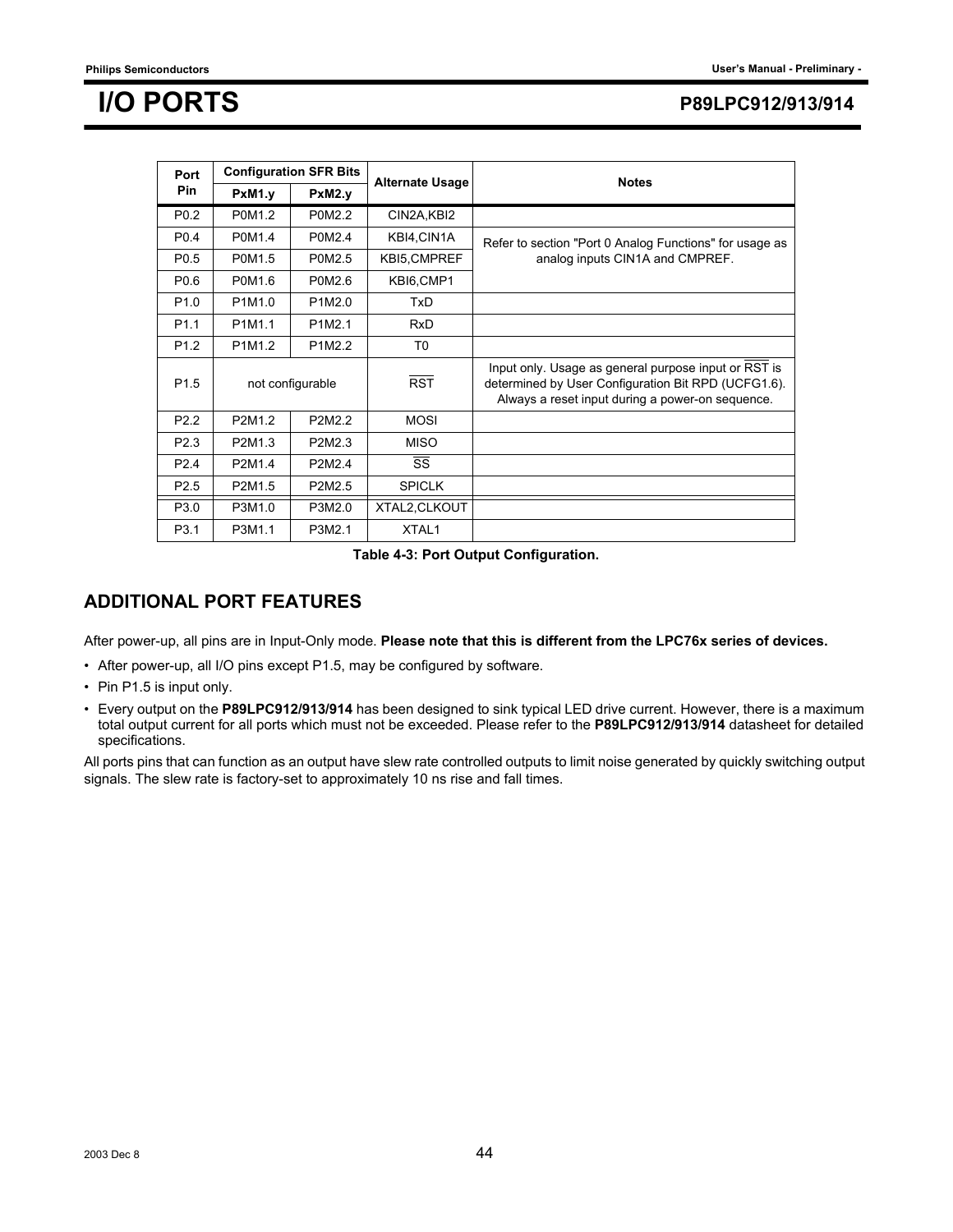## **5. TIMERS 0 AND 1**

The **P89LPC912/913/914** have two general-purpose counter/timers which are similar to the 80C51 Timer 0 and Timer 1. Timer 0 of the **P89LPC912/914** can be configured to operate either as a timer or event counter (see Figure 5-1). An option to automatically toggle the T0 pin upon timer overflow has been added. Timer 1 of the **P89LPC912/914** and both Timer 0 and Timer 1 of the **P89LPC913** may only function as timers.

In the "Timer" function, the timer is incremented every PCLK.

In the "Counter" function, the Timer 0 register is incremented in response to a 1-to-0 transition on the external input pin, T0, which is sampled once during every machine cycle. When the pin is high during one cycle and low in the next cycle, the count is incremented. The new count value appears in the register during the cycle following the one in which the transition was detected. Since it takes 2 machine cycles (4 CPU clocks) to recognize a 1-to-0 transition, the maximum count rate is 1/4 of the CPU clock frequency. There are no restrictions on the duty cycle of the external input signal, but to ensure that a given level is sampled at least once before it changes, it should be held for at least one full machine cycle.

The "Timer" or "Counter" function is selected by control bit T0C/T in the Special Function Register TMOD. Timer 0 and Timer 1 of the **P89LPC913**, and Timer 1 of the **P89LPC912/P89LPC914** have four operating modes (modes 0, 1, 2, and 3), which are selected by bit-pairs (TnM1, TnM0) in TMOD. Modes 0, 1, 2 and 3 are the same for both Timers. Mode 3 is different. The operating modes are described later in this section. In addition to these modes, Timer 0 of the **P89LPC912/914** has mode 6. Additionally the T0M2 mode bit in TAMOD is used to specify modes with Timer 0 of the **P89LPC912/914**.

| <b>TMOD</b>                 |                              |                                                                                                    |                                                                                                                                                                                                                                                                                                       |                               |   |       |      |      |                                                                                           |  |  |
|-----------------------------|------------------------------|----------------------------------------------------------------------------------------------------|-------------------------------------------------------------------------------------------------------------------------------------------------------------------------------------------------------------------------------------------------------------------------------------------------------|-------------------------------|---|-------|------|------|-------------------------------------------------------------------------------------------|--|--|
| Address: 89h                |                              | 7                                                                                                  | 6                                                                                                                                                                                                                                                                                                     | 5                             | 4 | 3     | 2    |      | 0                                                                                         |  |  |
|                             |                              |                                                                                                    | T1M1                                                                                                                                                                                                                                                                                                  | T <sub>1</sub> M <sub>0</sub> |   | T0C/T | T0M1 | T0M0 |                                                                                           |  |  |
| Not bit addressable         |                              |                                                                                                    |                                                                                                                                                                                                                                                                                                       |                               |   |       |      |      |                                                                                           |  |  |
| Reset Source(s): Any source |                              |                                                                                                    |                                                                                                                                                                                                                                                                                                       |                               |   |       |      |      |                                                                                           |  |  |
| Reset Value:                | 00000000B                    |                                                                                                    |                                                                                                                                                                                                                                                                                                       |                               |   |       |      |      |                                                                                           |  |  |
| <b>BIT</b>                  | <b>SYMBOL</b>                | <b>FUNCTION</b>                                                                                    |                                                                                                                                                                                                                                                                                                       |                               |   |       |      |      |                                                                                           |  |  |
| TMOD.7                      |                              | Reserved.                                                                                          |                                                                                                                                                                                                                                                                                                       |                               |   |       |      |      |                                                                                           |  |  |
| TMOD.6                      | $\qquad \qquad \blacksquare$ |                                                                                                    | Reserved.                                                                                                                                                                                                                                                                                             |                               |   |       |      |      |                                                                                           |  |  |
| <b>TMOD.5, 4</b>            | T1M1,T1M0                    | Mode Select for Timer 1. These bits are used to determine the Timer 1 mode (see Figure<br>$5-2$ ). |                                                                                                                                                                                                                                                                                                       |                               |   |       |      |      |                                                                                           |  |  |
| TMOD.3                      |                              | Reserved.                                                                                          |                                                                                                                                                                                                                                                                                                       |                               |   |       |      |      |                                                                                           |  |  |
| TMOD.2                      | T <sub>0</sub> C/T           |                                                                                                    |                                                                                                                                                                                                                                                                                                       |                               |   |       |      |      | Timer or Counter Selector for Timer 0. Cleared for Timer operation (input from CCLK). Set |  |  |
| <b>TMOD.1, 0</b>            | T0M1.T0M0                    |                                                                                                    | for Counter operation (input from T0 input pin). P89LPC912/914<br>Mode Select for Timer 0. These bits are used to determine the Timer 0 mode (see Figure<br>5-2). On the P89LPC912/914 these bits are used with the T0M2 bit in the TAMOD register<br>to determine the Timer 0 mode (see Figure 5-2). |                               |   |       |      |      |                                                                                           |  |  |

**Figure 5-1: Timer/Counter Mode Control register (TMOD)**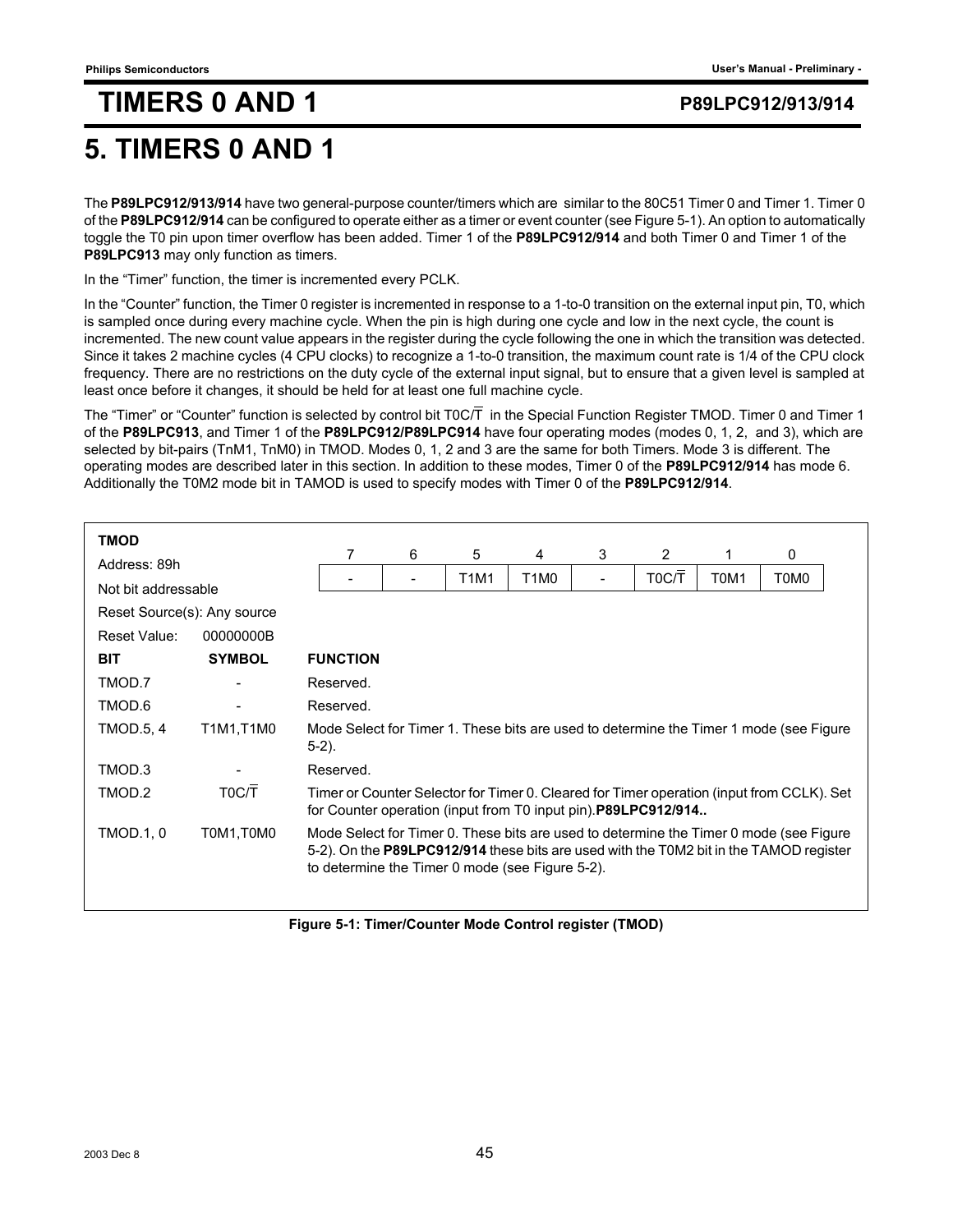| <b>TAMOD - P89LPC912/914</b> |                               | 7                                                                                                                                                                                                                                                                 | 6                                                                 | 5 | 4                            | 3 | 2 | 1 | 0    |  |  |
|------------------------------|-------------------------------|-------------------------------------------------------------------------------------------------------------------------------------------------------------------------------------------------------------------------------------------------------------------|-------------------------------------------------------------------|---|------------------------------|---|---|---|------|--|--|
| Address: 8Fh                 |                               |                                                                                                                                                                                                                                                                   |                                                                   |   | $\qquad \qquad \blacksquare$ |   |   |   | T0M2 |  |  |
| Not bit addressable          |                               |                                                                                                                                                                                                                                                                   |                                                                   |   |                              |   |   |   |      |  |  |
| Reset Source(s): Any reset   |                               |                                                                                                                                                                                                                                                                   |                                                                   |   |                              |   |   |   |      |  |  |
| Reset Value:                 | xxx0xxx0B                     |                                                                                                                                                                                                                                                                   |                                                                   |   |                              |   |   |   |      |  |  |
| <b>BIT</b>                   | <b>SYMBOL</b>                 | <b>FUNCTION</b>                                                                                                                                                                                                                                                   |                                                                   |   |                              |   |   |   |      |  |  |
| TAMOD.7-1                    |                               |                                                                                                                                                                                                                                                                   | Reserved for future use. Should not be set to 1 by user programs. |   |                              |   |   |   |      |  |  |
| TAMOD.0                      | T <sub>0</sub> M <sub>2</sub> | Mode Select bit 2 for Timer 0. Used with T0M1 and T0M0 in the TMOD register to<br>determine Timer 0 mode (P89LPC912/914).                                                                                                                                         |                                                                   |   |                              |   |   |   |      |  |  |
|                              | TnM2-TnM0                     | <b>Timer Mode</b>                                                                                                                                                                                                                                                 |                                                                   |   |                              |   |   |   |      |  |  |
|                              | 000                           | 8048 Timer "TLn" serves as 5-bit prescaler. (Mode 0)                                                                                                                                                                                                              |                                                                   |   |                              |   |   |   |      |  |  |
|                              | 001                           | 16-bit Timer/Counter "THn" and "TLn" are cascaded; there is no prescaler. (Mode 1)                                                                                                                                                                                |                                                                   |   |                              |   |   |   |      |  |  |
|                              | 010                           | 8-bit auto-reload Timer/Counter. THn holds a value which is loaded into TLn when it<br>overflows. (Mode 2)                                                                                                                                                        |                                                                   |   |                              |   |   |   |      |  |  |
|                              | 011                           | Timer 0 is a dual 8-bit Timer/Counter in this mode. TL0 is an 8-bit Timer/Counter controlled<br>by the standard Timer 0 control bits. THO is an 8-bit timer only, controlled by the Timer 1<br>control bits (see text). Timer 1 in this mode is stopped. (Mode 3) |                                                                   |   |                              |   |   |   |      |  |  |
|                              | 100                           | Reserved. User must not configure to this mode.                                                                                                                                                                                                                   |                                                                   |   |                              |   |   |   |      |  |  |
|                              | 101                           | Reserved. User must not configure to this mode.                                                                                                                                                                                                                   |                                                                   |   |                              |   |   |   |      |  |  |
|                              | 110                           | PWM mode (see section "Mode 6 - P89LPC912/914").                                                                                                                                                                                                                  |                                                                   |   |                              |   |   |   |      |  |  |
|                              | 111                           | Reserved. User must not configure to this mode.                                                                                                                                                                                                                   |                                                                   |   |                              |   |   |   |      |  |  |
|                              |                               |                                                                                                                                                                                                                                                                   |                                                                   |   |                              |   |   |   |      |  |  |
|                              |                               |                                                                                                                                                                                                                                                                   |                                                                   |   |                              |   |   |   |      |  |  |

#### **Figure 5-2: Timer/Counter Auxiliary Mode Control register (TAMOD)**

#### **MODE 0**

Putting either Timer into Mode 0 makes it look like an 8048 Timer, which is an 8-bit Counter with a divide-by-32 prescaler. Figure 5-4 shows Mode 0 operation.

In this mode, the Timer register is configured as a 13-bit register. As the count rolls over from all 1s to all 0s, it sets the Timer interrupt flag TFn. The count input is enabled to the Timer when TRn = 1. TRn is a control bit in the Special Function Register TCON (Figure 5-3).

The 13-bit register consists of all 8 bits of THn and the lower 5 bits of TLn. The upper 3 bits of TLn are indeterminate and should be ignored. Setting the run flag (TRn) does not clear the registers.

Mode 0 operation is the same for Timer 0 and Timer 1. See Figure 5-4.

Mode 1 is the same as Mode 0, except that all 16 bits of the timer register (THn and TLn) are used. See Figure 5-5.

#### **MODE 2**

Mode 2 configures the Timer register as an 8-bit Counter (TLn) with automatic reload, as shown in Figure 5-6. Overflow from TLn not only sets TFn, but also reloads TLn with the contents of THn, which must be preset by software. The reload leaves THn unchanged. Mode 2 operation is the same for Timer 0 and Timer 1.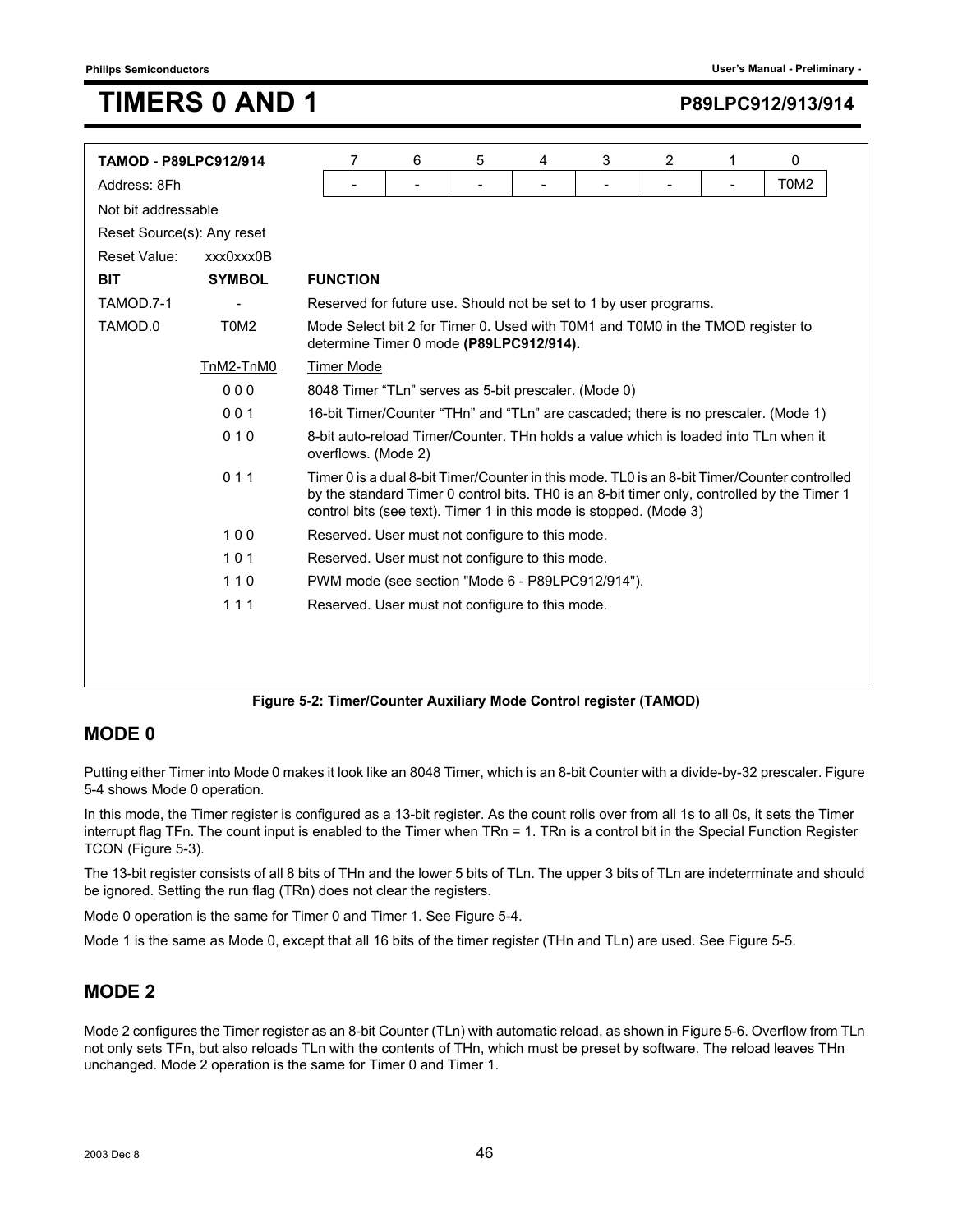### **MODE 3**

When Timer 1 is in Mode 3 it is stopped. The effect is the same as setting TR1 = 0.

Timer 0 in Mode 3 establishes TL0 and TH0 as two separate 8-bit counters. The logic for Mode 3 on Timer 0 is shown in Figure 5-7. TL0 uses the Timer 0 control bits: TR0 and TF0. TH0 is locked into a timer function (counting machine cycles) and takes over the use of TR1 and TF1 from Timer 1. Thus, TH0 now controls the "Timer 1" interrupt.

Mode 3 is provided for applications that require an extra 8-bit timer.

Note: When Timer 0 is in Mode 3, Timer 1 can be turned on and off by switching it into and out of its own Mode 3. It can still be used by the serial port as a baud rate generator (**P89LPC913,P89LPC914**), or in any application not requiring an interrupt.

### **MODE 6 - P89LPC912/914**

In this mode, Timer 0 can be changed to a PWM with a full period of 256 timer clocks (see Figure 5-8). Its structure is similar to mode 2, except that:

- TF0 is set and cleared in hardware;
- The low period of the TF0 is in TH0, and should be between 1 and 254, and;
- The high period of the TF0 is always 256-TH0.
- Loading TH0 with 00h will force the T0 pin high, loading TH0 with FFh will force the T0 pin low.

Note that an interrupt can still be enabled on the low to high transition of TF0, and that TF0 can still be cleared in software as in any other modes.

| <b>TCON</b>                |                 |  | 7                                                                                                                                 | 6 | 5                                                                                | 4 | 3 | 2 | 1 | 0                                                                                                                                                                                    |
|----------------------------|-----------------|--|-----------------------------------------------------------------------------------------------------------------------------------|---|----------------------------------------------------------------------------------|---|---|---|---|--------------------------------------------------------------------------------------------------------------------------------------------------------------------------------------|
| Address: 88h               |                 |  | TF1<br>TR1<br>TF0.<br>TR0                                                                                                         |   |                                                                                  |   |   |   |   |                                                                                                                                                                                      |
| Bit addressable            |                 |  |                                                                                                                                   |   |                                                                                  |   |   |   |   |                                                                                                                                                                                      |
| Reset Source(s): Any reset |                 |  |                                                                                                                                   |   |                                                                                  |   |   |   |   |                                                                                                                                                                                      |
| Reset Value: 00000000B     |                 |  |                                                                                                                                   |   |                                                                                  |   |   |   |   |                                                                                                                                                                                      |
| <b>BIT</b>                 | <b>SYMBOL</b>   |  | <b>FUNCTION</b>                                                                                                                   |   |                                                                                  |   |   |   |   |                                                                                                                                                                                      |
| TCON.7                     | TF <sub>1</sub> |  | Timer 1 overflow flag. Set by hardware on Timer overflow. Cleared by hardware when the<br>interrupt is processed, or by software. |   |                                                                                  |   |   |   |   |                                                                                                                                                                                      |
| TCON.6                     | TR <sub>1</sub> |  | Timer 1 Run control bit. Set/cleared by software to turn Timer 1 on/off.                                                          |   |                                                                                  |   |   |   |   |                                                                                                                                                                                      |
| TCON.5                     | TF <sub>0</sub> |  |                                                                                                                                   |   | above, when it is cleared in hardware)                                           |   |   |   |   | Timer 0 overflow flag. Set by hardware on Timer/Counter overflow. Cleared by hardware<br>when the processor vectors to the interrupt routine, or by software. (except in mode 6, see |
| TCON.4                     | TR <sub>0</sub> |  |                                                                                                                                   |   | Timer 0 Run control bit. Set/cleared by software to turn Timer/Counter 0 on/off. |   |   |   |   |                                                                                                                                                                                      |
| TCON.3                     |                 |  |                                                                                                                                   |   | Reserved for future use. Should not be set to 1 by user programs.                |   |   |   |   |                                                                                                                                                                                      |
| TCON.2                     |                 |  |                                                                                                                                   |   | Reserved for future use. Should not be set to 1 by user programs.                |   |   |   |   |                                                                                                                                                                                      |
| TCON.1                     |                 |  |                                                                                                                                   |   | Reserved for future use. Should not be set to 1 by user programs.                |   |   |   |   |                                                                                                                                                                                      |
| TCON.0                     |                 |  |                                                                                                                                   |   | Reserved for future use. Should not be set to 1 by user programs.                |   |   |   |   |                                                                                                                                                                                      |
|                            |                 |  |                                                                                                                                   |   |                                                                                  |   |   |   |   |                                                                                                                                                                                      |

**Figure 5-3: Timer/Counter Control register (TCON)**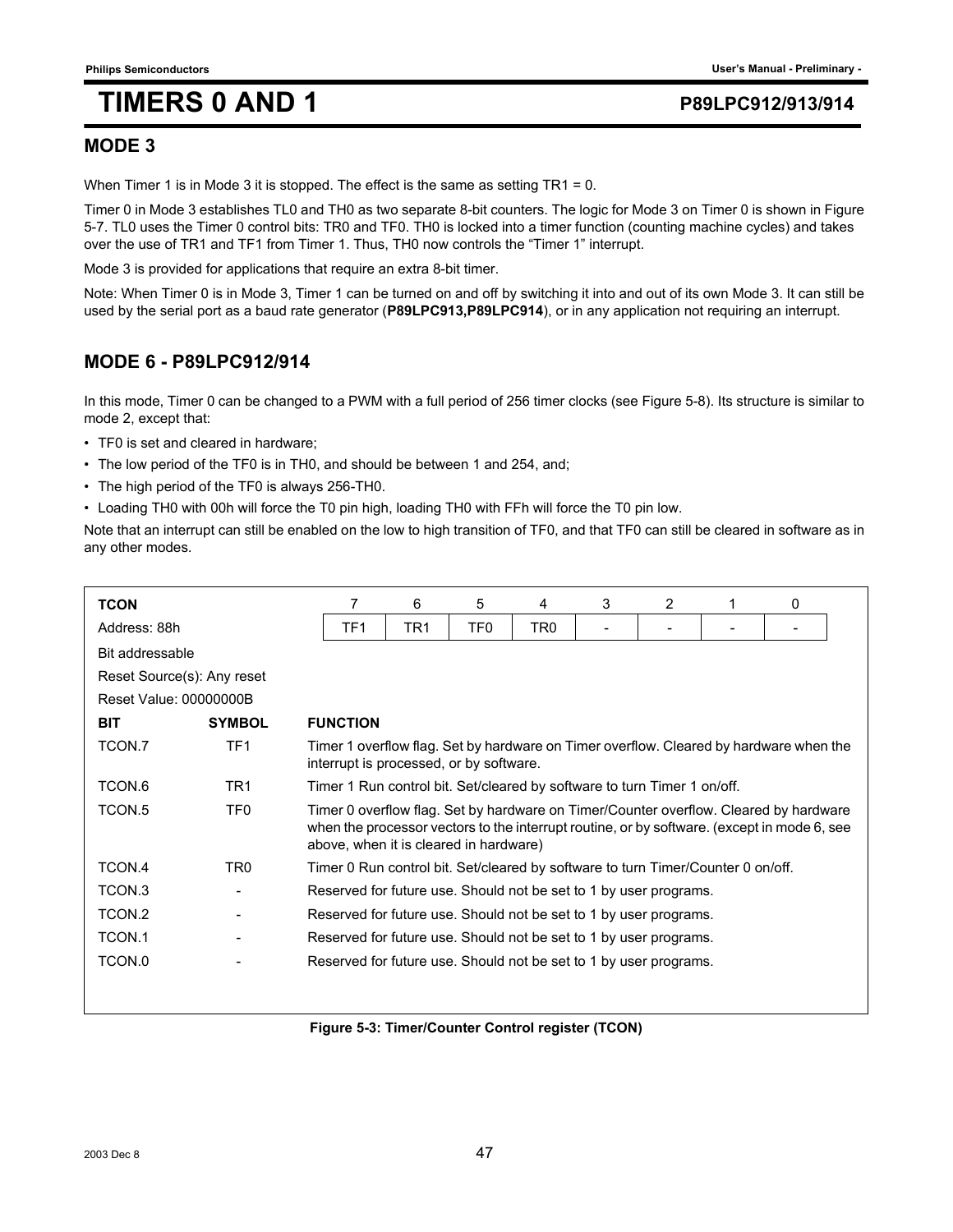

**Figure 5-4: Timer/Counter 0 or 1 in Mode 0 (13-bit counter)**



**Figure 5-5: Timer/Counter 0 or 1 in Mode 1 (16-bit counter)**



**Figure 5-6: Timer/Counter 0 or 1 in Mode 2 (8-bit auto-reload)**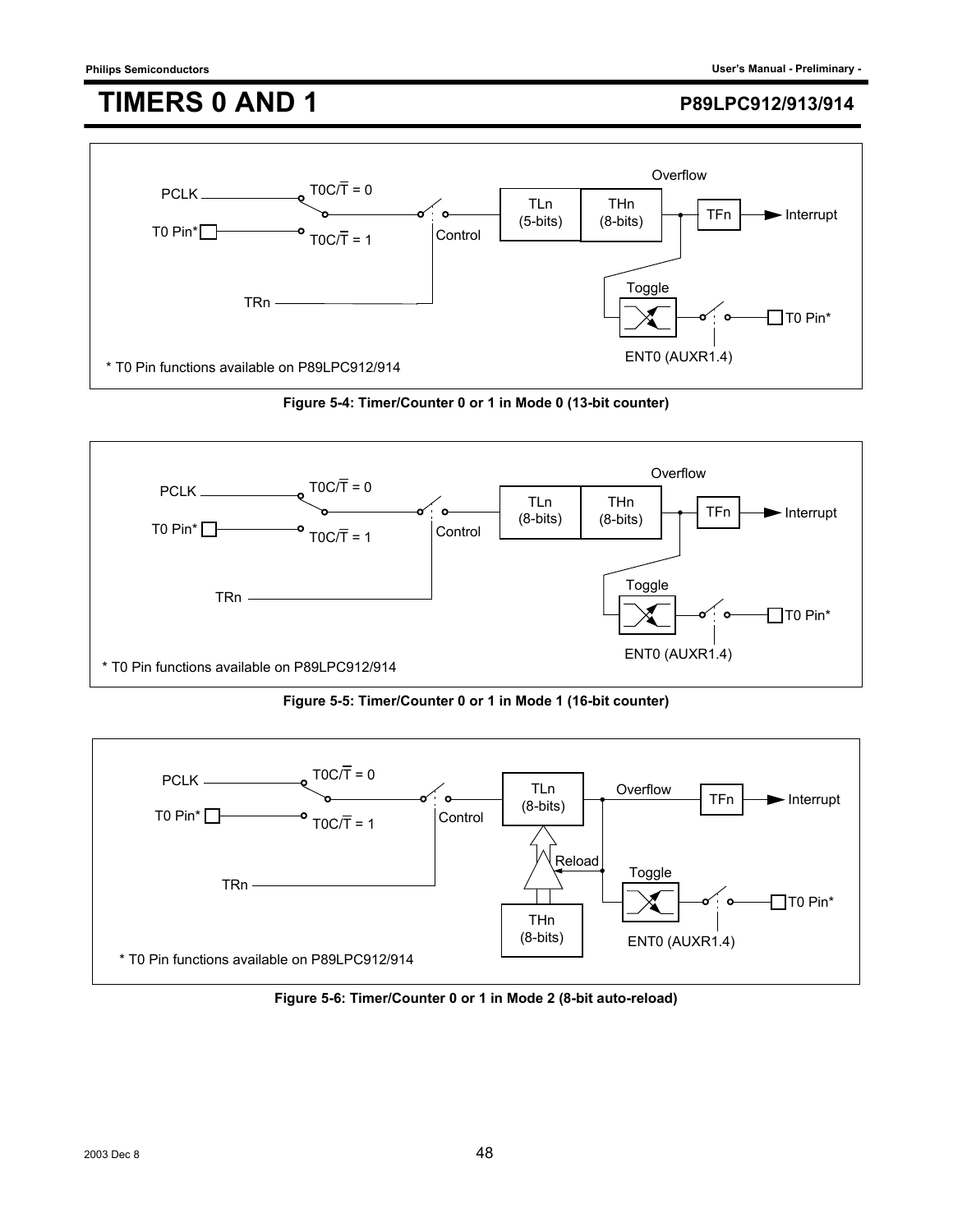

**Figure 5-7: Timer/Counter 0 Mode 3 (two 8-bit counters)**



**Figure 5-8: Timer/Counter 0 in Mode 6 (PWM auto-reload), P89LPC912/914.**

### **TIMER OVERFLOW TOGGLE OUTPUT - P89LPC912/914**

Timer 0 can be configured to automatically toggle the T0 pin whenever the timer overflow occurs. This function is enabled by control bit ENT0 in the AUXR1 register. The port output will be a logic 1 prior to the first timer overflow when this mode is turned on. In order for this mode to function, the T0C/T bit must be cleared selecting PCLK as the clock source for the timer.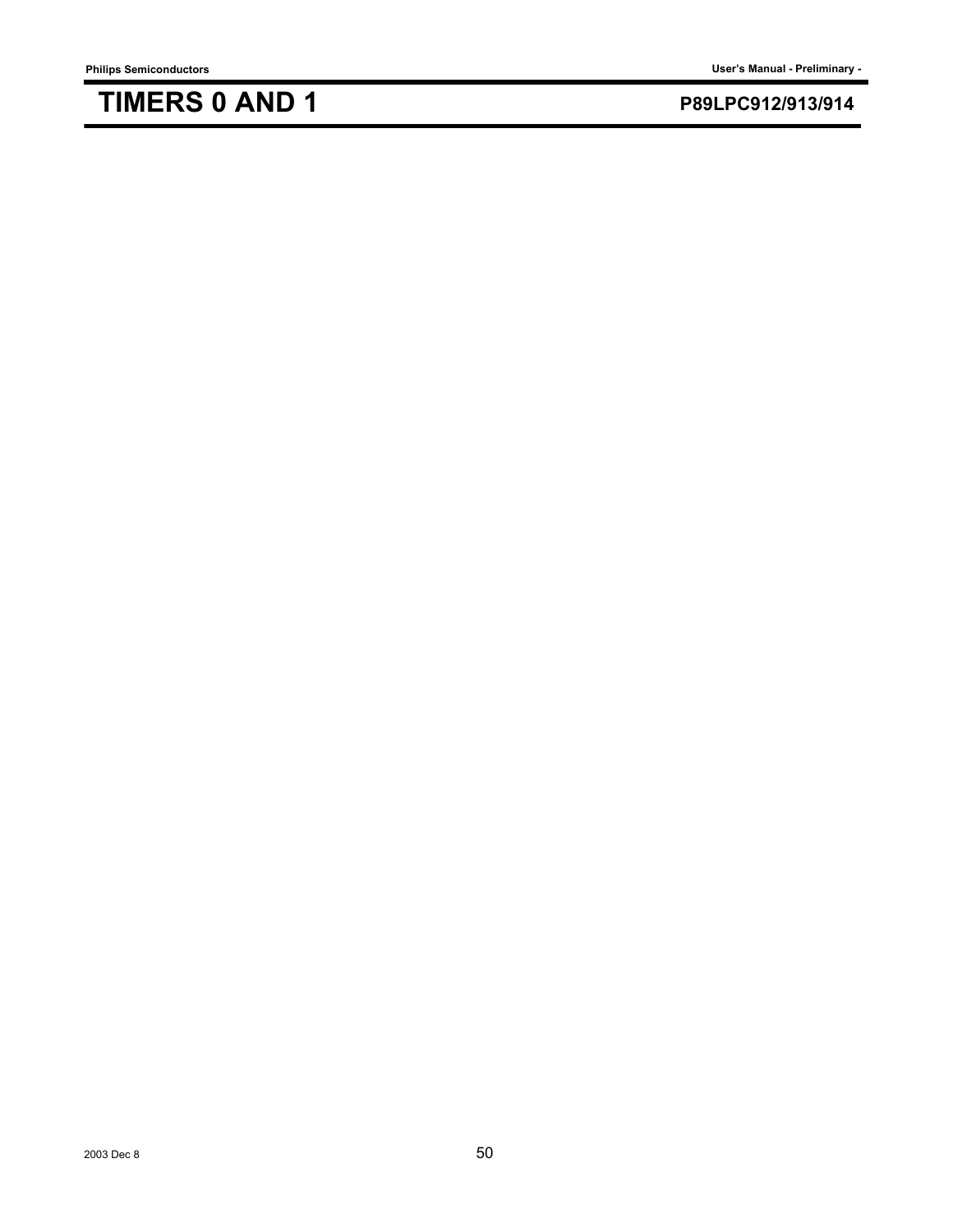## **6. REAL-TIME CLOCK/SYSTEM TIMER**

The **P89LPC912/913/914** has a simple Real-time clock/system timer that allows a user to continue running an accurate timer while the rest of the device is powered down. The Real-time clock can be an interrupt or a wake-up source (see Figure 6-1). The Real-time clock is a 23-bit down counter.

### **REAL-TIME CLOCK SOURCE**

On the **P89LPC912/913** devices the clock source for this counter can be either CCLK or the XTAL1-2 oscillator (XCLK) . On the **P89LPC914** the clock source for this counter is CCLK. Please refer to Figure 2-3 "Block Diagram of Oscillator Control - P89LPC912" in section "Clocks" on page 29. CCLK can have either the XTAL1-2 oscillator, the internal RC oscillator, or the Watchdog oscillator as its clock source. If the XTAL1-2 oscillator is used for producing CCLK, the RTC will use either the XTAL1- 2 oscillator's output or CCLK as its clock source. The possible clocking combinations are shown in Table , below.

There are three SFRs used for the RTC:

- RTCCON Real-time clock control.
- RTCH Real-time clock counter reload high (bits 22-15).
- RTCL Real-time clock counter reload low (bits 14-7).

The Real-time clock/system timer can be enabled by setting the RTCEN (RTCCON.0) bit. The Real-time clock is a 23-bit down counter (initialized to all 0's when RTCEN = 0) that is comprised of a 7-bit prescaler and a 16-bit loadable down counter. When RTCEN is written with '1', the counter is first loaded with (RTCH,RTCL,'1111111') and will count down. When it reaches all 0's, the counter will be reloaded again with (RTCH,RTCL,'1111111') and a flag - RTCF (RTCCON.7) - will be set.

Any write to RTCH and RTCL in-between the Real-time clock reloading will not cause reloading of the counter. When the current count terminates, the contents of RTCH and RTCL will be loaded into the counter and the new count will begin. An immediate reload of the counter can be forced by clearing the RTCEN bit to '0' and then setting it back to '1' .



**Figure 6-1: Real-time clock/system timer Block Diagram**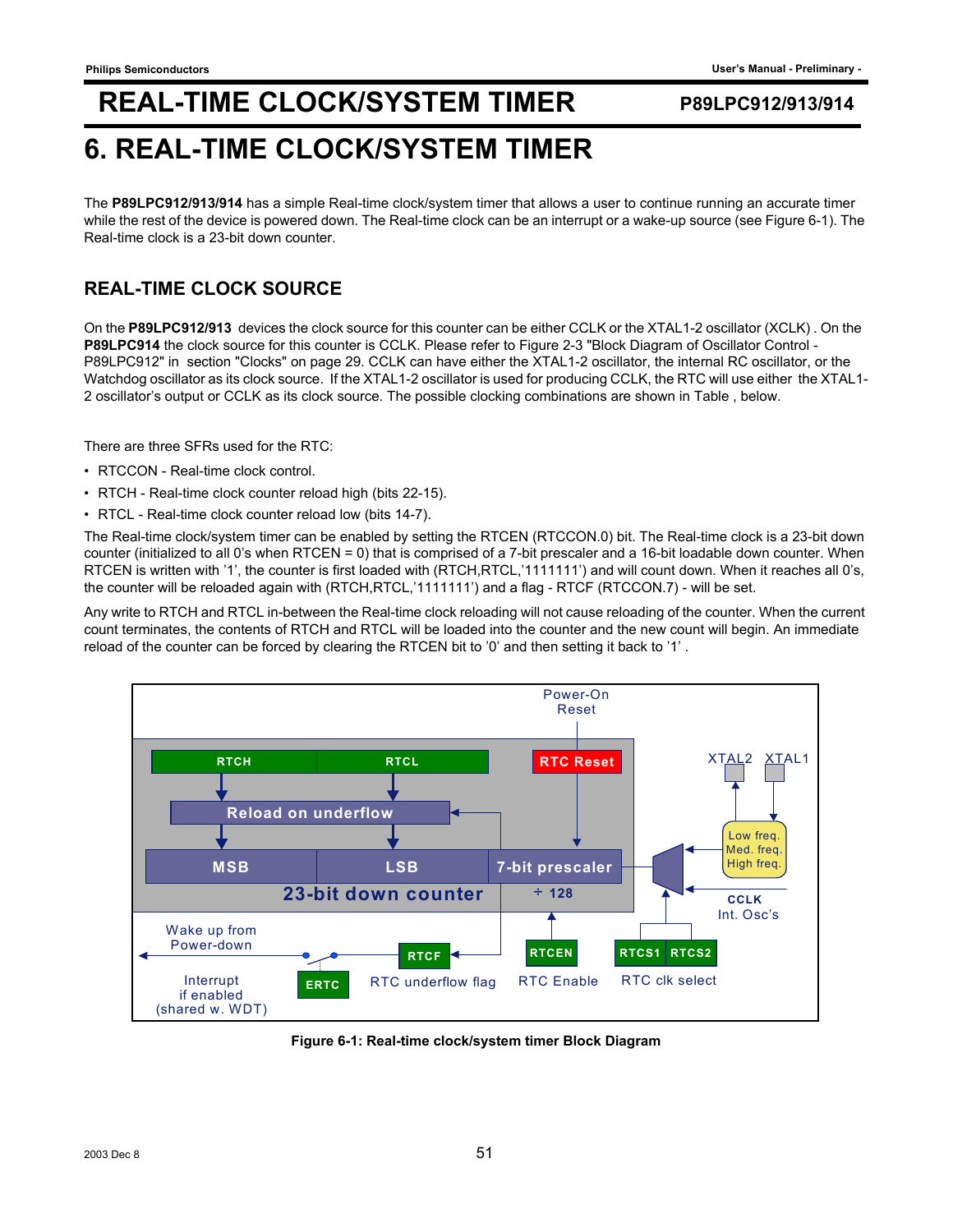#### **Table 6-1: Real-time Clock/System Timer Clock Source - P89LPC912/913**

| FOSC <sub>2</sub><br>(UCFG1.2) | FOSC1<br>(UCFG1.1) | <b>FOSC0</b><br>(UCFG1.0) | <b>RTCS1:0</b> | <b>CCLK Frequency</b>         | <b>RTC Clock Frequency</b>               |                    |                                    |
|--------------------------------|--------------------|---------------------------|----------------|-------------------------------|------------------------------------------|--------------------|------------------------------------|
|                                |                    |                           | 00             |                               |                                          |                    |                                    |
|                                |                    | 01                        |                |                               | High frequency crystal<br>(XCLK)         |                    |                                    |
| $\mathbf 0$                    | $\mathbf 0$        | $\mathbf 0$               | 10             | High frequency crystal/DIVM   |                                          |                    |                                    |
|                                |                    |                           | 11             |                               | High frequency crystal/DIVM<br>(CCLK)    |                    |                                    |
|                                |                    |                           | 00             |                               |                                          |                    |                                    |
|                                |                    |                           | 01             |                               | Medium frequency crystal<br>(XCLK)       |                    |                                    |
| 0                              | $\pmb{0}$          | 1                         | 10             | Medium frequency crystal/DIVM |                                          |                    |                                    |
|                                |                    |                           | 11             |                               | Medium frequency crystal/<br>DIVM (CCLK) |                    |                                    |
|                                |                    |                           | 00             |                               |                                          |                    |                                    |
|                                |                    |                           | 01             |                               | Low frequency crystal<br>(XCLK)          |                    |                                    |
| 0                              | 1                  | $\pmb{0}$                 | 10             | Low frequency crystal/DIVM    |                                          |                    |                                    |
|                                |                    |                           | 11             |                               | Low frequency crystal/DIVM<br>(CCLK)     |                    |                                    |
|                                |                    |                           | 00             |                               | High frequency crystal<br>(XCLK)         |                    |                                    |
| $\mathbf 0$                    | 1                  | 1                         |                |                               | 01                                       | RC Oscillator/DIVM | Medium frequency crystal<br>(XCLK) |
|                                |                    |                           | 10             |                               | Low frequency crystal<br>(XCLK)          |                    |                                    |
|                                |                    |                           | 11             |                               | RC Oscillator/DIVM (CCLK)                |                    |                                    |
|                                |                    |                           | 00             |                               | High frequency crystal<br>(XCLK)         |                    |                                    |
| 1                              | 0                  | $\mathbf 0$               | 01             | <b>WDT Oscillator/DIVM</b>    | Medium frequency crystal<br>(XCLK)       |                    |                                    |
|                                |                    |                           | 10             |                               | Low frequency crystal<br>(XCLK)          |                    |                                    |
|                                |                    |                           | 11             |                               | <b>WDT Oscillator/DIVM</b><br>(CCLK)     |                    |                                    |
| 1                              | 0                  | 1                         | XX             | undefined                     |                                          |                    |                                    |
| 1                              | $\mathbf{1}$       | $\mathbf 0$               |                |                               |                                          |                    |                                    |
|                                |                    |                           | 00             |                               |                                          |                    |                                    |
| 1                              | 1<br>1             |                           | 01             | external clock/DIVM           | external clock<br>(XCLK)                 |                    |                                    |
|                                |                    |                           | 10             |                               |                                          |                    |                                    |
|                                |                    |                           | 11             |                               | external clock/DIVM (CCLK)               |                    |                                    |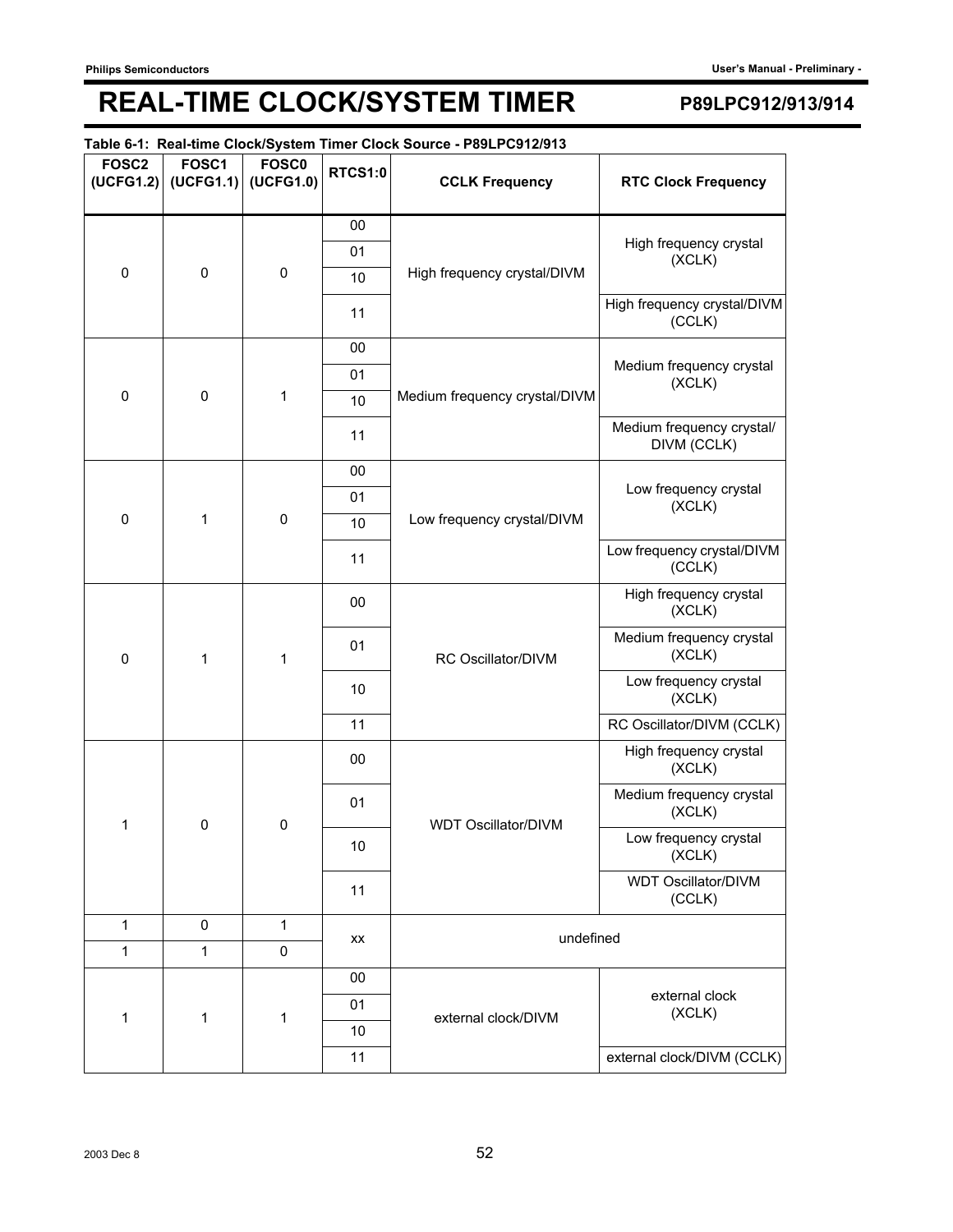#### **Table 6-2: : Real-time Clock/System Timer Clock Source - P89LPC914**

| <b>FOSC2</b> | FOSC1<br>$(UCFG1.2)$ (UCFG1.1) (UCFG1.0) | <b>FOSC0</b> | <b>RTCS1:0</b> | <b>CCLK Frequency</b>      | <b>RTC Clock Frequency</b>           |  |
|--------------|------------------------------------------|--------------|----------------|----------------------------|--------------------------------------|--|
| 0            | 0                                        | 0            |                |                            |                                      |  |
| 0            | 0                                        | 1            | X              | undefined                  |                                      |  |
| 0            | 1                                        | $\mathbf 0$  |                |                            |                                      |  |
|              |                                          |              | 00             |                            |                                      |  |
| $\mathsf 0$  | 1                                        | $\mathbf{1}$ | 01             | RC Oscillator/DIVM         | undefined                            |  |
|              |                                          |              | 10             |                            |                                      |  |
|              |                                          |              | 11             |                            | RC Oscillator/DIVM (CCLK)            |  |
|              |                                          |              | 00             |                            |                                      |  |
|              |                                          |              | 01             |                            | undefined                            |  |
| 1            | $\mathbf 0$                              | $\mathbf 0$  | 10             | <b>WDT Oscillator/DIVM</b> |                                      |  |
|              |                                          |              | 11             |                            | <b>WDT Oscillator/DIVM</b><br>(CCLK) |  |
| 1            | $\mathbf 0$                              | 1            |                |                            |                                      |  |
| 1            | 1                                        | 0            | <b>XX</b>      | undefined                  |                                      |  |
| 1            | 1                                        | 1            |                |                            |                                      |  |

### **CHANGING RTCS1-0**

RTCS1-0 cannot be changed if the RTC is currently enabled (RTCCON.0 =1). Setting RTCEN and updating RTCS1-0 may be done in a single write to RTCCON. However, if RTCEN = 1, this bit must first be cleared before updating RTCS1-0

### **REAL-TIME CLOCK INTERRUPT/WAKE UP**

If ERTC (RTCCON.1), EWDRT (IEN0.6) and EA (IEN0.7) are set to '1', RTCF can be used as an interrupt source. This interrupt vector is shared with the watchdog timer. It can also be a source to wake up the device.

### **RESET SOURCES AFFECTING THE REAL-TIME CLOCK**

Only power-on reset will reset the Real-time Clock and its associated SFRs to their default state.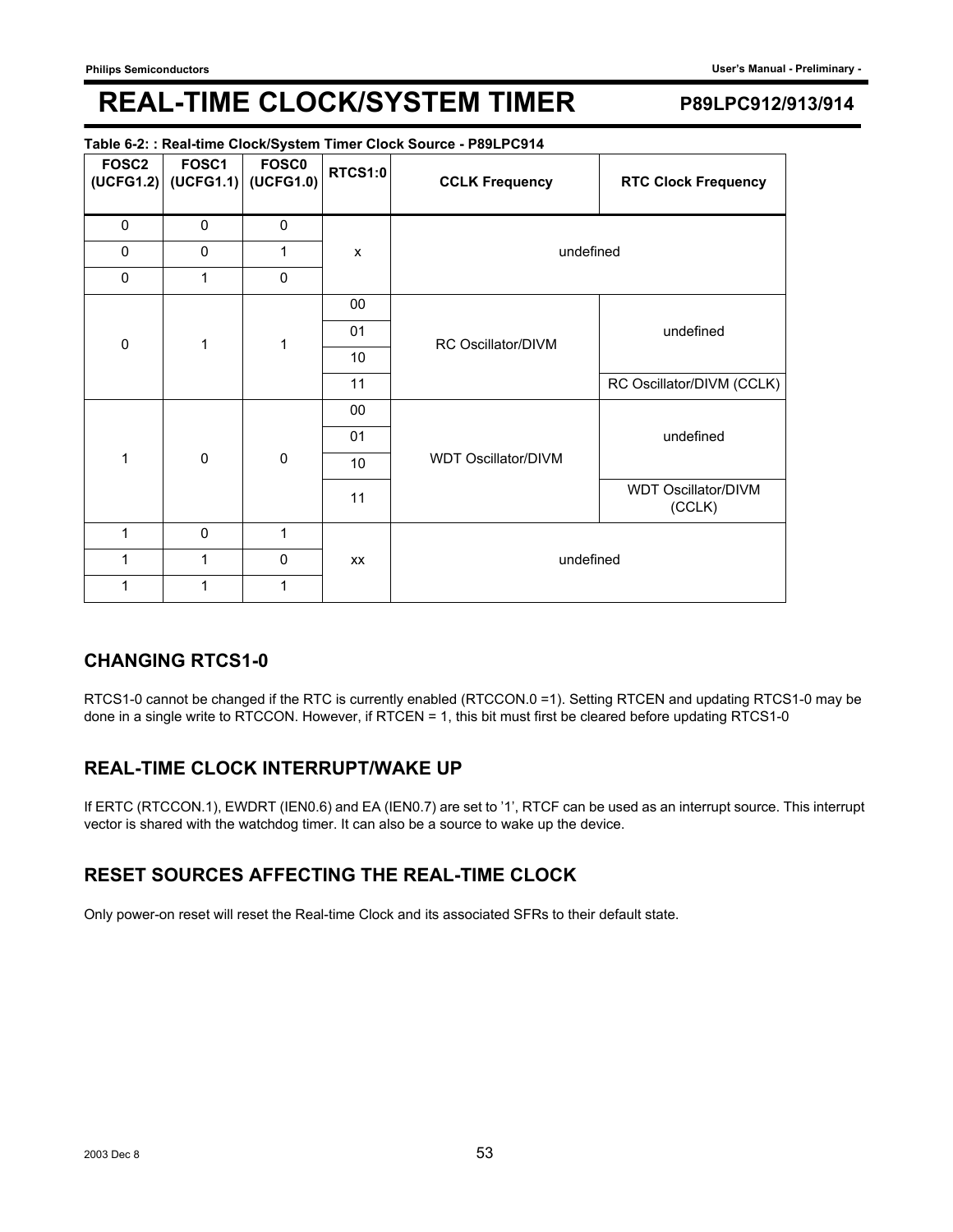| <b>RTCCON</b>          |                                |  |                                                                                                                                                                                                                                                                                                                                                  |                   |                                                                   |   |   |   |             |                                                                                                                                                                                           |
|------------------------|--------------------------------|--|--------------------------------------------------------------------------------------------------------------------------------------------------------------------------------------------------------------------------------------------------------------------------------------------------------------------------------------------------|-------------------|-------------------------------------------------------------------|---|---|---|-------------|-------------------------------------------------------------------------------------------------------------------------------------------------------------------------------------------|
| Address: D1h           |                                |  |                                                                                                                                                                                                                                                                                                                                                  | 6                 | 5                                                                 | 4 | 3 | 2 |             | 0                                                                                                                                                                                         |
| Not bit addressable    |                                |  | <b>RTCF</b>                                                                                                                                                                                                                                                                                                                                      | RTCS <sub>1</sub> | RTCS <sub>0</sub>                                                 |   |   |   | <b>ERTC</b> | <b>RTCEN</b>                                                                                                                                                                              |
|                        | Reset Source(s): Power-up only |  |                                                                                                                                                                                                                                                                                                                                                  |                   |                                                                   |   |   |   |             |                                                                                                                                                                                           |
| Reset Value: 011xxx00B |                                |  |                                                                                                                                                                                                                                                                                                                                                  |                   |                                                                   |   |   |   |             |                                                                                                                                                                                           |
| <b>BIT</b>             | <b>SYMBOL</b>                  |  | <b>FUNCTION</b>                                                                                                                                                                                                                                                                                                                                  |                   |                                                                   |   |   |   |             |                                                                                                                                                                                           |
| RTCCON.7               | <b>RTCF</b>                    |  | Real-time Clock Flag. This bit is set to '1' when the 23-bit Real-time clock reaches a count<br>of '0'. It can be cleared in software.                                                                                                                                                                                                           |                   |                                                                   |   |   |   |             |                                                                                                                                                                                           |
| RTCCON.6-5             | RTCS <sub>1-0</sub>            |  | Real-time Clock source select (see Table, Table).                                                                                                                                                                                                                                                                                                |                   |                                                                   |   |   |   |             |                                                                                                                                                                                           |
| RTCCON.4-2             |                                |  |                                                                                                                                                                                                                                                                                                                                                  |                   | Reserved for future use. Should not be set to 1 by user programs. |   |   |   |             |                                                                                                                                                                                           |
| RTCCON.1               | <b>ERTC</b>                    |  | Real-time Clock interrupt enable. The Real-time clock shares the same interrupt as the<br>watchdog timer. Note that if the user configuration bit WDTE (UCFG1.7) is '0', the<br>watchdog timer can be enabled to generate an interrupt. Users can read the RTCF<br>(RTCCON.7) bit to determine whether the Real-time clock caused the interrupt. |                   |                                                                   |   |   |   |             |                                                                                                                                                                                           |
| RTCCON.0               | <b>RTCEN</b>                   |  |                                                                                                                                                                                                                                                                                                                                                  |                   | down and disable this block regardless of RTCEN.                  |   |   |   |             | Real-time Clock enable. The Real-time clock will be enabled if this bit is '1'. Note that this<br>bit will not Power down the Real-time Clock. The RTCPD bit (PCONA.7) if set, will Power |

**Figure 6-2: RTCCON Register**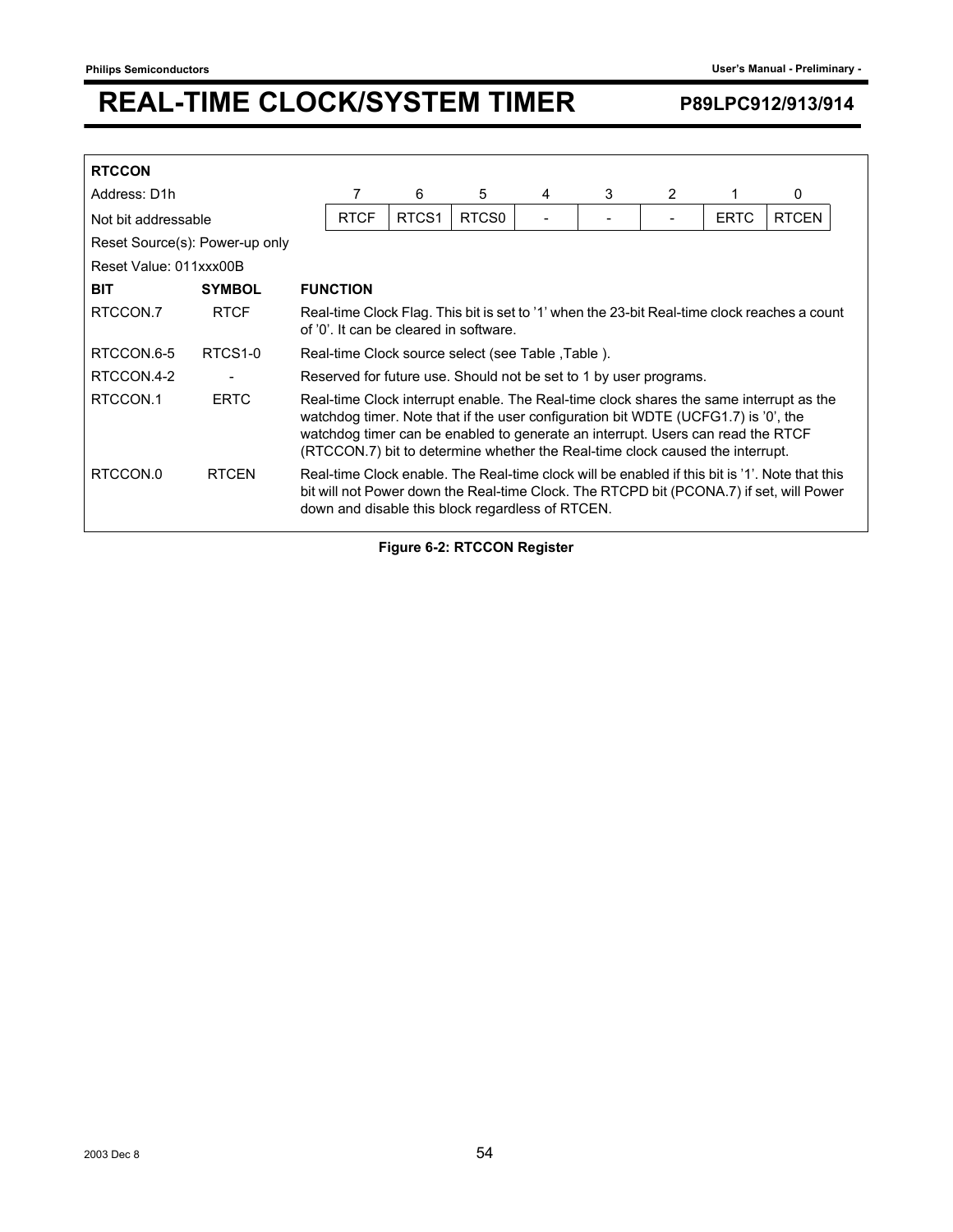## **POWER MONITORING FUNCTIONS** P89LPC912/913/914 **7. POWER MONITORING FUNCTIONS**

#### The **P89LPC912/913/914** incorporates power monitoring functions designed to prevent incorrect operation during initial poweron and power loss or reduction during operation. This is accomplished with two hardware functions: Power-on Detect and Brownout Detect.

### **BROWNOUT DETECTION**

The Brownout Detect function determines if the power supply voltage drops below a certain level. The default operation for a Brownout Detection is to cause a processor reset. However, it may alternatively be configured to generate an interrupt by setting the BOI (PCON.4) bit and the EBO (IEN0.5) bit.

Enabling and disabling of Brownout Detection is done via the BOPD (PCON.5) bit, bit field PMOD1-0 (PCON.1-0) and user configuration bit BOE (UCFG1.5). If BOE is in an unprogrammed state, brownout is disabled regardless of PMOD1-0 and BOPD. If BOE is in a programmed state, PMOD1-0 and BOPD will be used to determine whether Brownout Detect will be disabled or enabled. PMOD1-0 is used to select the power reduction mode. If PMOD1-0 = '11', the circuitry for the Brownout Detection is disabled for lowest power consumption. BOPD defaults to '0', indicating brownout detection is enabled on power-on if BOE is programmed.

If Brownout Detection is enabled, the operating voltage range for  $V_{DD}$  is 2.7V-3.6V, and the brownout condition occurs when  $V_{DD}$  falls below the Brownout trip voltage,  $V_{BO}$  (see D.C. Electrical Characteristics), and is negated when  $V_{DD}$  rises above  $V_{BO}$ . If Brownout Detection is disabled, the operating voltage range for  $V_{DD}$  is 2.4V-3.6V. If the **P89LPC912/913/914** device is to operate with a power supply that can be below 2.7V, BOE should be left in the unprogrammed state so that the device can operate at 2.4V, otherwise continuous brownout reset may prevent the device from operating.

If Brownout Detect is enabled (BOE programmed, PMOD1-0 ≠ '11', BOPD = 0), BOF (RSTSRC.5) will be set when a brownout is detected, regardless of whether a reset or an interrupt is enabled, . BOF will stay set until it is cleared in software by writing '0' to the bit. Note that if BOE is unprogrammed, BOF is meaningless. If BOE is programmed, and a initial power-on occurs, BOF will be set in addition to the power-on flag (POF - RSTSRC.4).

For correct activation of Brownout Detect, certain V<sub>DD</sub> rise and fall times must be observed. Please see the datasheet for specifications.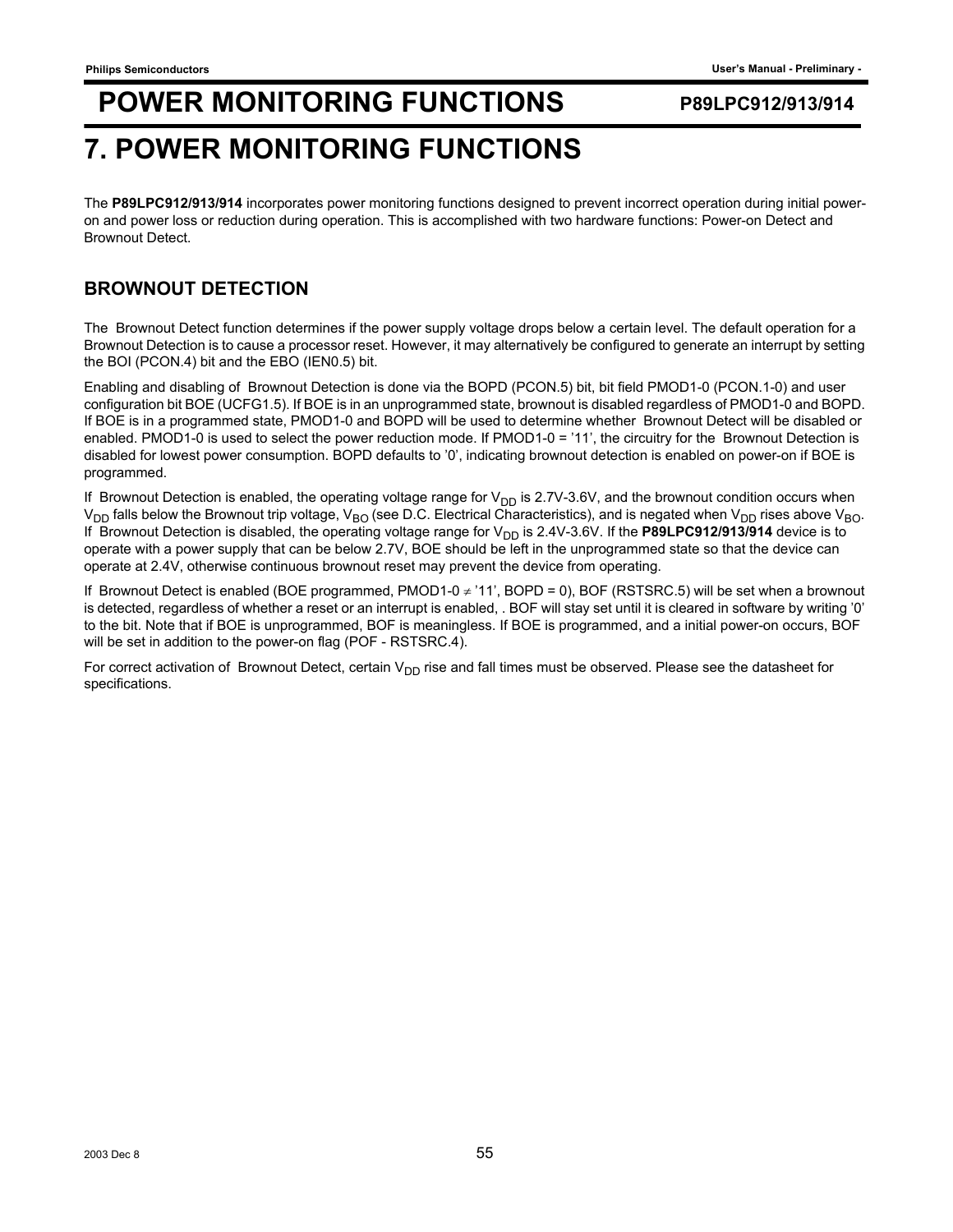#### **Table 7-1: Brownout Options**

| <b>BOE</b><br>(UCFG1.5) | PMOD1-0<br>(PCON.1-0)                                         | <b>BOPD</b><br>(PCON.5)                    | <b>BOI</b><br>(PCON.4)                                 | <b>EBO</b><br>(IEN0.5)                            | EA<br>(IEN0.7)                  | <b>Description</b>                                                                                                                                                                                     |
|-------------------------|---------------------------------------------------------------|--------------------------------------------|--------------------------------------------------------|---------------------------------------------------|---------------------------------|--------------------------------------------------------------------------------------------------------------------------------------------------------------------------------------------------------|
| 0 (erased)              | XX                                                            | $\times$                                   | X                                                      | $\times$                                          | $\times$                        |                                                                                                                                                                                                        |
|                         | 11<br>(total power<br>down)                                   | $\times$                                   | X                                                      | X                                                 | $\times$                        | Brownout disabled. $V_{DD}$ operating range is 2.4V-3.6V.                                                                                                                                              |
|                         |                                                               | (brownout<br>detect<br>powered<br>down)    | X                                                      | X                                                 | X                               | Brownout disabled. $V_{DD}$ operating range is 2.4V-3.6V.<br>However, BOPD is default to '0' upon power-up.                                                                                            |
| 1 (programmed)          | $\neq$ 11<br>(any mode)<br>other than<br>total power<br>down) |                                            | $\Omega$<br>(brownout<br>detect<br>generates<br>reset) | X                                                 | $\times$                        | Brownout reset enabled. $V_{DD}$ operating range is 2.7V-<br>3.6V. Upon a brownout reset, BOF (RSTSRC.5) will be<br>set to indicate the reset source. BOF can be cleared by<br>writing '0' to the bit. |
|                         |                                                               | $\Omega$<br>(brownout<br>detect<br>active) | (brownout<br>detect                                    | $\mathbf{1}$<br>(enable<br>brownout<br>interrupt) | (global<br>interrupt<br>enable) | Brownout interrupt enabled. $V_{DD}$ operating range is 2.7V-<br>3.6V. Upon a brownout interrupt, BOF (RSTSRC.5) will<br>be set. BOF can be cleared by writing '0' to the bit.                         |
|                         |                                                               |                                            | generates                                              | 0                                                 | $\times$                        | Both brownout reset and interrupt disabled. $V_{DD}$                                                                                                                                                   |
|                         |                                                               |                                            | an<br>interrupt)                                       | X                                                 | $\Omega$                        | operating range is 2.4V-3.6V. However, BOF<br>(RSTSRC.5) will be set when $V_{DD}$ falls to the Brownout<br>Detection trip point. BOF can be cleared by writing '0' to<br>the bit.                     |

### **POWER-ON DETECTION**

The Power-On Detect has a function similar to the Brownout Detect, but is designed to work as power initially comes up, before the power supply voltage reaches a level where the Brownout Detect can function. The POF flag (RSTSRC.4) is set to indicate an initial power-on condition. The POF flag will remain set until cleared by software by writing '0' to the bit. Note that if BOE (UCFG1.5) is programmed, BOF (RSTSRC.5) will be set when POF is set. If BOE is unprogrammed, BOF is meaningless.

#### **POWER REDUCTION MODES**

The **P89LPC912/913/914** supports three different power reduction modes as determined by SFR bits PCON.1-0 (see Table 7-2)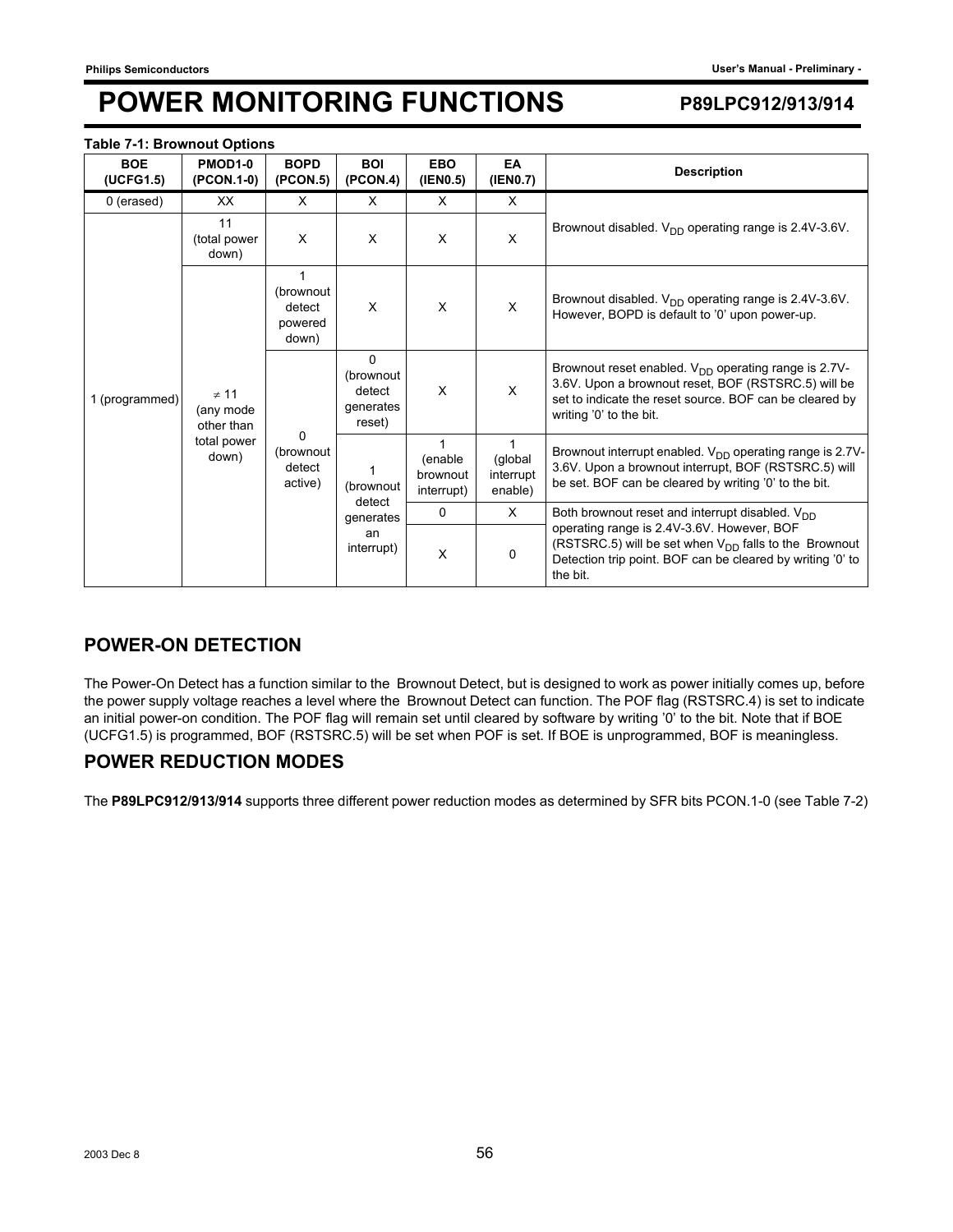#### **Table 7-2: :Power Reduction Modes**

| PMOD1<br>(PCON.1) | <b>PMOD0</b><br>(PCON.0) | <b>Description</b>                                                                                                                                                                                                                                                                                                                                                                                                                                                                                                                                                                                                                                                                                                                                                                                                                                                                                                                                                                                                                                                                                                                                                                                                                                                                                                                                                                                                                                                                                                                                                                                                                                                                                                                                                                                                                                                                                                                                                                                                             |
|-------------------|--------------------------|--------------------------------------------------------------------------------------------------------------------------------------------------------------------------------------------------------------------------------------------------------------------------------------------------------------------------------------------------------------------------------------------------------------------------------------------------------------------------------------------------------------------------------------------------------------------------------------------------------------------------------------------------------------------------------------------------------------------------------------------------------------------------------------------------------------------------------------------------------------------------------------------------------------------------------------------------------------------------------------------------------------------------------------------------------------------------------------------------------------------------------------------------------------------------------------------------------------------------------------------------------------------------------------------------------------------------------------------------------------------------------------------------------------------------------------------------------------------------------------------------------------------------------------------------------------------------------------------------------------------------------------------------------------------------------------------------------------------------------------------------------------------------------------------------------------------------------------------------------------------------------------------------------------------------------------------------------------------------------------------------------------------------------|
| 0                 | 0                        | Normal Mode (Default) - no power reduction.                                                                                                                                                                                                                                                                                                                                                                                                                                                                                                                                                                                                                                                                                                                                                                                                                                                                                                                                                                                                                                                                                                                                                                                                                                                                                                                                                                                                                                                                                                                                                                                                                                                                                                                                                                                                                                                                                                                                                                                    |
| 0                 | 1                        | Idle Mode. The Idle mode leaves peripherals running in order to allow them to activate the processor<br>when an interrupt is generated. Any enabled interrupt source or reset may terminate Idle mode.                                                                                                                                                                                                                                                                                                                                                                                                                                                                                                                                                                                                                                                                                                                                                                                                                                                                                                                                                                                                                                                                                                                                                                                                                                                                                                                                                                                                                                                                                                                                                                                                                                                                                                                                                                                                                         |
| 1                 | 0                        | Power down mode:<br>The Power down mode stops the oscillator in order to minimize power consumption.<br>The P89LPC912/913/914 exits Power down mode via any reset, or certain interrupts - brownout<br>Interrupt, keyboard, Real-time clock (system timer), watchdog, and comparator trips. Waking up by reset<br>is only enabled if the corresponding reset is enabled, and waking up by interrupt is only enabled if the<br>corresponding interrupt is enabled and the EA SFR bit (IEN0.7) is set.<br>In Power down mode the internal RC oscillator is disabled unless both the RC oscillator has been<br>selected as the system clock AND the RTC is enabled<br>In Power down mode, the power supply voltage may be reduced to the RAM keep-alive voltage V <sub>RAM</sub> .<br>This retains the RAM contents at the point where Power down mode was entered. SFR contents are not<br>guaranteed after $V_{DD}$ has been lowered to $V_{RAM}$ , therefore it is recommended to wake up the processor<br>via Reset in this situation. $V_{DD}$ must be raised to within the operating range before the Power down mode<br>is exited.<br>When the processor wakes up from Power down mode, it will start the oscillator immediately and begin<br>execution when the oscillator is stable. Oscillator stability is determined by counting 1024 CPU clocks<br>after start-up when one of the crystal oscillator configurations is used, or 256 clocks after start-up for the<br>internal RC or external clock input configurations.<br>Some chip functions continue to operate and draw power during Power down mode, increasing the total<br>power used during Power down. These include:<br>• Brownout Detect<br>• Watchdog Timer if WDCLK (WDCON.0) is '1'.<br>• Comparator (Note: Comparator can be powered down separately with PCONA.5 set to '1' and<br>comparator disabled);<br>• Real-time Clock/System Timer (and the crystal oscillator circuitry if this block is using it, unless<br>RTCPD, i.e., PCONA.7 is '1'). |
| $\mathbf{1}$      | $\mathbf{1}$             | Total Power down mode: This is the same as Power down mode except that the Brownout Detection<br>circuitry and the voltage comparators are also disabled to conserve additional power. Note that a<br>brownout reset or interrupt will not occur. Voltage comparator interrupts and Brownout interrupt cannot<br>be used as a wakeup source. The internal RC oscillator is disabled unless both the RC oscillator has<br>been selected as the system clock AND the RTC is enabled.<br>The following are the wakeup options supported:<br>• Watchdog Timer if WDCLK (WDCON.0) is '1'. Could generate Interrupt or Reset, either one can wake<br>up the device<br>• Keyboard Interrupt<br>• Real-time Clock/System Timer (and the crystal oscillator circuitry if this block is using it, unless<br>RTCPD, i.e., PCONA.7 is '1').<br>• Note: Using the internal RC-oscillator to clock the RTC during Power down may result in relatively high<br>power consumption. Lower power consumption can be achieved by using an external low frequency<br>clock when the Real-time Clock is running during Power down.                                                                                                                                                                                                                                                                                                                                                                                                                                                                                                                                                                                                                                                                                                                                                                                                                                                                                                                  |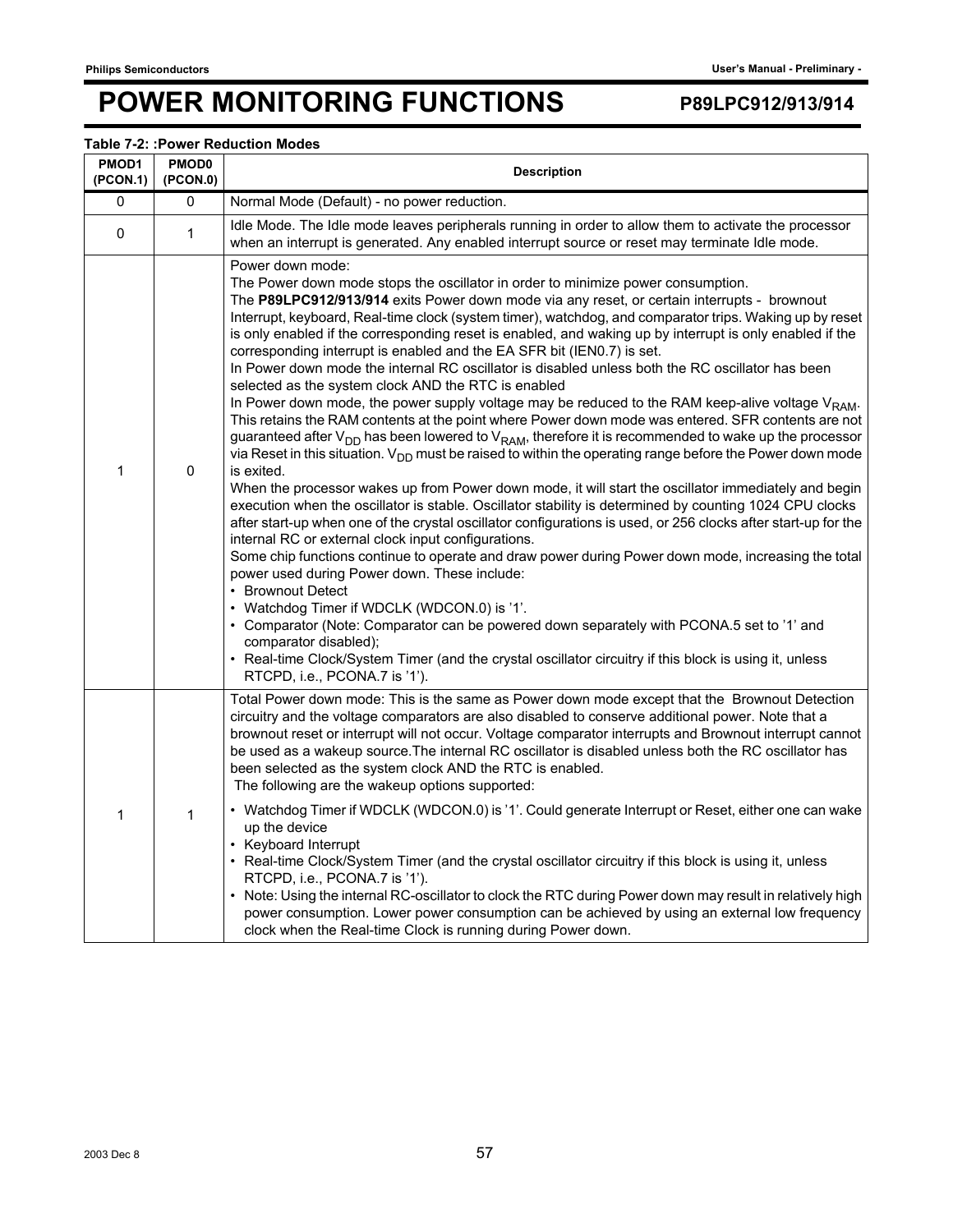| <b>PCON</b>                |                   | 7                                                                                                                                         | 6                                                                                                                                                                                                                                                                     | 5 | 4 | 3 | $\overline{2}$ | 1 | 0                                                                                        |  |  |  |
|----------------------------|-------------------|-------------------------------------------------------------------------------------------------------------------------------------------|-----------------------------------------------------------------------------------------------------------------------------------------------------------------------------------------------------------------------------------------------------------------------|---|---|---|----------------|---|------------------------------------------------------------------------------------------|--|--|--|
| Address: 87h               |                   | <b>BOPD</b><br>SMOD1<br>SMOD <sub>0</sub><br><b>BOI</b><br>GF <sub>1</sub><br>GF <sub>0</sub><br>PMOD <sub>1</sub><br>PMOD <sub>0</sub>   |                                                                                                                                                                                                                                                                       |   |   |   |                |   |                                                                                          |  |  |  |
| Not bit addressable        |                   |                                                                                                                                           |                                                                                                                                                                                                                                                                       |   |   |   |                |   |                                                                                          |  |  |  |
| Reset Source(s): Any reset |                   |                                                                                                                                           |                                                                                                                                                                                                                                                                       |   |   |   |                |   |                                                                                          |  |  |  |
| Reset Value:<br>00000000B  |                   |                                                                                                                                           |                                                                                                                                                                                                                                                                       |   |   |   |                |   |                                                                                          |  |  |  |
| <b>BIT</b>                 | <b>SYMBOL</b>     | <b>FUNCTION</b>                                                                                                                           |                                                                                                                                                                                                                                                                       |   |   |   |                |   |                                                                                          |  |  |  |
| PCON.7                     | SMOD1             | Figure $8-2$ ).                                                                                                                           | Double Baud Rate bit for the serial port (UART) when Timer 1 is used as the baud rate<br>source. When 1, the Timer 1 overflow rate is supplied to the UART. When 0, the Timer 1<br>overflow rate is divided by 2 before being supplied to the UART. P89LPC913/914(See |   |   |   |                |   |                                                                                          |  |  |  |
| PCON <sub>.6</sub>         | SMOD <sub>0</sub> | Framing Error Location (P89LPC913/914):                                                                                                   |                                                                                                                                                                                                                                                                       |   |   |   |                |   |                                                                                          |  |  |  |
|                            |                   | -When 0, bit 7 of SCON is accessed as SM0 for the UART.                                                                                   |                                                                                                                                                                                                                                                                       |   |   |   |                |   |                                                                                          |  |  |  |
|                            |                   | -When 1, bit 7 of SCON is accessed as the framing error status (FE) for the UART.                                                         |                                                                                                                                                                                                                                                                       |   |   |   |                |   |                                                                                          |  |  |  |
|                            |                   | on RI in Figure 8-3).                                                                                                                     |                                                                                                                                                                                                                                                                       |   |   |   |                |   | This bit also determines the location of the UART receiver interrupt RI (see description |  |  |  |
| PCON <sub>.5</sub>         | <b>BOPD</b>       | aborted.)                                                                                                                                 | Brownout Detect Power down. When 1, Brownout Detect is powered down and therefore<br>disabled. When 0, Brownout Detect is enabled. (Note: BOPD must be '0' before any<br>programming or erasing commands can be issued. Otherwise these commands will be              |   |   |   |                |   |                                                                                          |  |  |  |
| PCON.4                     | <b>BOI</b>        | Brownout Detect Interrupt Enable. When 1, Brownout Detection will generate a interrupt.<br>When 0, Brownout Detection will cause a reset. |                                                                                                                                                                                                                                                                       |   |   |   |                |   |                                                                                          |  |  |  |
| PCON <sub>3</sub>          | GF <sub>1</sub>   | General Purpose Flag 1. May be read or written by user software, but has no effect on<br>operation.                                       |                                                                                                                                                                                                                                                                       |   |   |   |                |   |                                                                                          |  |  |  |
| PCON <sub>.2</sub>         | GF <sub>0</sub>   | General Purpose Flag 0. May be read or written by user software, but has no effect on<br>operation.                                       |                                                                                                                                                                                                                                                                       |   |   |   |                |   |                                                                                          |  |  |  |

**Figure 7-1: Power Control Register (PCON)**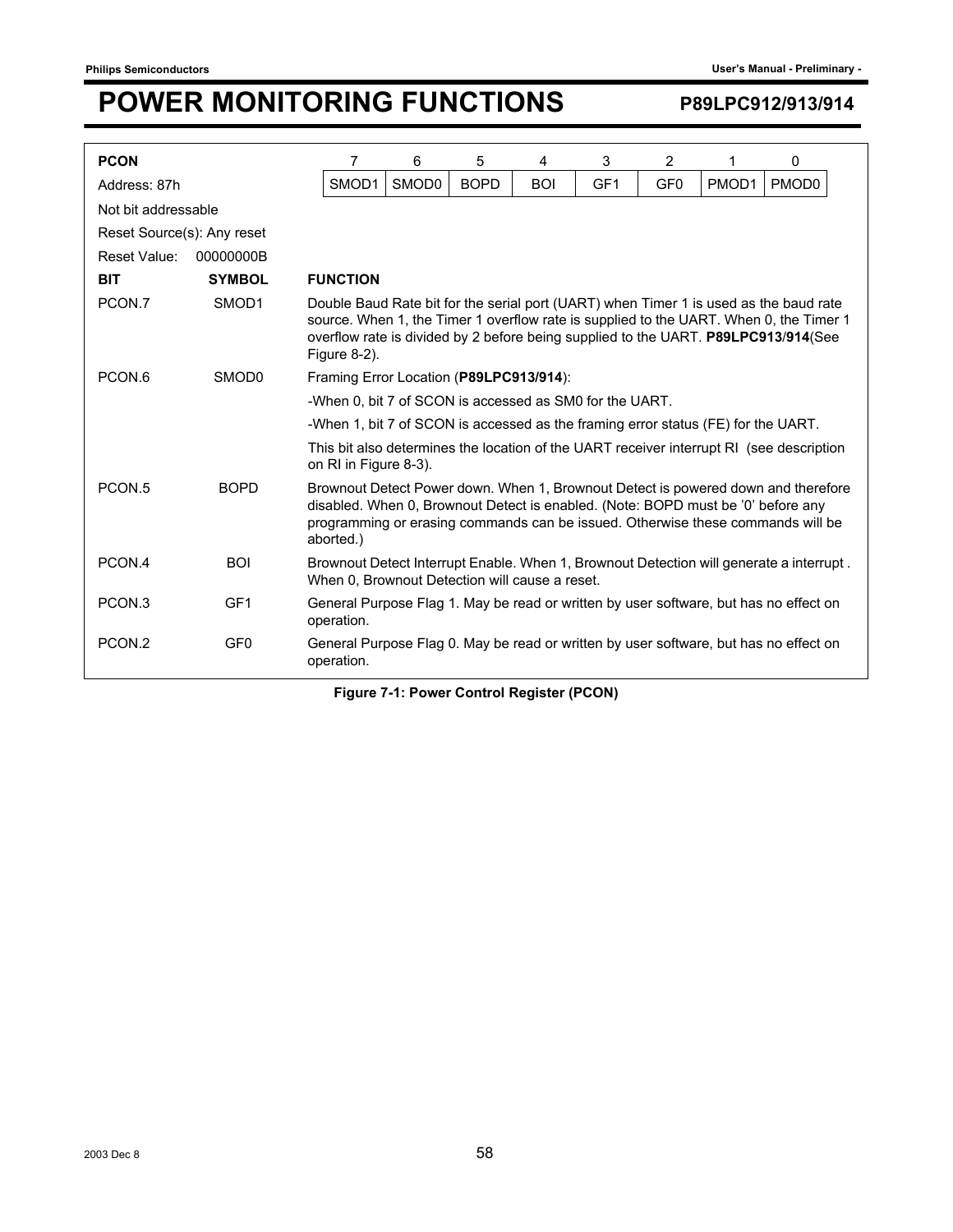| <b>PCONA</b>               |               |                                                                                                                                                                                                                                  |                                                                                                 |                          |             |   |   |   |            |   |
|----------------------------|---------------|----------------------------------------------------------------------------------------------------------------------------------------------------------------------------------------------------------------------------------|-------------------------------------------------------------------------------------------------|--------------------------|-------------|---|---|---|------------|---|
| Address: B5H               |               |                                                                                                                                                                                                                                  | 7                                                                                               | 6                        | 5           | 4 | 3 | 2 | 1          | 0 |
| Not bit addressable        |               |                                                                                                                                                                                                                                  | <b>RTCPD</b>                                                                                    | $\overline{\phantom{0}}$ | <b>VCPD</b> | - | ۰ |   | <b>SPD</b> |   |
| Reset Source(s): Any reset |               |                                                                                                                                                                                                                                  |                                                                                                 |                          |             |   |   |   |            |   |
| Reset Value: 00000000B     |               |                                                                                                                                                                                                                                  |                                                                                                 |                          |             |   |   |   |            |   |
| <b>BIT</b>                 | <b>SYMBOL</b> |                                                                                                                                                                                                                                  | <b>FUNCTION</b>                                                                                 |                          |             |   |   |   |            |   |
| PCONA.7                    | <b>RTCPD</b>  |                                                                                                                                                                                                                                  | Real-time Clock Power down: When '1', the internal clock to the Real-time Clock is<br>disabled. |                          |             |   |   |   |            |   |
| PCONA.6                    |               |                                                                                                                                                                                                                                  | Not used. Reserved for future use.                                                              |                          |             |   |   |   |            |   |
| PCONA.5                    | <b>VCPD</b>   | Analog Voltage Comparator Power down: When '1', the voltage comparator is powered<br>down. User must disable the voltage comparator prior to setting this bit.                                                                   |                                                                                                 |                          |             |   |   |   |            |   |
| PCONA.4                    |               |                                                                                                                                                                                                                                  | Not used. Reserved for future use.                                                              |                          |             |   |   |   |            |   |
| PCONA.3                    |               |                                                                                                                                                                                                                                  | Not used. Reserved for future use.                                                              |                          |             |   |   |   |            |   |
| PCONA.2                    |               |                                                                                                                                                                                                                                  | Not used. Reserved for future use.                                                              |                          |             |   |   |   |            |   |
| PCONA.1                    | <b>SPD</b>    | Serial Port (UART) Power down: When '1', the internal clock to the UART is disabled. Note<br>that in either Power down mode or Total Power down mode, the UART clock will be<br>disabled regardless of this bit (P89LPC913/914). |                                                                                                 |                          |             |   |   |   |            |   |
| PCONA.0                    |               |                                                                                                                                                                                                                                  | Not used. Reserved for future use.                                                              |                          |             |   |   |   |            |   |
|                            |               |                                                                                                                                                                                                                                  |                                                                                                 |                          |             |   |   |   |            |   |

**Figure 7-2: Power Control Register (PCONA)**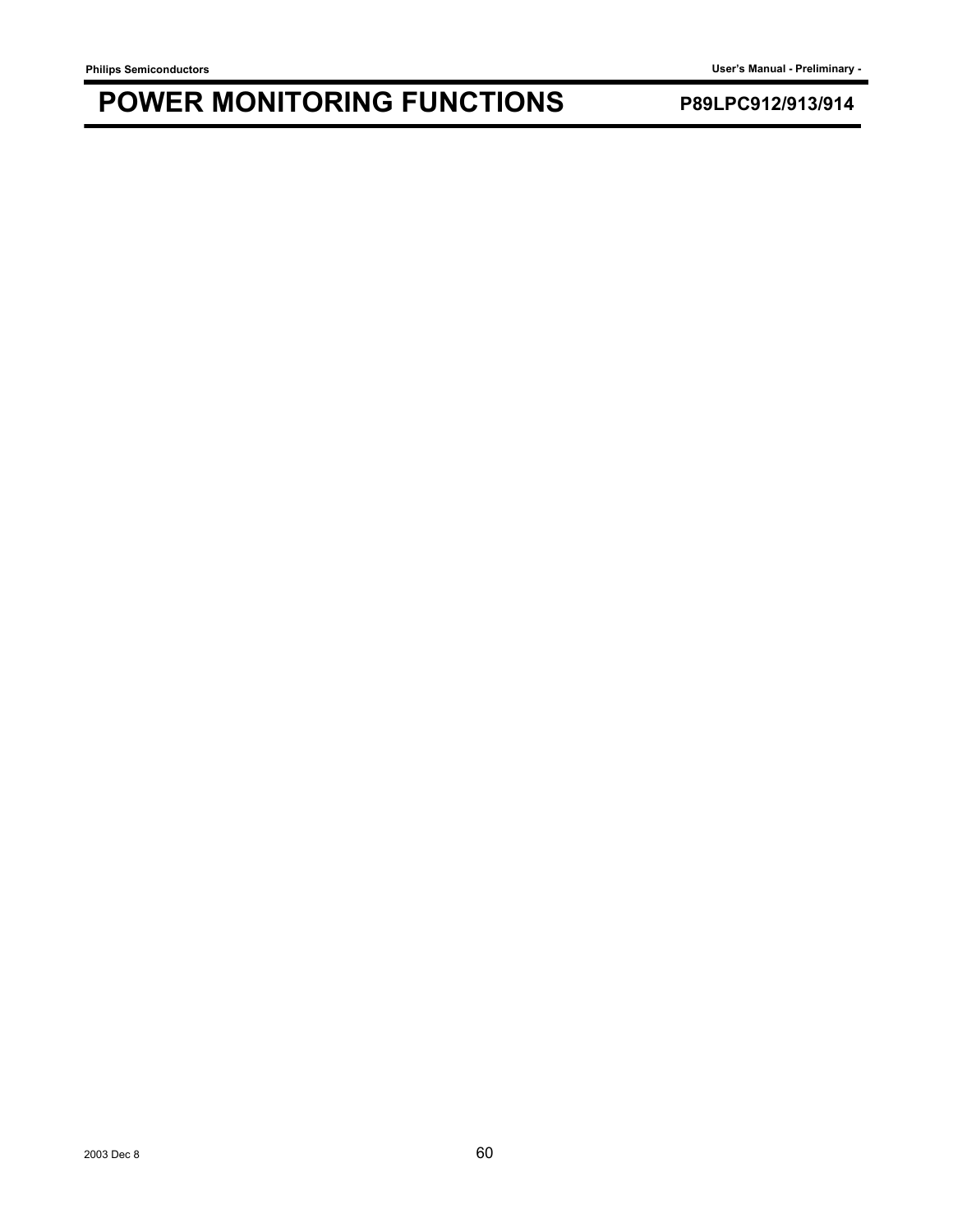## **8. UART (P89LPC913,P89LPC914)**

The **P89LPC913** and **P89LPC914** devices have an enhanced UART that is compatible with the conventional 80C51 UART, except that Timer 2 overflow cannot be used as a baud rate source. The UART does include an independent Baud Rate Generator. The baud rate can be selected from the CCLK (divided by a constant), Timer 1 overflow, or the independent Baud Rate Generator.

In addition to the baud rate generation, enhancements over the standard 80C51 UART include Framing Error detection, break detect, automatic address recognition, selectable double buffering and several interrupt options. The UART can be operated in 4 modes:

### **MODE 0**

Serial data enters and exits through RxD. TxD outputs the shift clock. 8 bits are transmitted or received, LSB first. The baud rate is fixed at 1/16 of the CCLK.

### **MODE 1**

10 bits are transmitted (through TxD) or received (through RxD): a start bit (logical 0), 8 data bits (LSB first), and a stop bit (logical 1). When data is received, the stop bit is stored in RB8 in Special Function Register SCON. The baud rate is variable and is determined by the Timer 1 overflow rate or the Baud Rate Generator (see "Baud Rate Generator and Selection" section).

### **MODE 2**

11 bits are transmitted (through TxD) or received (through RxD): start bit (logical 0), 8 data bits (LSB first), a programmable 9th data bit, and a stop bit (logical 1). When data is transmitted, the 9th data bit (TB8 in SCON) can be assigned the value of 0 or 1. Or, for example, the parity bit (P, in the PSW) could be moved into TB8. When data is received, the 9th data bit goes into RB8 in Special Function Register SCON and the stop bit is not saved. The baud rate is programmable to either 1/16 or 1/32 of the CCLK frequency, as determined by the SMOD1 bit in PCON.

### **MODE 3**

11 bits are transmitted (through TxD) or received (through RxD): a start bit (logical 0), 8 data bits (LSB first), a programmable 9th data bit, and a stop bit (logical 1). Mode 3 is the same as Mode 2 in all respects except baud rate. The baud rate in Mode 3 is variable and is determined by the Timer 1 overflow rate or the Baud Rate Generator (see "Baud Rate Generator and Selection" section).

In all four modes, transmission is initiated by any instruction that uses SBUF as a destination register. Reception is initiated in Mode 0 by the condition RI = 0 and REN = 1. Reception is initiated in the other modes by the incoming start bit if REN = 1.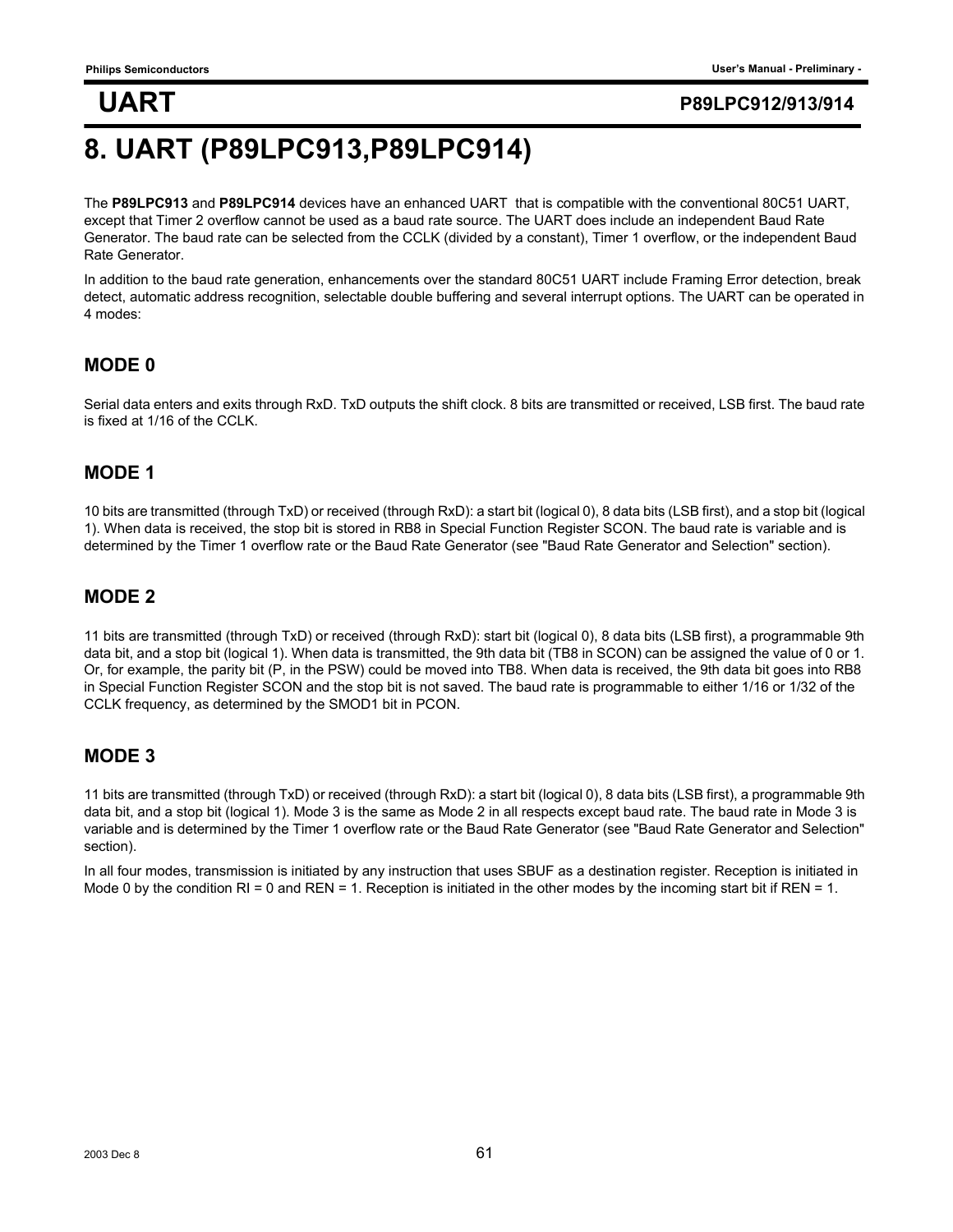#### **SFR SPACE**

The UART SFRs are at the following locations:

#### **Table 8-1: SFR Locations for UARTs**

| Register      | Description                        | <b>SFR Location</b> |
|---------------|------------------------------------|---------------------|
| <b>PCON</b>   | Power Control                      | 87H                 |
| SCON          | Serial Port (UART) Control         | 98H                 |
| <b>SBUF</b>   | Serial Port (UART) Data Buffer     | 99H                 |
| <b>SADDR</b>  | Serial Port (UART) Address         | A9H                 |
| <b>SADEN</b>  | Serial Port (UART) Address Enable  | B <sub>9</sub> H    |
| <b>SSTAT</b>  | Serial Port (UART) Status          | <b>BAH</b>          |
| BRGR1         | Baud Rate Generator Rate High Byte | <b>BFH</b>          |
| BRGR0         | Baud Rate Generator Rate Low Byte  | <b>BEH</b>          |
| <b>BRGCON</b> | Baud Rate Generator Control        | <b>BDH</b>          |

### **BAUD RATE GENERATOR AND SELECTION**

The enhanced UART has an independent Baud Rate Generator. The baud rate is determined by a value programmed into the BRGR1 and BRGR0 SFRs. The UART can use either Timer 1 or the baud rate generator output as determined by BRGCON.2- 1 (see Figure 8-2). Note that Timer T1 is further divided by 2 if the SMOD1 bit (PCON.7) is cleared. The independent Baud Rate Generator uses CCLK.

### **UPDATING THE BRGR1 AND BRGR0 SFRS**

The baud rate SFRs, BRGR1 and BRGR0 must only be loaded when the Baud Rate Generator is disabled (the BRGEN bit in the BRGCON register is '0'). This avoids the loading of an interim value to the baud rate generator. **(CAUTION: If either BRGR0 or BRGR1 is written when BRGEN = 1, the result is unpredictable.)**

|                 | Taple 0-4. Daug Rale Ochelation for OART |                   |                     |                                     |
|-----------------|------------------------------------------|-------------------|---------------------|-------------------------------------|
| SCON.7<br>(SMO) | SCON.6<br>(SM1)                          | PCON.7<br>(SMOD1) | BRGCON.1<br>(SBRGS) | Receive/Transmit Baud Rate for UART |
|                 |                                          |                   |                     | CCLK/16                             |
|                 |                                          |                   |                     | CCLK/(256-TH1)64                    |
|                 |                                          |                   |                     | CCLK/(256-TH1)32                    |
|                 |                                          |                   |                     | CCLK/((BRGR1, BRGR0)+16)            |

#### **Table 8-2: Baud Rate Generation for UART**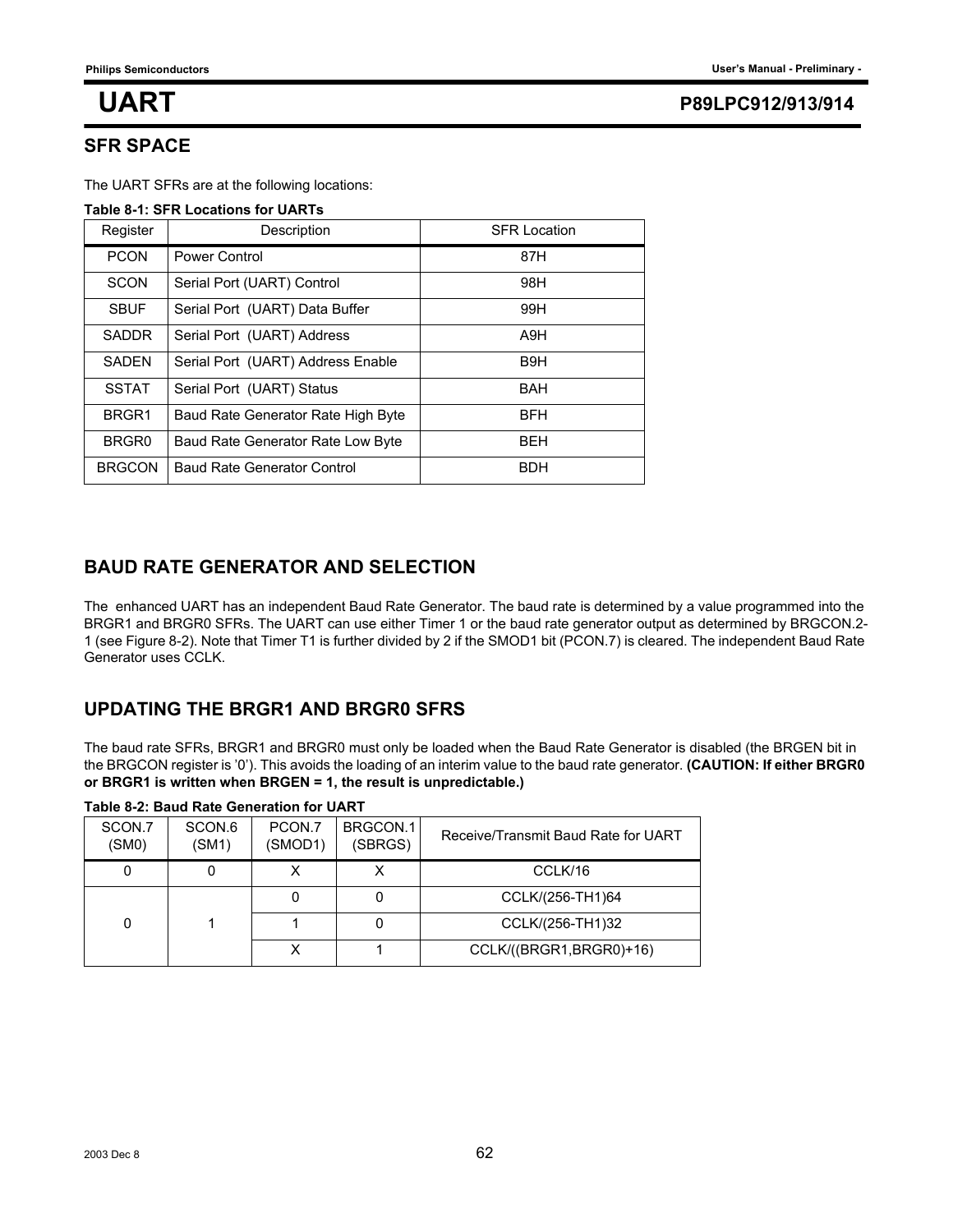| SCON.7<br>(SMO) | SCON.6<br>(SM1) | PCON.7<br>(SMOD1) | BRGCON.1<br>(SBRGS) | Receive/Transmit Baud Rate for UART |
|-----------------|-----------------|-------------------|---------------------|-------------------------------------|
|                 | 0               |                   |                     | CCLK/32                             |
|                 |                 |                   | X                   | CCLK/16                             |
|                 |                 |                   |                     | CCLK/(256-TH1)64                    |
|                 |                 |                   |                     | CCLK/(256-TH1)32                    |
|                 |                 |                   |                     | CCLK/((BRGR1, BRGR0)+16)            |

| <b>BRGCON</b>                       |                            |  |                                                                   |   |                                |   |              |   |  |                                                                                     |  |
|-------------------------------------|----------------------------|--|-------------------------------------------------------------------|---|--------------------------------|---|--------------|---|--|-------------------------------------------------------------------------------------|--|
| Address: BDh                        |                            |  |                                                                   | 6 | 5                              | 4 | 3            | 2 |  | 0                                                                                   |  |
| <b>SBRGS</b><br>Not bit addressable |                            |  |                                                                   |   |                                |   | <b>BRGEN</b> |   |  |                                                                                     |  |
|                                     | Reset Source(s): Any reset |  |                                                                   |   |                                |   |              |   |  |                                                                                     |  |
| Reset Value: xxxxxx00B              |                            |  |                                                                   |   |                                |   |              |   |  |                                                                                     |  |
| <b>BIT</b>                          | <b>SYMBOL</b>              |  | <b>FUNCTION</b>                                                   |   |                                |   |              |   |  |                                                                                     |  |
| BRGCON.7-2                          |                            |  | Reserved for future use. Should not be set to 1 by user programs. |   |                                |   |              |   |  |                                                                                     |  |
| BRGCON 1                            | <b>SBRGS</b>               |  | Table for details)                                                |   |                                |   |              |   |  | Select Baud Rate Generator as the source for baud rates to UART in modes 1 & 3 (see |  |
| BRGCON 0                            | <b>BRGEN</b>               |  |                                                                   |   | only be written when BRGEN =0. |   |              |   |  | Baud Rate Generator Enable. Enables the baud rate generator. BRGR1 and BRGR0 can    |  |

#### **Figure 8-1: BRGCON Register**



**Figure 8-2: Baud Rate Generations for UART (Modes 1, 3)**

### **FRAMING ERROR**

A Framing error occurs when the stop bit is sensed as a logic '0'. A Framing error is reported in the status register (SSTAT). In addition, if SMOD0 (PCON.6) is 1, framing errors can be made available in SCON.7. If SMOD0 is 0, SCON.7 is SM0. It is recommended that SM0 and SM1 (SCON.7-6) are programmed when SMOD0 is '0'.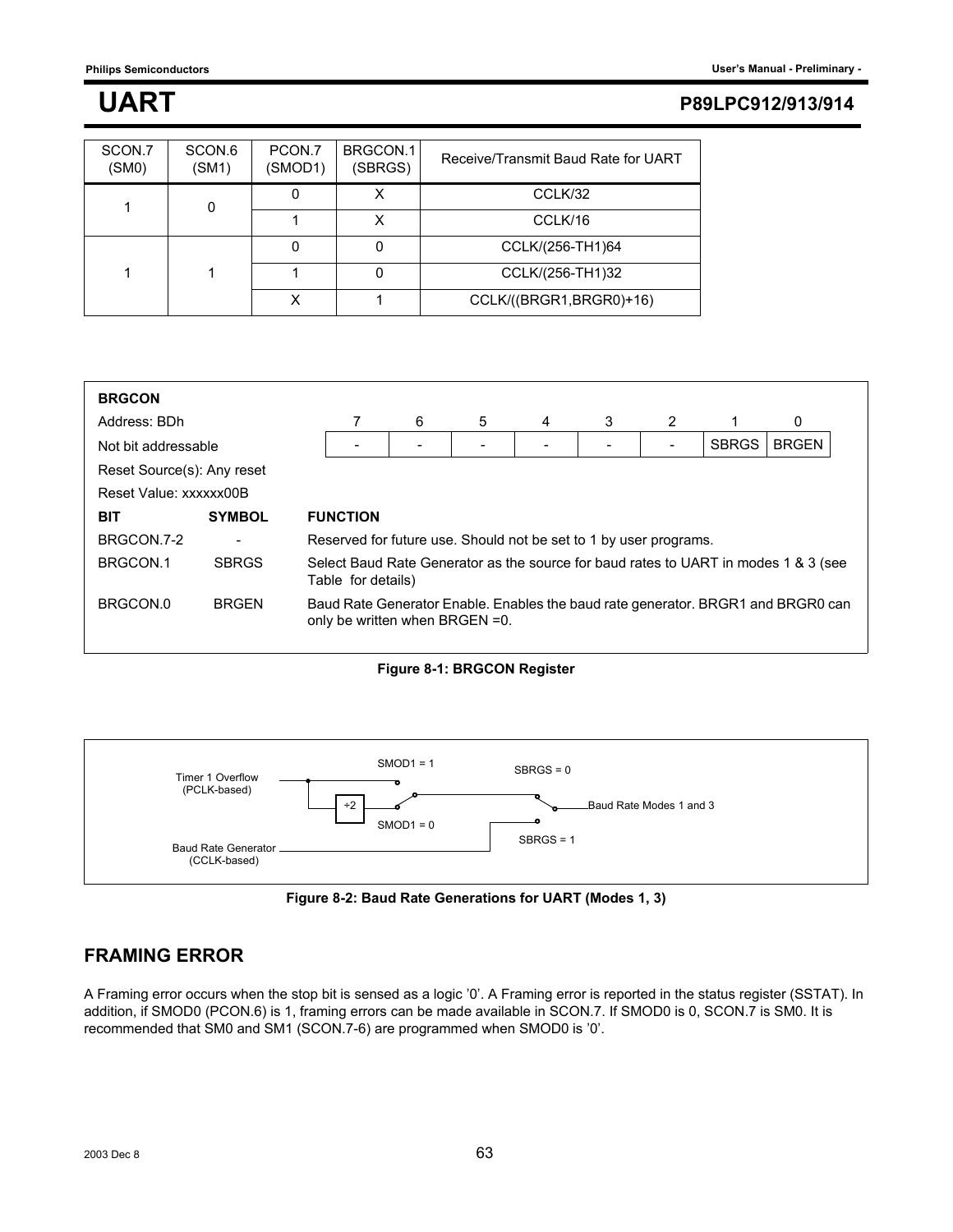### **BREAK DETECT**

A break is detected when any 11 consecutive bits are sensed low. A break detect is reported in the status register (SSTAT). Since a break condition also satisfies the requirements for a framing error, a break condition will also result in reporting a framing error. Once a break condition has been detected, the UART will go into an idle state and remain in this idle state until a stop bit has been received. The break detect can be used to reset the device by setting the EBRR bit (AUXR1.6).

 A break detect reset will force the high byte of the program counter to be equal to the Boot Vector contents and the low byte cleared to 00h. The first instruction will be fetched from this address.

| <b>SCON</b>            |                            |                                                                                                                                                                                                                                                                                                                                                                           |                                                                                                                                                                                                                                                                                                                                                                                                                                                                                                            |                                     |            |     |                 |    |                |  |  |
|------------------------|----------------------------|---------------------------------------------------------------------------------------------------------------------------------------------------------------------------------------------------------------------------------------------------------------------------------------------------------------------------------------------------------------------------|------------------------------------------------------------------------------------------------------------------------------------------------------------------------------------------------------------------------------------------------------------------------------------------------------------------------------------------------------------------------------------------------------------------------------------------------------------------------------------------------------------|-------------------------------------|------------|-----|-----------------|----|----------------|--|--|
| Address: 98h           |                            | 7                                                                                                                                                                                                                                                                                                                                                                         | 6                                                                                                                                                                                                                                                                                                                                                                                                                                                                                                          | 5                                   | 4          | 3   | $\overline{2}$  | 1  | 0              |  |  |
| Bit addressable        |                            | SM0/FE                                                                                                                                                                                                                                                                                                                                                                    | SM <sub>1</sub>                                                                                                                                                                                                                                                                                                                                                                                                                                                                                            | SM <sub>2</sub>                     | <b>REN</b> | TB8 | RB <sub>8</sub> | TI | R <sub>l</sub> |  |  |
|                        | Reset Source(s): Any reset |                                                                                                                                                                                                                                                                                                                                                                           |                                                                                                                                                                                                                                                                                                                                                                                                                                                                                                            |                                     |            |     |                 |    |                |  |  |
| Reset Value: 00000000B |                            |                                                                                                                                                                                                                                                                                                                                                                           |                                                                                                                                                                                                                                                                                                                                                                                                                                                                                                            |                                     |            |     |                 |    |                |  |  |
| <b>BIT</b>             | <b>SYMBOL</b>              | <b>FUNCTION</b>                                                                                                                                                                                                                                                                                                                                                           |                                                                                                                                                                                                                                                                                                                                                                                                                                                                                                            |                                     |            |     |                 |    |                |  |  |
| SCON.7                 | SM0/FE                     |                                                                                                                                                                                                                                                                                                                                                                           | The use of this bit is determined by SMOD0 in the PCON register. If SMOD0 = 0, this bit<br>is read and written as SM0, which with SM1, defines the serial port mode. If SMOD0 = 1,<br>this bit is read and written as FE (Framing Error). FE is set by the receiver when an invalid<br>stop bit is detected. Once set, this bit cannot be cleared by valid frames but is cleared by<br>software. (Note: UART mode bits SM0 and SM1 should be programmed when SMOD0 is<br>'0' - default mode on any reset.) |                                     |            |     |                 |    |                |  |  |
| SCON.6                 | SM <sub>1</sub>            | With SM0, defines the serial port mode (see table below).                                                                                                                                                                                                                                                                                                                 |                                                                                                                                                                                                                                                                                                                                                                                                                                                                                                            |                                     |            |     |                 |    |                |  |  |
|                        | <b>SM0, SM1</b>            | <b>UART Mode</b>                                                                                                                                                                                                                                                                                                                                                          |                                                                                                                                                                                                                                                                                                                                                                                                                                                                                                            | <b>UART 0 Baud Rate</b>             |            |     |                 |    |                |  |  |
|                        | 0 <sub>0</sub>             | 0: shift register                                                                                                                                                                                                                                                                                                                                                         |                                                                                                                                                                                                                                                                                                                                                                                                                                                                                                            | CCLK/16 (default mode on any reset) |            |     |                 |    |                |  |  |
|                        | 0 <sub>1</sub>             | 1: 8-bit UART                                                                                                                                                                                                                                                                                                                                                             |                                                                                                                                                                                                                                                                                                                                                                                                                                                                                                            | Variable (see Table)                |            |     |                 |    |                |  |  |
|                        | 10                         | 2: 9-bit UART                                                                                                                                                                                                                                                                                                                                                             |                                                                                                                                                                                                                                                                                                                                                                                                                                                                                                            | CCLK/32 or CCLK/16                  |            |     |                 |    |                |  |  |
|                        | 11                         | 3: 9-bit UART                                                                                                                                                                                                                                                                                                                                                             |                                                                                                                                                                                                                                                                                                                                                                                                                                                                                                            | Variable (see Table)                |            |     |                 |    |                |  |  |
| SCON <sub>.5</sub>     | SM <sub>2</sub>            | Enables the multiprocessor communication feature in Modes 2 and 3. In Mode 2 or 3, if<br>SM2 is set to 1, then RI will not be activated if the received 9th data bit (RB8) is 0. In Mode<br>0, SM2 should be 0. In Mode 1, SM2 must be 0.                                                                                                                                 |                                                                                                                                                                                                                                                                                                                                                                                                                                                                                                            |                                     |            |     |                 |    |                |  |  |
| SCON.4                 | <b>REN</b>                 | Enables serial reception. Set by software to enable reception. Clear by software to disable<br>reception.                                                                                                                                                                                                                                                                 |                                                                                                                                                                                                                                                                                                                                                                                                                                                                                                            |                                     |            |     |                 |    |                |  |  |
| SCON <sub>3</sub>      | TB8                        | The 9th data bit that will be transmitted in Modes 2 and 3. Set or clear by software as<br>desired.                                                                                                                                                                                                                                                                       |                                                                                                                                                                                                                                                                                                                                                                                                                                                                                                            |                                     |            |     |                 |    |                |  |  |
| SCON.2                 | RB <sub>8</sub>            | The 9th data bit that was received in Modes 2 and 3. In Mode 1 (SM2 must be 0), RB8 is<br>the stop bit that was received. In Mode 0, RB8 is undefined.                                                                                                                                                                                                                    |                                                                                                                                                                                                                                                                                                                                                                                                                                                                                                            |                                     |            |     |                 |    |                |  |  |
| SCON.1                 | TI                         | Transmit interrupt flag. Set by hardware at the end of the 8th bit time in Mode 0, or at the<br>the stop bit (see description of INTLO bit in SSTAT register) in the other modes. Must be<br>cleared by software.                                                                                                                                                         |                                                                                                                                                                                                                                                                                                                                                                                                                                                                                                            |                                     |            |     |                 |    |                |  |  |
| SCON.0                 | R <sub>l</sub>             | Receive interrupt flag. Set by hardware at the end of the 8th bit time in Mode 0, or<br>approximately halfway through the stop bit time in Mode 1. For Mode 2 or Mode 3, if<br>SMOD0, it is set near the middle of the 9th data bit (bit 8). If SMOD0 = 1, it is set near the<br>middle of the stop bit (see SM2 - SCON.5 - for exceptions). Must be cleared by software. |                                                                                                                                                                                                                                                                                                                                                                                                                                                                                                            |                                     |            |     |                 |    |                |  |  |

**Figure 8-3: Serial Port Control Register (SCON)**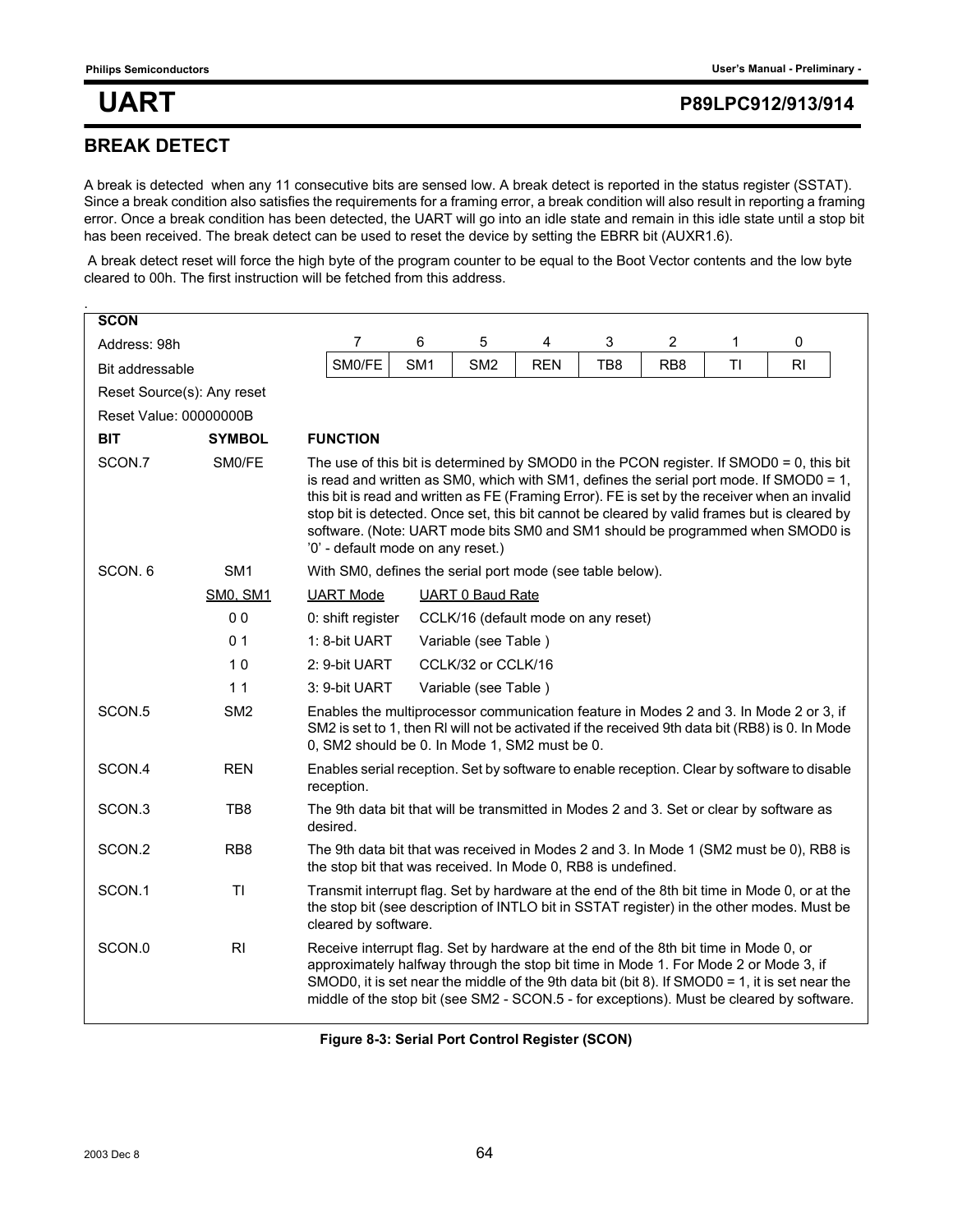| <b>SSTAT</b>               |                                                                                                                                                                                                                                                                                                                                                                                                                                                                                                                                                                                                                                                                                                                                |                                                                                                                                                                                                                                                                                    |                                                                                                                                                                                                                                                                                                                                                                                                                                                                   |              |               |           |           |    |                                                                                                                                                                                              |  |
|----------------------------|--------------------------------------------------------------------------------------------------------------------------------------------------------------------------------------------------------------------------------------------------------------------------------------------------------------------------------------------------------------------------------------------------------------------------------------------------------------------------------------------------------------------------------------------------------------------------------------------------------------------------------------------------------------------------------------------------------------------------------|------------------------------------------------------------------------------------------------------------------------------------------------------------------------------------------------------------------------------------------------------------------------------------|-------------------------------------------------------------------------------------------------------------------------------------------------------------------------------------------------------------------------------------------------------------------------------------------------------------------------------------------------------------------------------------------------------------------------------------------------------------------|--------------|---------------|-----------|-----------|----|----------------------------------------------------------------------------------------------------------------------------------------------------------------------------------------------|--|
| Address: BAh               |                                                                                                                                                                                                                                                                                                                                                                                                                                                                                                                                                                                                                                                                                                                                |                                                                                                                                                                                                                                                                                    |                                                                                                                                                                                                                                                                                                                                                                                                                                                                   |              |               |           |           |    |                                                                                                                                                                                              |  |
| Not bit addressable        |                                                                                                                                                                                                                                                                                                                                                                                                                                                                                                                                                                                                                                                                                                                                | $\overline{7}$                                                                                                                                                                                                                                                                     | 6                                                                                                                                                                                                                                                                                                                                                                                                                                                                 | $\mathbf 5$  | 4             | 3         | 2         | 1  | 0                                                                                                                                                                                            |  |
| Reset Source(s): Any reset |                                                                                                                                                                                                                                                                                                                                                                                                                                                                                                                                                                                                                                                                                                                                | <b>DBMOD</b>                                                                                                                                                                                                                                                                       | <b>INTLO</b>                                                                                                                                                                                                                                                                                                                                                                                                                                                      | <b>CIDIS</b> | <b>DBISEL</b> | <b>FE</b> | <b>BR</b> | ОE | <b>STINT</b>                                                                                                                                                                                 |  |
| Reset Value: 00000000B     |                                                                                                                                                                                                                                                                                                                                                                                                                                                                                                                                                                                                                                                                                                                                |                                                                                                                                                                                                                                                                                    |                                                                                                                                                                                                                                                                                                                                                                                                                                                                   |              |               |           |           |    |                                                                                                                                                                                              |  |
| <b>BIT</b>                 | <b>SYMBOL</b>                                                                                                                                                                                                                                                                                                                                                                                                                                                                                                                                                                                                                                                                                                                  | <b>FUNCTION</b>                                                                                                                                                                                                                                                                    |                                                                                                                                                                                                                                                                                                                                                                                                                                                                   |              |               |           |           |    |                                                                                                                                                                                              |  |
| SSTAT.7                    | <b>DBMOD</b><br>Double buffering mode. When set = 1 enables double buffering. Must be '0' for UART<br>mode 0. In order to be compatible with existing 80C51 devices, this bit is reset to '0' to<br>disable double buffering.                                                                                                                                                                                                                                                                                                                                                                                                                                                                                                  |                                                                                                                                                                                                                                                                                    |                                                                                                                                                                                                                                                                                                                                                                                                                                                                   |              |               |           |           |    |                                                                                                                                                                                              |  |
| SSTAT.6                    | <b>INTLO</b><br>Transmit interrupt position. When cleared $= 0$ , the Tx interrupt is issued at the beginning<br>of the stop bit. When set =1, the Tx interrupt is issued at end of the stop bit. Must be $'0'$<br>for mode 0. Note that in the case of single buffering, if the Tx interrupt occurs at the end<br>of a STOP bit, a gap may exist before the next start bit.                                                                                                                                                                                                                                                                                                                                                   |                                                                                                                                                                                                                                                                                    |                                                                                                                                                                                                                                                                                                                                                                                                                                                                   |              |               |           |           |    |                                                                                                                                                                                              |  |
| SSTAT.5                    | <b>CIDIS</b>                                                                                                                                                                                                                                                                                                                                                                                                                                                                                                                                                                                                                                                                                                                   | Combined Interrupt Disable. When set = 1, Rx and Tx interrupts are separate. When<br>cleared = 0, the UART uses a combined Tx/Rx interrupt (like a conventional 80C51<br>UART). This bit is reset to '0' to select combined interrupts.                                            |                                                                                                                                                                                                                                                                                                                                                                                                                                                                   |              |               |           |           |    |                                                                                                                                                                                              |  |
| SSTAT.4                    | <b>DBISEL</b><br>Double buffering transmit interrupt select. Used only if double buffering is enabled. This bit<br>controls the number of interrupts that can occur when double buffering is enabled. When<br>set, one transmit interrupt is generated after each character written to SBUF, and there is<br>also one more transmit interrupt generated at the beginning (INTLO = 0) or the end<br>(INTLO = 1) of the STOP bit of the last character sent (i.e., no more data in buffer). This<br>last interrupt can be used to indicate that all transmit operations are over. When cleared<br>= 0, only one transmit interrupt is generated per character written to SBUF. Must be '0'<br>when double buffering is disabled. |                                                                                                                                                                                                                                                                                    |                                                                                                                                                                                                                                                                                                                                                                                                                                                                   |              |               |           |           |    |                                                                                                                                                                                              |  |
|                            |                                                                                                                                                                                                                                                                                                                                                                                                                                                                                                                                                                                                                                                                                                                                | interrupt is generated immediately after SBUF is written.                                                                                                                                                                                                                          |                                                                                                                                                                                                                                                                                                                                                                                                                                                                   |              |               |           |           |    | Note that except for the first character written (when buffer is empty), the location of the<br>transmit interrupt is determined by INTLO. When the first character is written, the transmit |  |
| SSTAT.3                    | <b>FE</b>                                                                                                                                                                                                                                                                                                                                                                                                                                                                                                                                                                                                                                                                                                                      | frame. Cleared by software.                                                                                                                                                                                                                                                        |                                                                                                                                                                                                                                                                                                                                                                                                                                                                   |              |               |           |           |    | Framing error flag is set when the receiver fails to see a valid STOP bit at the end of the                                                                                                  |  |
| SSTAT.2                    | <b>BR</b>                                                                                                                                                                                                                                                                                                                                                                                                                                                                                                                                                                                                                                                                                                                      | Cleared by software.                                                                                                                                                                                                                                                               |                                                                                                                                                                                                                                                                                                                                                                                                                                                                   |              |               |           |           |    | Break Detect flag. A break is detected when any 11 consecutive bits are sensed low.                                                                                                          |  |
| SSTAT.1                    | ОE                                                                                                                                                                                                                                                                                                                                                                                                                                                                                                                                                                                                                                                                                                                             | Overrun Error flag is set if a new character is received in the receiver buffer while it is still<br>full (before the software has read the previous character from the buffer), i.e., when bit 8<br>of a new byte is received while RI in SCON is still set. Cleared by software. |                                                                                                                                                                                                                                                                                                                                                                                                                                                                   |              |               |           |           |    |                                                                                                                                                                                              |  |
| SSTAT.0                    | <b>STINT</b>                                                                                                                                                                                                                                                                                                                                                                                                                                                                                                                                                                                                                                                                                                                   |                                                                                                                                                                                                                                                                                    | Status Interrupt Enable. When set =1, FE, BR, or OE can cause an interrupt. The<br>interrupt used (vector address $0023h$ ) is shared with RI (CIDIS = 1) or the combined TI/RI<br>(CIDIS = 0). When cleared = 0, FE, BR, OE cannot cause an interrupt. (Note: FE, BR, or<br>OE is often accompanied by a RI, which will generate an interrupt regardless of the state<br>of STINT). Note that BR can cause a break detect reset if EBRR (AUXR1.6) is set to '1'. |              |               |           |           |    |                                                                                                                                                                                              |  |

#### **Figure 8-4: Serial Port Status Register (SSTAT)**

#### **MORE ABOUT UART MODE 0**

In Mode 0, a write to SBUF will initiate a transmission. At the end of the transmission, TI (SCON.1) is set, which must be cleared in software. Double buffering must be disabled in this mode.

Reception is initiated by clearing RI (SCON.0). Synchronous serial transfer occurs and RI will be set again at the end of the transfer. When RI is cleared, the reception of the next character will begin. Refer to Figure 8-5 for timing.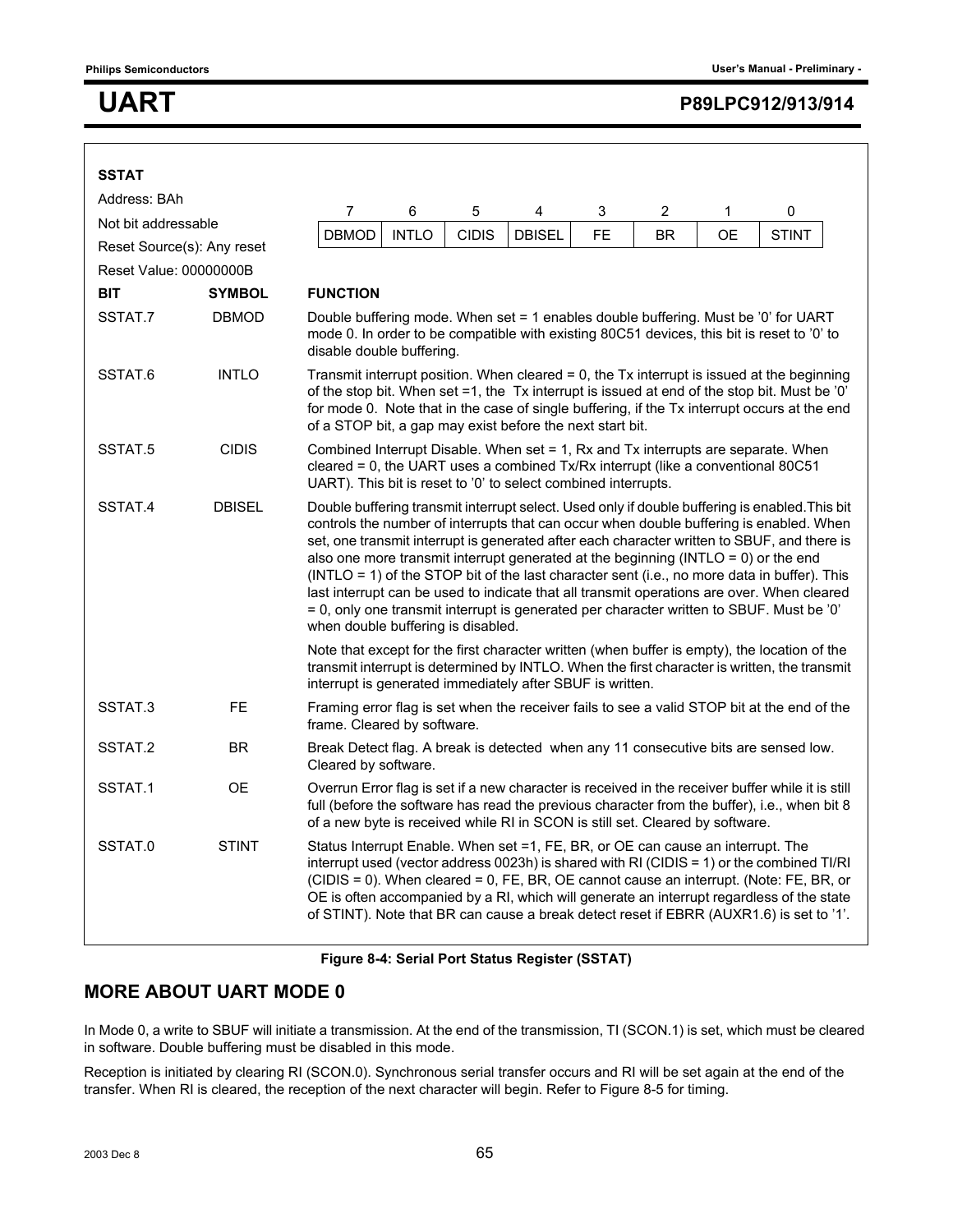| \$1\$16 \$1\$16 \$1\$16 \$1\$16 \$1\$16 \$1\$16 \$1\$16 \$1\$16 \$1\$16 \$1\$16 \$1\$16 \$1\$16 \$1<br> <br>Write to SBUF<br>Shift                                      |          |
|-------------------------------------------------------------------------------------------------------------------------------------------------------------------------|----------|
| RxD (Data Out)<br>D <sub>0</sub><br>D <sub>3</sub><br>D <sub>4</sub><br>D <sub>6</sub><br>D <sub>1</sub><br>D <sub>2</sub><br>D <sub>5</sub><br>D7<br>TxD (Shift Clock) | Transmit |
| TI                                                                                                                                                                      |          |
| Write to SCON (Clear RI)<br>RI                                                                                                                                          |          |
| Shift<br>$n^{D1}$<br>$\Pi^{D2}$ $\Pi^{D3}$ $\Pi^{D4}$ $\Pi^{D5}$<br>$n^{D0}$<br>$n^{D6}$<br>$\mathsf{n}^{\mathsf{D7}}$<br><b>RxD</b><br>(Data In)<br>TxD (Shift Clock)  | Receive  |

**Figure 8-5: Serial Port Mode 0 (Double Buffering Must Be Disabled)**

### **MORE ABOUT UART MODE 1**

Reception is initiated by detecting a 1-to-0 transition on RxD. RxD is sampled at a rate 16 times the programmed baud rate. When a transition is detected, the divide-by-16 counter is immediately reset. Each bit time is thus divided into 16 counter states. At the 7th, 8th, and 9th counter states, the bit detector samples the value of RxD. The value accepted is the value that was seen in at least 2 of the 3 samples. This is done for noise rejection. If the value accepted during the first bit time is not 0, the receive circuits are reset and the receiver goes back to looking for another 1-to-0 transition. This provides rejection of false start bits. If the start bit proves valid, it is shifted into the input shift register, and reception of the rest of the frame will proceed.

The signal to load SBUF and RB8, and to set RI, will be generated if, and only if, the following conditions are met at the time the final shift pulse is generated: RI = 0 and either SM2=0 or the received stop bit =1. If either of these two conditions is not met, the received frame is lost. If both conditions are met, the stop bit goes into RB8, the 8 data bits go into SBUF, and RI is activated.



**Figure 8-6: Serial Port Mode 1 (Only Single Transmit Buffering Case Is Shown)**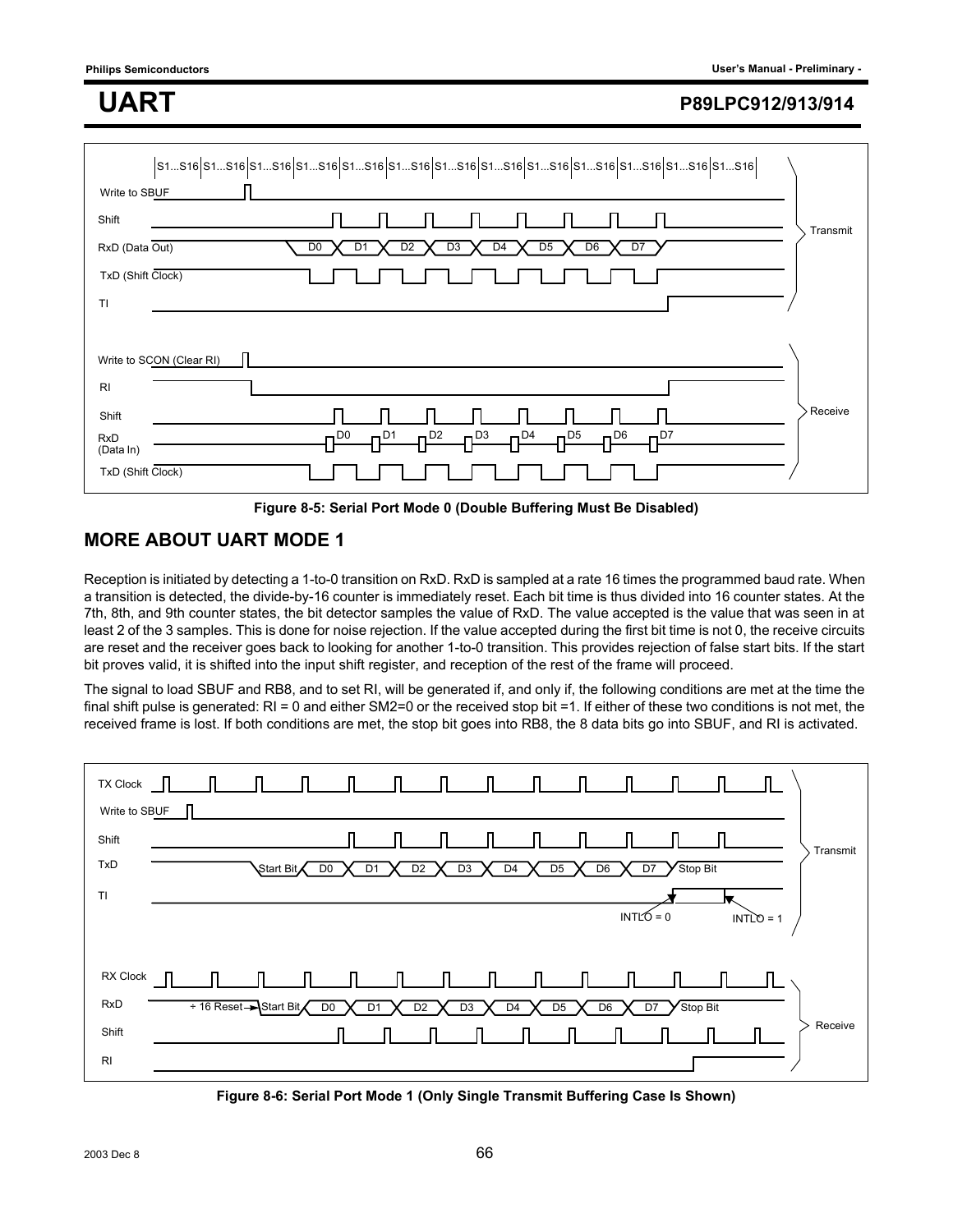#### **MORE ABOUT UART MODES 2 AND 3**

Reception is the same as in Mode 1.

The signal to load SBUF and RB8, and to set RI, will be generated if, and only if, the following conditions are met at the time the final shift pulse is generated. (a)  $RI = 0$ , and (b) Either SM2 = 0, or the received 9th data bit = 1. If either of these conditions is not met, the received frame is lost, and RI is not set. If both conditions are met, the received 9th data bit goes into RB8, and the first 8 data bits go into SBUF.



**Figure 8-7: Serial Port Mode 2 or 3 (Only Single Transmit Buffering Case Is Shown)**

#### **FRAMING ERROR AND RI IN MODES 2 AND 3 WITH SM2 = 1**

| Mode | PCON.6<br>(SMOD0) | RB <sub>8</sub> | RI                                                                                | FE                     |
|------|-------------------|-----------------|-----------------------------------------------------------------------------------|------------------------|
| 2    | 0                 | 0               | No RI when $RB8 = 0$                                                              | Occurs during STOP bit |
|      |                   |                 | Similar to Figure 8-7, with SMOD0 = 0, RI<br>occurs during RB8, one bit before FE | Occurs during STOP bit |
| 3    |                   |                 | No RI when $RB8 = 0$                                                              | Will NOT occur         |
|      |                   |                 | Similar to Figure 8-7, with SMOD0 = 1, RI<br>occurs during STOP bit               | Occurs during STOP bit |

| Table 8-3: FE and RI when $SM2 = 1$ in Modes 2 and 3. |  |
|-------------------------------------------------------|--|
|-------------------------------------------------------|--|

### **BREAK DETECT**

A break is detected when 11 consecutive bits are sensed low and is reported in the status register (SSTAT). For Mode 1, this consists of the start bit, 8 data bits, and two stop bit times. For Modes 2 & 3, this consists of the start bit, 9 data bits, and one stop bit. The break detect bit is cleared in software or by a reset. The break detect can be used to reset the device. This occurs if the UART is enabled and the the EBRR bit (AUXR1.6) is set and a break occurs.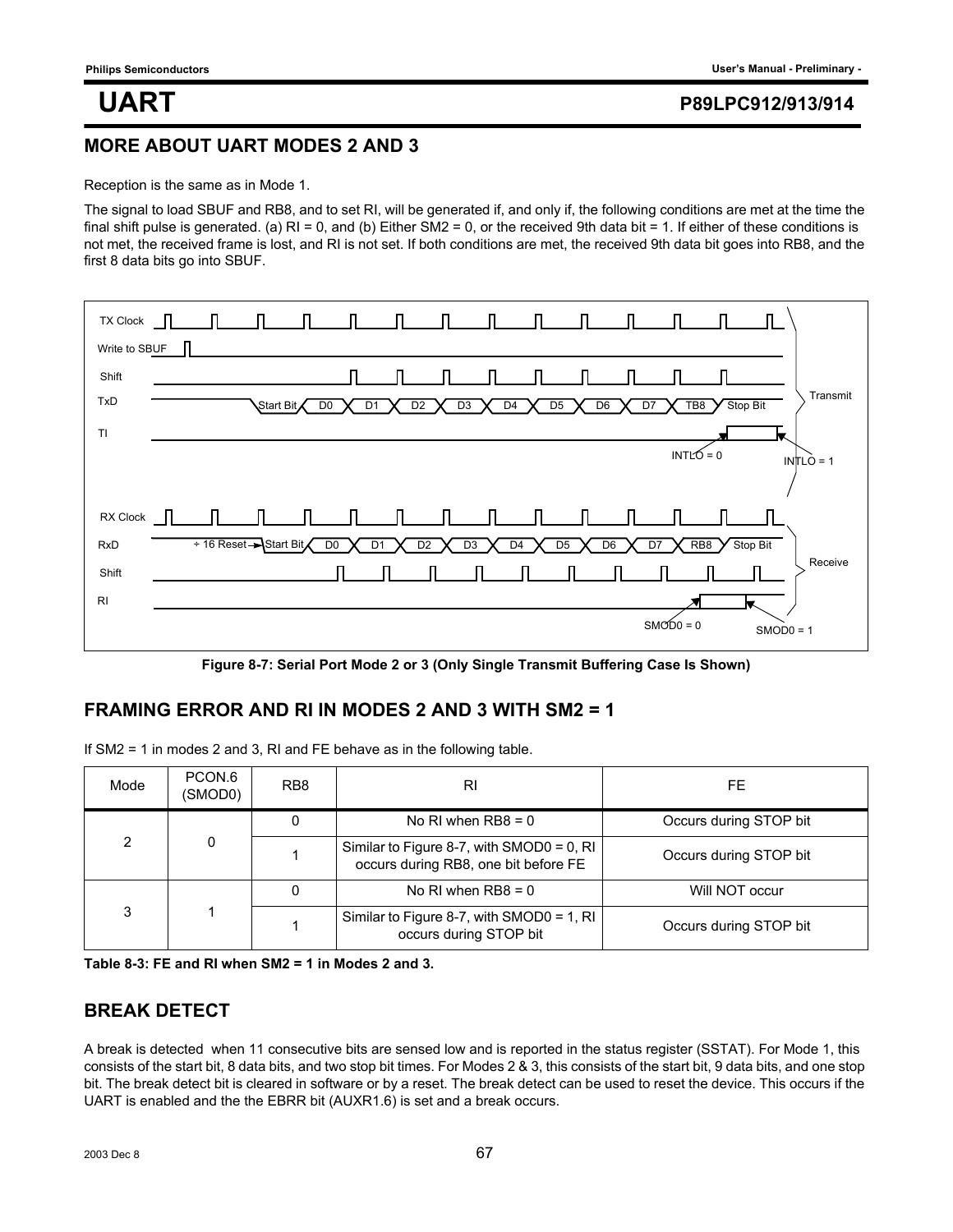### **DOUBLE BUFFERING**

The UART has a transmit double buffer that allows buffering of the next character to be written to SBUF while the first character is being transmitted. Double buffering allows transmission of a string of characters with only one stop bit between any two characters, provided the next character is written between the start bit and the stop bit of the previous character.

Double buffering can be disabled. If disabled (DBMOD, i.e. SSTAT.7 = 0), the UART is compatible with the conventional 80C51 UART. If enabled, the UART allows writing to SBUF while the previous data is being shifted out.

### **DOUBLE BUFFERING IN DIFFERENT MODES**

Double buffering is only allowed in Modes 1, 2 and 3. When operated in Mode 0, double buffering must be disabled (DBMOD = 0).

### **TRANSMIT INTERRUPTS WITH DOUBLE BUFFERING ENABLED (MODES 1, 2 AND 3)**

Unlike the conventional UART, when double buffering is enabled, the Tx interrupt is generated when the double buffer is ready to receive new data. The following occurs during a transmission (assuming eight data bits):

- 1. The double buffer is empty initially.
- 2. The CPU writes to SBUF.
- 3. The SBUF data is loaded to the shift register and a Tx interrupt is generated immediately.
- 4. If there is more data, go to 6, else continue on 5.
- 5. If there is no more data, then:
	- If DBISEL is '0', no more interrupts will occur.
	- If DBISEL is '1' and INTLO is '0', a Tx interrupt will occur at the beginning of the STOP bit of the data currently in the shifter (which is also the last data).
	- If DBISEL is '1' and INTLO is '1', a Tx interrupt will occur at the end of the STOP bit of the data currently in the shifter (which is also the last data).
- 6. If there is more data, the CPU writes to SBUF again. Then:
	- If INTLO is '0', the new data will be loaded and a Tx interrupt will occur at the beginning of the STOP bit of the data currently in the shifter.
	- If INTLO is '1', the new data will be loaded and a Tx interrupt will occur at the end of the STOP bit of the data currently in the shifter.

Go to 3.

Note that if DBISEL is '1' and the CPU is writing to SBUF when the STOP bit of the last data is shifted out, there can be an uncertainty of whether a Tx interrupt is generated already with the UART not knowing whether there is any more data following.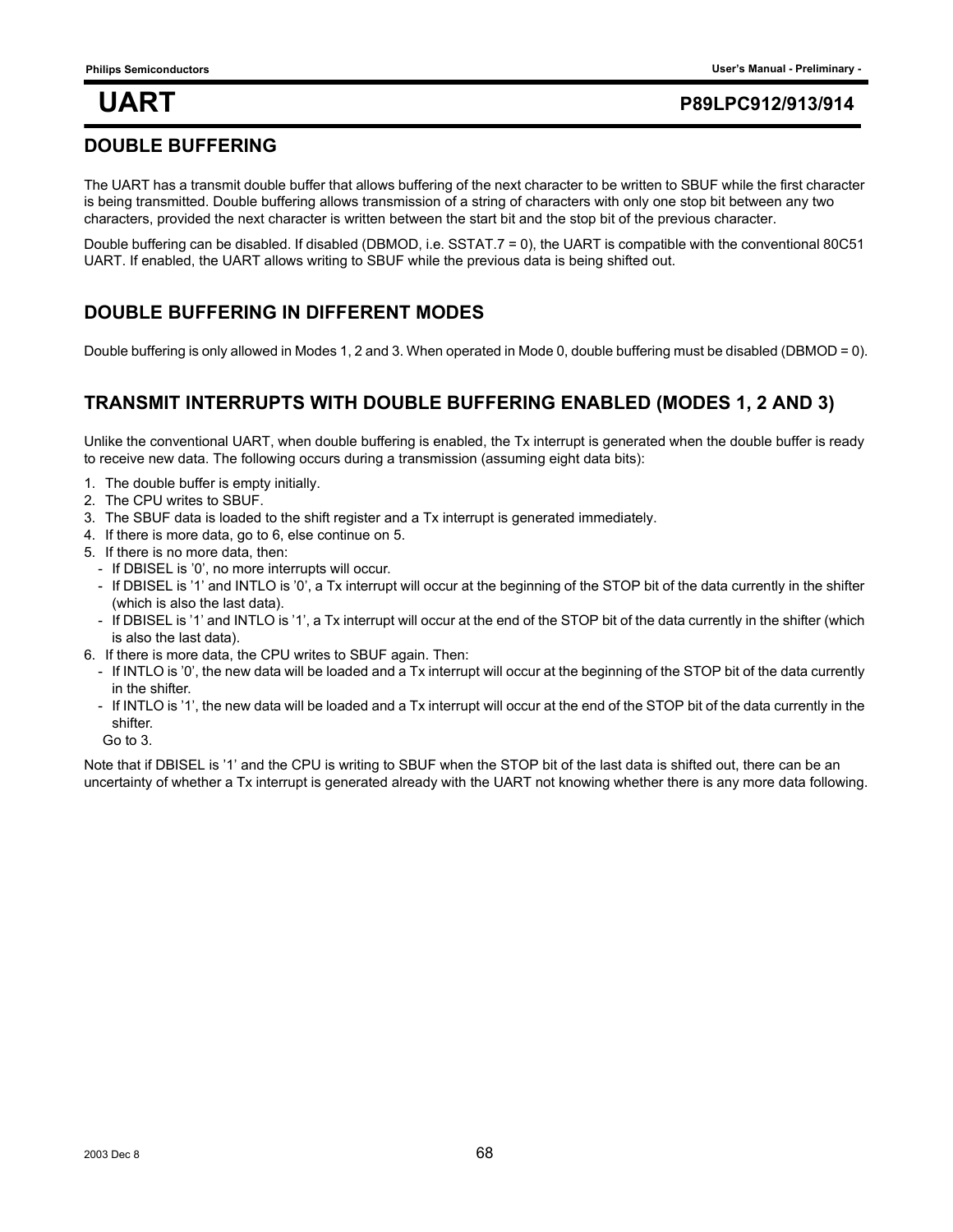

**Figure 8-8: Transmission with and without Double Buffering**

### **THE 9TH BIT (BIT 8) IN DOUBLE BUFFERING (MODES 1, 2 AND 3)**

If double buffering is disabled (DBMOD, i.e. SSTAT.7 = 0), TB8 can be written before or after SBUF is written, provided TB8 is updated before that TB8 is shifted out. TB8 must not be changed again until after TB8 shifting has been completed, as indicated by the Tx interrupt.

If double buffering is enabled, TB8 MUST be updated before SBUF is written, as TB8 will be double-buffered together with SBUF data. The operation described in the section "Transmit Interrupts with Double Buffering Enabled (Modes 1, 2 and 3)" becomes as follows:

- 1. The double buffer is empty initially.
- 2. The CPU writes to TB8.
- 3. The CPU writes to SBUF.
- 4. The SBUF/TB8 data is loaded to the shift register and a Tx interrupt is generated immediately.
- 5. If there is more data, go to 7, else continue on 6.
- 6. If there is no more data, then:
	- If DBISEL is '0', no more interrupt will occur.
	- If DBISEL is '1' and INTLO is '0', a Tx interrupt will occur at the beginning of the STOP bit of the data currently in the shifter (which is also the last data).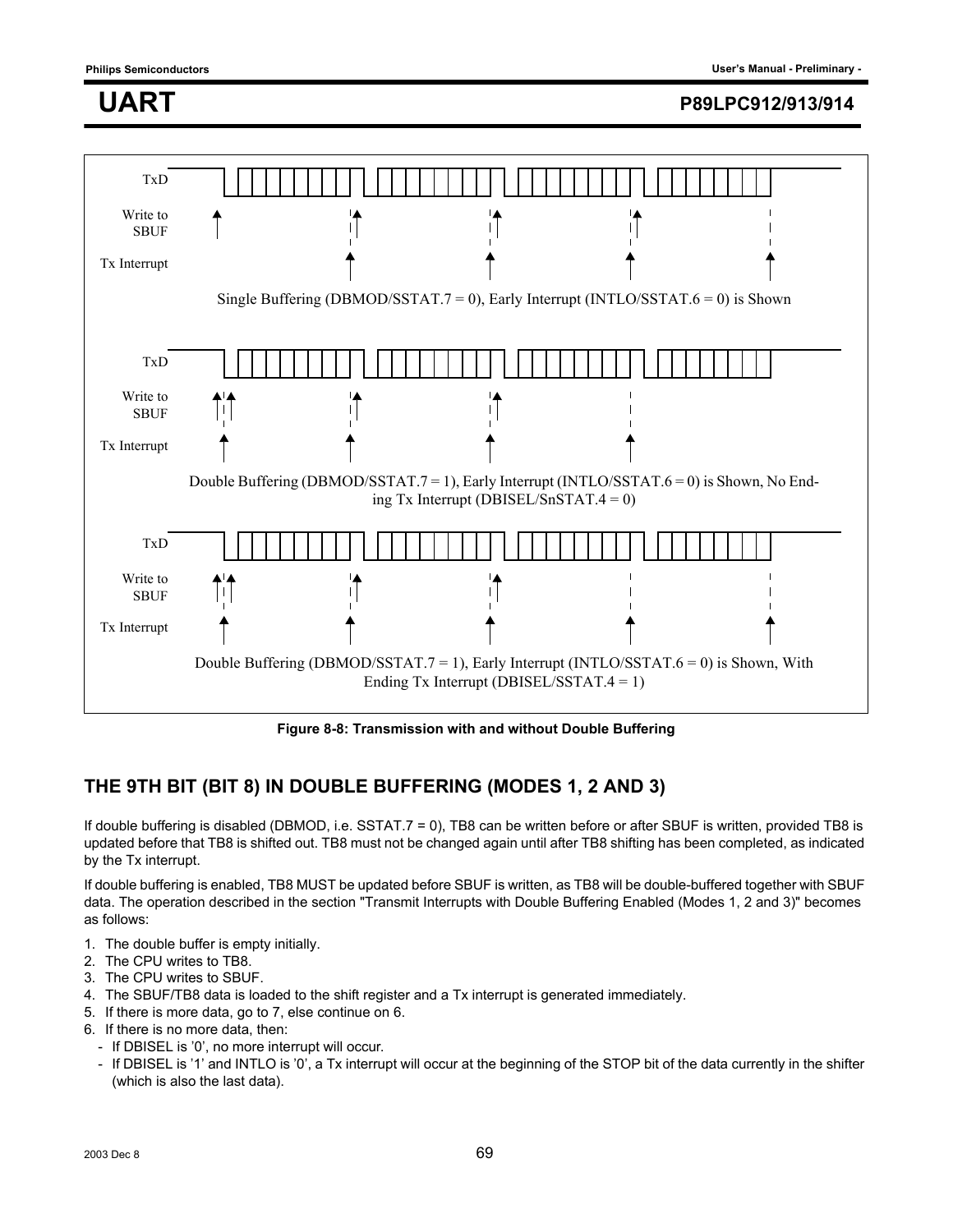- If DBISEL is '1' and INTLO is '1', a Tx interrupt will occur at the end of the STOP bit of the data currently in the shifter (which is also the last data).
- 7. If there is more data, the CPU writes to TB8 again.
- 8. The CPU writes to SBUF again. Then:
	- If INTLO is '0', the new data will be loaded and a Tx interrupt will occur at the beginning of the STOP bit of the data currently in the shifter.
	- If INTLO is '1', the new data will be loaded and a Tx interrupt will occur at the end of the STOP bit of the data currently in the shifter.

Go to 4.

Note that if DBISEL is '1' and the CPU is writing to SBUF when the STOP bit of the last data is shifted out, there can be an uncertainty of whether a Tx interrupt is generated already with the UART not knowing whether there is any more data following.

### **MULTIPROCESSOR COMMUNICATIONS**

UART modes 2 and 3 have a special provision for multiprocessor communications. In these modes, 9 data bits are received or transmitted. When data is received, the 9th bit is stored in RB8. The UART can be programmed such that when the stop bit is received, the serial port interrupt will be activated only if RB8 = 1. This feature is enabled by setting bit SM2 in SCON. One way to use this feature in multiprocessor systems is as follows:

When the master processor wants to transmit a block of data to one of several slaves, it first sends out an address byte which identifies the target slave. An address byte differs from a data byte in that the 9th bit is 1 in an address byte and 0 in a data byte. With SM2 = 1, no slave will be interrupted by a data byte. An address byte, however, will interrupt all slaves, so that each slave can examine the received byte and see if it is being addressed. The addressed slave will clear its SM2 bit and prepare to receive the data bytes that follow. The slaves that weren't being addressed leave their SM2 bits set and go on about their business, ignoring the subsequent data bytes.

Note that SM2 has no effect in Mode 0, and must be '0' in Mode 1.

### **AUTOMATIC ADDRESS RECOGNITION**

Automatic Address Recognition is a feature which allows the UART to recognize certain addresses in the serial bit stream by using hardware to make the comparisons. This feature saves a great deal of software overhead by eliminating the need for the software to examine every serial address which passes by the serial port. This feature is enabled by setting the SM2 bit in SCON. In the 9 bit UART modes (mode 2 and mode 3), the Receive Interrupt flag (RI) will be automatically set when the received byte contains either the "Given" address or the "Broadcast" address. The 9 bit mode requires that the 9th information bit is a 1 to indicate that the received information is an address and not data.

Using the Automatic Address Recognition feature allows a master to selectively communicate with one or more slaves by invoking the Given slave address or addresses. All of the slaves may be contacted by using the Broadcast address. Two special Function Registers are used to define the slave's address, SADDR, and the address mask, SADEN. SADEN is used to define which bits in the SADDR are to be used and which bits are "don't care". The SADEN mask can be logically ANDed with the SADDR to create the "Given" address which the master will use for addressing each of the slaves. Use of the Given address allows multiple slaves to be recognized while excluding others. The following examples will help to show the versatility of this scheme:

Slave 0 SADDR = 1100 0000 SADEN = 1111 1101 Given = 1100 00X0 Slave 1 SADDR = 1100 0000 SADEN = 1111 1110 Given = 1100 000X

In the above example SADDR is the same and the SADEN data is used to differentiate between the two slaves. Slave 0 requires a 0 in bit 0 and it ignores bit 1. Slave 1 requires a 0 in bit 1 and bit 0 is ignored. A unique address for Slave 0 would be 1100 0010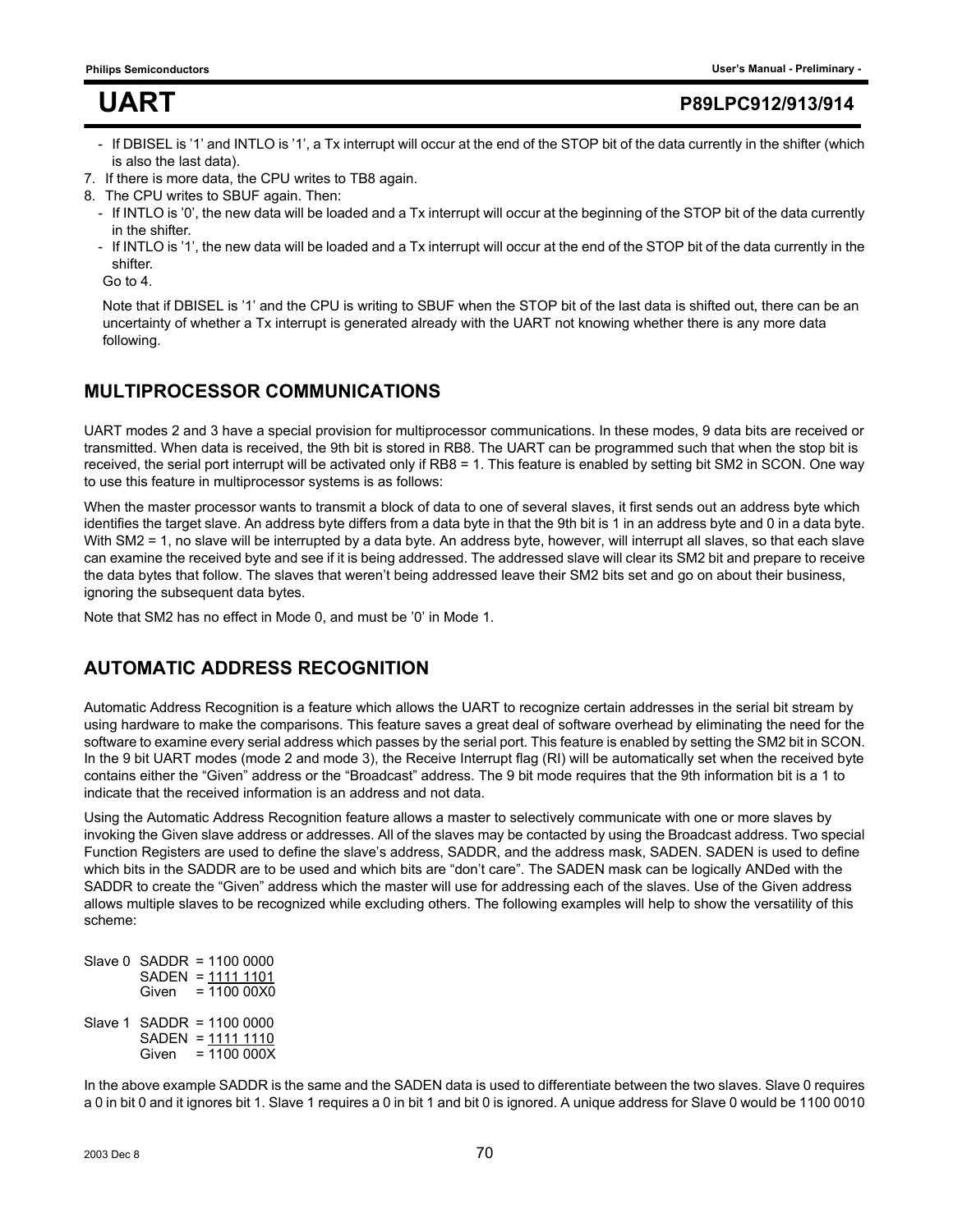since slave 1 requires a 0 in bit 1. A unique address for slave 1 would be 1100 0001 since a 1 in bit 0 will exclude slave 0. Both slaves can be selected at the same time by an address which has bit  $0 = 0$  (for slave 0) and bit  $1 = 0$  (for slave 1). Thus, both could be addressed with 1100 0000.

In a more complex system the following could be used to select slaves 1 and 2 while excluding slave 0:

Slave 0 SADDR = 1100 0000 SADEN = 1111 1001 Given = 1100 0XX0 Slave 1 SADDR = 1110 0000 SADEN = 1111 1010 Given = 1110 0X0X Slave 2 SADDR = 1110 0000 SADEN = 1111 1100 Given = 1110 00XX

In the above example the differentiation among the 3 slaves is in the lower 3 address bits. Slave 0 requires that bit 0 = 0 and it can be uniquely addressed by 1110 0110. Slave 1 requires that bit 1 = 0 and it can be uniquely addressed by 1110 and 0101. Slave 2 requires that bit 2 = 0 and its unique address is 1110 0011. To select Slaves 0 and 1 and exclude Slave 2 use address 1110 0100, since it is necessary to make bit 2 = 1 to exclude slave 2. The Broadcast Address for each slave is created by taking the logical OR of SADDR and SADEN. Zeros in this result are treated as don't-cares. In most cases, interpreting the don't-cares as ones, the broadcast address will be FF hexadecimal. Upon reset SADDR and SADEN are loaded with 0s. This produces a given address of all "don't cares" as well as a Broadcast address of all "don't cares". This effectively disables the Automatic Addressing mode and allows the microcontroller to use standard UART drivers which do not make use of this feature.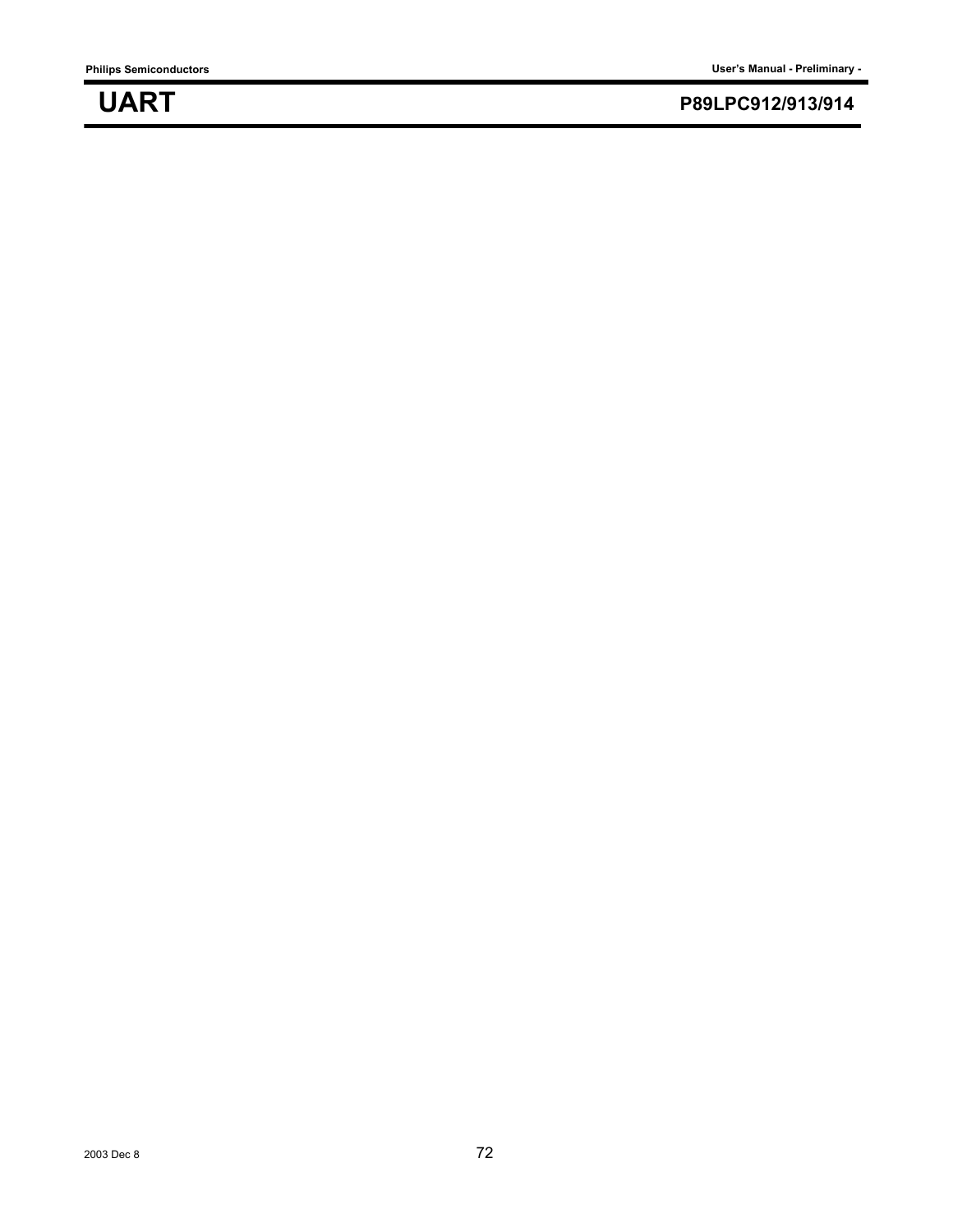## **9. SERIAL PERIPHERAL INTERFACE (SPI)**

The **P89LPC912/913/914** provides another high-speed serial communication interface, the SPI interface. SPI is a full-duplex, high-speed, synchronous communication bus with two operation modes: Master mode and Slave mode. Up to 3 Mbit/s can be supported in either Master or Slave mode. It has a Transfer Completion Flag and Write Collision Flag Protection.



### **Figure 9-1: SPI block diagram**

The SPI interface has four pins: SPICLK, MOSI, MISO and SS:

- SPICLK, MOSI and MISO are typically tied together between two or more SPI devices. Data flows from master to slave on the MOSI (Master Out Slave In) pin and flows from slave to master on the MISO (Master In Slave Out) pin. The SPICLK signal is output in the master mode and is input in the slave mode. If the SPI system is disabled, i.e. SPEN (SPCTL.6) = 0 (reset value), these pins are configured for port functions.
- SS is the optional slave select pin. In a typical configuration, an SPI master asserts one of its port pins to select one SPI device as the current slave. An SPI slave device uses its  $\overline{SS}$  pin to determine whether it is selected. The  $\overline{SS}$  is ignored if any of the following conditions are true:
	- If the SPI system is disabled, i.e. SPEN (SPCTL.6) = 0 (reset value)
	- If the SPI is configured as a master, i.e., MSTR (SPCTL.4) = 1, and P2.4 is configured as an output (via the P2M1.4 and P2M2.4 SFR bits);
	- If the  $\overline{SS}$  pin is ignored, i.e. SSIG (SPCTL.7) bit = 1, this pin is configured for port functions.

Note that even if the SPI is configured as a master (MSTR = 1), it can still be converted to a slave by driving the SS pin low (if P2.4 is configured as input and SSIG = 0). Should this happen, the SPIF bit (SPSTAT.7) will be set (see section "Mode change on SS").

Typical connections are shown in Figures 9-5 - 9-7.

• The **89LPC913** does not have the slave select pin, SS. The SPI interface is set to Master mode and an I/O pin may be used to implement the SS function. Typical connections are shown in Figure 9-5 and Figure 9-7.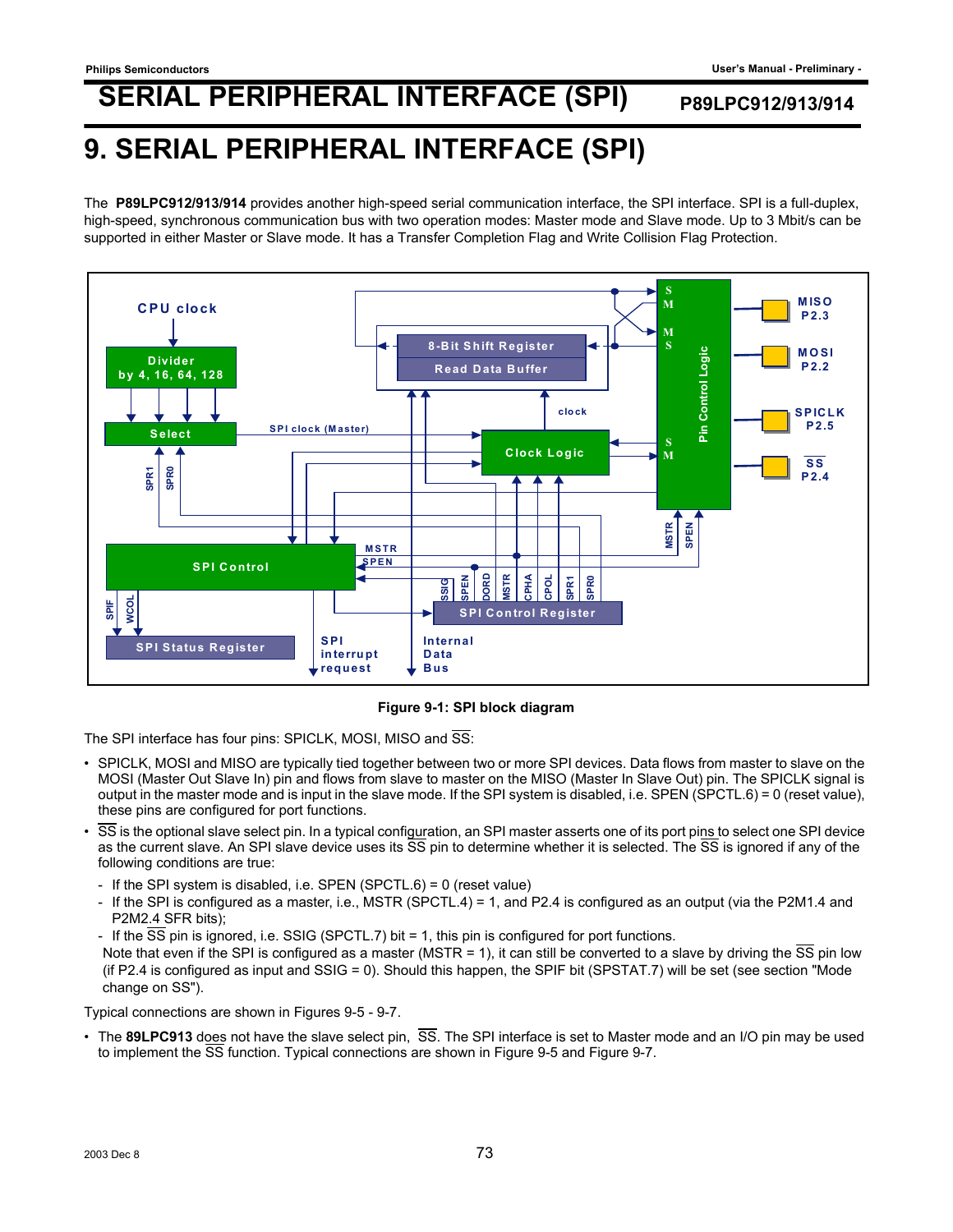| <b>SPCTL</b>               |                |          |                                                                                                                                                                                                                            |                               |                                                  |             |      |                |                  |                                                                                                                                                                                |
|----------------------------|----------------|----------|----------------------------------------------------------------------------------------------------------------------------------------------------------------------------------------------------------------------------|-------------------------------|--------------------------------------------------|-------------|------|----------------|------------------|--------------------------------------------------------------------------------------------------------------------------------------------------------------------------------|
| Address: E2h               |                |          | 7                                                                                                                                                                                                                          | 6                             | 5                                                | 4           | 3    | $\overline{c}$ | 1                | 0                                                                                                                                                                              |
| Not bit addressable        |                |          | SSIG                                                                                                                                                                                                                       | <b>SPEN</b>                   | <b>DORD</b>                                      | <b>MSTR</b> | CPOL | <b>CPHA</b>    | SPR <sub>1</sub> | SPR <sub>0</sub>                                                                                                                                                               |
| Reset Source(s): Any reset |                |          |                                                                                                                                                                                                                            |                               |                                                  |             |      |                |                  |                                                                                                                                                                                |
| Reset Value: 00000100B     |                |          |                                                                                                                                                                                                                            |                               |                                                  |             |      |                |                  |                                                                                                                                                                                |
| <b>BIT</b>                 | <b>SYMBOL</b>  |          | <b>FUNCTION</b>                                                                                                                                                                                                            |                               |                                                  |             |      |                |                  |                                                                                                                                                                                |
| SPCTL.7                    | <b>SSIG</b>    |          | SS IGnore. If set = 1, MSTR (bit 4) decides whether the device is a master or slave. If<br>cleared = 0, the SS pin decides whether the device is master or slave. The SS pin can be<br>used as a port pin (see Table 9-1). |                               |                                                  |             |      |                |                  |                                                                                                                                                                                |
| SPCTL.6                    | <b>SPEN</b>    |          | SPI Enable. If set = 1, the SPI is enabled. If cleared = 0, the SPI is disabled and all SPI<br>pins will be port pins.                                                                                                     |                               |                                                  |             |      |                |                  |                                                                                                                                                                                |
| SPCTL.5                    | <b>DORD</b>    |          | SPI Data ORDer.                                                                                                                                                                                                            |                               |                                                  |             |      |                |                  |                                                                                                                                                                                |
|                            |                | 1:       |                                                                                                                                                                                                                            |                               | The LSB of the data word is transmitted first.   |             |      |                |                  |                                                                                                                                                                                |
|                            |                | 0:       |                                                                                                                                                                                                                            |                               | The MSB of the data word is transmitted first.   |             |      |                |                  |                                                                                                                                                                                |
| SPCTL.4                    | <b>MSTR</b>    |          | Master/Slave mode Select (see Table 9-1).                                                                                                                                                                                  |                               |                                                  |             |      |                |                  |                                                                                                                                                                                |
| SPCTL.3                    | CPOL           |          | SPI Clock POLarity (see Figures 9-8 - 9-11):                                                                                                                                                                               |                               |                                                  |             |      |                |                  |                                                                                                                                                                                |
|                            |                | 1:       |                                                                                                                                                                                                                            |                               | trailing edge is the rising edge.                |             |      |                |                  | SPICLK is high when idle. The leading edge of SPICLK is the falling edge and the                                                                                               |
|                            |                | 0:       |                                                                                                                                                                                                                            |                               | trailing edge is the falling edge.               |             |      |                |                  | SPICLK is low when idle. The leading edge of SPICLK is the rising edge and the                                                                                                 |
| SPCTL.2                    | <b>CPHA</b>    |          |                                                                                                                                                                                                                            |                               | SPI Clock PHAse select (see Figures 9-8 - 9-11): |             |      |                |                  |                                                                                                                                                                                |
|                            |                | 1:       |                                                                                                                                                                                                                            |                               |                                                  |             |      |                |                  | Data is driven on the leading edge of SPICLK, and is sampled on the trailing edge.                                                                                             |
|                            |                | 0:       |                                                                                                                                                                                                                            |                               |                                                  |             |      |                |                  | Data is driven when SS is low (SSIG = 0) and changes on the trailing edge of SPICLK,<br>and is sampled on the leading edge. (Note: If SSIG = 1, the operation is not defined.) |
| SPCTL.1-0                  | SPR1-SPR0      |          |                                                                                                                                                                                                                            | <b>SPI Clock Rate Select:</b> |                                                  |             |      |                |                  |                                                                                                                                                                                |
|                            | SPR1-SPR0      |          | <b>SPI Clock Rate</b>                                                                                                                                                                                                      |                               |                                                  |             |      |                |                  |                                                                                                                                                                                |
|                            | 0 <sub>0</sub> | CCLK/4   |                                                                                                                                                                                                                            |                               |                                                  |             |      |                |                  |                                                                                                                                                                                |
|                            | 0 <sub>1</sub> | CCLK/16  |                                                                                                                                                                                                                            |                               |                                                  |             |      |                |                  |                                                                                                                                                                                |
|                            | 10             | CCLK/64  |                                                                                                                                                                                                                            |                               |                                                  |             |      |                |                  |                                                                                                                                                                                |
|                            | 11             | CCLK/128 |                                                                                                                                                                                                                            |                               |                                                  |             |      |                |                  |                                                                                                                                                                                |
|                            |                |          |                                                                                                                                                                                                                            |                               |                                                  |             |      |                |                  |                                                                                                                                                                                |

**Figure 9-2: SPI Control register**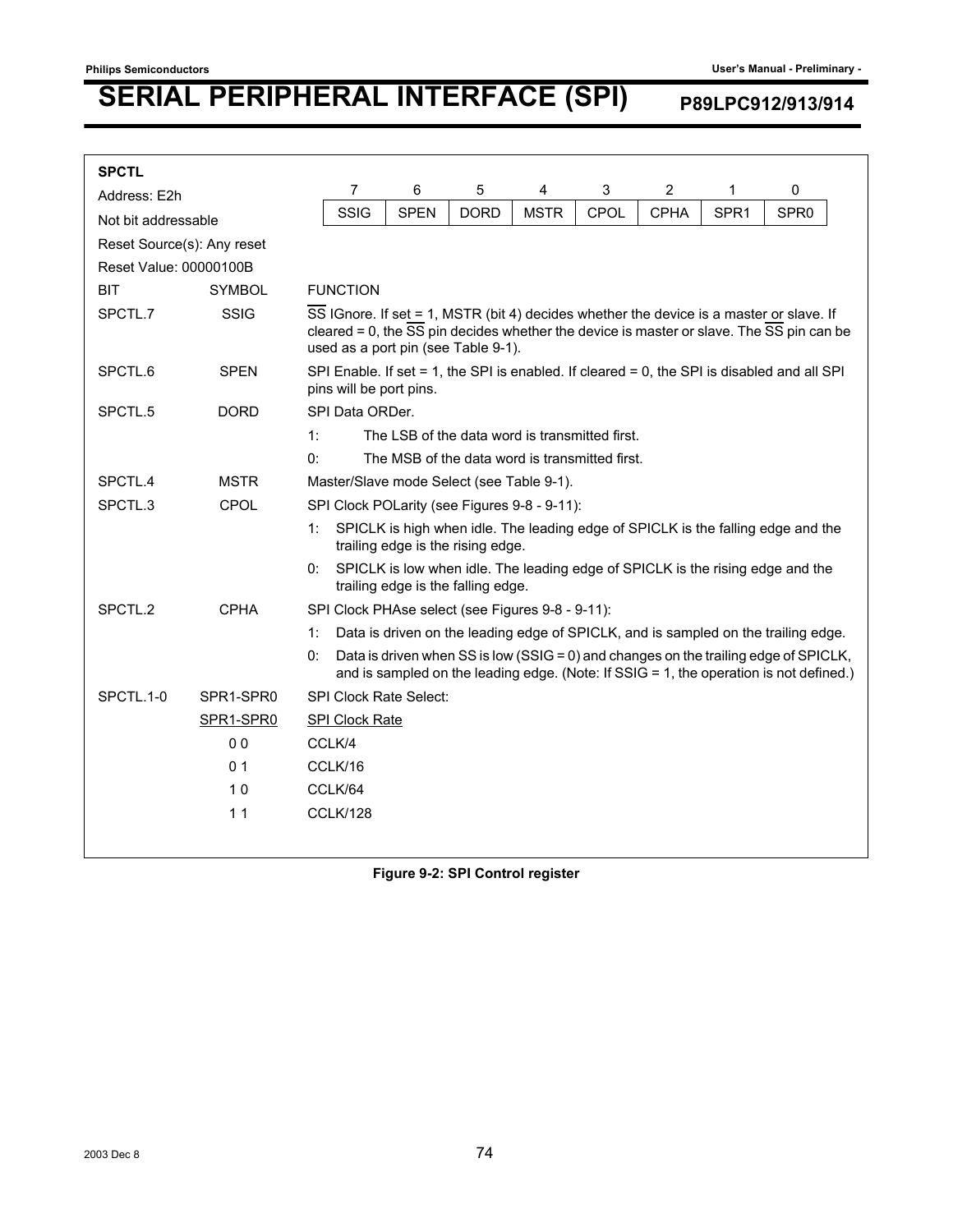| <b>SPSTAT</b>              |               |                                                                                                                                                                                                                                                                                                                                                                                             |                 |             |   |   |   |   |  |   |  |
|----------------------------|---------------|---------------------------------------------------------------------------------------------------------------------------------------------------------------------------------------------------------------------------------------------------------------------------------------------------------------------------------------------------------------------------------------------|-----------------|-------------|---|---|---|---|--|---|--|
| Address: E1h               |               |                                                                                                                                                                                                                                                                                                                                                                                             |                 | 6           | 5 | 4 | 3 | 2 |  | 0 |  |
| Not bit addressable        |               |                                                                                                                                                                                                                                                                                                                                                                                             | <b>SPIF</b>     | <b>WCOL</b> |   |   |   |   |  |   |  |
| Reset Source(s): Any reset |               |                                                                                                                                                                                                                                                                                                                                                                                             |                 |             |   |   |   |   |  |   |  |
| Reset Value: 00xxxxxxB     |               |                                                                                                                                                                                                                                                                                                                                                                                             |                 |             |   |   |   |   |  |   |  |
| <b>BIT</b>                 | <b>SYMBOL</b> |                                                                                                                                                                                                                                                                                                                                                                                             | <b>FUNCTION</b> |             |   |   |   |   |  |   |  |
| SPSTAT.7                   | <b>SPIF</b>   | SPI Transfer Completion Flag. When a serial transfer finishes, the SPIF bit is set and an<br>interrupt is generated if both the ESPI (IEN1.3) bit and the EA bit are set. If SS is an input<br>and is driven low when SPI is in master mode, and SSIG = 0, this bit will also be set (see<br>section "Mode change on SS"). The SPIF flag is cleared in software by writing '1' to this bit. |                 |             |   |   |   |   |  |   |  |
| SPSTAT.6                   | <b>WCOL</b>   | SPI Write Collision Flag. The WCOL bit is set if the SPI data register, SPDAT, is written<br>during a data transfer (see section "Write collision"). The WCOL flag is cleared in software<br>by writing '1' to this bit.                                                                                                                                                                    |                 |             |   |   |   |   |  |   |  |
| SPSTAT.5-0                 |               | Reserved for future use. Should not be set to 1 by user programs.                                                                                                                                                                                                                                                                                                                           |                 |             |   |   |   |   |  |   |  |

### **Figure 9-3: SPI Status register definition**



### **Figure 9-4: SPI Data register**

## **TYPICAL SPI CONFIGURATIONS**



### **Figure 9-5: SPI single master single slave configuration**

In Figure 9-5, SSIG (SPCTL.7) for the slave is '0', and  $\overline{SS}$  is used to select the slave. The SPI master can use any port pin (including P2.4/ $\overline{SS}$ ) to drive the  $\overline{SS}$  pin.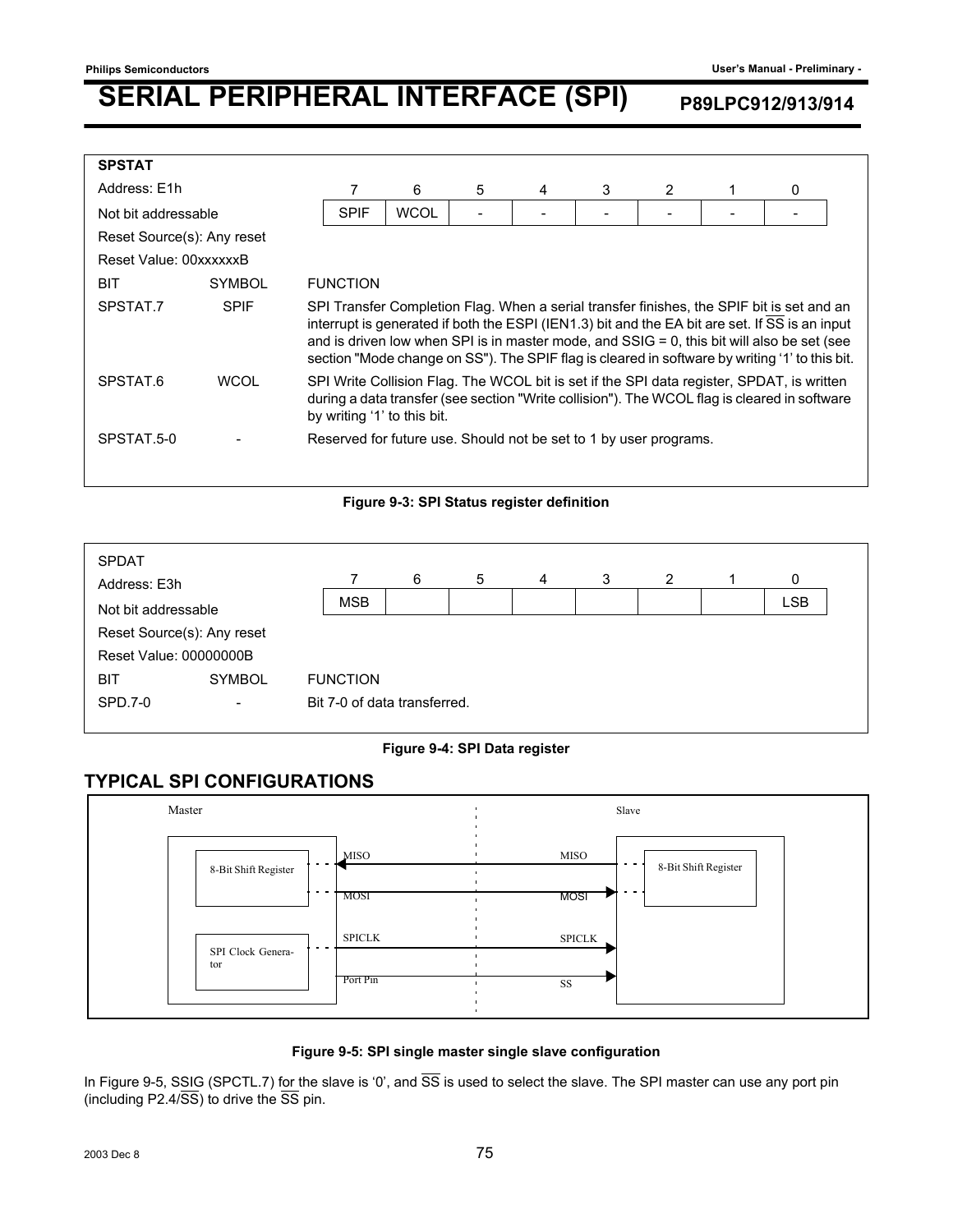



Figure 9-6 shows a case where two devices are connected to each other and either device can be a master or a slave. When no SPI operation is occuring, both can be configured as masters (MSTR = 1) with SSIG cleared to 0 and P2.4 (SS) configured in quasi-bidirectional mode. When a device initiates a transfer, it can configure P2.4 as an output and drive it low, forcing a mode change in the other device (see section "Mode change on SS") to slave.



**Figure 9-7: SPI single master multiple slaves configuration**

In Figure 9-7, SSIG (SPCTL.7) bits for the slaves are '0', and the slaves are selected by the corresponding  $\overline{SS}$  signals. The SPI master can use any port pin (including P2.4/ $\overline{SS}$ ) to drive the  $\overline{SS}$  pins.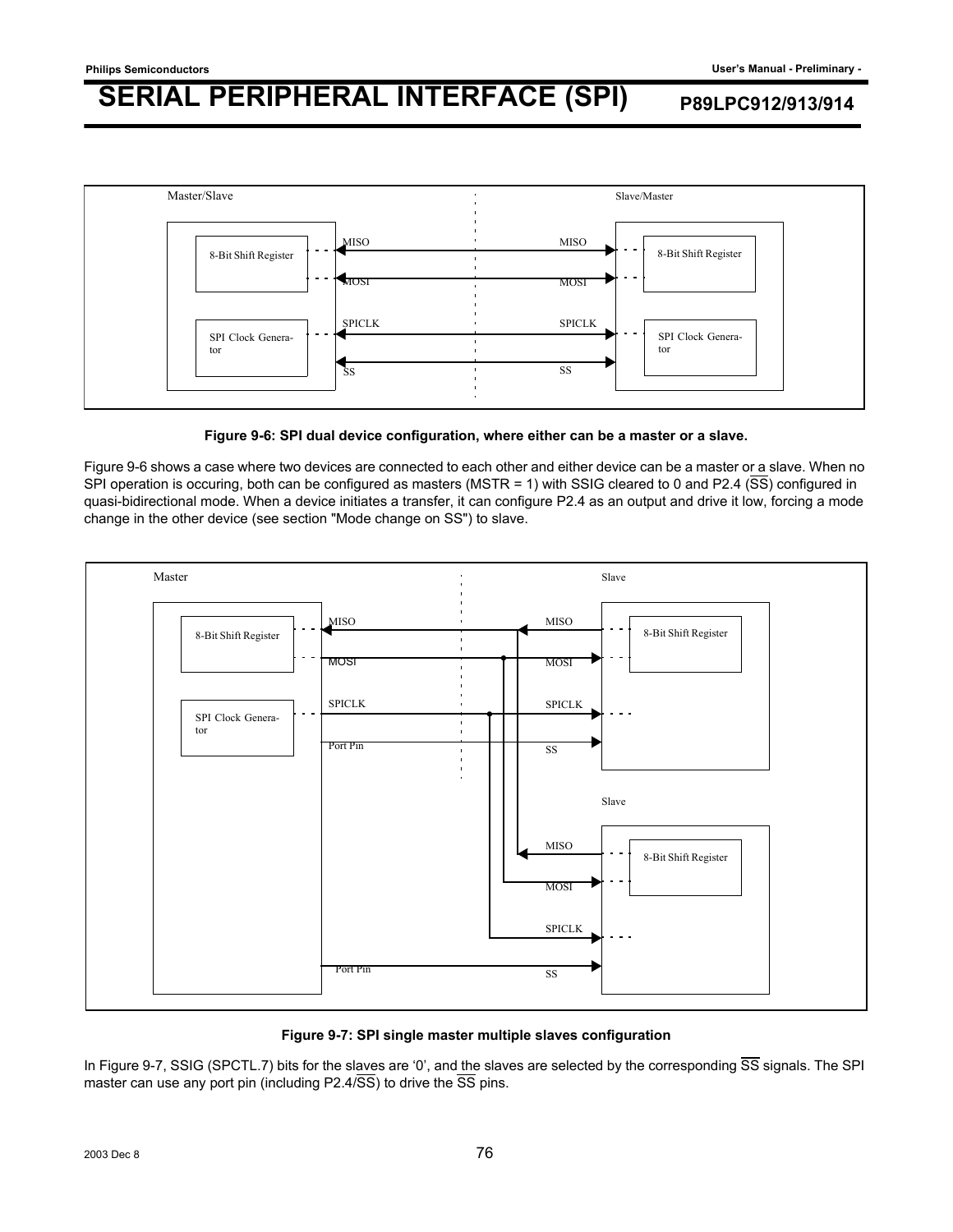### **CONFIGURING THE SPI**

Table 9-1 shows configuration for the master/slave modes as well as usages and directions for the modes.

| Table 5-1. OFTHIASIEL AND SIAVE SEIECHON                                                                                           |                              |                               |                              |                         |                   |                   |                   |                                                                                                                                                                                                                      |
|------------------------------------------------------------------------------------------------------------------------------------|------------------------------|-------------------------------|------------------------------|-------------------------|-------------------|-------------------|-------------------|----------------------------------------------------------------------------------------------------------------------------------------------------------------------------------------------------------------------|
| <b>SPEN</b><br>(SPCTL.<br>6)                                                                                                       | <b>SSIG</b><br>(SPCTL.<br>7) | $\overline{\text{ss}}$<br>Pin | <b>MSTR</b><br>(SPCTL.<br>4) | Master or<br>Slave Mode | <b>MISO</b>       | <b>MOSI</b>       | <b>SPICL</b><br>K | Remarks                                                                                                                                                                                                              |
| $\mathbf 0$                                                                                                                        | X                            | P2.4 <sup>1</sup>             | X                            | SPI<br><b>Disabled</b>  | P2.3 <sup>1</sup> | P2.2 <sup>1</sup> | P2.5 <sup>1</sup> | SPI disabled. P2.2, P2.3, P2.4, P2.5<br>are used as port pins.                                                                                                                                                       |
| $\mathbf{1}$                                                                                                                       | $\Omega$                     | $\Omega$                      | $\mathbf 0$                  | Slave                   | output            | input             | input             | Selected as slave.                                                                                                                                                                                                   |
| 1                                                                                                                                  | $\mathbf 0$                  | 1                             | 0                            | Slave                   | Hi-Z              | input             | input             | Not selected. MISO is high<br>impedance to avoid bus contention.                                                                                                                                                     |
| 1                                                                                                                                  | $\Omega$                     | $\Omega$                      | 1 ( $\sim 0$ ) <sup>2</sup>  | Slave                   | output            | input             | input             | P2.4/SS is configured as an input or<br>quasi-bidirectional pin. SSIG is 0.<br>Selected externally as slave if SS is<br>selected and is driven low. The<br>MSTR bit will be cleared to '0'<br>when SS becomes low.   |
| 1                                                                                                                                  | $\mathbf 0$                  | 1                             | 1                            | Master<br>(idle)        | input             | $Hi-Z$            | Hi-Z              | MOSI and SPICLK are at high<br>impedance to avoid bus contention<br>when the Master is idle. The<br>application must pull-up or pull-<br>down SPICLK (depending on CPOL<br>- SPCTL.3) to avoid a floating<br>SPICLK. |
|                                                                                                                                    |                              |                               |                              | Master<br>(active)      |                   | output            | output            | MOSI and SPICLK are push-pull<br>when the Master is active.                                                                                                                                                          |
| 1                                                                                                                                  | 1                            | P2.4 <sup>1</sup>             | 0                            | Slave                   | output            | input             | input             |                                                                                                                                                                                                                      |
| 1                                                                                                                                  | 1                            | P2.4 <sup>1</sup>             | 1                            | Master                  | input             | output            | output            |                                                                                                                                                                                                                      |
| 1. Selected as a port function.<br>The MSTR bit changes to '0' automatically when SS becomes low in input mode and SSIC is 0.<br>ົ |                              |                               |                              |                         |                   |                   |                   |                                                                                                                                                                                                                      |

### **Table 9-1: SPI master and slave selection**

2. The MSTR bit changes to '0' automatically when SS becomes low in input mode and SSIG is 0.

## **ADDITIONAL CONSIDERATIONS FOR A SLAVE**

When CPHA equals zero, SSIG must be '0' and the  $\overline{SS}$  pin must be negated and reasserted between each successive serial byte. If the SPDAT register is written while SS is active (low), a write collision error results. The operation is undefined if CPHA is '0' and SSIG is '1'.

When CPHA equals one, SSIG may be set to '1'. If SSIG = 0, the  $\overline{SS}$  pin may remain active low between successive transfers (can be tied low at all times). This format is sometimes preferred in systems having a single fixed master and a single slave driving the MISO data line.

## **ADDITIONAL CONSIDERATIONS FOR A MASTER**

In SPI, transfers are always initiated by the master. If the SPI is enabled (SPEN = 1) and selected as master, writing to the SPI data register by the master starts the SPI clock generator and data transfer. The data will start to appear on MOSI about one half SPI bit-time to one SPI bit-time after data is written to SPDAT.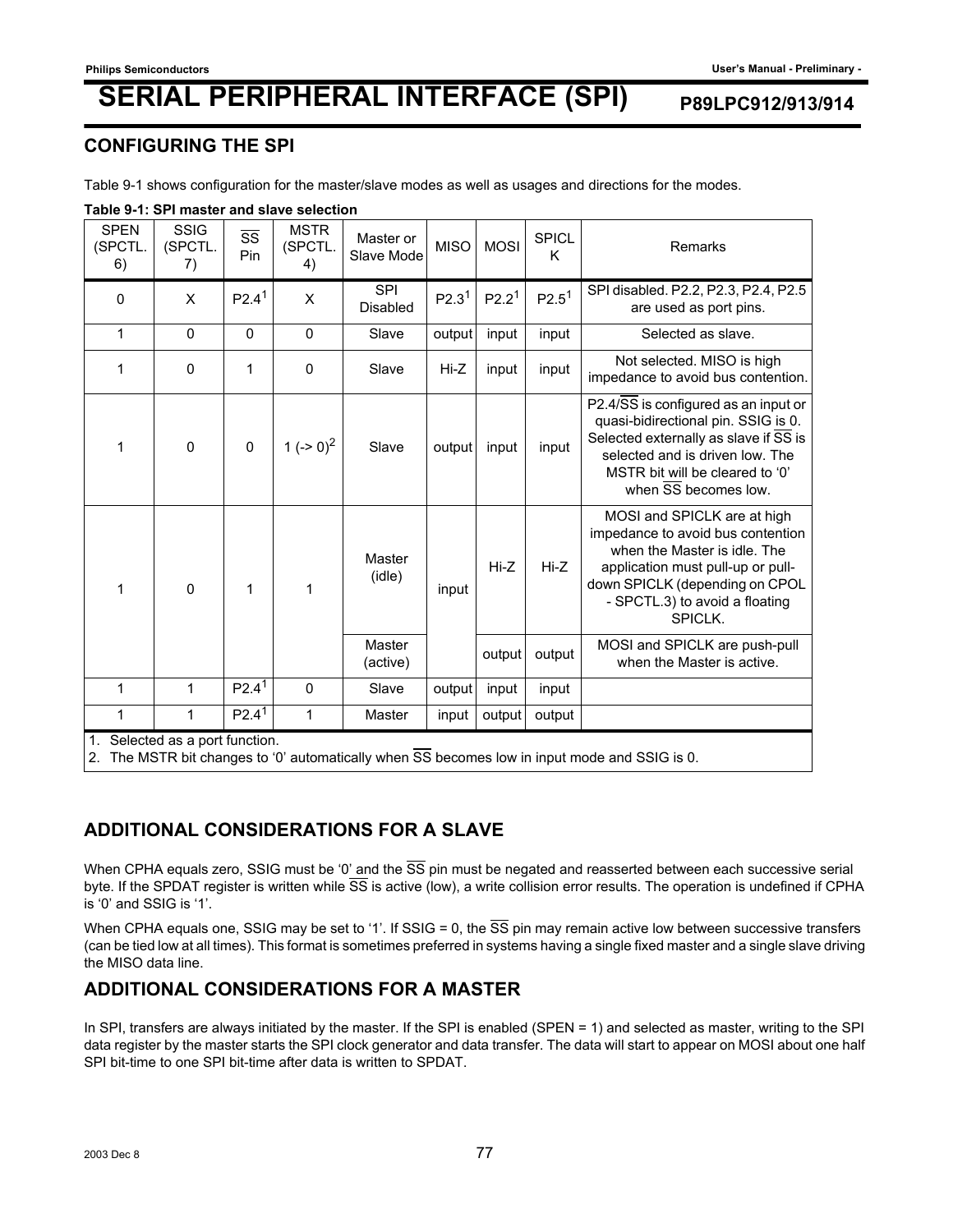Note that the master can select a slave by driving the  $\overline{SS}$  pin of the corresponding device low. Data written to the SPDAT register of the master is shifted out of the MOSI pin of the master to the MOSI pin of the slave, at the same time the data in SPDAT register in slave side is shifted out on MISO pin to the MISO pin of the master.

After shifting one byte, the SPI clock generator stops, setting the transfer completion flag (SPIF) and an interrupt will be created if the SPI interrupt is enabled (ESPI, or IEN1.3 = 1). The two shift registers in the master CPU and slave CPU can be considered as one distributed 16-bit circular shift register. When data is shifted from the master to the slave, data is also shifted in the opposite direction simultaneously. This means that during one shift cycle, data in the master and the slave are interchanged.

## **MODE CHANGE ON SS**

If SPEN = 1, SSIG = 0 and MSTR = 1, the SPI is enabled in master mode. The  $\overline{SS}$  pin can be configured as an input (P2M2.4, P2M1.4 = 00) or quasi-bidirectional (P2M2.4, P2M1.4 = 01). In this case, another master can drive this pin low to select this device as an SPI slave and start sending data to it. To avoid bus contention, the SPI becomes a slave. As a result of the SPI becoming a slave, the MOSI and SPICLK pins are forced to be an input and MISO becomes an output.

The SPIF flag in SPSTAT is set, and if the SPI interrupt is enabled, an SPI interrupt will occur.

User software should always check the MSTR bit. If this bit is cleared by a slave select and the user wants to continue to use the SPI as a master, the user must set the MSTR bit again, otherwise it will stay in slave mode.

### **WRITE COLLISION**

The SPI is single buffered in the transmit direction and double buffered in the receive direction. New data for transmission can not be written to the shift register until the previous transaction is complete. The WCOL (SPSTAT.6) bit is set to indicate data collision when the data register is written during transmission. In this case, the data currently being transmitted will continue to be transmitted, but the new data, i.e., the one causing the collision, will be lost.

While write collision is detected for both a master or a slave, it is uncommon for a master because the master has full control of the transfer in progress. The slave, however, has no control over when the master will initiate a transfer and therefore collision can occur.

For receiving data, received data is transferred into a parallel read data buffer so that the shift register is free to accept a second character. However, the received character must be read from the Data Register before the next character has been completely shifted in. Otherwise. the previous data is lost.

WCOL can be cleared in software by writing '1' to the bit.

### **DATA MODE**

Clock Phase Bit (CPHA) allows the user to set the edges for sampling and changing data. The Clock Polarity bi, CPOL, allows the user to set the clock polarity. Figures 9-8 - 9-11 show the different settings of Clock Phase bit CPHA.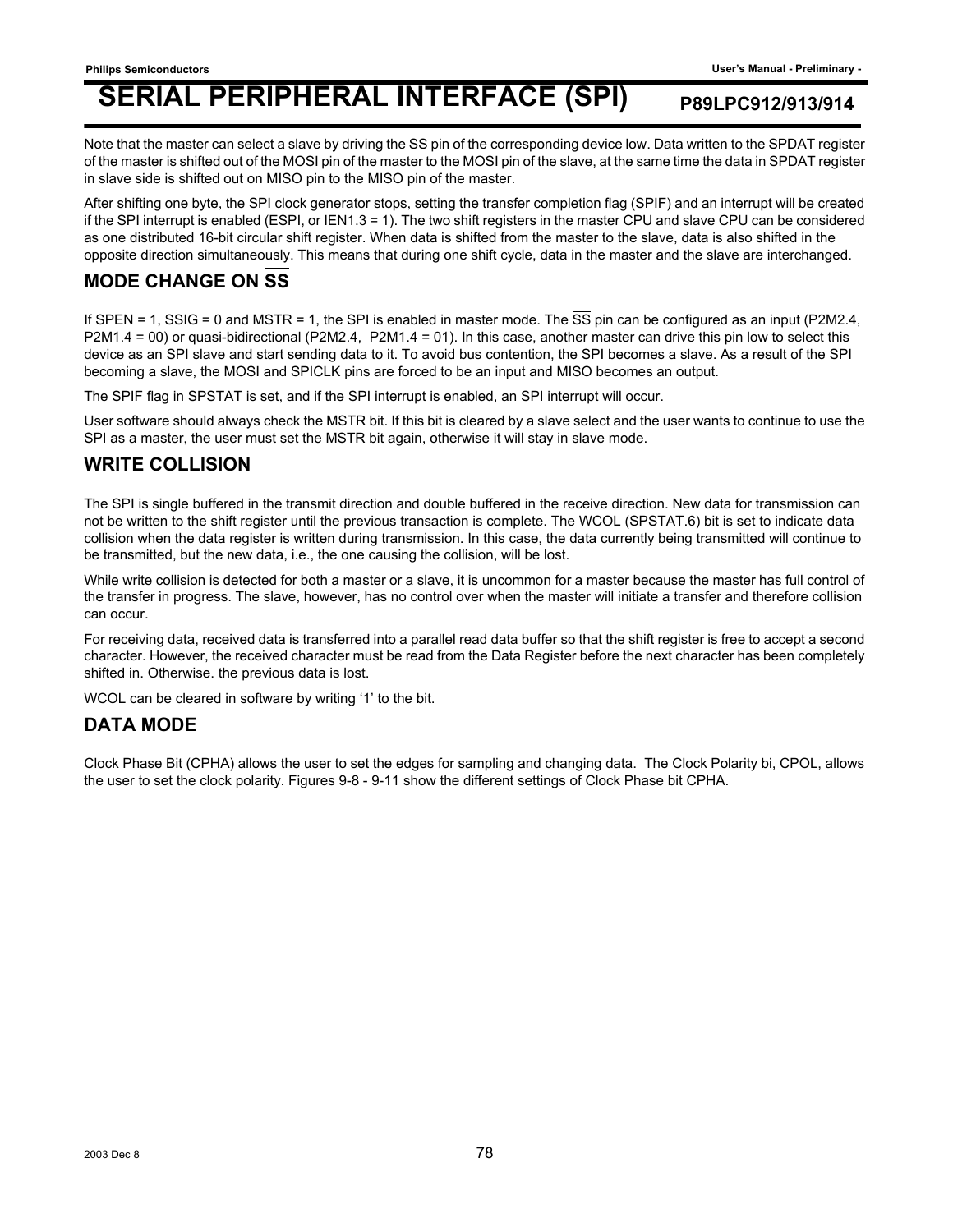

### **Figure 9-8: SPI slave transfer format with CPHA = 0**



**Figure 9-9: SPI slave transfer format with CPHA = 1**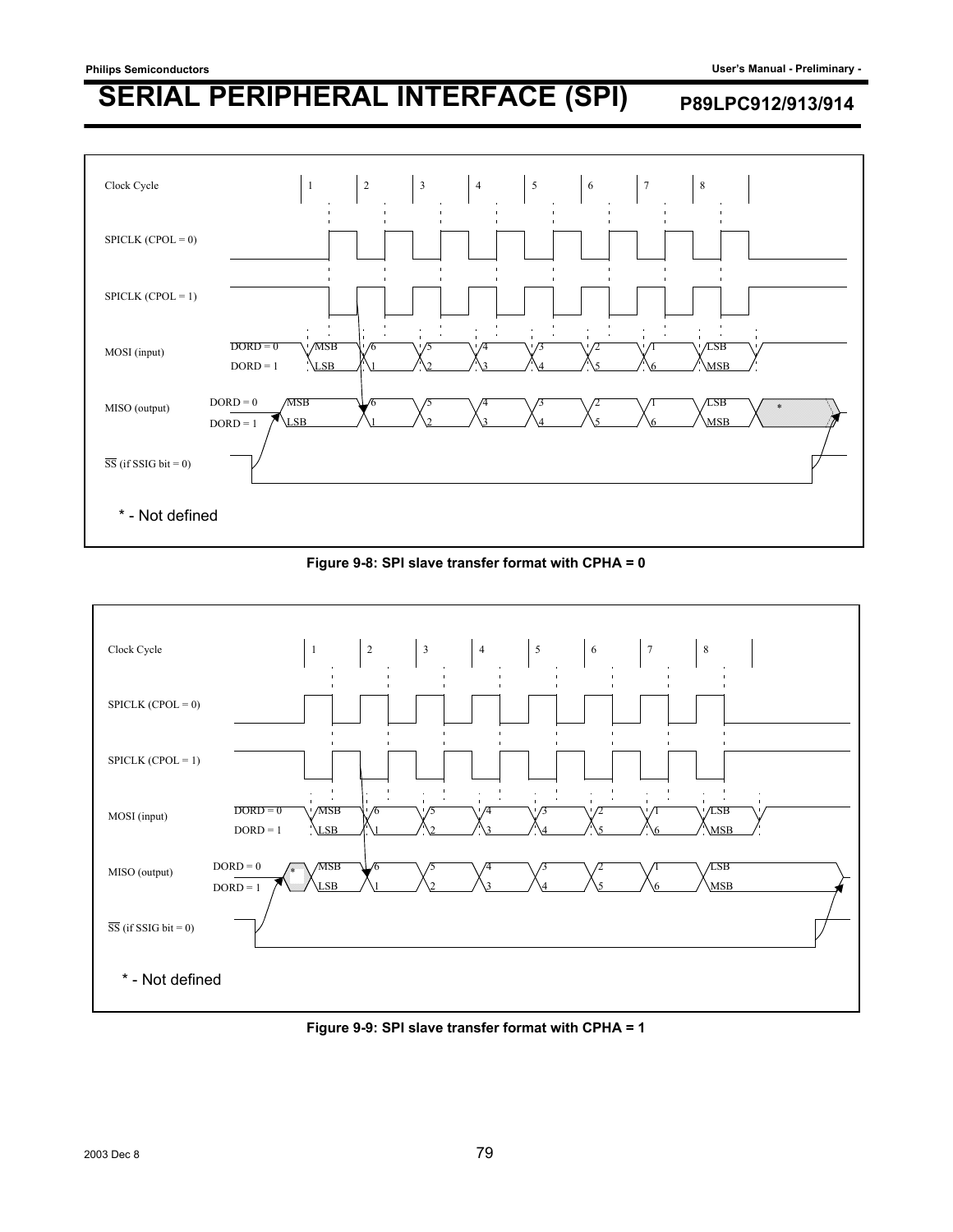





**Figure 9-11: SPI master transfer format with CPHA = 1**

## **SPI CLOCK PRESCALER SELECT**

The SPI clock prescalar selection uses the SPR1-SPR0 bits in the SPCTL register (see Figure 9-2).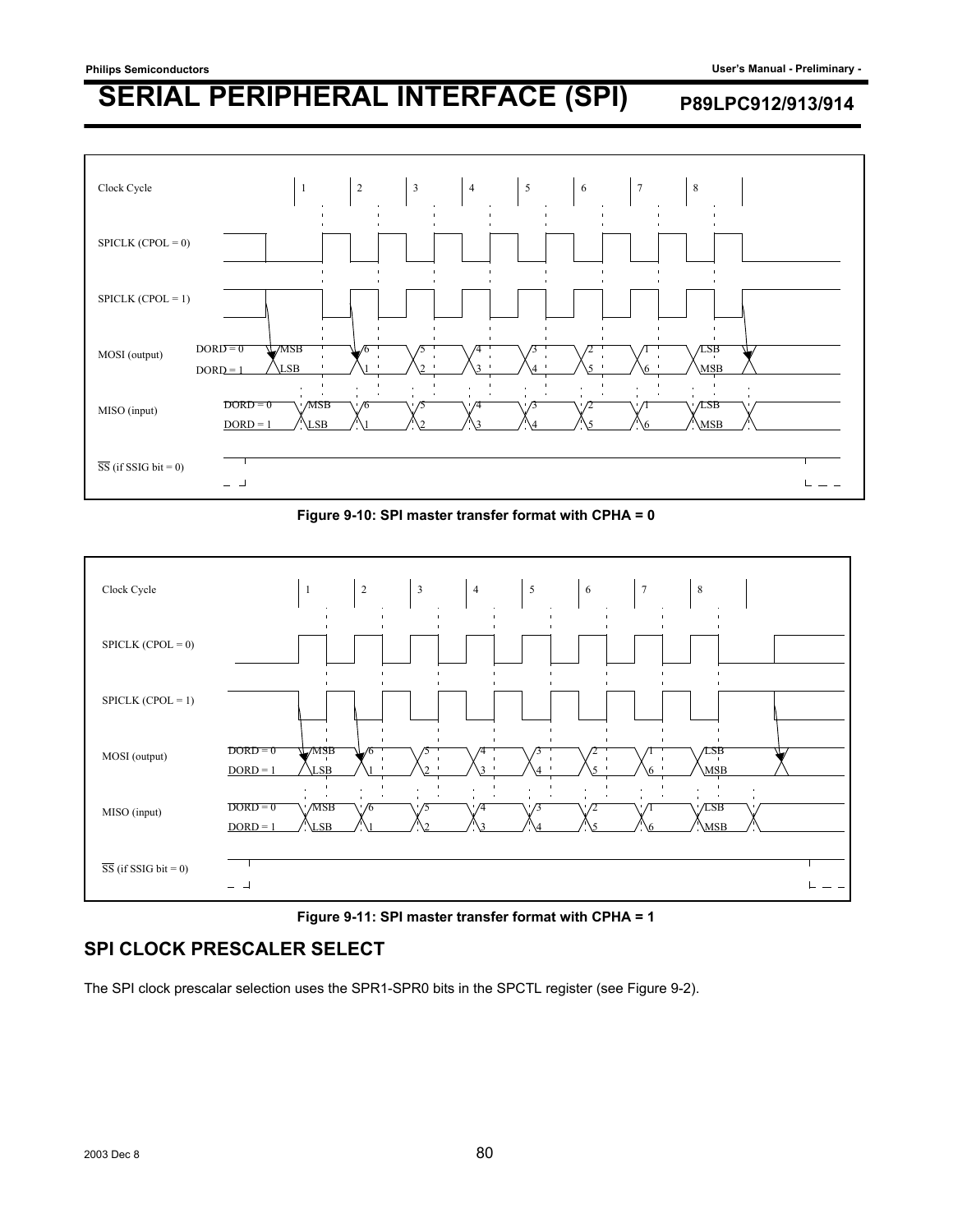## **RESET P89LPC912/913/914**

# **10. RESET**

The P1.5/RST pin can function as either an active low reset input or as a digital input, P1.5. The RPE (Reset Pin Enable) bit in UCFG1, when set to 1, enables the external reset input function on P1.5. When cleared, P1.5 may be used as an input pin.

NOTE: During a power-on sequence, The RPE selection is overriden and this pin will always functions as a reset input. An external circuit connected to this pin should not hold this pin low during a Power-on sequence as this will keep the device in reset. After power-on this input will function either as an external reset input or as a digital input as defined by the RPE bit. Only a poweron reset will temporarily override the selection defined by RPE bit. Other sources of reset will not override the RPE bit.

NOTE: During a power cycle,  $V_{DD}$  must fall below  $V_{POR}$  (see "DC electrical characteristics" in the datasheet) before pwoer is reapplied, in order to ensure a power-on reset.

Reset can be triggered from the following sources (see Figure 10-1):

- External reset pin (during power-on or if user configured via UCFG1);
- Power-on Detect;
- Brownout Detect:
- Watchdog Timer;
- Software reset;
- UART break-character detect reset. (**P89LPC913/914**)

For every reset source, there is a flag in the Reset Register, RSTSRC. The user can read this register to determine the most recent reset source. These flag bits can be cleared in software by writing a '0' to the corresponding bit. More than one flag bit may be set:

- During a power-on reset, both POF and BOF are set but the other flag bits are cleared.
- For any other reset, any previously set flag bits that have not been cleared will remain set.

## **POWER-ON RESET CODE EXECUTION**

The **P89LPC912/913/914** contains two special Flash elements: the BOOT VECTOR and the Boot Status Bit. Following reset, the device examines the contents of the Boot Status Bit. If the Boot Status Bit is set to zero, power-up execution starts at location 0000H, which is the normal start address of the user's application code. When the Boot Status Bit is set to a one, the contents of the Boot Vector is used as the high byte of the execution address and the low byte is set to 00H. The factory default setting is 00H. A UART break-detect reset (**P89LPC913/914**) will have the same effect as a non-zero Status Bit.



**Figure 10-1: Block Diagram of Reset**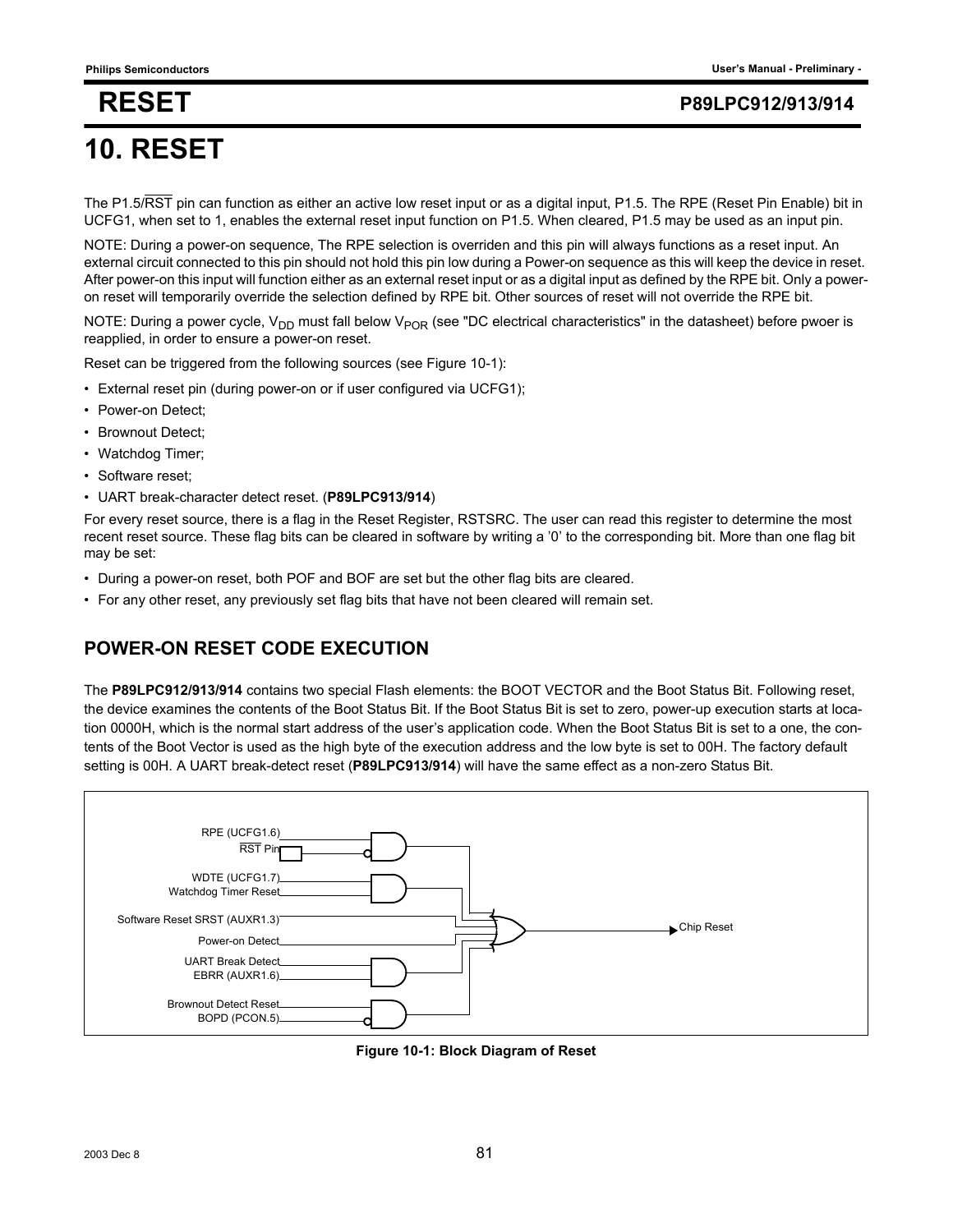## **RESET P89LPC912/913/914**

| <b>RSTSRC</b>                |                                                                                                             |                                                                                                                                                                                                                                                                                                                           |                                                                                                                                                                                                                                                                 |            |            |                     |                |      |                                                                                                                                                                                                                                                                                        |  |
|------------------------------|-------------------------------------------------------------------------------------------------------------|---------------------------------------------------------------------------------------------------------------------------------------------------------------------------------------------------------------------------------------------------------------------------------------------------------------------------|-----------------------------------------------------------------------------------------------------------------------------------------------------------------------------------------------------------------------------------------------------------------|------------|------------|---------------------|----------------|------|----------------------------------------------------------------------------------------------------------------------------------------------------------------------------------------------------------------------------------------------------------------------------------------|--|
| Address: DFH                 |                                                                                                             | 7                                                                                                                                                                                                                                                                                                                         | 6                                                                                                                                                                                                                                                               | 5          | 4          | 3                   | $\overline{2}$ | 1    | 0                                                                                                                                                                                                                                                                                      |  |
| Not bit addressable          |                                                                                                             |                                                                                                                                                                                                                                                                                                                           | $\overline{\phantom{a}}$                                                                                                                                                                                                                                        | <b>BOF</b> | <b>POF</b> | $R$ <sub>_</sub> BK | R WD           | R SF | R EX                                                                                                                                                                                                                                                                                   |  |
| Reset Sources: Power-on only |                                                                                                             |                                                                                                                                                                                                                                                                                                                           |                                                                                                                                                                                                                                                                 |            |            |                     |                |      |                                                                                                                                                                                                                                                                                        |  |
|                              | Reset Value: xx110000B (This is the power-on reset value. Other reset sources will set corresponding bits.) |                                                                                                                                                                                                                                                                                                                           |                                                                                                                                                                                                                                                                 |            |            |                     |                |      |                                                                                                                                                                                                                                                                                        |  |
| <b>BIT</b>                   | <b>FUNCTION</b><br><b>SYMBOL</b>                                                                            |                                                                                                                                                                                                                                                                                                                           |                                                                                                                                                                                                                                                                 |            |            |                     |                |      |                                                                                                                                                                                                                                                                                        |  |
| RSTSRC.7-6                   |                                                                                                             | Reserved for future use. Should not be set to 1 by user programs.                                                                                                                                                                                                                                                         |                                                                                                                                                                                                                                                                 |            |            |                     |                |      |                                                                                                                                                                                                                                                                                        |  |
| RSTSRC.5                     | <b>BOF</b>                                                                                                  |                                                                                                                                                                                                                                                                                                                           | Brownout Detect Flag. When Brownout Detect is activated, this bit is set. It will remain set<br>until cleared by software by writing a '0' to the bit. (Note: On a Power-on reset, both POF<br>and this bit will be set while the other flag bits are cleared.) |            |            |                     |                |      |                                                                                                                                                                                                                                                                                        |  |
| RSTSRC.4                     | <b>POF</b>                                                                                                  | Power-on Detect Flag. When Power-on Detect is activated, the POF flag is set to indicate<br>an initial power-up condition. The POF flag will remain set until cleared by software by<br>writing a '0' to the bit (Note: On a Power-on reset, both BOF and this bit will be set while<br>the other flag bits are cleared.) |                                                                                                                                                                                                                                                                 |            |            |                     |                |      |                                                                                                                                                                                                                                                                                        |  |
| RSTSRC.3                     | R BK                                                                                                        |                                                                                                                                                                                                                                                                                                                           |                                                                                                                                                                                                                                                                 |            |            |                     |                |      | Break detect reset. If a break detect occurs and EBRR (AUXR1.6) is set to '1', a system<br>reset will occur. This bit is set to indicate that the system reset is caused by a break detect.<br>Cleared by software by writing a '0' to the bit or on a Power-on reset. (P89LPC913/914) |  |
| RSTSRC.2                     | R WD                                                                                                        | reset. (NOTE: UCFG1.7 must be $= 1$ ).                                                                                                                                                                                                                                                                                    |                                                                                                                                                                                                                                                                 |            |            |                     |                |      | Watchdog Timer reset flag. Cleared by software by writing a '0' to the bit or a Power-on                                                                                                                                                                                               |  |
| RSTSRC.1                     | R SF                                                                                                        | Software reset Flag. Cleared by software by writing a '0' to the bit or a Power-on reset.                                                                                                                                                                                                                                 |                                                                                                                                                                                                                                                                 |            |            |                     |                |      |                                                                                                                                                                                                                                                                                        |  |
| RSTSRC.0                     | $R_K$ $EX$                                                                                                  | External reset Flag. When this bit is '1', it indicates external pin reset. Cleared by software<br>by writing a '0' to the bit or a Power-on reset. If RST is still asserted after the Power-on<br>reset is over, R EX will be set.                                                                                       |                                                                                                                                                                                                                                                                 |            |            |                     |                |      |                                                                                                                                                                                                                                                                                        |  |
|                              |                                                                                                             |                                                                                                                                                                                                                                                                                                                           |                                                                                                                                                                                                                                                                 |            |            |                     |                |      |                                                                                                                                                                                                                                                                                        |  |

**Figure 10-2: Reset Sources Register**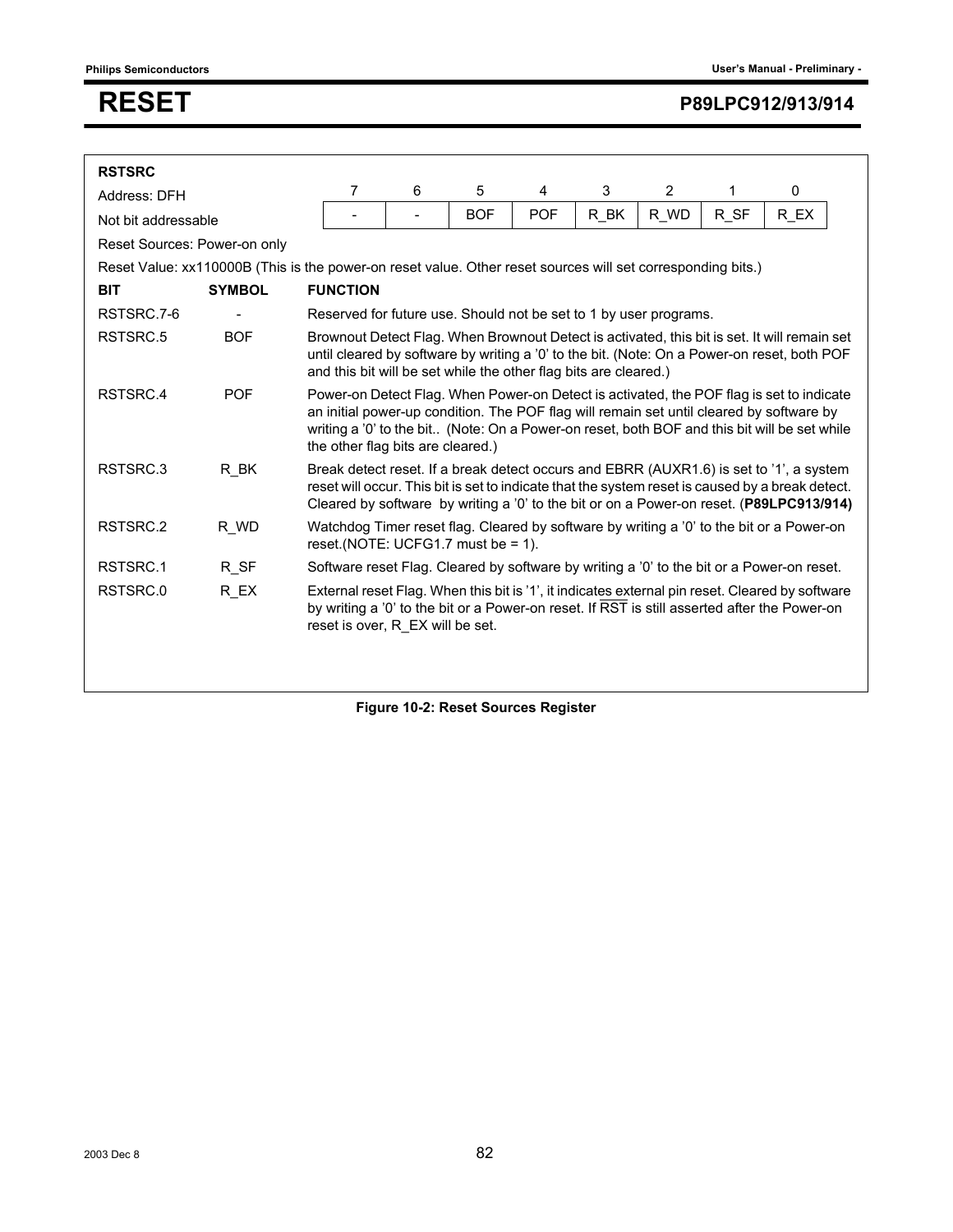## **11. ANALOG COMPARATORS**

Two analog comparators are provided on the **P89LPC912/913/914**. Input and output options allow use of the comparators in a number of different configurations. Comparator operation is such that the output is a logical one when the positive input is greater than the negative input (selectable from a pin or an internal reference voltage).Otherwise the output is a zero.Each comparator may be configured to cause an interrupt when the output value changes. The comparator output can also be read in a register. In addition, the Comparator 1 output may be routed to a pin.

## **Comparator configuration**

Each comparator has a control register, CMP1 for comparator 1 and CMP2 for comparator 2 and are shown in Figure 11-1 and Figure 11-2

The overall connections to both comparators are shown in Figure 11-3. There are four possible configurations for Comparator 1 and two for Comparator 2, as determined by the control bits in the corresponding CMPn register. These configurations are shown in Figure 11-4.

When each comparator is first enabled, the comparator output and interrupt flag are not guaranteed to be stable for 10 microseconds. The corresponding comparator interrupt should not be enabled during that time, and the comparator interrupt flag must be cleared before the interrupt is enabled in order to prevent an immediate interrupt service.

| CMP <sub>1</sub>           |                 |  |                                                                                                                                                                                                                                                                            |   |                                                                                                                                                                    |   |                 |                |                 |                                                                                                                                                                           |  |
|----------------------------|-----------------|--|----------------------------------------------------------------------------------------------------------------------------------------------------------------------------------------------------------------------------------------------------------------------------|---|--------------------------------------------------------------------------------------------------------------------------------------------------------------------|---|-----------------|----------------|-----------------|---------------------------------------------------------------------------------------------------------------------------------------------------------------------------|--|
| Address: ACh               |                 |  | 7                                                                                                                                                                                                                                                                          | 6 | 5                                                                                                                                                                  | 4 | 3               | $\overline{2}$ | 1               | $\mathbf{0}$                                                                                                                                                              |  |
| Not bit addressable        |                 |  |                                                                                                                                                                                                                                                                            |   | CE <sub>1</sub>                                                                                                                                                    |   | CN <sub>1</sub> | OE1            | CO <sub>1</sub> | CMF1                                                                                                                                                                      |  |
| Reset Source(s): Any reset |                 |  |                                                                                                                                                                                                                                                                            |   |                                                                                                                                                                    |   |                 |                |                 |                                                                                                                                                                           |  |
| Reset Value: xx000000B     |                 |  |                                                                                                                                                                                                                                                                            |   |                                                                                                                                                                    |   |                 |                |                 |                                                                                                                                                                           |  |
| <b>BIT</b>                 | <b>SYMBOL</b>   |  | <b>FUNCTION</b>                                                                                                                                                                                                                                                            |   |                                                                                                                                                                    |   |                 |                |                 |                                                                                                                                                                           |  |
| CMPn.7, 6,4                |                 |  | Reserved for future use. Should not be set to 1 by user programs.                                                                                                                                                                                                          |   |                                                                                                                                                                    |   |                 |                |                 |                                                                                                                                                                           |  |
| CMPn.5                     | CE <sub>1</sub> |  | Comparator enable. When set, the comparator function is enabled. Comparator output is<br>stable 10 microseconds after CE1 is set.                                                                                                                                          |   |                                                                                                                                                                    |   |                 |                |                 |                                                                                                                                                                           |  |
| CMP <sub>n.3</sub>         | CN <sub>1</sub> |  |                                                                                                                                                                                                                                                                            |   | Vref, is selected as the negative comparator input.                                                                                                                |   |                 |                |                 | Comparator negative input select. When 0, the comparator reference pin CMPREF is<br>selected as the negative comparator input. When 1, the internal comparator reference, |  |
| CMPn.2                     | OE <sub>1</sub> |  |                                                                                                                                                                                                                                                                            |   | Output enable. When 1, the comparator output is connected to the CMP1 pin if the<br>comparator is enabled (CE1 = 1). This output is asynchronous to the CPU clock. |   |                 |                |                 |                                                                                                                                                                           |  |
| CMP <sub>n.1</sub>         | CO <sub>1</sub> |  |                                                                                                                                                                                                                                                                            |   |                                                                                                                                                                    |   |                 |                |                 |                                                                                                                                                                           |  |
| CMPn.0                     | CMF1            |  | Comparator output, synchronized to the CPU clock to allow reading by software.<br>Comparator interrupt flag. This bit is set by hardware whenever the comparator output<br>CO1 changes state. This bit will cause a hardware interrupt if enabled. Cleared by<br>software. |   |                                                                                                                                                                    |   |                 |                |                 |                                                                                                                                                                           |  |

**Figure 11-1: Comparator 1 control registers (CMP1)**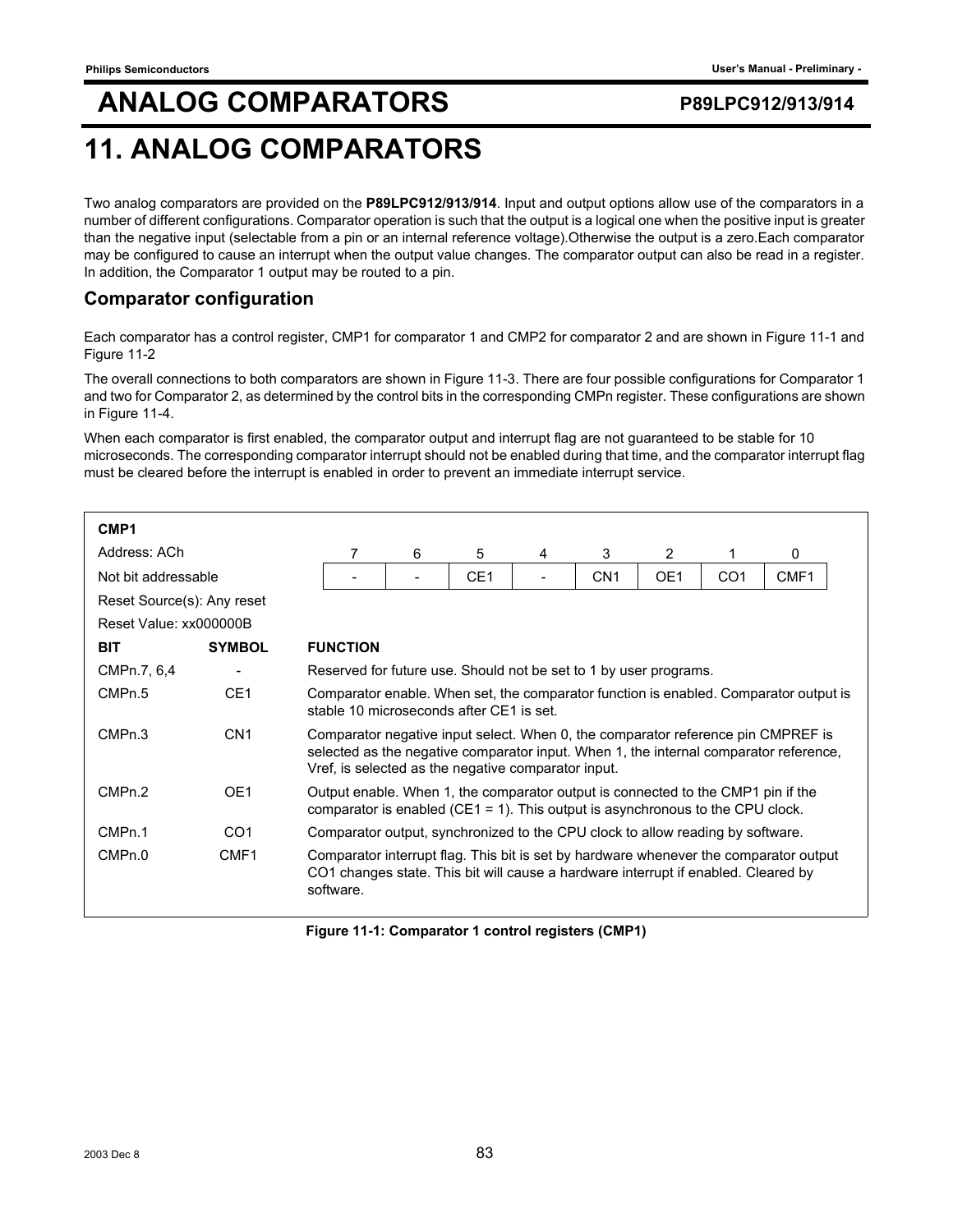| CMP <sub>2</sub>           |                          |                                                                                                                                                                                                                                  |                                                                   |   |                 |   |                 |   |                 |                  |
|----------------------------|--------------------------|----------------------------------------------------------------------------------------------------------------------------------------------------------------------------------------------------------------------------------|-------------------------------------------------------------------|---|-----------------|---|-----------------|---|-----------------|------------------|
| Address: ADh               |                          |                                                                                                                                                                                                                                  |                                                                   | 6 | 5               | 4 | 3               | 2 |                 | 0                |
| Not bit addressable        |                          |                                                                                                                                                                                                                                  |                                                                   | - | CE <sub>2</sub> |   | CN <sub>2</sub> |   | CO <sub>2</sub> | CMF <sub>2</sub> |
| Reset Source(s): Any reset |                          |                                                                                                                                                                                                                                  |                                                                   |   |                 |   |                 |   |                 |                  |
| Reset Value: xx000000B     |                          |                                                                                                                                                                                                                                  |                                                                   |   |                 |   |                 |   |                 |                  |
| <b>BIT</b>                 | <b>SYMBOL</b>            |                                                                                                                                                                                                                                  | <b>FUNCTION</b>                                                   |   |                 |   |                 |   |                 |                  |
| CMPn.7, 6,4,2              | $\overline{\phantom{a}}$ |                                                                                                                                                                                                                                  | Reserved for future use. Should not be set to 1 by user programs. |   |                 |   |                 |   |                 |                  |
| CMP <sub>n.5</sub>         | CE <sub>2</sub>          | Comparator enable. When set, the comparator function is enabled. Comparator output is<br>stable 10 microseconds after CF2 is set.                                                                                                |                                                                   |   |                 |   |                 |   |                 |                  |
| CMPn.3                     | CN <sub>2</sub>          | Comparator negative input select. When 0, the comparator reference pin CMPREF is<br>selected as the negative comparator input. When 1, the internal comparator reference,<br>Vref, is selected as the negative comparator input. |                                                                   |   |                 |   |                 |   |                 |                  |
| CMP <sub>n.1</sub>         | CO <sub>2</sub>          | Comparator output, synchronized to the CPU clock to allow reading by software.                                                                                                                                                   |                                                                   |   |                 |   |                 |   |                 |                  |
| CMPn.0                     | CMF <sub>2</sub>         | Comparator interrupt flag. This bit is set by hardware whenever the comparator output<br>CO2 changes state. This bit will cause a hardware interrupt if enabled. Cleared by<br>software.                                         |                                                                   |   |                 |   |                 |   |                 |                  |

### **Figure 11-2: Comparator 2 control register (CMP2)**



### **Figure 11-3: Comparator input and output connections**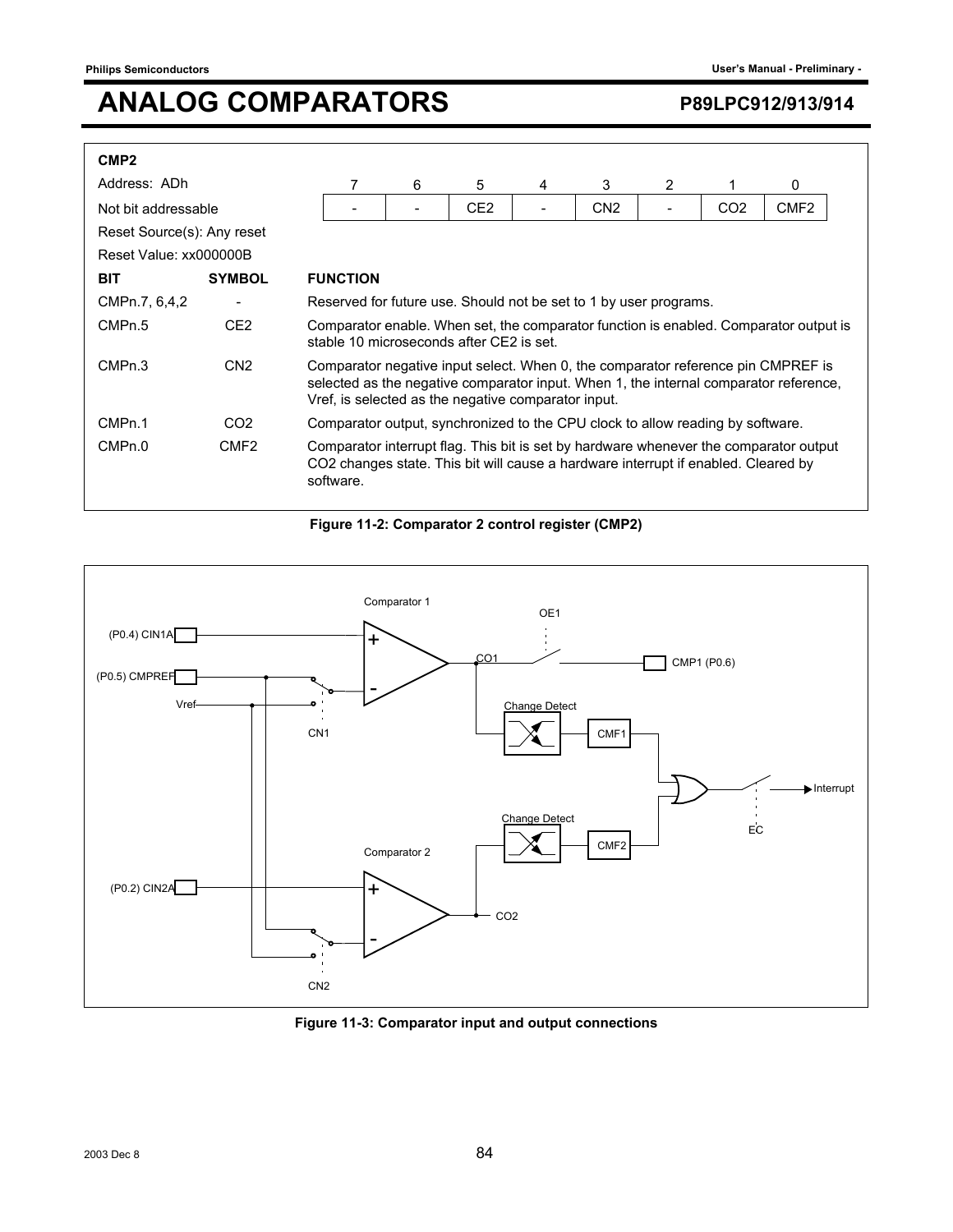### **Internal reference voltage**

An internal reference voltage, Vref, may supply a default reference when a single comparator input pin is used. Please refer to the Datasheet for specifications.

### **Comparator interrupt**

Each comparator has an interrupt flag CMFn contained in its configuration register. This flag is set whenever the comparator output changes state. The flag may be polled by software or may be used to generate an interrupt. The two comparators use one common interrupt vector. The interrupt will be generated when the interrupt enable bit EC in the IEN1 register is set and the interrupt system is enabled via the EA bit in the IEN0 register. If both comparators enable interrupts, after entering the interrupt service routine, the user will need to read the flags to determine which comparator caused the interrupt.

When a comparator is disabled the comparator's output, COn, goes high. If the comparator output was low and then is disabled, the resulting transition of the comparator output from a low to high state will set the the comparator flag, CMFn. This will cause an interrupt if the comparator interrupt is enabled. The user should therefore disable the comparator interrupt prior to disabling the comparator. Additionally, the user should clear the comparator flag, CMFn, after disabling the comparator.

## **Comparators and power reduction modes**

Either or both comparators may remain enabled when Power down or Idle mode is activated, but both comparators are disabled automatically in Total Power down mode.

If a comparator interrupt is enabled (except in Total Power down mode), a change of the comparator output state will generate an interrupt and wake up the processor. If the comparator output to a pin is enabled, the pin should be configured in the pushpull mode in order to obtain fast switching times while in Power down mode. The reason is that with the **oscillator** stopped, the temporary strong pull-up that normally occurs during switching on a quasi-bidirectional port pin does not take place.

Comparators consume power in Power down and Idle modes, as well as in the normal operating mode. This should be taken into consideration when system power consumption is an issue. To minimize power consumption, the user can Power down the comparators by disabling the comparators and setting PCONA.5 to '1', or simply putting the device in Total Power down mode.



**Figure 11-4: Comparator configurations**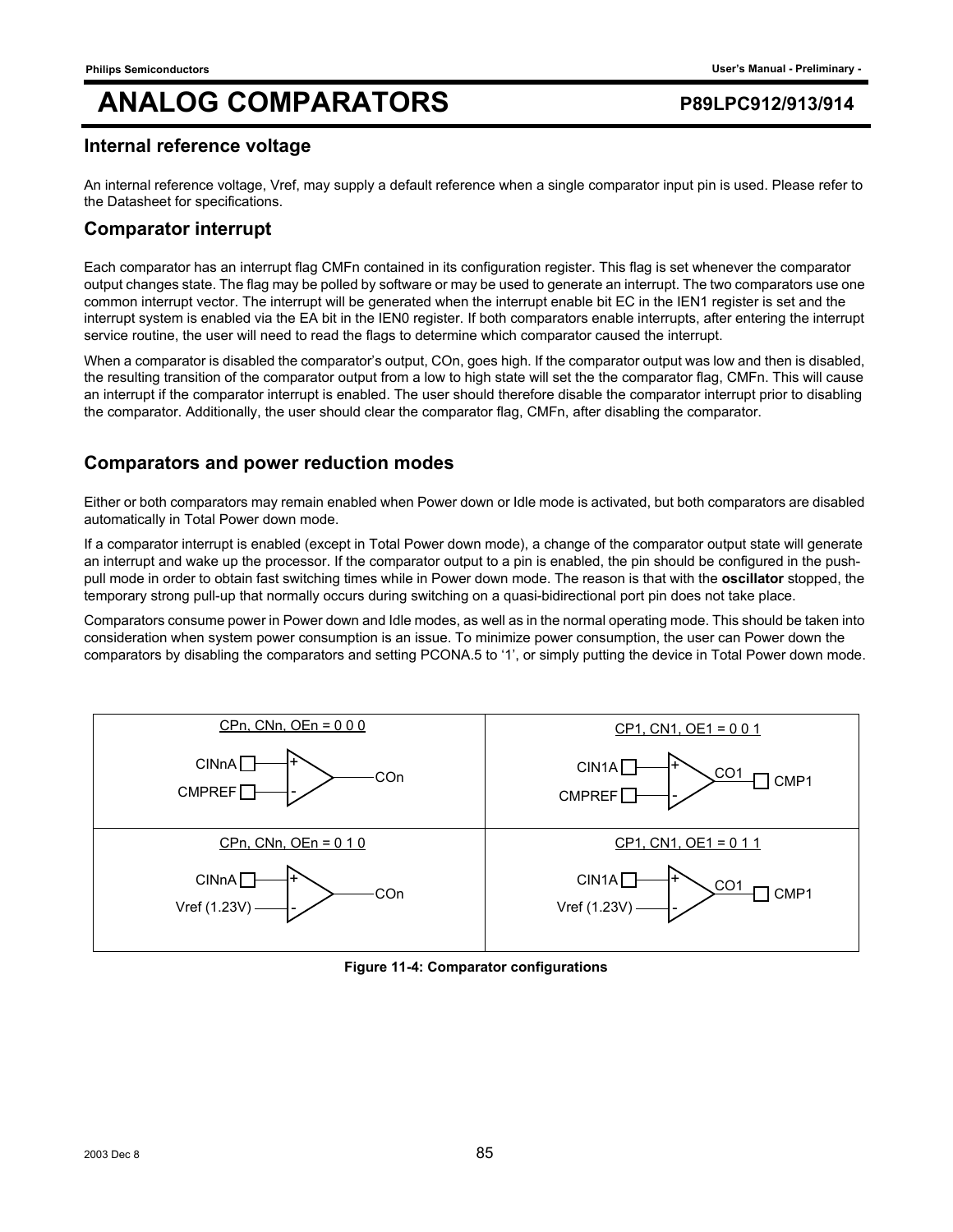## **Comparator configuration example**

The code shown below is an example of initializing one comparator. Comparator 1 is configured to use the CIN1A and CMPREF inputs, outputs the comparator result to the CMP1 pin, and generates an interrupt when the comparator output changes. CMPINIT:

| <b>MOV</b>  | PT0AD,#030h | ; Disable digital INPUTS on pins that are used for analog functions: CIN1A, CMPREF. |
|-------------|-------------|-------------------------------------------------------------------------------------|
| <b>ANL</b>  | P0M2,#0CFh  | : Disable digital OUTPUTS on pins that are used                                     |
| <b>ORL</b>  | P0M1,#030h  | ; for analog functions: CIN1A, CMPREF.                                              |
| <b>MOV</b>  | CMP1,#024h  | : Turn on comparator 1 and set up for:                                              |
|             |             | : - Positive input on CIN1A.                                                        |
|             |             | ; - Negative input from CMPREF pin.                                                 |
|             |             | ; - Output to CMP1 pin enabled.                                                     |
| CALL        | delay10us   | ; The comparator has to start up for at least 10 microseconds before use.           |
| <b>ANL</b>  | CMP1,#0FEh  | : Clear comparator 1 interrupt flag.                                                |
| <b>SETB</b> | EC.         | ; Enable the comparator interrupt. The priority is left at the current value.       |
| <b>SETB</b> | EA          | : Enable the interrupt system (if needed).                                          |
| <b>RET</b>  |             | : Return to caller.                                                                 |

The interrupt routine used for the comparator must clear the interrupt flag (CMF1 in this case) before returning.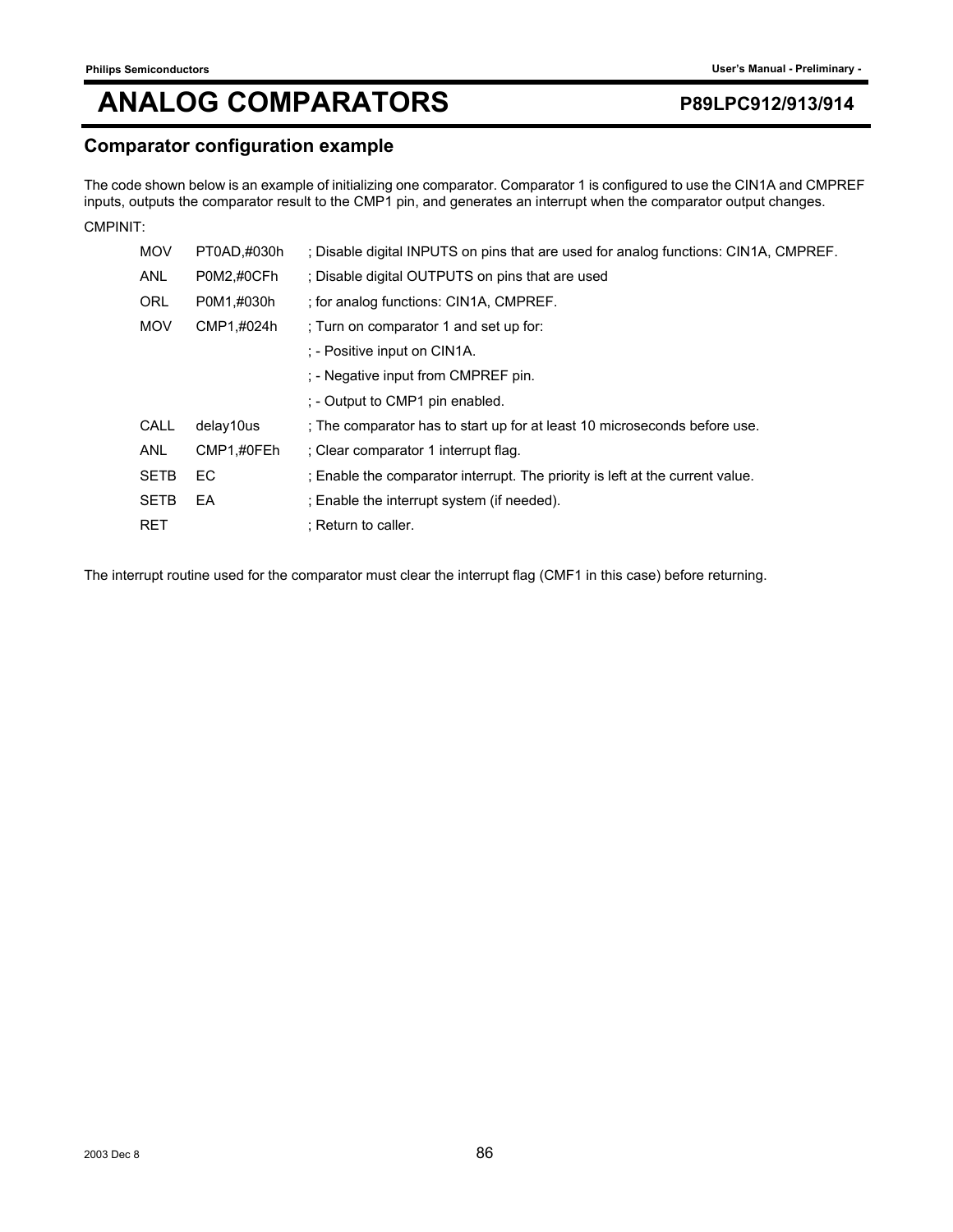# **KEYPAD INTERRUPT (KBI) P89LPC912/913/914**

## **12. KEYPAD INTERRUPT (KBI)**

The Keypad Interrupt function is intended primarily to allow a single interrupt to be generated when the Port 0 bits are equal to or not equal to a certain pattern. This function can be used for keypad recognition. The user can configure the port via SFRs for different tasks.

There are three SFRs used for this function. The Keypad Interrupt Mask Register (KBMASK) is used to define which input pins connected to Port 0 are enabled to trigger the interrupt. The Keypad Pattern Register (KBPATN) is used to define a pattern that is compared to the value of Port 0. The Keypad Interrupt Flag (KBIF) in the Keypad Interrupt Control Register (KBCON) is set when the condition is matched while the Keypad Interrupt function is active. An interrupt will be generated if it has been enabled by setting the EKBI bit in IEN1 register and EA = 1. The PATN\_SEL bit in the Keypad Interrupt Control Register (KBCON) is used to define equal or not-equal for the comparison.

In order to use the Keypad Interrupt as an original KBI function like in the 87LPC76x series, the user needs to set KBPATN = 0FFH and PATN SEL = 0 (not equal). Any key connected to Port0 which is enabled by KBMASK register will cause the hardware to set KBIF = 1 and generate an interrupt if it has been enabled. The interrupt may be used to wake up the CPU from Idle or Power down modes. This feature is particularly useful in handheld, battery powered systems that need to carefully manage power consumption yet also need to be convenient to use.

In order to set the flag and and cause an interrupt, the pattern on Port 0 must be held longer than 6 CCLKs.

| <b>KBPATN</b>                 |                          |                        | 6 | 5 | 4                              | 3 | 2        |                          | 0 |
|-------------------------------|--------------------------|------------------------|---|---|--------------------------------|---|----------|--------------------------|---|
| Address: 93h                  |                          |                        |   |   | KBPATN.6   KBPATN.5   KBPATN.4 |   | KBPATN.2 | $\overline{\phantom{a}}$ |   |
| Not bit addressable           |                          |                        |   |   |                                |   |          |                          |   |
| Reset Source(s): Any reset    |                          |                        |   |   |                                |   |          |                          |   |
| <b>Reset Value: 11111111B</b> |                          |                        |   |   |                                |   |          |                          |   |
| <b>BIT</b>                    | <b>SYMBOL</b>            | <b>FUNCTION</b>        |   |   |                                |   |          |                          |   |
| KBPATN.5.2                    | $\overline{\phantom{a}}$ | Pattern bit 6:4, bit 2 |   |   |                                |   |          |                          |   |
|                               |                          |                        |   |   |                                |   |          |                          |   |

### **Figure 12-1: Keypad Pattern Register**

| <b>KBCON</b>               |                          |                                                                                                                                                                                                                                                |                 |   |   |   |   |   |          |             |
|----------------------------|--------------------------|------------------------------------------------------------------------------------------------------------------------------------------------------------------------------------------------------------------------------------------------|-----------------|---|---|---|---|---|----------|-------------|
| Address: 94h               |                          |                                                                                                                                                                                                                                                |                 | 6 | 5 | 4 | 3 | 2 |          | 0           |
| Not bit addressable        |                          |                                                                                                                                                                                                                                                |                 |   |   |   |   |   | PATN_SEL | <b>KBIF</b> |
| Reset Source(s): Any reset |                          |                                                                                                                                                                                                                                                |                 |   |   |   |   |   |          |             |
| Reset Value: xxxxxx00B     |                          |                                                                                                                                                                                                                                                |                 |   |   |   |   |   |          |             |
| <b>BIT</b>                 | <b>SYMBOL</b>            |                                                                                                                                                                                                                                                | <b>FUNCTION</b> |   |   |   |   |   |          |             |
| KBCON.7-2                  | $\overline{\phantom{0}}$ | Reserved                                                                                                                                                                                                                                       |                 |   |   |   |   |   |          |             |
| KBCON.1                    | <b>PATN SEL</b>          | Pattern Matching Polarity selection. When set, Port 0 has to be equal to the user-defined<br>Pattern in KBPATN to generate the interrupt. When clear, Port 0 has to be not equal to the<br>value of KBPATN register to generate the interrupt. |                 |   |   |   |   |   |          |             |
| KBCON.0                    | <b>KBIF</b>              | Keypad Interrupt Flag. Set when Port 0 matches user defined conditions specified in<br>KBPATN, KBMASK, and PATN SEL. Needs to be cleared by software by writing "0".                                                                           |                 |   |   |   |   |   |          |             |

**Figure 12-2: Keypad Control Register**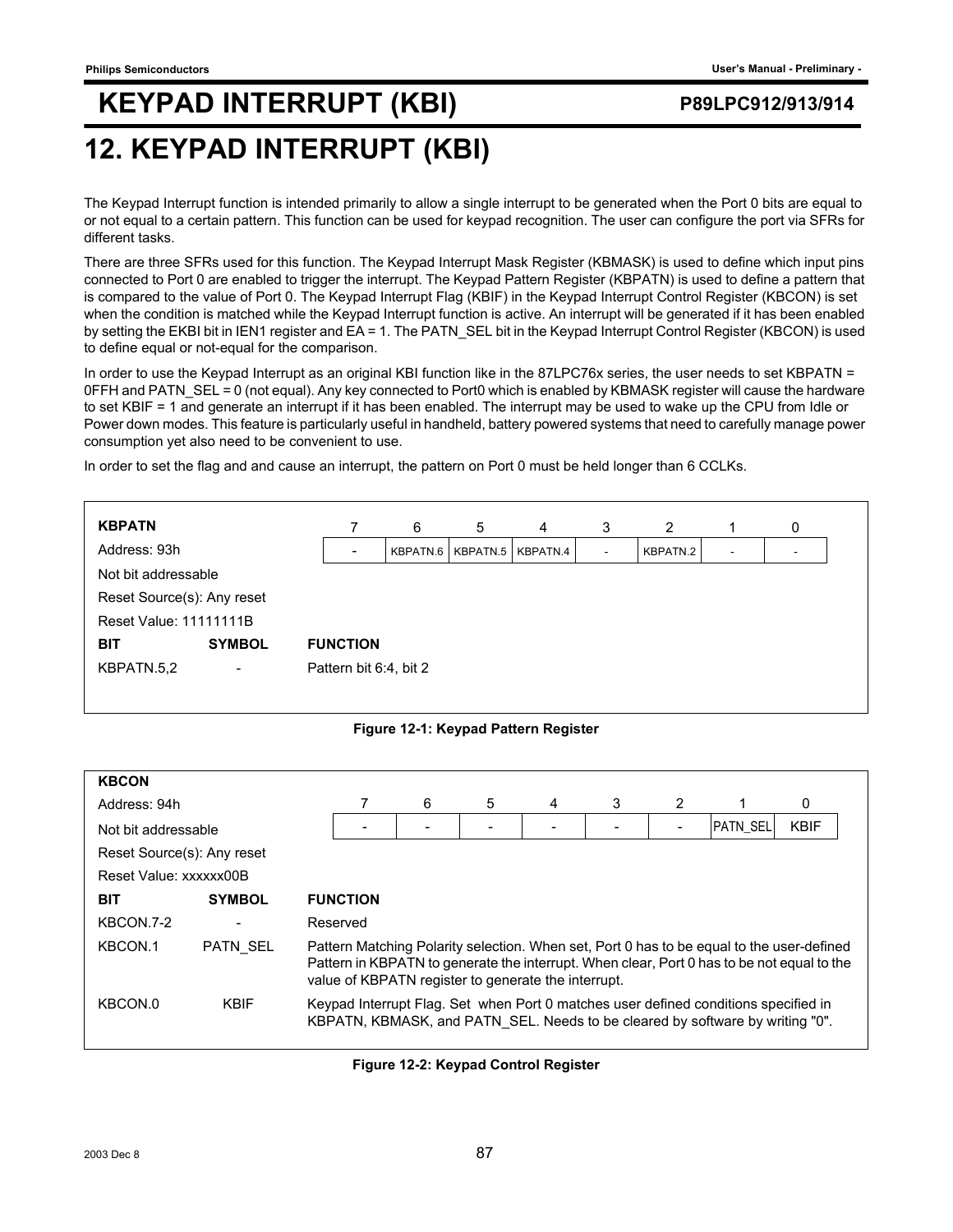## **KEYPAD INTERRUPT (KBI)** P89LPC912/913/914

| <b>KBMASK</b>                                                                                                |               | 7               | 6                                                        | 5        | 4                                                        | 3              | 2        |  | 0 |  |
|--------------------------------------------------------------------------------------------------------------|---------------|-----------------|----------------------------------------------------------|----------|----------------------------------------------------------|----------------|----------|--|---|--|
| Address: 86h                                                                                                 |               |                 | KBMASK.6                                                 | KBMASK.5 | KBMASK.4                                                 | $\blacksquare$ | KBMASK.2 |  |   |  |
| Not bit addressable                                                                                          |               |                 |                                                          |          |                                                          |                |          |  |   |  |
| Reset Source(s): Any reset                                                                                   |               |                 |                                                          |          |                                                          |                |          |  |   |  |
| Reset Value: 00000000B                                                                                       |               |                 |                                                          |          |                                                          |                |          |  |   |  |
| <b>BIT</b>                                                                                                   | <b>SYMBOL</b> | <b>FUNCTION</b> |                                                          |          |                                                          |                |          |  |   |  |
| KBMASK.7                                                                                                     |               | Reserved.       |                                                          |          |                                                          |                |          |  |   |  |
| KBMASK.6                                                                                                     |               |                 | When set, enables P0.6 as a cause of a Keypad Interrupt. |          |                                                          |                |          |  |   |  |
| KBMASK.5                                                                                                     |               |                 |                                                          |          | When set, enables P0.5 as a cause of a Keypad Interrupt. |                |          |  |   |  |
| KBMASK.4                                                                                                     |               |                 |                                                          |          | When set, enables P0.4 as a cause of a Keypad Interrupt. |                |          |  |   |  |
| KBMASK.3                                                                                                     |               | Reserved.       |                                                          |          |                                                          |                |          |  |   |  |
| KBMASK.2                                                                                                     |               |                 |                                                          |          | When set, enables P0.2 as a cause of a Keypad Interrupt. |                |          |  |   |  |
| KBMASK.1,0                                                                                                   |               | Reserved.       |                                                          |          |                                                          |                |          |  |   |  |
| Note: the Keypad Interrupt must be enabled in order for the settings of the KBMASK register to be effective. |               |                 |                                                          |          |                                                          |                |          |  |   |  |
| Bits positions KBMASK.7, KBMASK.3, KBMASK.1, and KBMASK.0 should always be written as a '0'.                 |               |                 |                                                          |          |                                                          |                |          |  |   |  |

**Figure 12-3: Keypad Interrupt Mask Register (KBM)**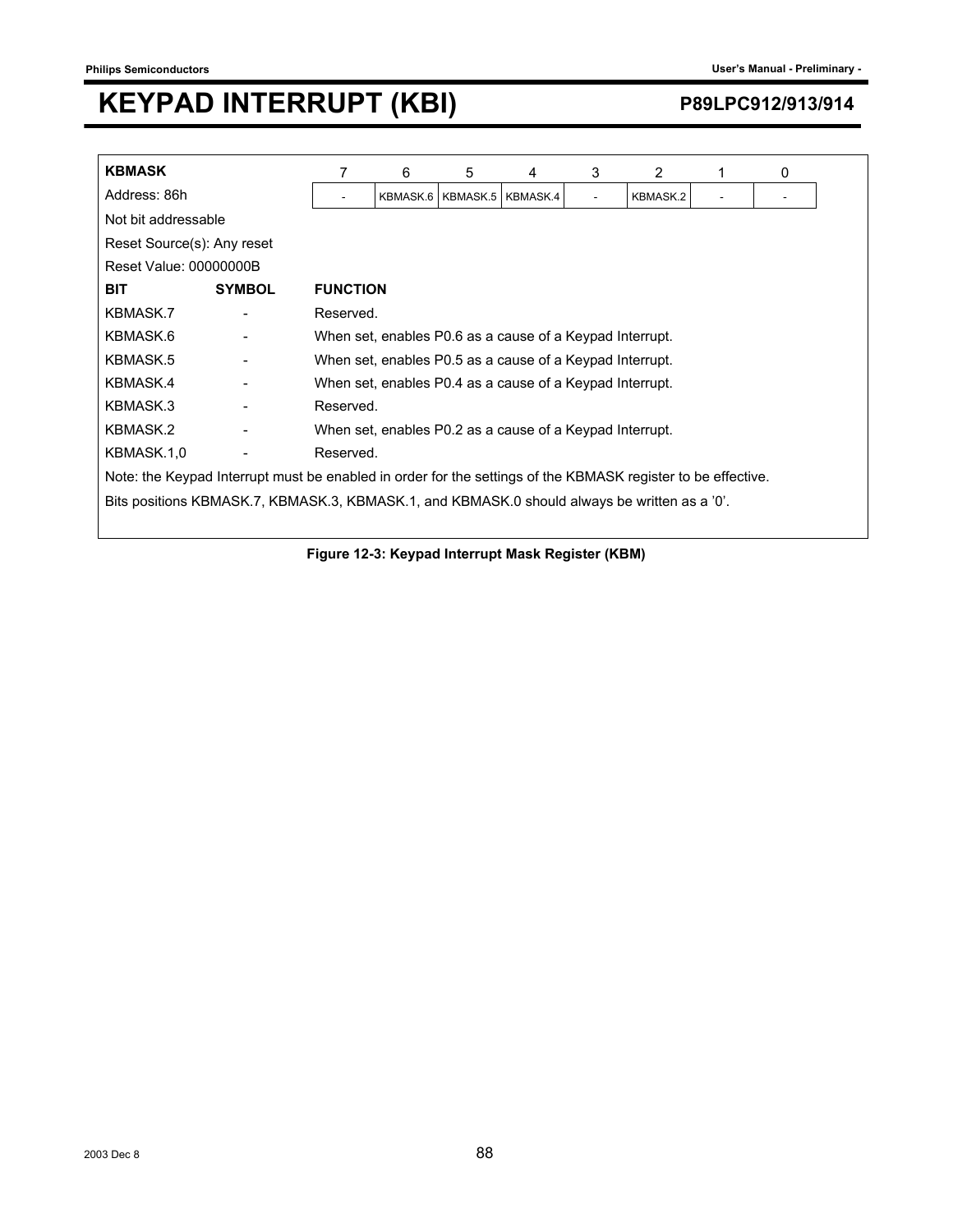## **13. WATCHDOG TIMER**

The watchdog timer subsystem protects the system from incorrect code execution by causing a system reset when it underflows as a result of a failure of software to feed the timer prior to the timer reaching its terminal count. The watchdog timer can only be reset by a power-on reset.

## **WATCHDOG FUNCTION**

The user has the ability using the WDCON and UCFG1 registers to control the run /stop condition of the WDT, the clock source for the WDT, the prescaler value, and whether the WDT is enabled to reset the device on underflow. In addition, there is a safety mechanism which forces the WDT to be enabled by values programmed into UCFG1 either through IAP or a commercial programmer.

The WDTE bit (UCFG1.7), if set, enables the WDT to reset the device on underflow. Following reset, the WDT will be running regardless of the state of the WDTE bit.

The WDRUN bit (WDCON.2) can be set to start the WDT and cleared to stop the WDT. Following reset this bit will be set and the WDT will be running. All writes to WDCON need to be followed by a feed sequence (see section "Feed Sequence" on page 90). Additional bits in WDCON allow the user to select the clocksource for the WDT and the prescaler.

When the timer is not enabled to reset the device on underflow, the WDT can be used in "timer mode" and be enabled to produce an interrupt (IEN0.6) if desired.

The Watchdog Safety Enable bit, WDSE (UCFG1.4) along with WDTE, is designed to force certain operating conditions at powerup. Refer to the Table for details.

| <b>WDTE</b><br>(UCFG1.7) | <b>WDSE</b><br>(UCFG1.4) | <b>FUNCTION</b>                                                                                                                                                                                                                                  |
|--------------------------|--------------------------|--------------------------------------------------------------------------------------------------------------------------------------------------------------------------------------------------------------------------------------------------|
| 0                        | x                        | The watchdog reset is disabled. The timer can be used as an internal timer and<br>can be used to generate an interrupt. WDSE has no effect.                                                                                                      |
|                          | $^{(1)}$                 | The watchdog reset is enabled. The user can set WDCLK to choose the clock<br>source.                                                                                                                                                             |
|                          |                          | The watchdog reset is enabled, along with additional safety features:<br>1. WDCLK is forced to 1 (using watchdog oscillator)<br>2. WDCON and WDL register can only be written once<br>3. WDRUN is forced to 1 and cannot be cleared by software. |

### **Table 13-1: Watchdog timer configuration**

Figure 13-3 shows the watchdog timer in watchdog mode. It consists of a programmable 13-bit prescaler, and an 8-bit down counter. The down counter is clocked (decremented) by a tap taken from the prescaler. The clock source for the prescaler is either PCLK or the watchdog oscillator selected by the WDCLK bit in the WDCON register. (Note that switching of the clock sources will not take effect immediately - see section "Watchdog Clock Source" on page 94).

The watchdog asserts the watchdog reset when the watchdog count underflows and the watchdog reset is enabled. When the watchdog reset is enabled, writing to WDL or WDCON must be followed by a feed sequence for the new values to take effect.

If a watchdog reset occurs, the internal reset is active for at least one watchdog clock cycle (PCLK or the watchdog oscillator clock). If CCLK is still running, code execution will begin immediately after the reset cycle. If the processor was in Power down mode, the watchdog reset will start the oscillator and code execution will resume after the oscillator is stable.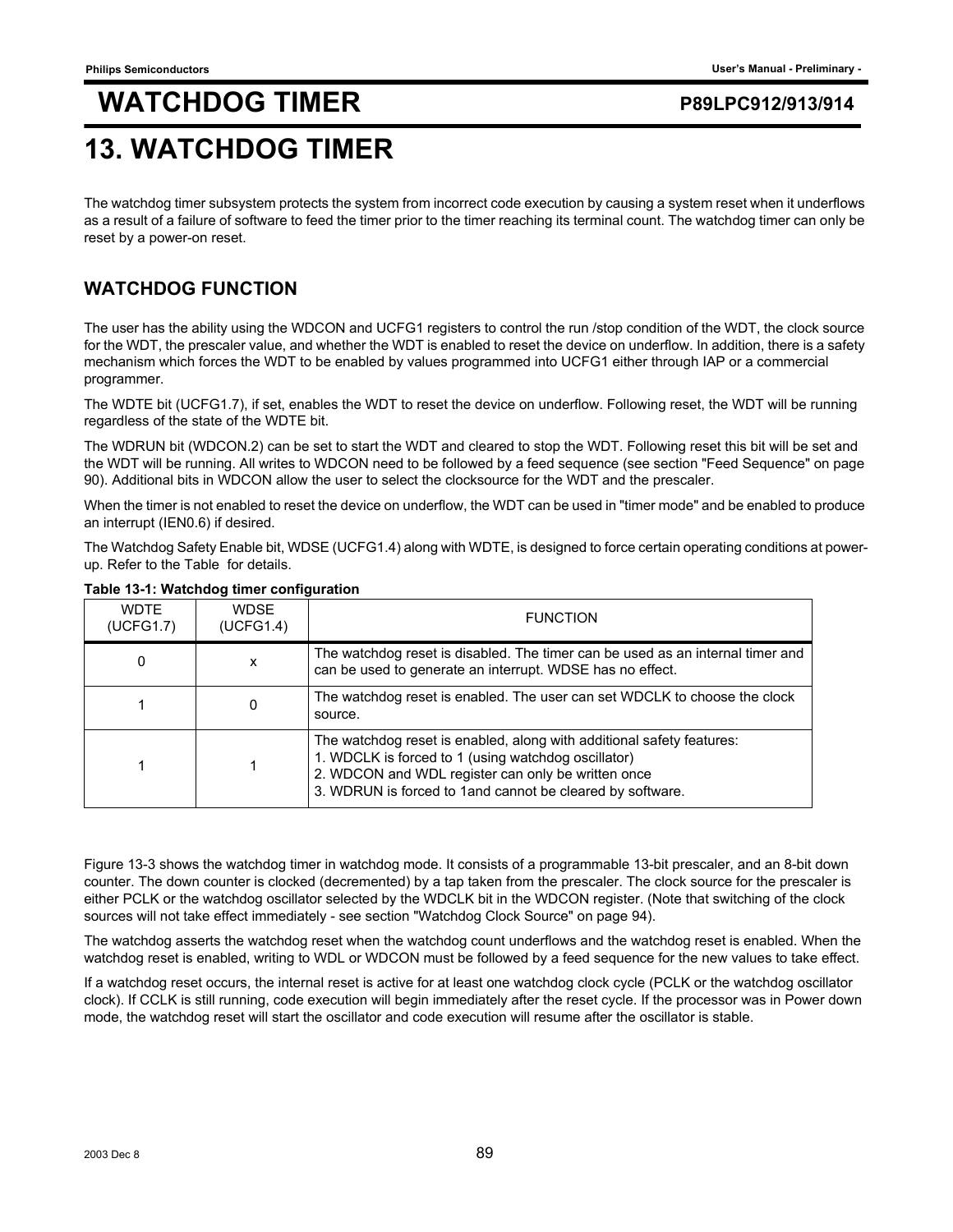

**Figure 13-1: Watchdog Prescaler**

## **FEED SEQUENCE**

The watchdog timer control register and the 8-bit down counter (Figure 13-3) are not directly loaded by the user. The user writes to the WDCON and the WDL SFRs. At the end of a feed sequence, the values in the WDCON and WDL SFRs are loaded to the control register and the 8-bit down counter. Before the feed sequence, any new values written to these two SFRs will not take effect. To avoid a watchdog reset, the watchdog timer needs to be fed (via a special sequence of software action called the feed sequence) prior to reaching an underflow.

To feed the watchdog, two write instructions must be sequentially executed successfully. Between the two write instructions, SFR reads are allowed, but writes are not allowed. The instructions should move A5H to the WFEED1 register and then 5AH to the WFEED2 register. An incorrect feed sequence will cause an immediate watchdog reset. The program sequence to feed the watchdog timer is as follows:

| CI R        | FA.          | ; disable interrupt       |
|-------------|--------------|---------------------------|
| MOV         | WFEED1.#0A5h | : do watchdog feed part 1 |
| MOV         | WFEED2.#05Ah | : do watchdog feed part 2 |
| <b>SFTB</b> | FA           | ; enable interrupt        |

This sequence assumes that the P89LPC912/913/914 interrupt system is enabled and there is a possibility of an interrupt request occuring during the feed sequence. If an interrupt was allowed to be serviced and the service routine contained any SFR writes, it would trigger a watchdog reset. If it is known that no interrupt could occur during the feed sequence, the instructions to disable and re-enable interrupts may be removed.

In watchdog mode (WDTE = 1), writing the WDCON register must be IMMEDIATELY followed by a feed sequence to load the WDL to the 8-bit down counter, and the WDCON to the shadow register. If writing to the WDCON register is not immediately followed by the feed sequence, a watchdog reset will occur.

For example: setting WDRUN = 1:

| <b>MOV</b>  | ACC, WDCON | ; get WDCON                                                             |
|-------------|------------|-------------------------------------------------------------------------|
| <b>SETB</b> | ACC.2      | : set WD RUN=1                                                          |
| <b>MOV</b>  | WDL.#0FFh  | : New count to be loaded to 8-bit down counter                          |
| <b>CLR</b>  | EA         | ; disable interrupt                                                     |
| <b>MOV</b>  | WDCON.ACC  | ; write back to WDCON (after the watchdog is enabled, a feed must occur |
|             |            | ; immediately)                                                          |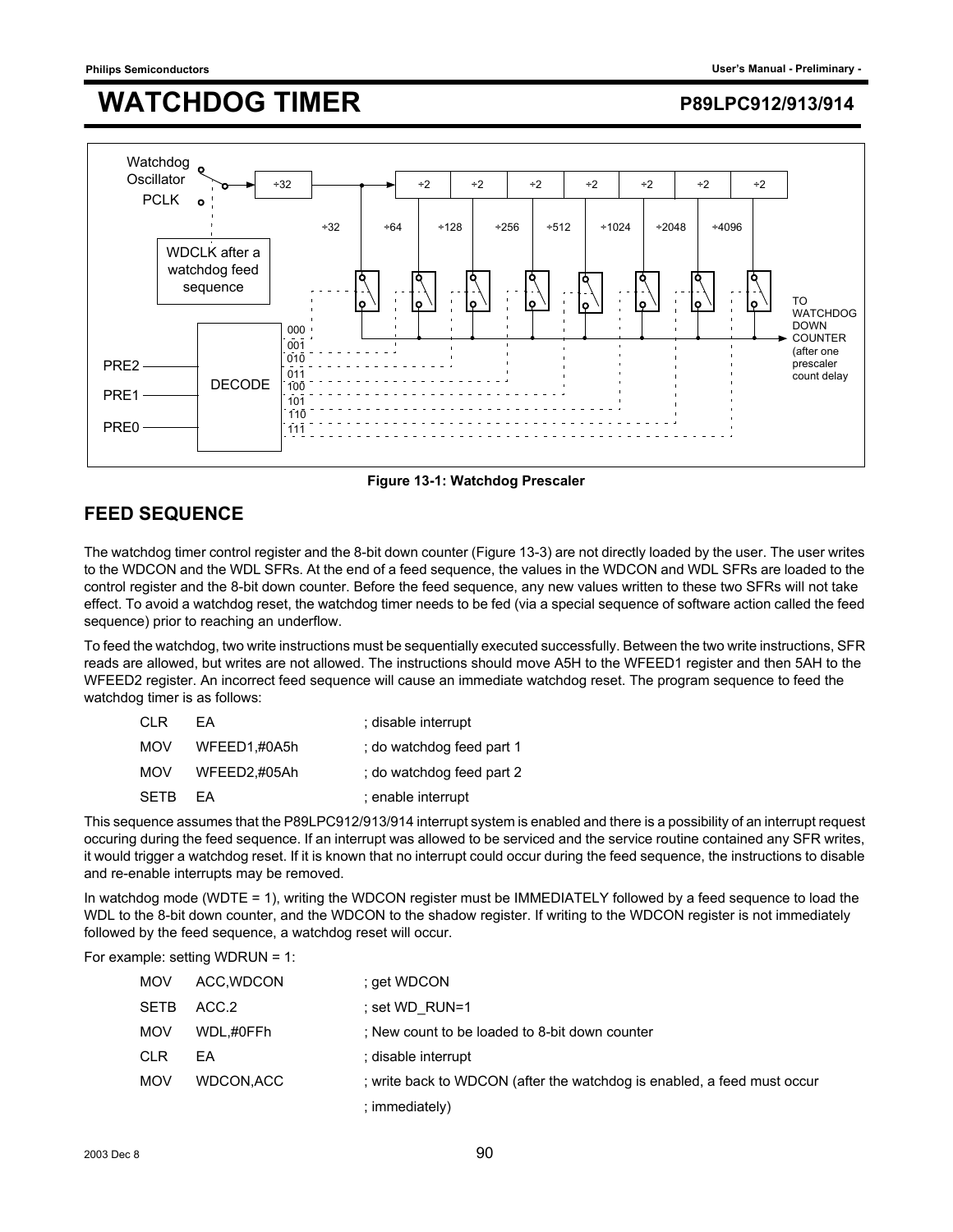## **WATCHDOG TIMER**

|  |  |  | P89LPC912/913/914 |
|--|--|--|-------------------|
|--|--|--|-------------------|

| <b>MOV</b> | WFEED1.#0A5h | : do watchdog feed part 1 |
|------------|--------------|---------------------------|
| <b>MOV</b> | WFEED2.#05Ah | : do watchdog feed part 2 |
| SFTB FA    |              | ; enable interrupt        |

In timer mode (WDTE = 0), WDCON is loaded to the control register every CCLK cycle (no feed sequence is required to load the control register), but a feed sequence **is required** to load from the WDL SFR to the 8-bit down counter before a time-out occurs.

| <b>WDCON</b>        |                                        | 7                                                                                                                                                                                                                                                                                                                                                        | 6                                                                                                                                                                                                                 | 5                | 4 | 3 | 2 |             | 0            |
|---------------------|----------------------------------------|----------------------------------------------------------------------------------------------------------------------------------------------------------------------------------------------------------------------------------------------------------------------------------------------------------------------------------------------------------|-------------------------------------------------------------------------------------------------------------------------------------------------------------------------------------------------------------------|------------------|---|---|---|-------------|--------------|
| Address: A7h        |                                        | PRE <sub>2</sub>                                                                                                                                                                                                                                                                                                                                         | PRE1                                                                                                                                                                                                              | PRE <sub>0</sub> |   |   |   | WDRUN WDTOF | <b>WDCLK</b> |
| Not bit addressable |                                        |                                                                                                                                                                                                                                                                                                                                                          |                                                                                                                                                                                                                   |                  |   |   |   |             |              |
|                     | Reset Source(s): See reset value below |                                                                                                                                                                                                                                                                                                                                                          |                                                                                                                                                                                                                   |                  |   |   |   |             |              |
| Reset Value:        | 111xx121B                              | (Note: WDCON.7,6,5,2,0 - set to '1' any reset; WDCON.1 - cleared to '0' on Power-on<br>reset, set to '1' on watchdog reset, not affected by any other reset)                                                                                                                                                                                             |                                                                                                                                                                                                                   |                  |   |   |   |             |              |
| <b>BIT</b>          | <b>SYMBOL</b>                          | <b>FUNCTION</b>                                                                                                                                                                                                                                                                                                                                          |                                                                                                                                                                                                                   |                  |   |   |   |             |              |
| WDCON.7-5           | PRF2-PRF0                              |                                                                                                                                                                                                                                                                                                                                                          | Clock Prescaler Tap Select. Refer to Table for details.                                                                                                                                                           |                  |   |   |   |             |              |
| WDCON.4-3           |                                        |                                                                                                                                                                                                                                                                                                                                                          | Reserved for future use. Should not be set to 1 by user program.                                                                                                                                                  |                  |   |   |   |             |              |
| WDCON.2             | <b>WDRUN</b>                           | Watchdog Run Control. The watchdog timer is started when WDRUN = 1 and stopped<br>when WDRUN = $0$ . This bit is forced to 1 (watchdog running) and cannot be reset to zero<br>if both WDTF and WDSF are set to 1.                                                                                                                                       |                                                                                                                                                                                                                   |                  |   |   |   |             |              |
| WDCON.1             | <b>WDTOF</b>                           |                                                                                                                                                                                                                                                                                                                                                          | Watchdog Timer Time-Out Flag. This bit is set when the 8-bit down counter underflows.<br>In watchdog mode, a feed sequence will clear this bit. It can also be cleared by writing '0'<br>to this bit in software. |                  |   |   |   |             |              |
| WDCON.0             | <b>WDCLK</b>                           | Watchdog input clock select. When set, the watchdog oscillator is selected. When<br>cleared, PCLK is selected. (If the CPU is powered down, the watchdog is disabled if<br>WDCLK = 0, see section "Power down operation"). (Note: If both WDTE and WDSE are<br>set to 1, this bit is forced to 1.) Refer to section "Watchdog Clock Source" for details. |                                                                                                                                                                                                                   |                  |   |   |   |             |              |

### **Figure 13-2: Watchdog Timer Control Register**

The number of watchdog clocks before timing out is calculated by the following equations:

tclks =  $(2^{(5+PRE)})(WDL+1)+1$ 

where:

• PRE is the value of prescaler (PRE2-PRE0) which can be the range 0-7, and;

• WDL is the value of watchdog load register which can be the range of 0-255.

The minimum number of tclks is:

tclks =  $(2^{(5+0)})(0+1)+1 = 33$ 

The maximum number of tclks is:

tclks =  $(2^{(5+7)})(255+1)+1 = 1,048,577$ 

The following table shows sample P89LPC912/913/914 timeout values.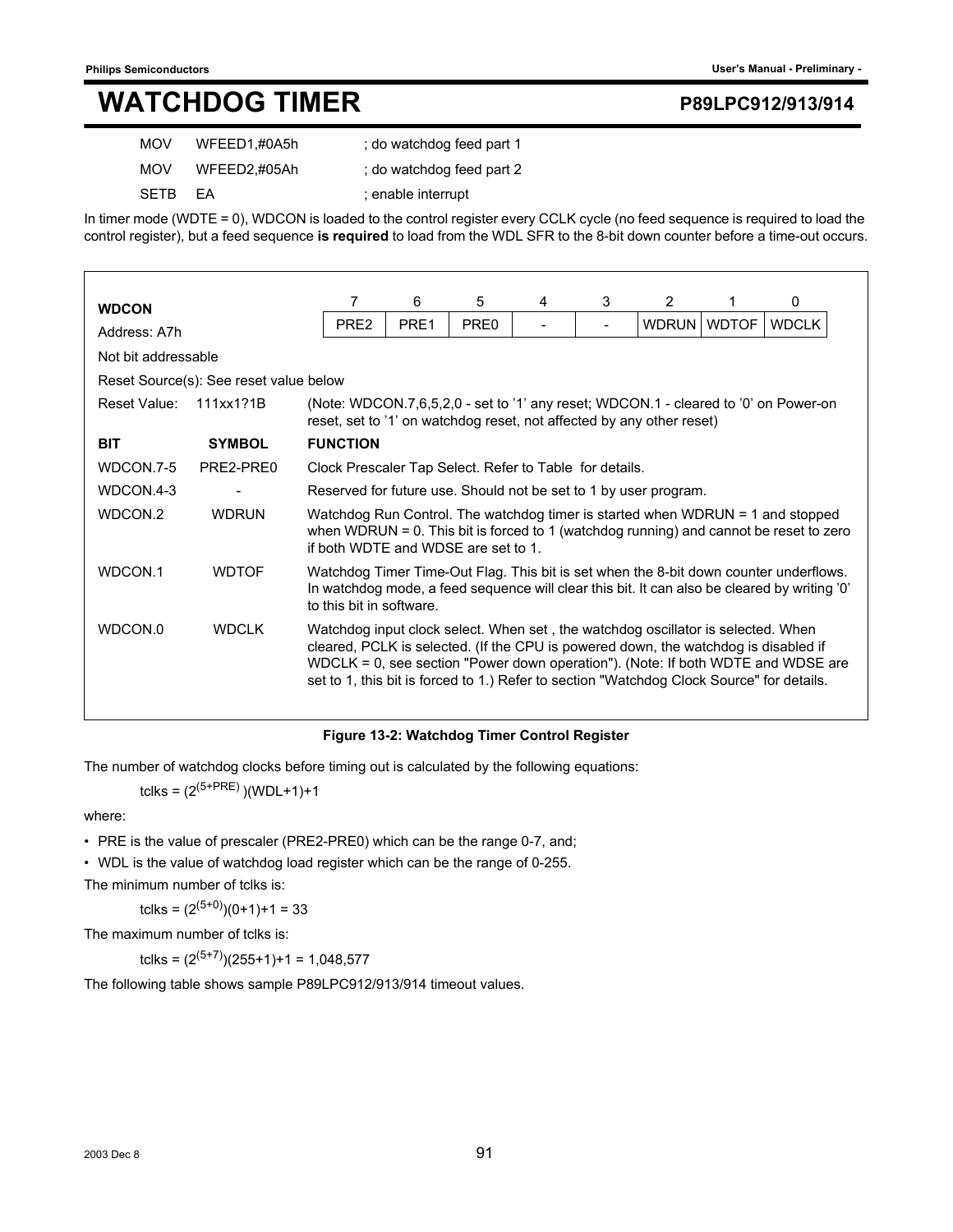| Table 13-2: P89LPC912/913/914 Watchdog Timeout Value |
|------------------------------------------------------|
|------------------------------------------------------|

|                                                     |                 | <b>Timeout Period</b>         | Watchdog Clock Source                         |                                            |
|-----------------------------------------------------|-----------------|-------------------------------|-----------------------------------------------|--------------------------------------------|
| PRE2-PRE0<br>000<br>001<br>010<br>011<br>100<br>101 | WDL in decimal) | (in watchdog clock<br>cycles) | 400KHz Watchdog Oscillator Clock<br>(Nominal) | 12MHz CCLK (6MHz CCLK/2<br>Watchdog Clock) |
|                                                     | 0               | 33                            | $82.5\mu s$                                   | $5.50\mu s$                                |
|                                                     | 255             | 8,193                         | 20.5ms                                        | 1.37ms                                     |
|                                                     | 0               | 65                            | $162.5\mu s$                                  | 10.8 <sub>µ</sub> s                        |
|                                                     | 255             | 16,385                        | 41.0ms                                        | 2.73ms                                     |
|                                                     | 0               | 129                           | 322.5µs                                       | $21.5\mu s$                                |
|                                                     | 255             | 32,769                        | 81.9ms                                        | 5.46ms                                     |
|                                                     | $\mathbf 0$     | 257                           | 642.5µs                                       | $42.8\mu s$                                |
|                                                     | 255             | 65,537                        | 163.8ms                                       | 10.9ms                                     |
|                                                     | 0               | 513                           | .1.28ms                                       | $85.5\,\mu s$                              |
|                                                     | 255             | 131,073                       | 327.7ms                                       | 21.8ms                                     |
|                                                     | $\mathbf 0$     | 1,025                         | 2.56ms                                        | $170.8µ$ s                                 |
|                                                     | 255             | 262,145                       | 655.4ms                                       | 43.7ms                                     |
| 110                                                 | $\mathbf 0$     | 2,049                         | 5.12ms                                        | 341.5µs                                    |
|                                                     | 255             | 524,289                       | 1.31s                                         | 87.4ms                                     |
| 111                                                 | $\mathbf 0$     | 4097                          | 10.2ms                                        | $682.8\mu s$                               |
|                                                     | 255             | 1,048,577                     | 2.62s                                         | 174.8ms                                    |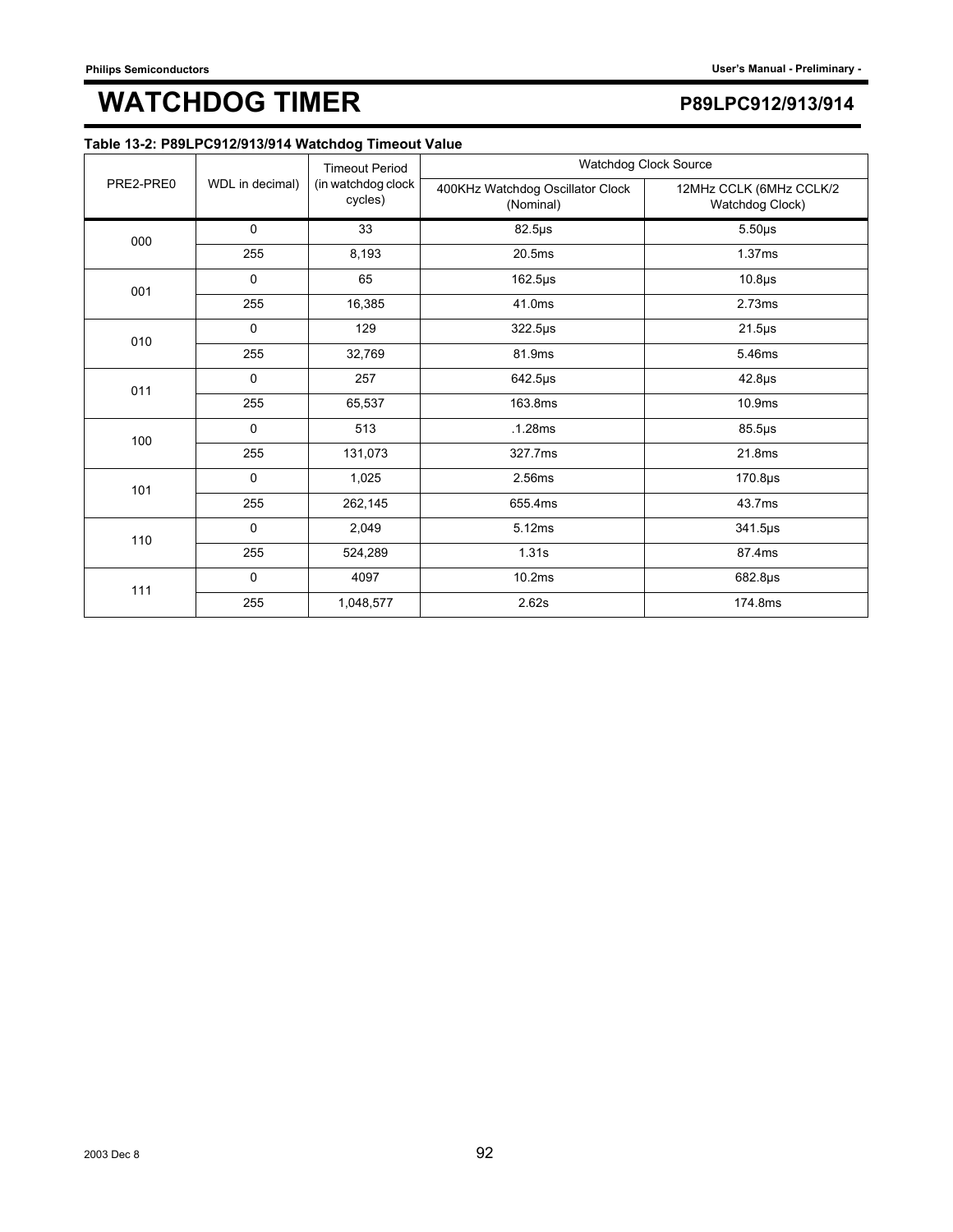

**Figure 13-3: Watchdog Timer in Watchdog Mode (WDTE = 1)**

## **WATCHDOG TIMER IN TIMER MODE**

Figure 13-4 shows the Watchdog Timer in Timer Mode. In this mode, any changes to WDCON are written to the shadow register after one watchdog clock cycle. A watchdog underflow will set the WDTOF bit. If IEN0.6 is set, the watchdog underflow is enabled to cause an interrupt. WDTOF is cleared by writing a '0' to this bit in software. When an underflow occurs, the contents of WDL is reloaded into the down counter and the watchdog timer immediately begins to count down again.

A feed is necessary to cause WDL to be loaded into the down counter before an underflow occurs. Incorrect feeds are ignored in this mode.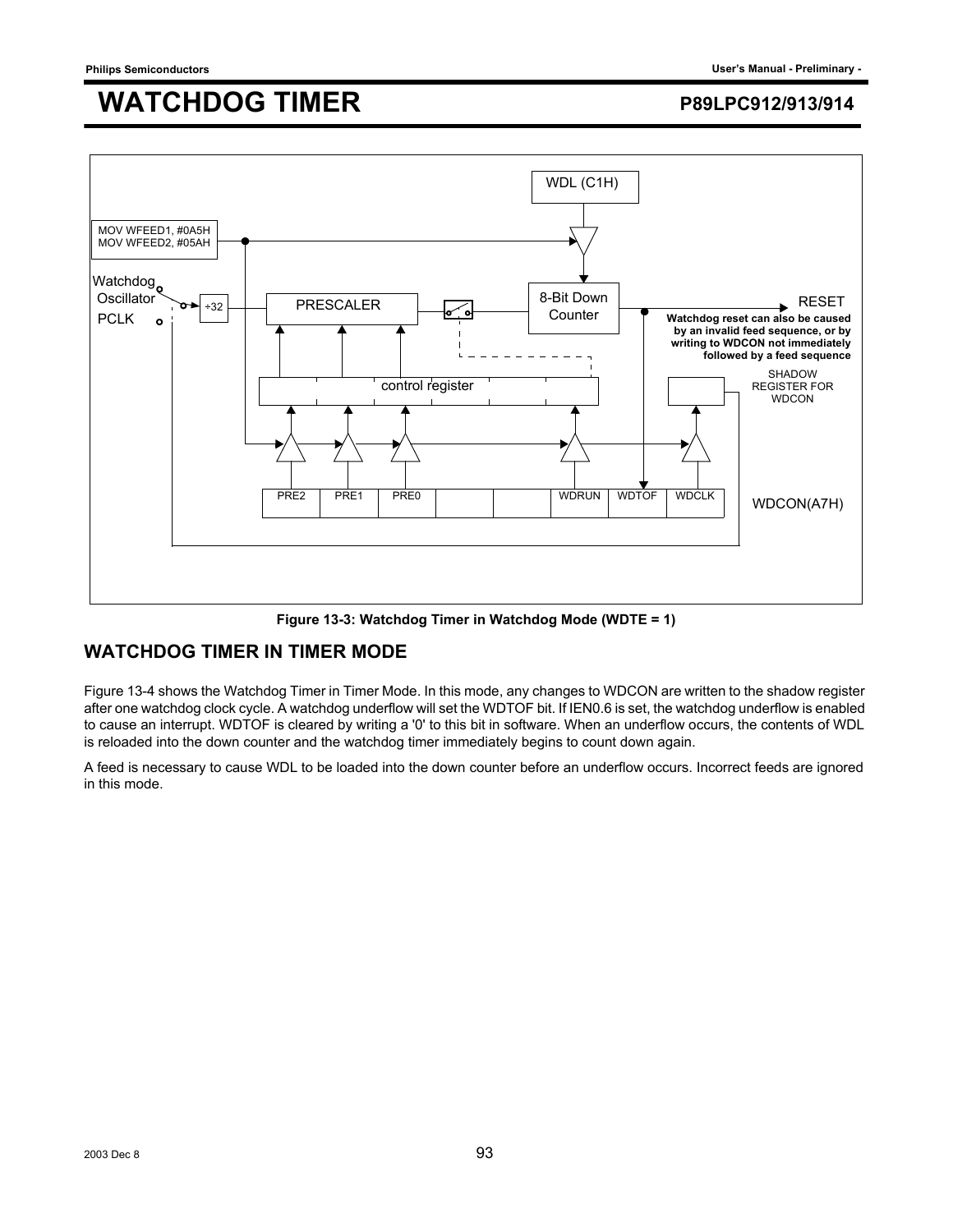

**Figure 13-4: Watchdog Timer in Timer Mode (WDTE = 0)**

### **POWER DOWN OPERATION**

The WDT oscillator will continue to run in power down, consuming approximately 50uA, as long as the WDT oscillator is selected as the clock source for the WDT. Selecting PCLK as the WDT source will result in the WDT oscillator going into power down with the rest of the device (see section "Watchdog Clock Source", below ). Power down mode will also prevent PCLK from running and therefore the watchdog is effectively disabled.

## **WATCHDOG CLOCK SOURCE**

The watchdog timer system has an on-chip 400KHz oscillator. The watchdog timer can be clocked from either the watchdog oscillator or from PCLK (refer to Figure 13-1) by configuring the WDCLK bit in the Watchdog Control Register WDCON. When the watchdog feature is enabled, the timer must be fed regularly by software in order to prevent it from resetting the CPU.

After changing WDCLK (WDCON.0), switching of the clock source will not immediately take effect. As shown in Figure 13-3, the selection is loaded after a watchdog feed sequence. In addition, due to clock synchronization logic, it can take two old clock cycles before the old clock source is deselected, and then an additional two new clock cycles before the new clock source is selected.

Since the prescaler starts counting immediately after a feed, switching clocks can cause some inaccuracy in the prescaler count. The inaccuracy could be as much as 2 old clock source counts plus 2 new clock cycles.

**Note:** When switching clocks, it is important that the old clock source is left enabled for 2 clock cycles after the feed completes. Otherwise, the watchdog may become disabled when the old clock source is disabled. For example, suppose PCLK (WCLK=0) is the current clock source. After WCLK is set to '1', the program should wait at least two PCLK cycles (4 CCLKs) after the feed completes before going into Power down mode. Otherwise, the watchdog could become disabled when CCLK turns off. The watchdog oscillator will never become selected as the clock source unless CCLK is turned on again first.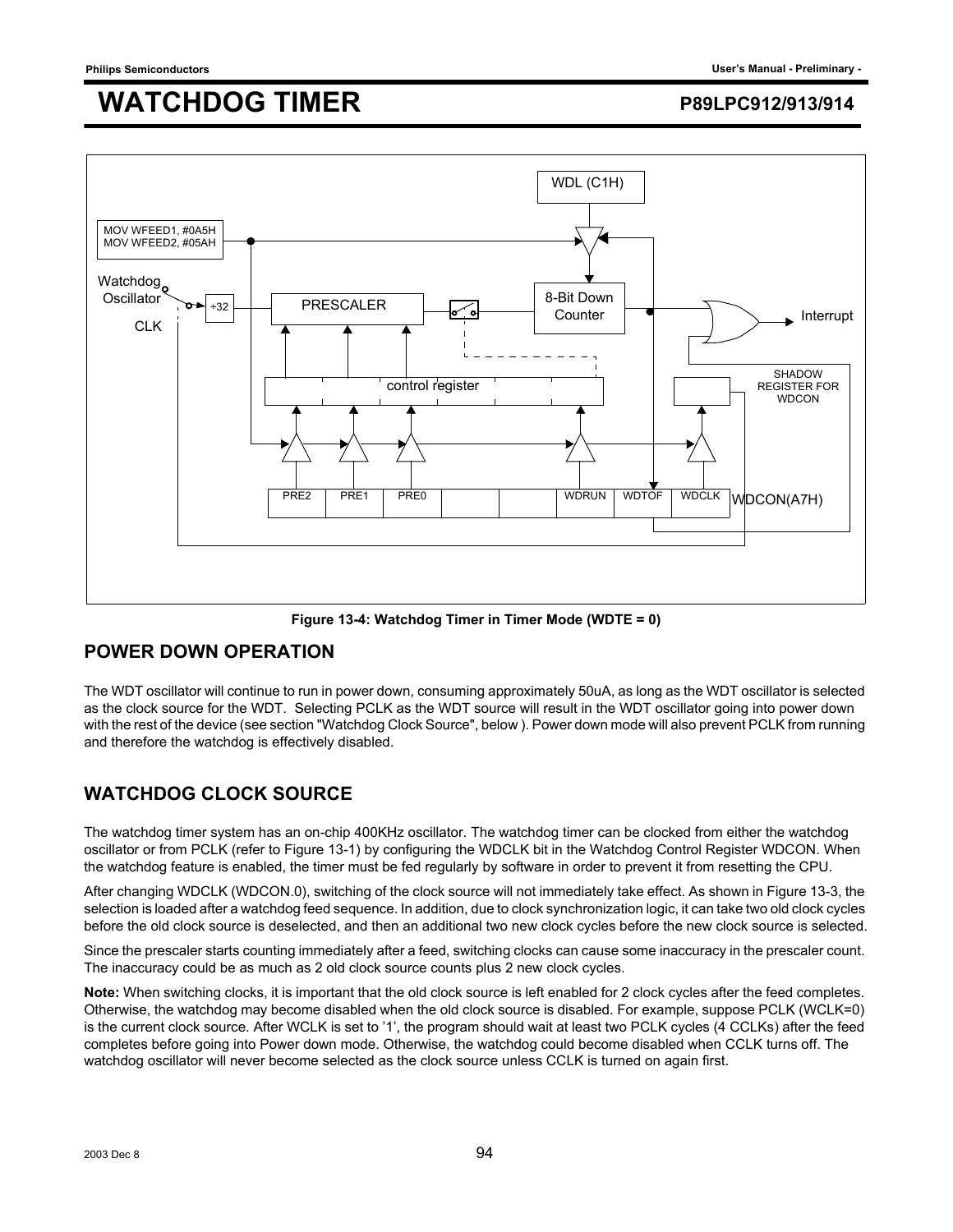## WATCHDOG TIMER **MATCHOOG** TIMER **EXAMPLE 1991-2/913/914**

### **PERIODIC WAKEUP FROM POWER DOWN WITHOUT AN EXTERNAL OSCILLATOR**

Without using an external oscillator source, the power consumption required in order to have a periodic wakeup is determined by the power consumption of the internal oscillator source used to produce the wakeup.The Real-time clock running from the internal RC oscillator can be used. The power consumption of this oscillator is approximately 300uA. Instead, if the WDT is used to generate interrupts the current is reduced to approximately 50uA. Whenever the WDT underflows, the device will wake up.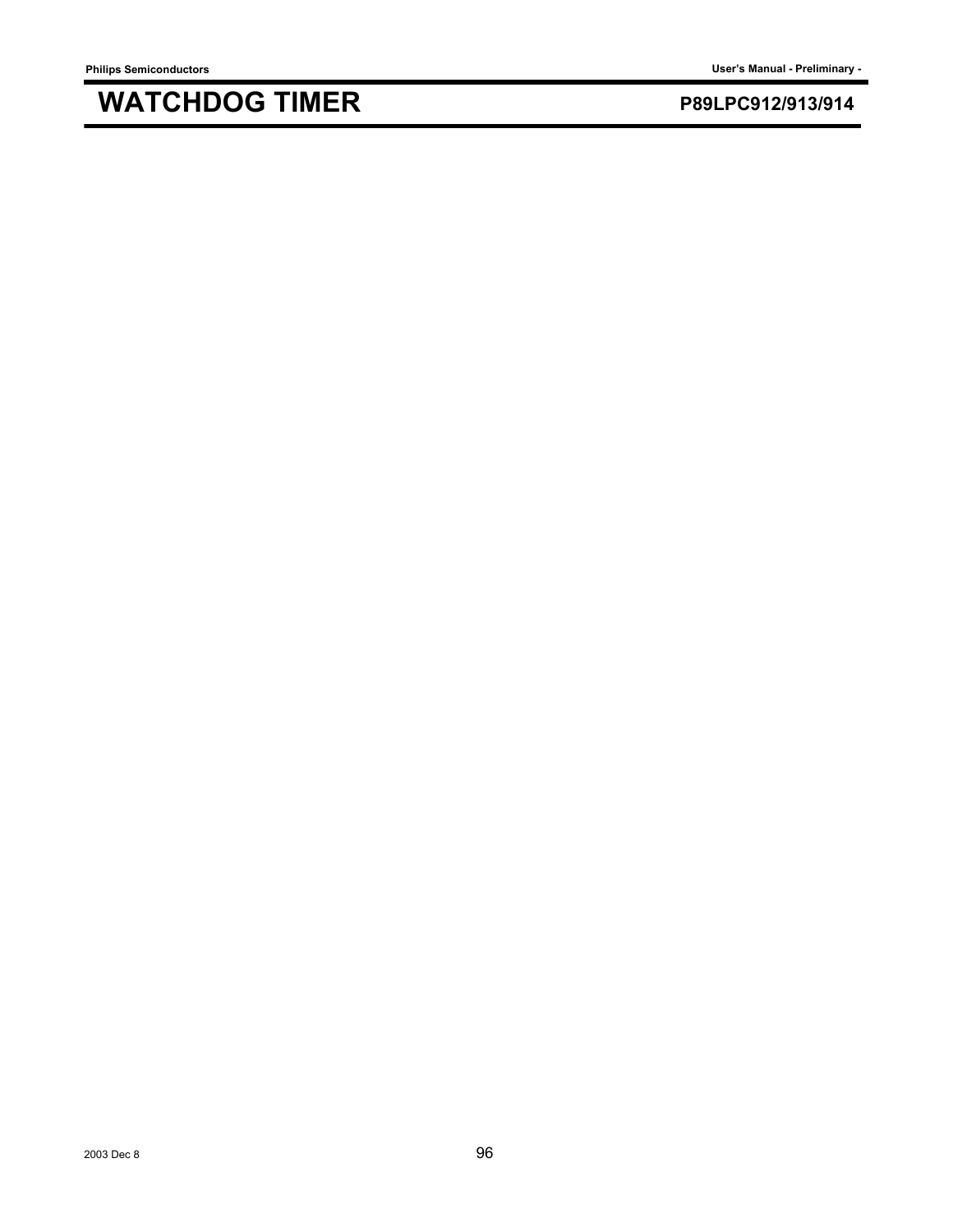# **ADDITIONAL FEATURES P89LPC912/913/914**

## **14. ADDITIONAL FEATURES**

The AUXR1 register contains several special purpose control bits that relate to several chip features. AUXR1 is described in Figure 14-1.

| AUXR1<br>Address: A2h      |               | 7                                                                                                                                                                                                                                |                                                                                                       |   |   |             |   |   |            |
|----------------------------|---------------|----------------------------------------------------------------------------------------------------------------------------------------------------------------------------------------------------------------------------------|-------------------------------------------------------------------------------------------------------|---|---|-------------|---|---|------------|
|                            |               |                                                                                                                                                                                                                                  |                                                                                                       |   |   |             |   |   |            |
|                            |               |                                                                                                                                                                                                                                  | 6                                                                                                     | 5 | 4 | 3           | 2 | 1 | 0          |
|                            |               | <b>CLKLP</b>                                                                                                                                                                                                                     | <b>EBRR</b>                                                                                           |   |   | <b>SRST</b> | 0 |   | <b>DPS</b> |
| Not bit addressable        |               |                                                                                                                                                                                                                                  |                                                                                                       |   |   |             |   |   |            |
| Reset Source(s): Any reset |               |                                                                                                                                                                                                                                  |                                                                                                       |   |   |             |   |   |            |
| Reset Value: 000000x0B     |               |                                                                                                                                                                                                                                  |                                                                                                       |   |   |             |   |   |            |
| <b>BIT</b>                 | <b>SYMBOL</b> | <b>FUNCTION</b>                                                                                                                                                                                                                  |                                                                                                       |   |   |             |   |   |            |
| AUXR <sub>1.7</sub>        | <b>CLKLP</b>  | Clock Low Power Select. When set, reduces power consumption in the clock circuits. Can<br>be used when the clock frequency is 8MHz or less. After reset this bit is cleared to support<br>up to 12MHz operation (P89LPC912/913). |                                                                                                       |   |   |             |   |   |            |
| AUXR1.6                    | <b>EBRR</b>   |                                                                                                                                                                                                                                  | UART Break Detect Reset Enable. If '1', UART Break Detect will cause a chip reset<br>(P89LPC913/914). |   |   |             |   |   |            |
| AUXR <sub>1.5</sub>        |               | Reserved                                                                                                                                                                                                                         |                                                                                                       |   |   |             |   |   |            |
| AUXR <sub>1.4</sub>        |               | Reserved                                                                                                                                                                                                                         |                                                                                                       |   |   |             |   |   |            |
| AUXR <sub>1.3</sub>        | <b>SRST</b>   | Software Reset. When set by software, resets the P89LPC912/913/914 as if a hardware<br>reset occurred.                                                                                                                           |                                                                                                       |   |   |             |   |   |            |
| AUXR <sub>1.2</sub>        | 0             | This bit contains a hard-wired 0. Allows toggling of the DPS bit by incrementing AUXR1,<br>without interfering with other bits in the register.                                                                                  |                                                                                                       |   |   |             |   |   |            |
| AUXR <sub>1.1</sub>        |               | Not used. Allowable to set to a "1".                                                                                                                                                                                             |                                                                                                       |   |   |             |   |   |            |
| AUXR <sub>1.0</sub>        | <b>DPS</b>    | Data Pointer Select. Chooses one of two Data Pointers.                                                                                                                                                                           |                                                                                                       |   |   |             |   |   |            |

### **Figure 14-1: AUXR1 Register**

## **SOFTWARE RESET**

The SRST bit in AUXR1 gives software the opportunity to reset the processor completely, as if an external reset or watchdog reset had occurred. If a value is written to AUXR1 that contains a 1 at bit position 3, all SFRs will be initialized and execution will resume at program address 0000. Care should be taken when writing to AUXR1 to avoid accidental software resets.

## **DUAL DATA POINTERS**

The dual Data Pointers (DPTR) adds to the ways in which the processor can specify the address used with certain instructions. The DPS bit in the AUXR1 register selects one of the two Data Pointers. The DPTR that is not currently selected is not accessible to software unless the DPS bit is toggled.

Specific instructions affected by the Data Pointer selection are:

- INC DPTR Increments the Data Pointer by 1.
- JMP @A+DPTR Jump indirect relative to DPTR value.
- MOV DPTR, #data16 Load the Data Pointer with a 16-bit constant.
- MOVCA, @A+DPTR Move code byte relative to DPTR to the accumulator.
- MOVXA, @DPTR Move data byte the accumulator to data memory relative to DPTR.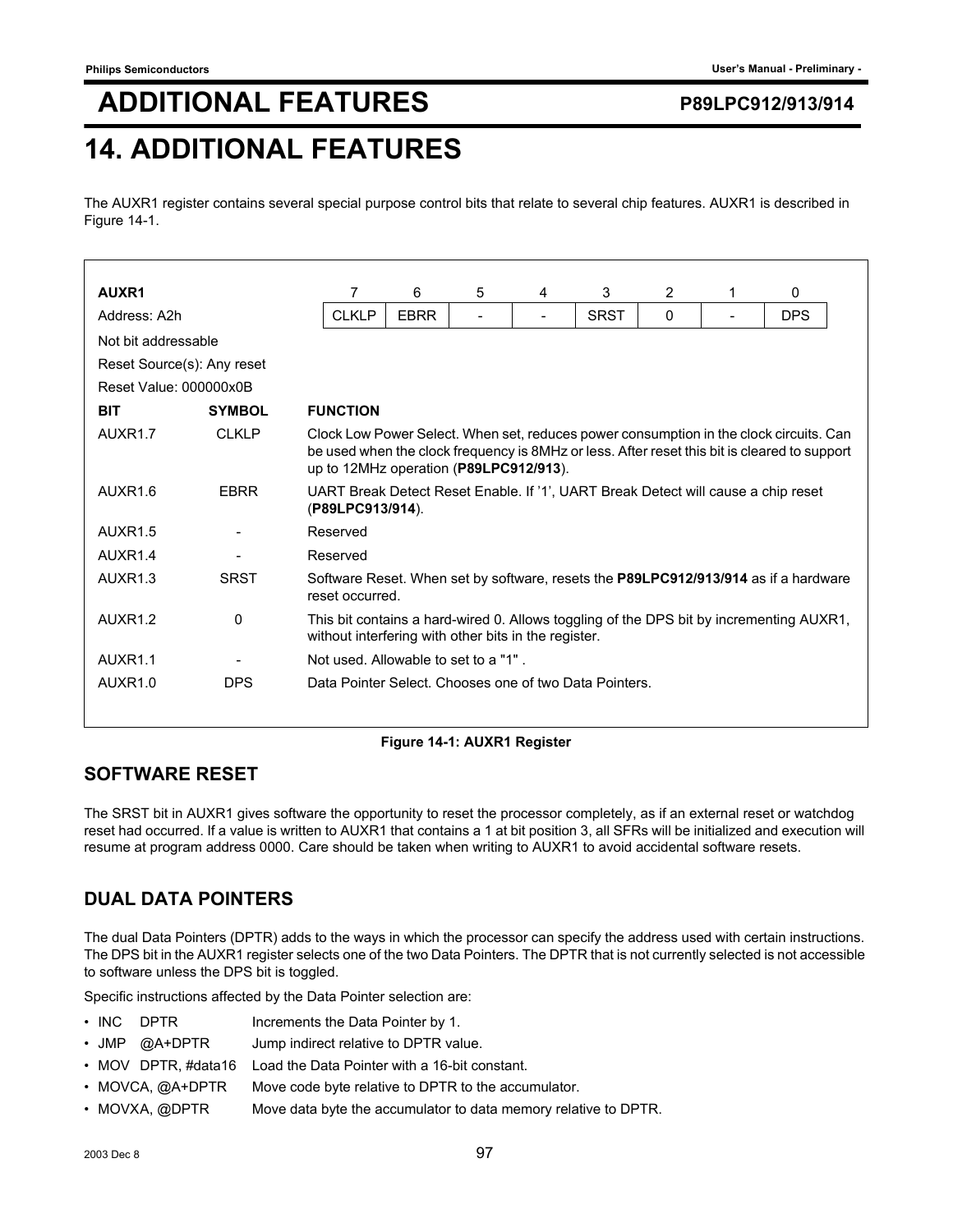## **ADDITIONAL FEATURES P89LPC912/913/914**

• MOVX@DPTR, A Move data byte from data memory relative to DPTR to the accumulator.

Also, any instruction that reads or manipulates the DPH and DPL registers (the upper and lower bytes of the current DPTR) will be affected by the setting of DPS. The MOVX instructions have limited application for the P89LPC912/913/914 since the part does not have an external data bus. However, they may be used to access Flash configuration information (see Flash Configuration section).

Bit 2 of AUXR1 is permanently wired as a logic 0. This is so that the DPS bit may be toggled (thereby switching Data Pointers) simply by incrementing the AUXR1 register, without the possibility of inadvertently altering other bits in the register.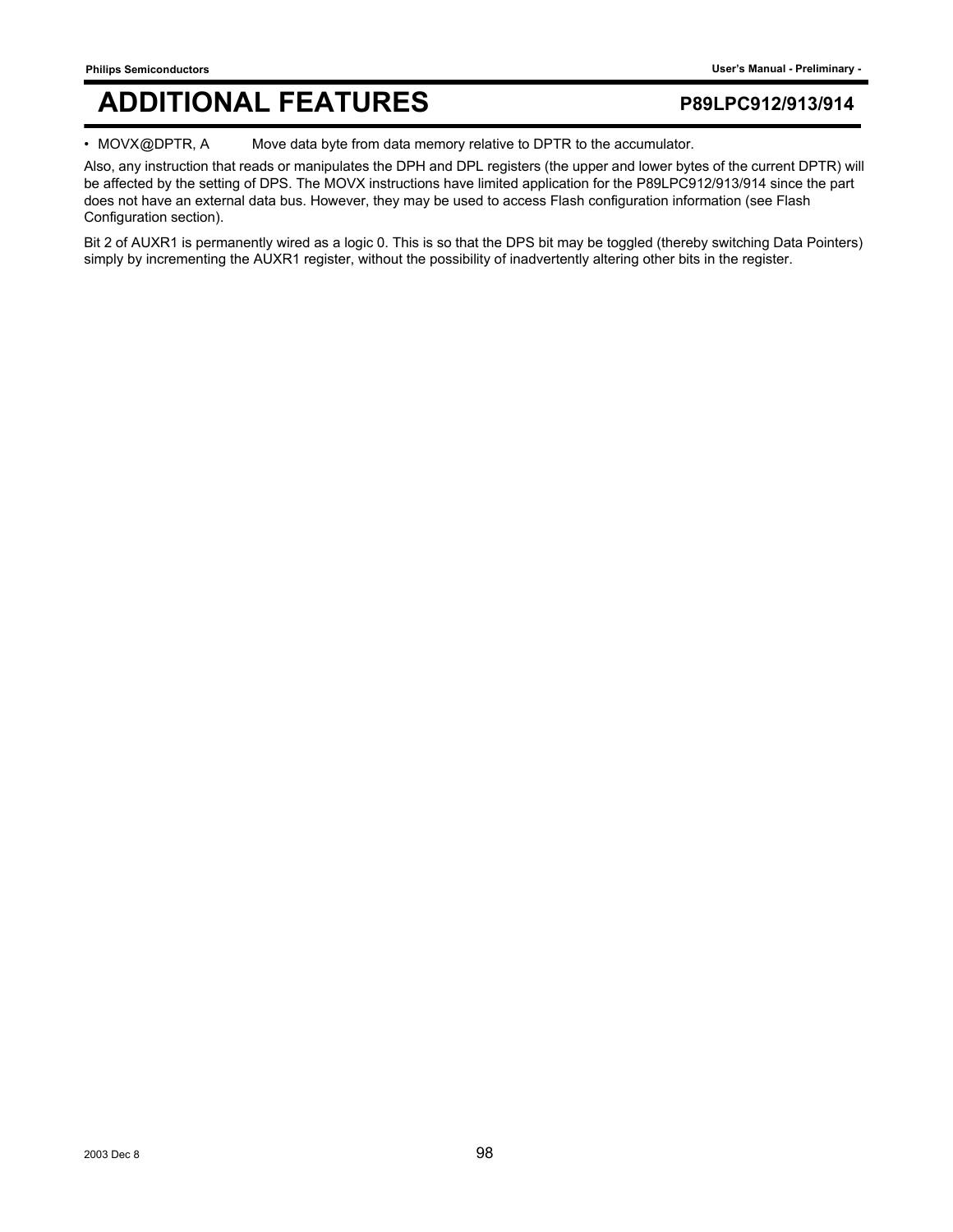## **FLASH PROGRAM MEMORY** P89LPC912/913/914 **15. FLASH PROGRAM MEMORY**

## **GENERAL DESCRIPTION**

The **P89LPC912/913/914** Flash memory provides in-circuit electrical erasure and programming. The Flash can be read and written as bytes. On-chip erase and write timing generation contribute to a user-friendly programming interface. The cell is designed to optimize the erase and programming mechanisms. The **P89LPC912/913/914** uses  $V_{DD}$  as the supply voltage to perform the Program/Erase algorithms. Additionally, serial programming using commercially available programmers provides a simple inteface to achieve in-circuit programming.The **P89LPC912/913/914** Flash reliably stores memory contents after 100,000 erase and program cycles (typical).

## **FEATURES**

- IAP-Lite allows individual and multiple bytes of code memory to be used for data storage.
- Programming and erase over the full operating voltage range
- Read/Programming/Erase using IAP-Lite
- Any flash program operation in 2 ms (4ms for erase/program)
- Serial programming with industry-standard commercial programmers allows in-circuit programming.
- Programmable security for the code in the Flash for each sector.
- >100,000 typical erase/program cycles for each byte.
- 256 byte sector size, 16 byte page size
- 10-year minimum data retention.

## **INTRODUCTION TO IAP-LITE**

The Flash code memory array of this device supports IAP-Lite programming and erase functions. Any byte in a non-secured sector of the code memory array may be read using the MOVC instruction and thus is suitable for use as non-volatile data storage. In addition, the user's code may access additional flash elements. These include UCFG1, the Boot Vector, Status Bit, security bytes, and signature bytes. Access of these elements uses a slightly different method than that used to access the user code memory.

## **USING FLASH AS DATA STORAGE**

IAP-Lite provides an erase-program function that makes it easy for one or more bytes within a page to be erased and programmed in a single operation without the need to erase or program any other bytes in the page. IAP-Lite is performed in the application under the control of the microcontroller's firmware using four SFRs and an internal 16-byte "page register" to facilitate erasing and programming within unsecured sectors. These SFRs are:

- FMCON (Flash Control Register). When read, this is the status register. When written, this is a command register. Note that the status bits are cleared to '0's when the command is written.
- FMDATA (Flash Data Register). Accepts data to be loaded into the page register.
- FMADRL, FMADRH (Flash memory address low, Flash memory address high). Used to specify the byte address within the page register or specify the page within user code memory.

The page register consists of 16 bytes and an update flag for each byte. When a LOAD command is issued to FMCON the page register contents and all of the update flags will be cleared. When FMDATA is written, the value written to FMDATA will be stored in the page register at the location specified by the lower 6 bits of FMADRL. In addition, the update flag for that location will be set. FMADRL will auto-increment to the next location. Auto-increment after writing to the last byte in the page register will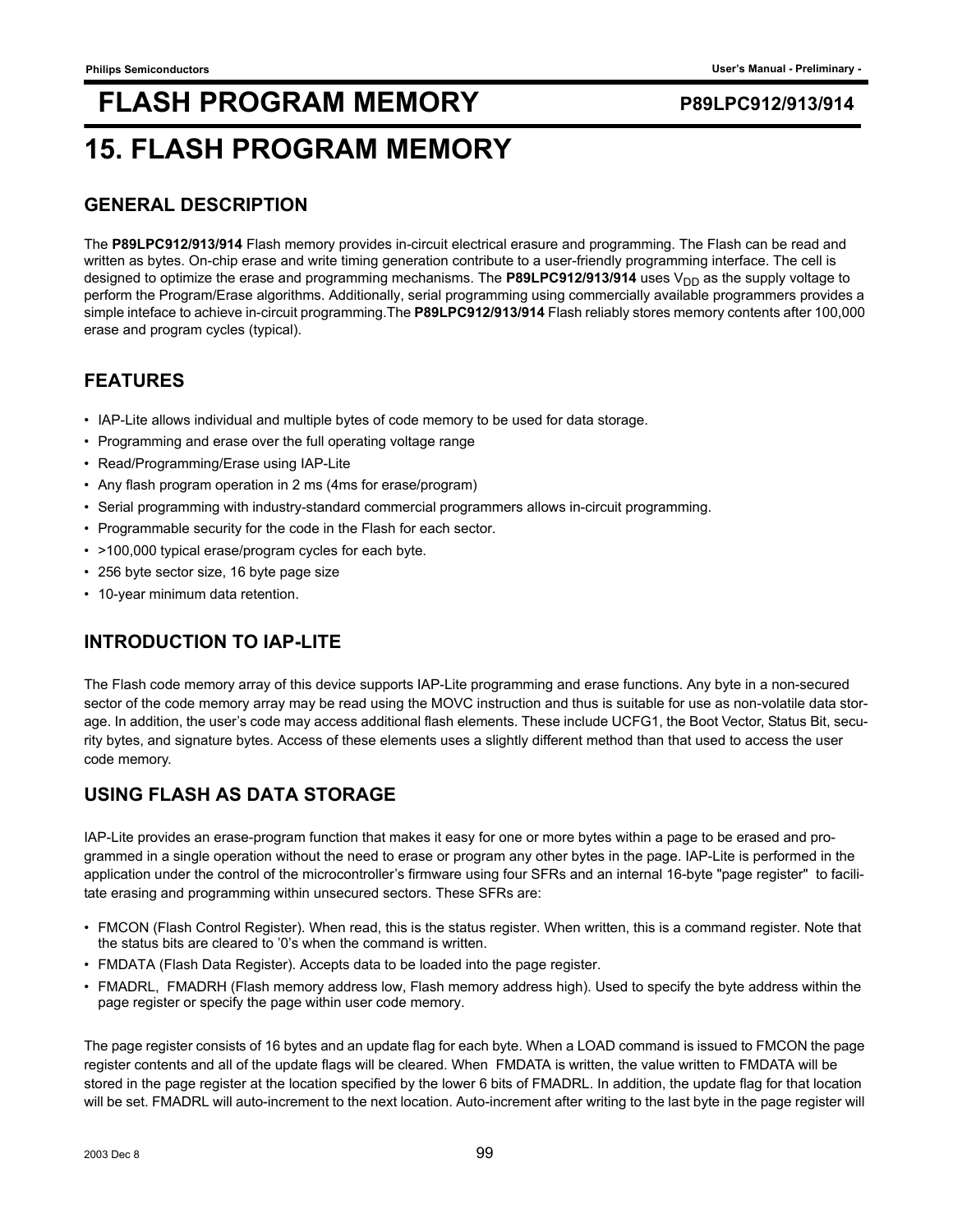"wrap -around" to the first byte in the page register, but will not affect FMADRL[7:4]. Bytes loaded into the page register do not have to be continuous. Any byte location can be loaded into the page register by changing the contents of FMADRL prior to writing to FMDATA. However, each location in the page register can only be written once following each LOAD command. Attempts to write to a page register location more than once should be avoided.

FMADRH and FMADRL[7:4] are used to select a page of code memory for the erase-program function. When the erase-program command is written to FMCON, the locations within the code memory page that correspond to updated locations in the page register will have their contents erased and programmed with the contents of their corresponding locations in the page register. Only the bytes that were loaded into the page register will be erased and programmed in the user code array. Other bytes within the user code memory will not be affected.

Writing the erase-program command (68H) to FMCON will start the erase-program process and place the CPU in a programidle state. The CPU will remain in this idle state until the erase-program cycle is either completed or terminated by an interrupt. When the program-idle state is exited, FMCON will contain status information for the cycle.

If an interrupt occurs during an erase/programming cycle, the erase/programming cycle will be aborted and the OI flag (Operation Interrupted) in FMCON will be set. If the application permits interrupts during erasing-programming, the user code should check the OI flag (FMCON.0) after each erase-programming operation to see if the operation was aborted. If the operation was aborted, the user's code will need to repeat the process starting with loading the page register.

The erase-program cycle takes 4ms to complete, regardless of the number of bytes that were loaded into the page register.

Erasing-programming of a single byte (or multiple bytes) in code memory is accomplished using the following steps:

- Write the LOAD command (00H) to FMCON. The LOAD command will clear all locations in the page register and their corresponding update flags.
- Write the address within the page register to FMADRL. Since the loading the page register uses FMADRL[5:0], and since the erase-program command uses FMADRH and FMADRL[7:4], the user can write the byte location within the page register (FMADRL[3:0]) and the code memory page address (FMADRH and FMADRL[7:4]) at this time.
- Write the data to be programmed to FMDATA. This will increment FMADRL pointing to the next byte in the page register.
- Write the address of the next byte to be programmed to FMADRL, if desired. (Not needed for contiguous bytes since FMADRL is auto-incremented). All bytes to be programmed must be within the same page.
- Write the data for the next byte to be programmed to FMDATA.
- Repeat writing of FMADRL and/or FMDATA until all desired bytes have been loaded into the page register.
- Write the page address in user code memory to FMADRH and FMADRL[7:4], if not previously included when writing the page register address to FMADRL[3:0].
- Write the erase-program command (68H) to FMCON,starting the erase-program cycle.
- Read FMCON to check status. If aborted, repeat starting with the LOAD command.

An assembly language routine to load the page register and perform an erase/program operation is shown in Figure 15-2. A similar C-language routine is shown in Figure 15-3.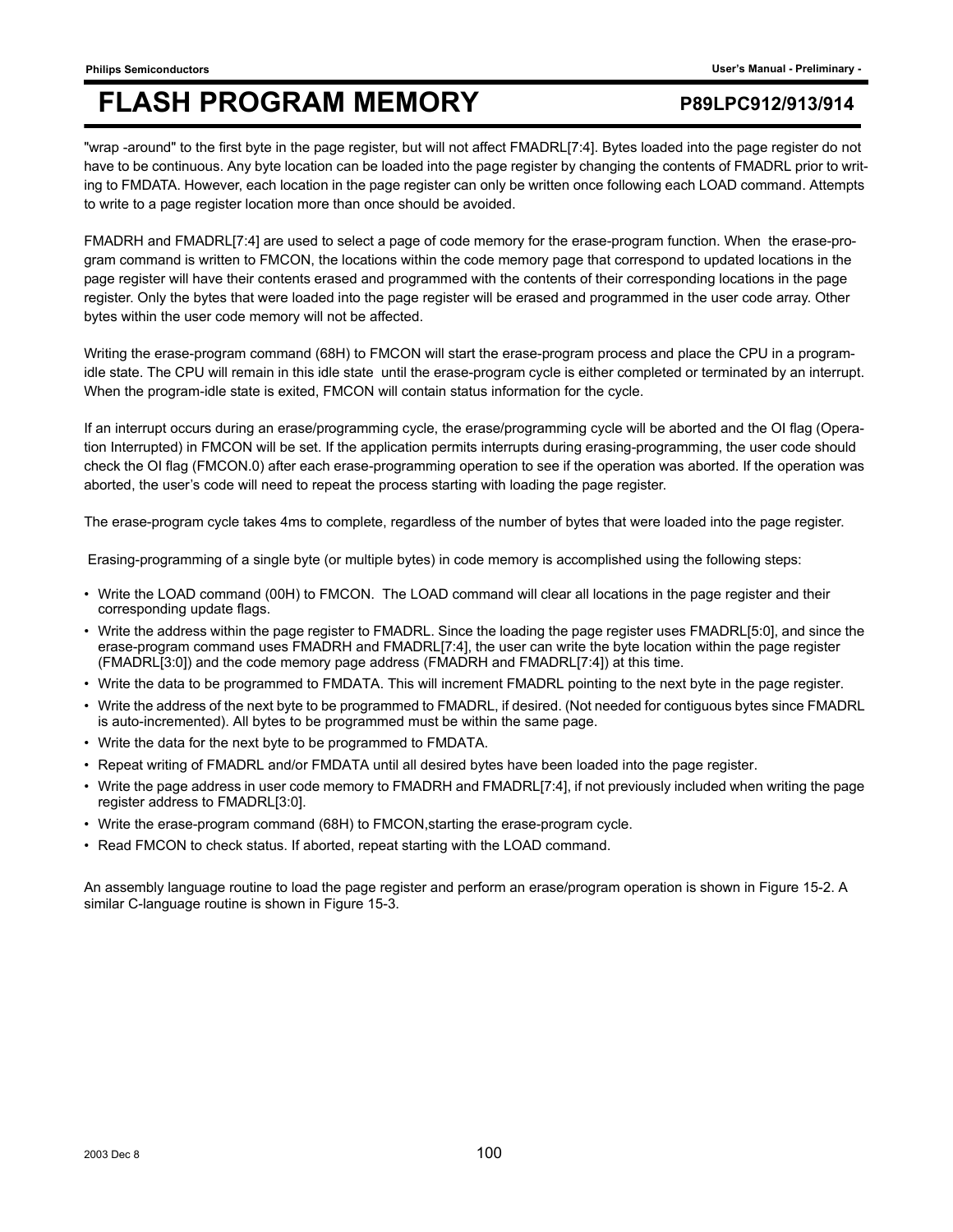| <b>FMCON</b>               |               |                                                                                                                                                                                                           | 6 | 5 | 4 | 3          | 2          |    | 0  |  |
|----------------------------|---------------|-----------------------------------------------------------------------------------------------------------------------------------------------------------------------------------------------------------|---|---|---|------------|------------|----|----|--|
| Address: E4h               |               |                                                                                                                                                                                                           |   |   |   | <b>HVA</b> | <b>HVE</b> | S٧ | Οl |  |
| Not bit addressable        |               |                                                                                                                                                                                                           |   |   |   |            |            |    |    |  |
| Reset Source(s): Any reset |               |                                                                                                                                                                                                           |   |   |   |            |            |    |    |  |
| Reset Value:               |               |                                                                                                                                                                                                           |   |   |   |            |            |    |    |  |
| <b>BIT</b>                 | <b>SYMBOL</b> | <b>FUNCTION</b>                                                                                                                                                                                           |   |   |   |            |            |    |    |  |
| FMCON.7-4                  |               | Reserved.                                                                                                                                                                                                 |   |   |   |            |            |    |    |  |
| FMCON.3                    | <b>HVA</b>    | High voltage abort. Set if either an interrupt or a brown-out is detected during a program<br>or erase cycle. Also set if the brown-out detector is disabled at the start of a program or<br>erase cycle. |   |   |   |            |            |    |    |  |
| FMCON.2                    | <b>HVF</b>    | High voltage error. Set when an error occurs in the high voltage generator.                                                                                                                               |   |   |   |            |            |    |    |  |
| FMCON.1                    | <b>SV</b>     | Security violation. Set when an attempt is made to program, erase, or CRC a secured<br>sector or page.                                                                                                    |   |   |   |            |            |    |    |  |

**Figure 15-1: Flash Memory Control Register**

| $;*$ Inputs: |                                          |                                                       | $\star$ |
|--------------|------------------------------------------|-------------------------------------------------------|---------|
| $; *$        | $R3$ = number of bytes to program (byte) |                                                       | $\star$ |
| $; *$        | $R4$ = page address MSB (byte)           |                                                       | $\star$ |
|              | $;*$ R5 = page address LSB (byte)        |                                                       | $\star$ |
| $; *$        | R7 = pointer to data buffer in RAM(byte) |                                                       | $\star$ |
| ;* Outputs:  |                                          |                                                       | $\star$ |
| $; *$        | $R7 =$ status (byte)                     |                                                       | $\star$ |
| $; *$        | $C = clear$ on no error, set on error    |                                                       | $\star$ |
| LOAD EQU     | 00H                                      |                                                       |         |
| EP EOU       | 68H                                      |                                                       |         |
|              |                                          |                                                       |         |
| PGM USER:    |                                          |                                                       |         |
|              |                                          | MOV FMCON, #LOAD ; load command, clears page register |         |
|              | MOV FMADRH, R4                           | ; get high address                                    |         |
|              | MOV FMADRL, R5                           | ; get low address                                     |         |
| MOV A, R7    |                                          | $\ddot{ }$                                            |         |
| MOV          | RO, A                                    | ; get pointer into RO                                 |         |
| LOAD PAGE:   |                                          |                                                       |         |
| MOV          |                                          | FMDAT, CRO  ; write data to page register             |         |
| INC          | R0                                       | ; point to next byte                                  |         |
|              |                                          | DJNZ R3, LOAD PAGE ; do until count is zero           |         |
| MOV          | FMCON, #EP                               | ; else erase & program the page                       |         |
|              |                                          |                                                       |         |
|              | MOV R7, FMCON                            | ; copy status for return                              |         |
| MOV          | A, R7                                    | : read status                                         |         |
| ANL          | A,#OFH                                   | ; save only four lower bits                           |         |
| JNZ          | BAD                                      | $\ddot{ }$                                            |         |
| CLR          | $\mathbb{C}$                             | ; clear error flag if good                            |         |
| RET          |                                          | ; and return                                          |         |
| BAD:         |                                          |                                                       |         |
| SETB         | $\mathsf{C}$                             | ; set error flag                                      |         |
| <b>RET</b>   |                                          | ; and return                                          |         |
|              |                                          |                                                       |         |

### **Figure 15-2: Assembly language routine to erase/program all or part of a page**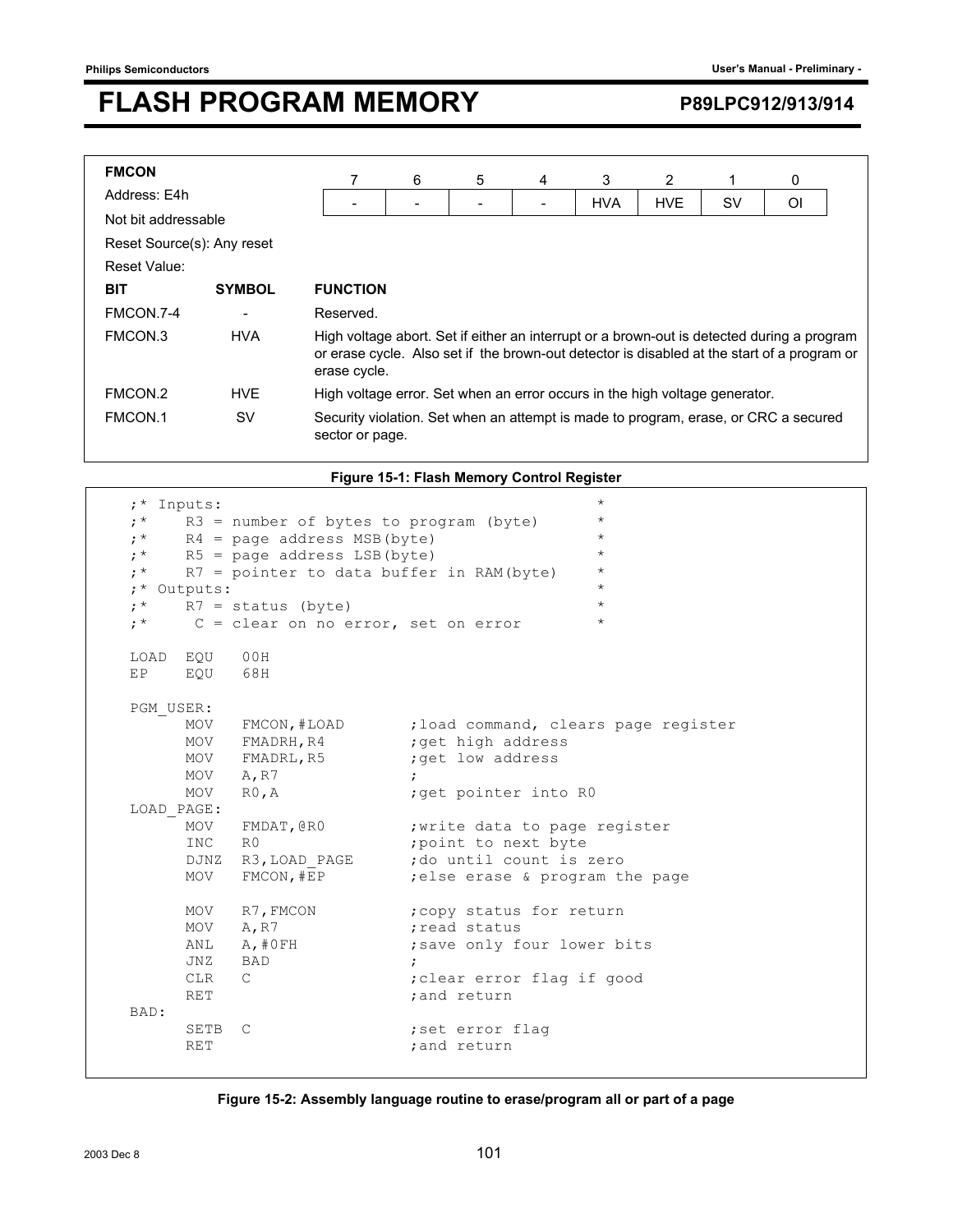```
unsigned char idata dbytes[16]; // data buffer
unsigned char Fm stat; \frac{1}{10} status result
bit PGM USER (unsigned char, unsigned char);
bit prog fail;
void main () 
{ 
     prog_fail=PGM_USER(0x1F,0xC0);
} 
bit PGM USER (unsigned char page hi, unsigned char page lo)
\{ #define LOAD 0x00 // clear page register, enable loading 
           #define EP 0x68 // erase & program page 
          unsigned char i; // loop count
     FMCON = LOAD;<br>FMADRH = page hi; // // // // //
     FMADRH = page hi;FMADRL = page 10; //write my page address to addr regs
     for (i=0; i<16; i=i+1) { 
               FMDATA = dbvtes[i]; } 
     FMCON = EP; //erase & prog page command
     Fm stat = FMCON; //read the result statusif ((Fm stat & 0x0F)!=0) prog fail=1; else prog fail=0;
      return(prog_fail); 
 }
```
### **Figure 15-3: C-language routine to erase/program all or part of a page**

### **ACCESSING ADDITIONAL FLASH ELEMENTS**

In addition to the user code array, the user's firmware may access additional flash elements. These include UCFG1, the Boot Vector, Status Bit, security bytes, and signature bytes. Access of these elements uses a slightly different method than that used to access the user code memory. Signature bytes are read-only. Security bytes may be erased only under certain conditions. IAP-Lite is performed in the application under the control of the microcontroller's firmware using four SFRs to facilitate erasing, programming, or reading. These SFRs are:

- FMCON (Flash Control Register). When read, this is the status register. When written, this is a command register. Note that the status bits are cleared to '0's when the command is written.
- FMDATA (Flash Data Register). Accepts data to be loaded into or from the flash element.
- FMADRL (Flash memory address low). Used to specify the flash element.

The flash elements that may be accessed and their addresses are shown in Table 15-1.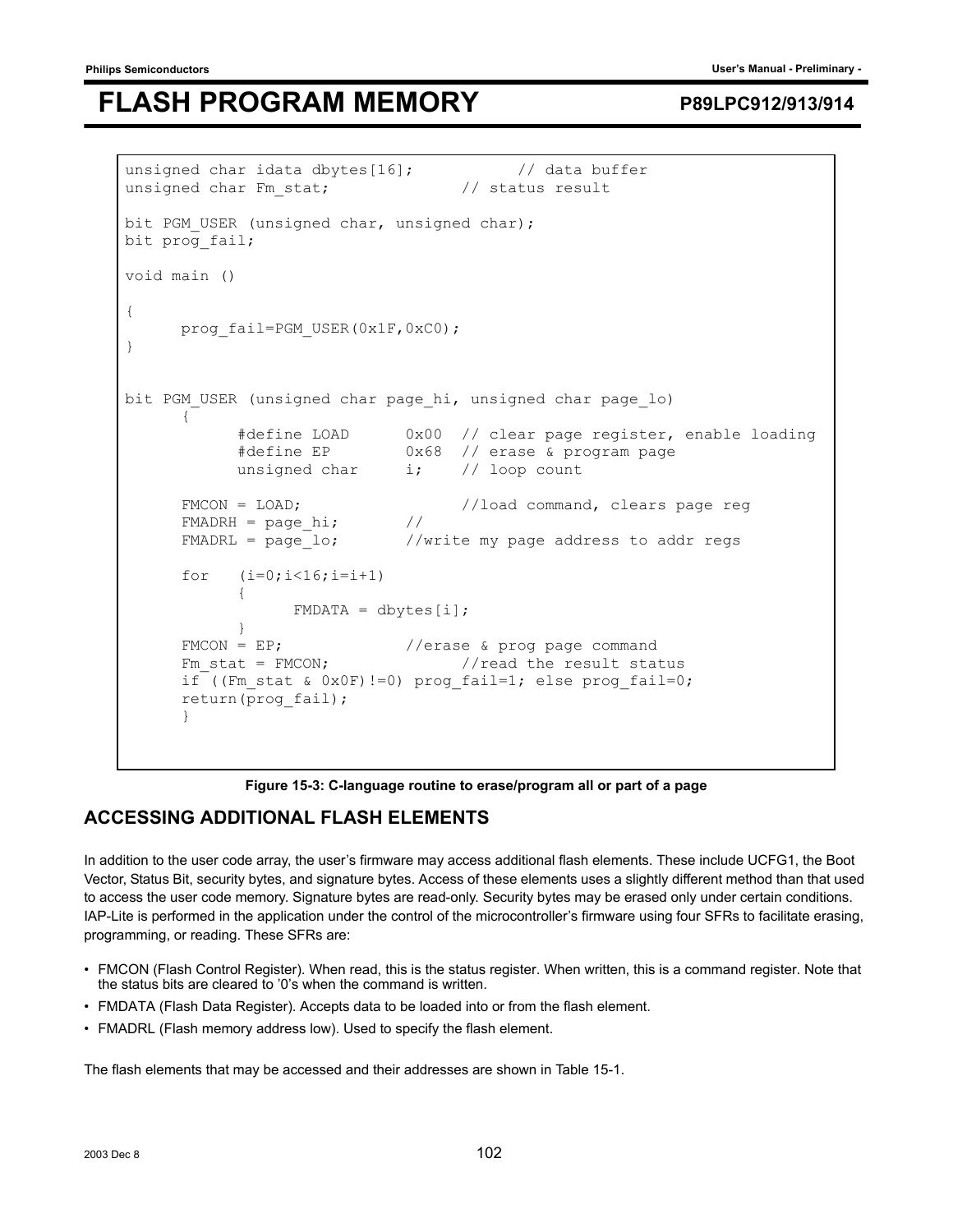### **Table 15-1: Flash elements accesable through IAP-Lite**

| <b>Element</b>     |     | <b>Address Description</b>      |
|--------------------|-----|---------------------------------|
| UCFG1              | 00h | User Configuration byte 1.      |
|                    |     |                                 |
| <b>Boot Vector</b> | 02h | Boot vector                     |
| <b>Status Bit</b>  | 03h | Status bit byte                 |
| Security<br>byte 0 | 08h | Security byte, sector 0         |
| Security<br>byte 1 | 09h | Security byte, sector 1         |
| Security<br>byte 2 | 0Ah | Security byte, sector 2         |
| Security<br>byte3  | 0Bh | Security byte, sector 3         |
| Mfgr Id            | 10h | Signature byte, manufacturer id |
| $Id$ 1             | 11h | Signature byte, id 1            |
| $Id_2$             | 12h | Signature byte, id 2            |

## **ERASE-PROGRAMMING ADDITIONAL FLASH ELEMENTS**

The erase-program cycle takes 4ms to complete and is accomplished using the following steps:

- Write the address of the flash element to FMADRL.
- Write the CONF command (6CH) to FMCON.
- Write the data to be programmed to FMDATA.
- Read FMCON to check status. If aborted, repeat this sequence.

Writing the data to be programmed to FMDATA will start the erase-program process and place the CPU in a program-idle state. The CPU will remain in this idle state until the erase-program cycle is either completed or terminated by an interrupt. When the program-idle state is exited, FMCON will contain status information for the cycle.

If an interrupt occurs during an erase/programming cycle, the erase/programming cycle will be aborted and the OI flag (Operation Interrupted) in FMCON will be set. If the application permits interrupts during erasing-programming the user code should check the OI flag (FMCON.0) after each erase-programming operation to see if the operation was aborted. If the operation was aborted, the user's code will need to repeat the process.

## **READING ADDITIONAL FLASH ELEMENTS**

The read cycle is accomplished using the following steps:

- Write the address of the flash element to FMADRL.
- Write the CONF command (6CH) to FMCON.
- Read the data from FMDATA

The read cycle completes in a single machine cycle and thus will not enter an idle state. It can be interrupted. However, there is no need to check status.

An assembly language routine to perform an erase/program operation of a flash element is shown in Figure 15-4. A similar Clanguage routine is shown in Figure 15-5. A C-language routine to read a flash element is shown in Figure 15-6.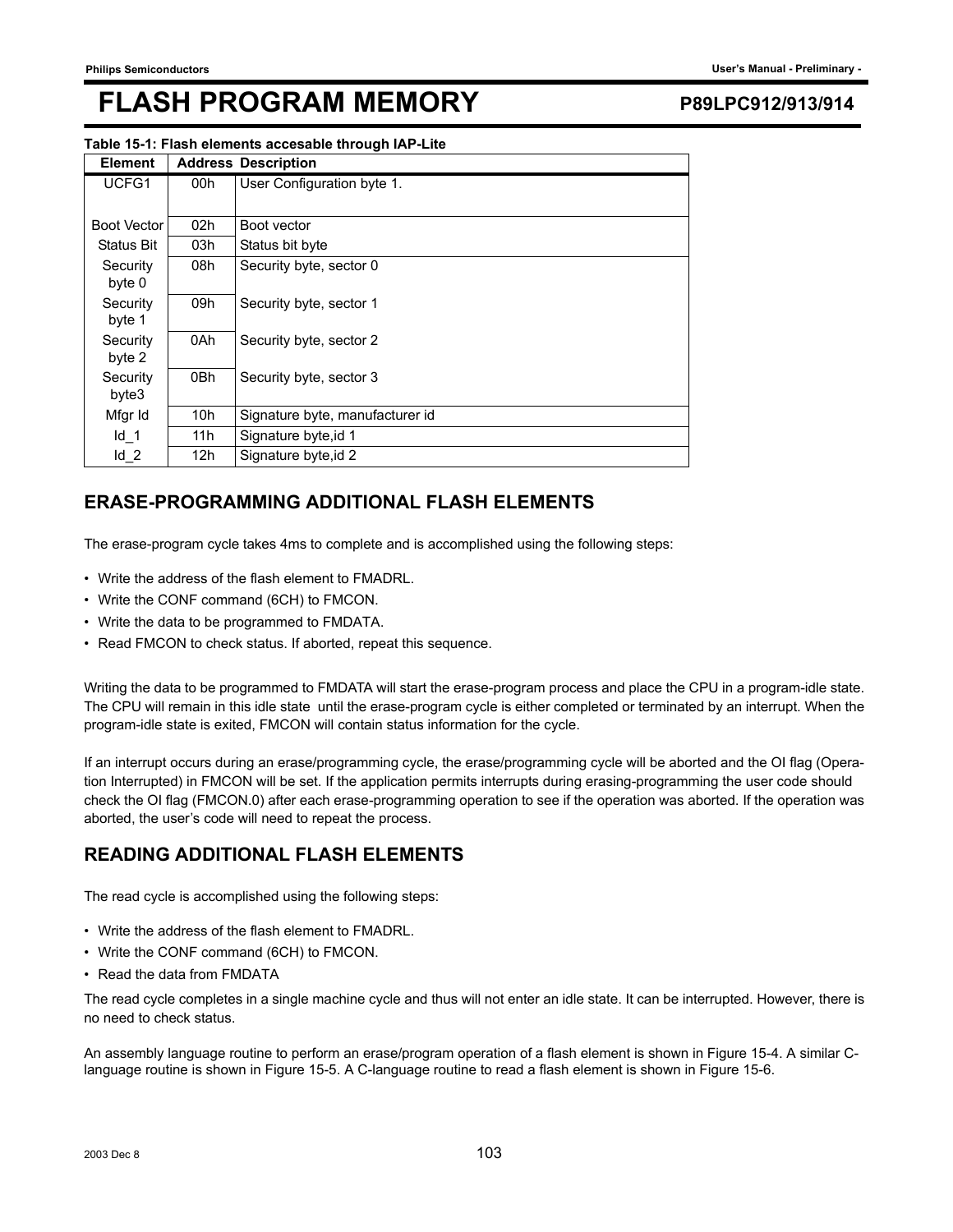r

## **FLASH PROGRAM MEMORY** P89LPC912/913/914

```
\begin{array}{lll} ; \star \quad & \text{Inputs:} \\ ; \star \quad & \text{R5 = data to write (byte)} \end{array};* R5 = data to write(byte) * *<br>;* R7 = element address(byte) * *
    R7 = element address(byte) *<br>utputs:
;* Outputs: * 
; * None
CONF EQU 6CH 
WR_ELEM: 
MOV FMADRL, R7 ; write the address
MOV FMCON, #CONF 7 load CONF command
MOV FMDAT, R5 ; write the data
     MOV R7, FMCON ; copy status for return
     MOV A, R7 ;read status<br>
ANL A, #0FH ;save only fo
     ANL A,#0FH ; save only four lower bits<br>
JNZ BAD : see if good or bad
     JNZ BAD ; see if good or bad
     CLR C ;clear error flag if good
     RET ; and return
BAD: 
     SETB C ; set error flag if bad
     RET ;and return
```


```
unsigned char Fm_stat; \frac{1}{2} // status result
bit PGM EL (unsigned char, unsigned char);
bit prog fail;
void main () 
{ 
     prog_fail=PGM_EL(0x02,0x1C);
} 
bit PGM EL (unsigned char el addr, unsigned char el data)
      { 
           #define CONF 0x6C // access flash elements 
     FMADRL = el addr; //write element address to addr reg
     FMCON = CONF; //load command, clears page reg
FMDATA = el_data; //write data and start the cycle
Fm stat = FMCON; //read the result statusif ((Fm stat & 0x0F)!=0) prog fail=1; else prog fail=0;
      return(prog_fail); 
      }
```
**Figure 15-5: C-language routine to erase/program a flash element**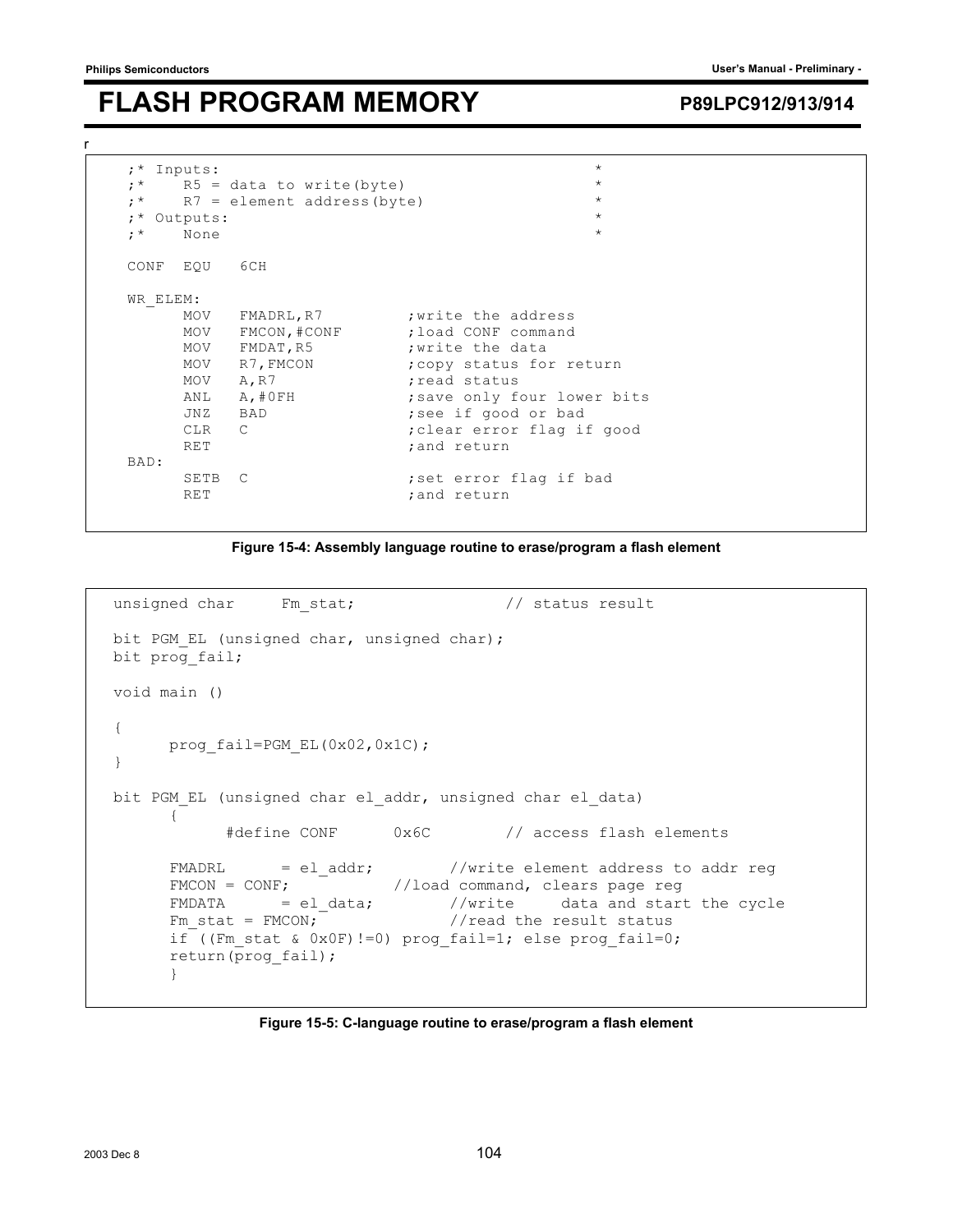```
#include <REG921.H> 
unsigned char READ EL (unsigned char);
unsigned char GET \overline{EL};
void main () 
{ 
     GET EL = READ EL(0x02);
} 
unsigned char READ EL (unsigned char el addr)
      { 
 #define CONF 0x6C // access flash elements 
 unsigned char el_data; // local for element data 
FMADRL = el_addr; //write element address to addr reg
FMCON = CONF; //access \; flash \; elements \; commandel data = FMDATA; //read the element data
      return(el_data); 
      }
```
### **Figure 15-6: C-language routine to read a flash element**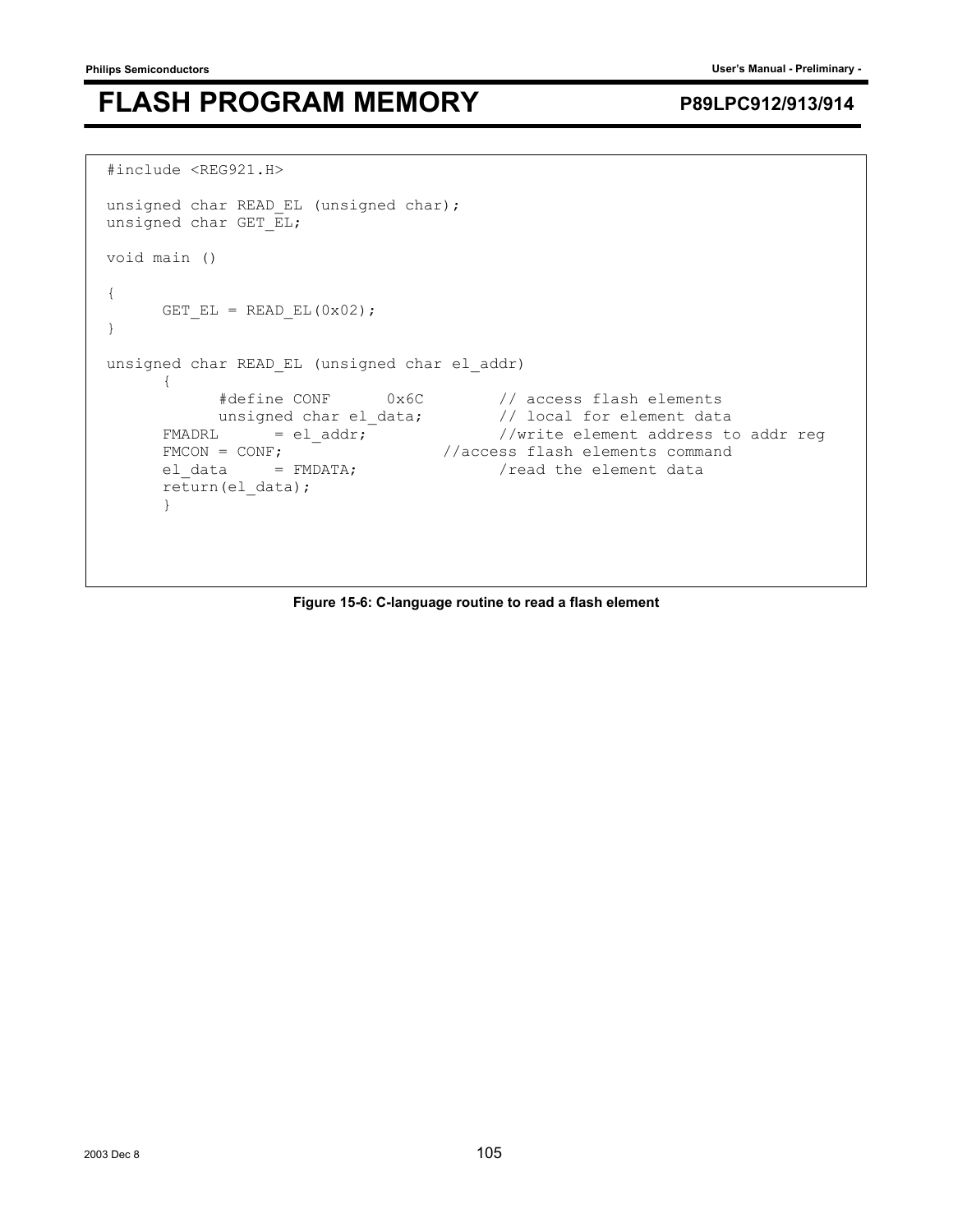## **USER CONFIGURATION BYTES**

A number of user-configurable features of the **P89LPC912/913/914** must be defined at power-up and therefore cannot be set by the program after start of execution. These features are configured through the use of Flash byte UCFG1 shown in Figure 15-7.

| UCFG1                      |                                                                                                                           | 7                                                                                                                                                                                                                                                                                                                                                                                                                                                                           | 6                                                                                                                                                                                                                             | 5          | 4           | 3 | $\overline{2}$    | 1     | 0                 |
|----------------------------|---------------------------------------------------------------------------------------------------------------------------|-----------------------------------------------------------------------------------------------------------------------------------------------------------------------------------------------------------------------------------------------------------------------------------------------------------------------------------------------------------------------------------------------------------------------------------------------------------------------------|-------------------------------------------------------------------------------------------------------------------------------------------------------------------------------------------------------------------------------|------------|-------------|---|-------------------|-------|-------------------|
| Address: xxxxh             |                                                                                                                           | <b>WDTE</b>                                                                                                                                                                                                                                                                                                                                                                                                                                                                 | <b>RPE</b>                                                                                                                                                                                                                    | <b>BOE</b> | <b>WDSE</b> |   | FOSC <sub>2</sub> | FOSC1 | FOSC <sub>0</sub> |
|                            |                                                                                                                           |                                                                                                                                                                                                                                                                                                                                                                                                                                                                             |                                                                                                                                                                                                                               |            |             |   |                   |       |                   |
| Default: 63h               |                                                                                                                           |                                                                                                                                                                                                                                                                                                                                                                                                                                                                             |                                                                                                                                                                                                                               |            |             |   |                   |       |                   |
| <b>BIT</b>                 | <b>SYMBOL</b>                                                                                                             | <b>FUNCTION</b>                                                                                                                                                                                                                                                                                                                                                                                                                                                             |                                                                                                                                                                                                                               |            |             |   |                   |       |                   |
| UCFG1.7                    | <b>WDTE</b>                                                                                                               |                                                                                                                                                                                                                                                                                                                                                                                                                                                                             | Watchdog timer reset enable. When set =1, enables the watchdog timer reset. When<br>cleared = 0, dusables the watchdog timer reset. The timer may still be used to generate an<br>interrupt. Refer to Table 13-1 for details. |            |             |   |                   |       |                   |
| UCFG1.6                    | <b>RPE</b>                                                                                                                | Reset pin enable. When set =1, enables the reset function of pin P1.5. When cleared, P1.5<br>may be used as an input pin. NOTE: During a power-up sequence, the RPE selection is<br>overriden and this pin will always functions as a reset input. After power-up the pin will<br>function as defined by the RPE bit. Only a power-up reset will temporarily override the<br>selection defined by RPE bit. Other sources of reset will not override the RPE bit.            |                                                                                                                                                                                                                               |            |             |   |                   |       |                   |
| UCFG1.5                    | <b>BOE</b>                                                                                                                | Brownout Detect Enable (see section "Power Monitoring Functions" on page 55).                                                                                                                                                                                                                                                                                                                                                                                               |                                                                                                                                                                                                                               |            |             |   |                   |       |                   |
| UCFG1.4                    | <b>WDSE</b>                                                                                                               | Watchdog Safety Enable bit. Refer to Table for details.                                                                                                                                                                                                                                                                                                                                                                                                                     |                                                                                                                                                                                                                               |            |             |   |                   |       |                   |
| UCFG1.3                    |                                                                                                                           | Reserved (should remain unprogrammed at zero).                                                                                                                                                                                                                                                                                                                                                                                                                              |                                                                                                                                                                                                                               |            |             |   |                   |       |                   |
| <b>UCFG1.2-0</b>           | FOSC2-FSOC0                                                                                                               | CPU oscillator type select. See section "Low Power Select (P89LPC912/913)" on page 35<br>for additional information. Combinations other than those shown below should not be<br>used. They are reserved for future use. When FOSC2:0 select either the internal RC or<br>Watchdog oscillators, the crystal oscillator configuration is controlled by RTCCON. See<br>Table and Table . Note: External clock input and crystal options are available on the<br>P89LPC912/913. |                                                                                                                                                                                                                               |            |             |   |                   |       |                   |
|                            | FOSC2-FOSC0                                                                                                               | <b>Oscillator Configuration</b>                                                                                                                                                                                                                                                                                                                                                                                                                                             |                                                                                                                                                                                                                               |            |             |   |                   |       |                   |
|                            | 111                                                                                                                       | External clock input on XTAL1.                                                                                                                                                                                                                                                                                                                                                                                                                                              |                                                                                                                                                                                                                               |            |             |   |                   |       |                   |
|                            | 100                                                                                                                       | Watchdog Oscillator, 400KHz (+20/-30% tolerance).                                                                                                                                                                                                                                                                                                                                                                                                                           |                                                                                                                                                                                                                               |            |             |   |                   |       |                   |
|                            | 011                                                                                                                       | Internal RC oscillator, 7.373MHz ±2.5%.                                                                                                                                                                                                                                                                                                                                                                                                                                     |                                                                                                                                                                                                                               |            |             |   |                   |       |                   |
|                            | 010                                                                                                                       | Low frequency crystal, 20 kHz to 100 kHz.                                                                                                                                                                                                                                                                                                                                                                                                                                   |                                                                                                                                                                                                                               |            |             |   |                   |       |                   |
|                            | 001                                                                                                                       | Medium frequency crystal or resonator, 100 kHz to 4 MHz.                                                                                                                                                                                                                                                                                                                                                                                                                    |                                                                                                                                                                                                                               |            |             |   |                   |       |                   |
|                            | 000                                                                                                                       | High frequency crystal or resonator, 4 MHz to 12 MHz.                                                                                                                                                                                                                                                                                                                                                                                                                       |                                                                                                                                                                                                                               |            |             |   |                   |       |                   |
| the internal RC oscillator | Factory default value for UCFG1 is set for watchdog reset disabled, reset pin enabled, brownout detect enabled, and using |                                                                                                                                                                                                                                                                                                                                                                                                                                                                             |                                                                                                                                                                                                                               |            |             |   |                   |       |                   |

### **Figure 15-7: Flash User Configuration Byte 1 (UCFG1)**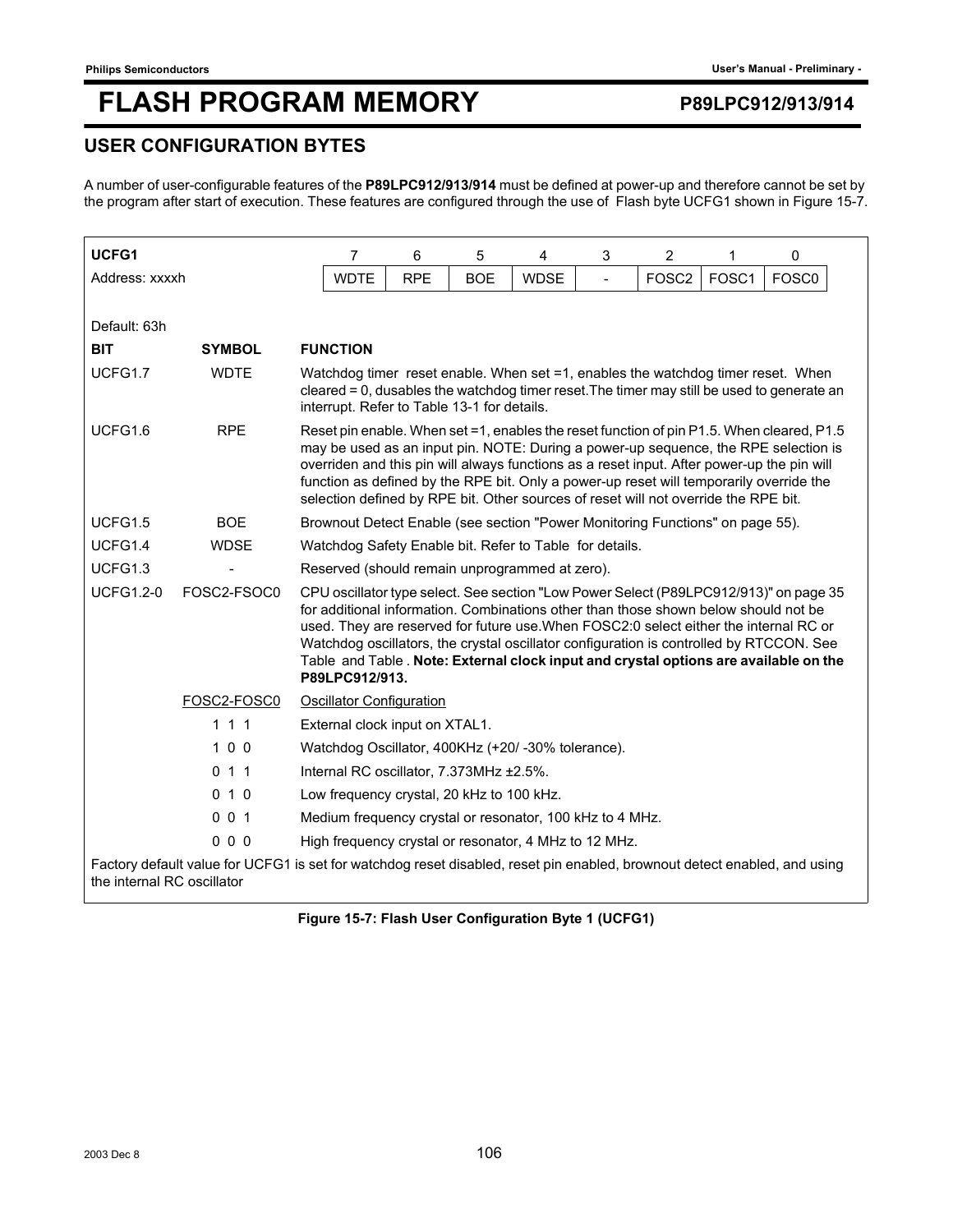## **USER SECURITY BYTES**

There are four User Sector Security Bytes (SEC0, ..., SEC3), each corresponding to one sector and having the following bit assignments:

| <b>SEC<sub>x</sub></b> |                         |                                    | 6 | 5                                                                | 4 | 3 | $\overline{2}$ |  | 0                                                                                                                                                                                                                                                                          |
|------------------------|-------------------------|------------------------------------|---|------------------------------------------------------------------|---|---|----------------|--|----------------------------------------------------------------------------------------------------------------------------------------------------------------------------------------------------------------------------------------------------------------------------|
| Address: xxxxh         |                         | SPEDISX<br><b>EDIS<sub>x</sub></b> |   |                                                                  |   |   |                |  | <b>MOVCDISX</b>                                                                                                                                                                                                                                                            |
|                        | Unprogrammed value: 00h |                                    |   |                                                                  |   |   |                |  |                                                                                                                                                                                                                                                                            |
| <b>BIT</b>             | <b>SYMBOL</b>           | <b>FUNCTION</b>                    |   |                                                                  |   |   |                |  |                                                                                                                                                                                                                                                                            |
| <b>SECx.7-3</b>        |                         |                                    |   | Reserved (should remain unprogrammed at zero).                   |   |   |                |  |                                                                                                                                                                                                                                                                            |
| SEC <sub>x</sub> .2    | <b>EDIS<sub>x</sub></b> |                                    |   |                                                                  |   |   |                |  | <b>Erase Disable x.</b> Disables the ability to perform an erase of sector "x" in IAP mode. When<br>programmed, this bit and sector x can only be erased by a 'global' erase command using<br>a commercial programmer. This bit and sector x CANNOT be erased in IAP mode. |
| SEC <sub>x</sub> .1    | <b>SPEDISX</b>          |                                    |   | programmer) or a 'global' erase command (commercial programmer). |   |   |                |  | Sector Program Erase Disable x. Disables program or erase of all or part of sector x.<br>This bit and sector x are erased by either a sector erase command (IAP or commercial                                                                                              |
| SEC <sub>x.0</sub>     | <b>MOVCDISX</b>         | when sector x is erased.           |   |                                                                  |   |   |                |  | <b>MOVC Disable.</b> Disables the MOVC command for sector x. Any MOVC that attempts to<br>read a byte in a MOVC protected sector will return invalid data. This bit can only be erased                                                                                     |
|                        |                         |                                    |   |                                                                  |   |   |                |  |                                                                                                                                                                                                                                                                            |

### **Figure 15-8: User Sector Security Bytes (SEC0 ... SEC3)**

### **Table 15-2: Effects of Security Bits**

| <b>EDIS<sub>x</sub></b> |   | <b>SPEDISX MOVCDISX</b> | <b>Effects on Programming</b>                                                                                                                                                                                                                                                                      |
|-------------------------|---|-------------------------|----------------------------------------------------------------------------------------------------------------------------------------------------------------------------------------------------------------------------------------------------------------------------------------------------|
| 0                       |   |                         | None.                                                                                                                                                                                                                                                                                              |
|                         |   |                         | Security violation flag set for sector CRC calculation for the specific sector. Security<br>violation flag set for global CRC calculation if any MOVCDISx bit is set. Cycle aborted.<br>Memory contents unchanged. CRC invalid. Program/erase commands will not result<br>in a security violation. |
| O                       |   | x                       | Security violation flag set for program commands or an erase page command. Cycle<br>aborted. Memory contents unchanged. Sector erase and global erase are allowed.                                                                                                                                 |
|                         | x |                         | Security violation flag set for program or erase commands. Cycle aborted. Memory<br>contents unchanged. Global erase is allowed.                                                                                                                                                                   |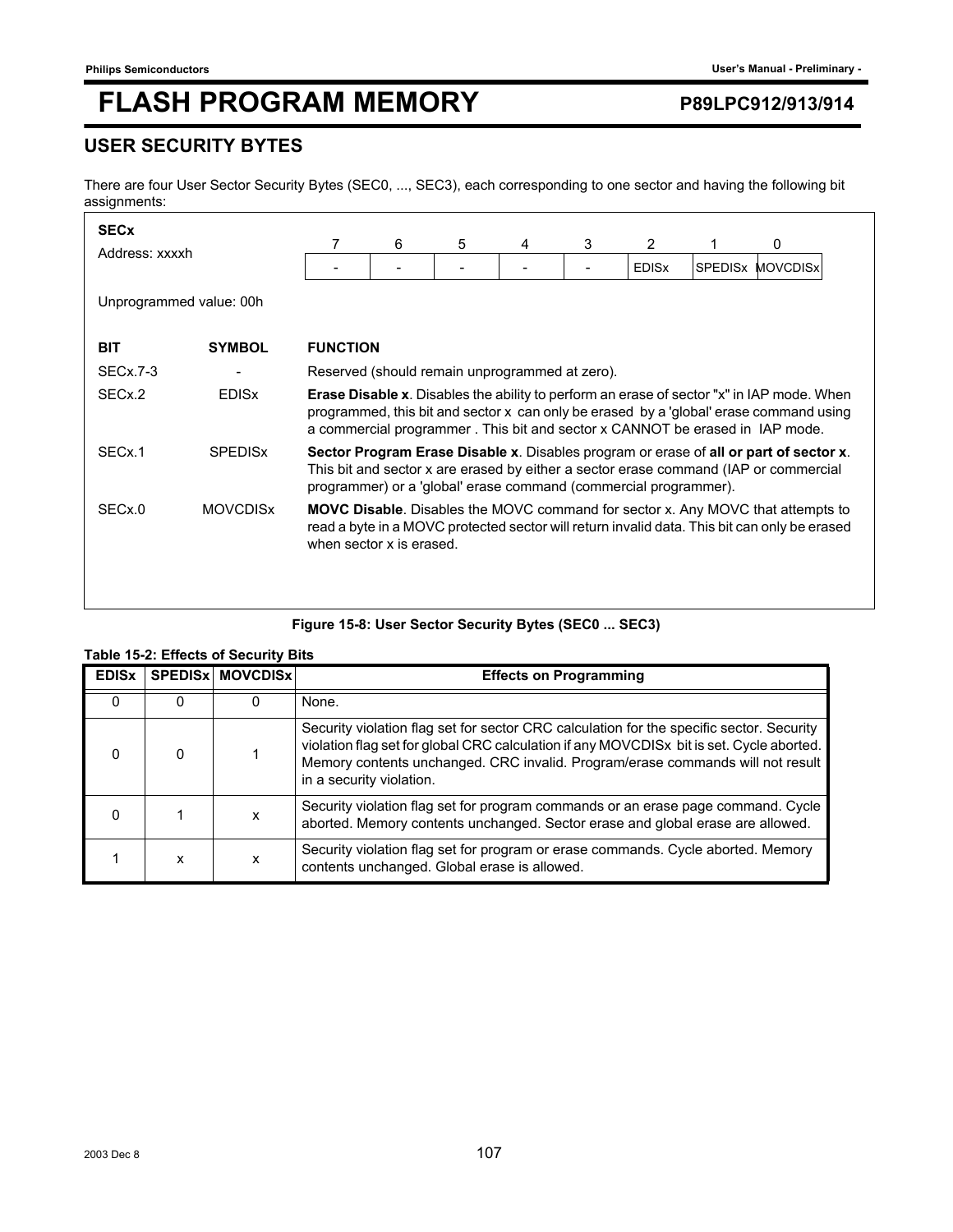### **Boot Vector**

| <b>BOOTVEC</b>             |               | 6                                                                                                                                                                                                                                                                                        | 5 |  | 3 | 2 |  | 0                                  |  |
|----------------------------|---------------|------------------------------------------------------------------------------------------------------------------------------------------------------------------------------------------------------------------------------------------------------------------------------------------|---|--|---|---|--|------------------------------------|--|
| Address: xxxxh             |               |                                                                                                                                                                                                                                                                                          |   |  |   |   |  | BOOTV4 BOOTV3 BOOTV2 BOOTV1 BOOTV0 |  |
| Factory default value: 00h |               |                                                                                                                                                                                                                                                                                          |   |  |   |   |  |                                    |  |
| <b>BIT</b>                 | <b>SYMBOL</b> | <b>FUNCTION</b>                                                                                                                                                                                                                                                                          |   |  |   |   |  |                                    |  |
| BOOTVEC.7-5                |               | Reserved (should remain unprogrammed at zero).                                                                                                                                                                                                                                           |   |  |   |   |  |                                    |  |
| BOOTVEC.4-0                |               | Boot Vector. If the Boot Vector is selected as the reset address, the P89LPC912/913/914<br>will start execution at an address comprised of 00H in the lower eight bits and this<br>BOOTVEC as the upper bits after a reset. (See section "Power-On reset code execution"<br>on page 81). |   |  |   |   |  |                                    |  |

### **Figure 15-9: Boot Vector (BOOTVEC)**

## **Boot Status**

| <b>BOOTSTAT</b>            |                          |                                                                                                                                                                                                                                                              |                 | 6 | 5 | 4 | 3 | 2 |  | 0          |  |
|----------------------------|--------------------------|--------------------------------------------------------------------------------------------------------------------------------------------------------------------------------------------------------------------------------------------------------------|-----------------|---|---|---|---|---|--|------------|--|
| Address: xxxxh             |                          |                                                                                                                                                                                                                                                              |                 |   |   |   |   |   |  | <b>BSB</b> |  |
| Factory default value: 00h |                          |                                                                                                                                                                                                                                                              |                 |   |   |   |   |   |  |            |  |
| <b>BIT</b>                 | <b>SYMBOL</b>            |                                                                                                                                                                                                                                                              | <b>FUNCTION</b> |   |   |   |   |   |  |            |  |
| BOOTSTAT.7-1               | $\overline{\phantom{a}}$ | Reserved (should remain unprogrammed at zero).                                                                                                                                                                                                               |                 |   |   |   |   |   |  |            |  |
| BOOTSTAT.0                 | <b>BSB</b>               | Boot Status Bit. If programmed to '1', the P89LPC912/913/914 will always start execution<br>at an address comprised of 00H in the lower eight bits and BOOTVEC as the upper bits<br>after a reset. (See section "Power-On reset code execution" on page 81). |                 |   |   |   |   |   |  |            |  |

**Figure 15-10: Boot Status (BOOTSTAT)**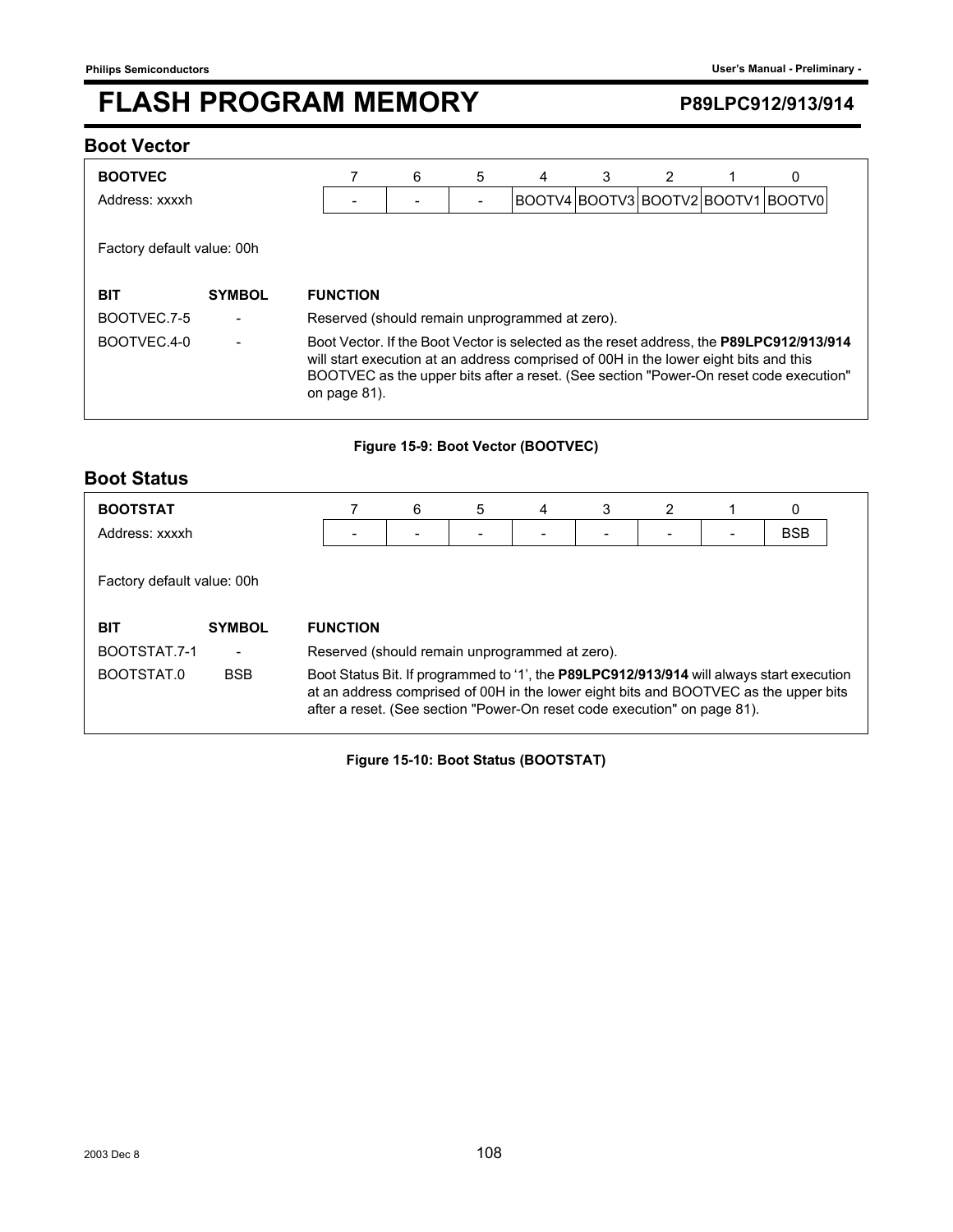# **P89LPC912/913/914 INSTRUCTION SET 16. INSTRUCTION SET**

|  |  | Table 1: Instruction set summary |  |
|--|--|----------------------------------|--|
|--|--|----------------------------------|--|

| <b>Mnemonic</b> | <b>Description</b>                          | <b>Bytes</b>   | <b>Cycles</b> | <b>Hex</b><br>code |
|-----------------|---------------------------------------------|----------------|---------------|--------------------|
|                 | <b>ARITHMETIC</b>                           |                |               |                    |
| ADD A,Rn        | Add register to A                           | 1              | 1             | 28-2F              |
| ADD A,dir       | Add direct byte to A                        | $\overline{2}$ | $\mathbf{1}$  | 25                 |
| ADD A,@Ri       | Add indirect memory to A                    | $\mathbf{1}$   | 1             | 26-27              |
| ADD A,#data     | Add immediate to A                          | $\overline{2}$ | 1             | 24                 |
| ADDC A,Rn       | Add register to A with carry                | 1              | 1             | 38-3F              |
| ADDC A,dir      | Add direct byte to A with carry             | 2              | 1             | 35                 |
| ADDC A,@Ri      | Add indirect memory to A with carry         | $\mathbf 1$    | $\mathbf{1}$  | 36-37              |
| ADDC A,#data    | Add immediate to A with carry               | $\overline{2}$ | $\mathbf{1}$  | 34                 |
| SUBB A,Rn       | Subtract register from A with borrow        | 1              | 1             | 98-9F              |
| SUBB A,dir      | Subtract direct byte from A with borrow     | $\overline{2}$ | 1             | 95                 |
| SUBB A,@Ri      | Subtract indirect memory from A with borrow | 1              | $\mathbf{1}$  | 96-97              |
| SUBB A,#data    | Subtract immediate from A with borrow       | $\overline{2}$ | 1             | 94                 |
| <b>INCA</b>     | Increment A                                 | $\mathbf{1}$   | 1             | 04                 |
| <b>INC Rn</b>   | Increment register                          | $\mathbf{1}$   | $\mathbf{1}$  | 08-0F              |
| INC dir         | Increment direct byte                       | $\overline{2}$ | 1             | 05                 |
| INC @Ri         | Increment indirect memory                   | $\mathbf{1}$   | 1             | 06-07              |
| DEC A           | Decrement A                                 | 1              | 1             | 14                 |
| DEC Rn          | Decrement register                          | 1              | 1             | $18-1F$            |
| DEC dir         | Decrement direct byte                       | $\overline{2}$ | $\mathbf{1}$  | 15                 |
| DEC @Ri         | Decrement indirect memory                   | 1              | $\mathbf{1}$  | $16 - 17$          |
| <b>INC DPTR</b> | Increment data pointer                      | 1              | 2             | A <sub>3</sub>     |
| MUL AB          | Multiply A by B                             | $\mathbf{1}$   | 4             | A4                 |
| DIV AB          | Divide A by B                               | $\mathbf{1}$   | 4             | 84                 |
| DA A            | Decimal Adjust A                            | $\mathbf{1}$   | $\mathbf{1}$  | D <sub>4</sub>     |
|                 |                                             |                |               |                    |
|                 | <b>LOGICAL</b>                              |                |               |                    |
| ANL A, Rn       | AND register to A                           | $\mathbf{1}$   | 1             | 58-5F              |
| ANL A,dir       | AND direct byte to A                        | $\overline{2}$ | 1             | 55                 |
| ANL A,@Ri       | AND indirect memory to A                    | $\mathbf{1}$   | $\mathbf{1}$  | 56-57              |
| ANL A,#data     | AND immediate to A                          | $\overline{2}$ | $\mathbf{1}$  | 54                 |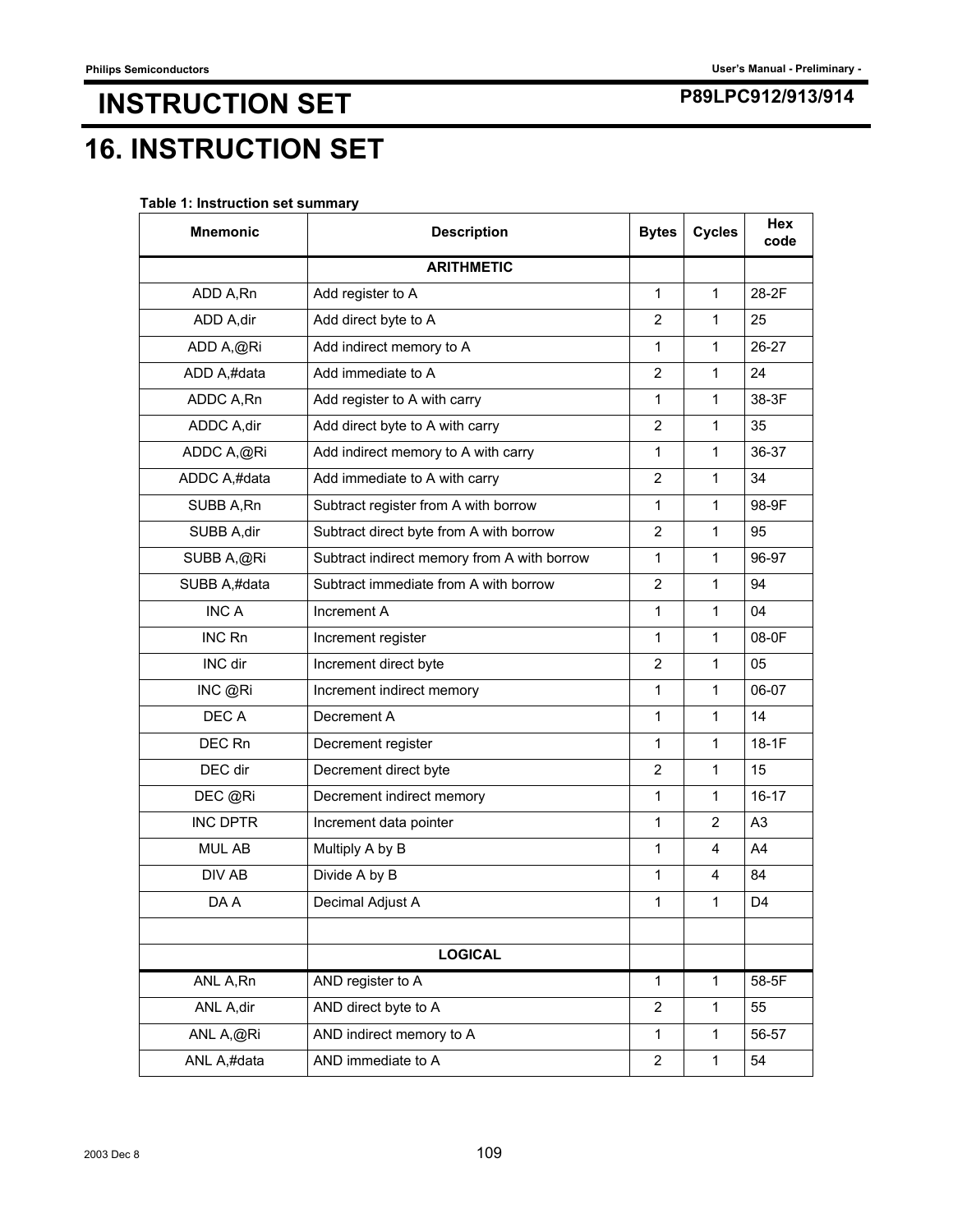# **P89LPC912/913/914 INSTRUCTION SET**

| <b>Mnemonic</b> | <b>Description</b>                    | <b>Bytes</b>   | <b>Cycles</b>  | <b>Hex</b><br>code |
|-----------------|---------------------------------------|----------------|----------------|--------------------|
| ANL dir, A      | AND A to direct byte                  | $\overline{2}$ | $\mathbf 1$    | 52                 |
| ANL dir,#data   | AND immediate to direct byte          | 3              | $\overline{2}$ | 53                 |
| ORL A, Rn       | OR register to A                      | 1              | $\mathbf{1}$   | 48-4F              |
| ORL A, dir      | OR direct byte to A                   | $\overline{2}$ | $\mathbf{1}$   | 45                 |
| ORL A,@Ri       | OR indirect memory to A               | $\mathbf{1}$   | 1              | 46-47              |
| ORL A,#data     | OR immediate to A                     | $\overline{2}$ | $\mathbf 1$    | 44                 |
| ORL dir, A      | OR A to direct byte                   | $\overline{2}$ | $\mathbf{1}$   | 42                 |
| ORL dir,#data   | OR immediate to direct byte           | 3              | $\overline{2}$ | 43                 |
| XRL A, Rn       | Exclusive-OR register to A            | $\mathbf{1}$   | 1              | 68-6F              |
| XRL A, dir      | Exclusive-OR direct byte to A         | $\overline{2}$ | $\mathbf{1}$   | 65                 |
| XRL A, @Ri      | Exclusive-OR indirect memory to A     | $\mathbf{1}$   | 1              | 66-67              |
| XRL A,#data     | Exclusive-OR immediate to A           | $\overline{2}$ | $\mathbf 1$    | 64                 |
| XRL dir, A      | Exclusive-OR A to direct byte         | $\overline{2}$ | $\mathbf 1$    | 62                 |
| XRL dir,#data   | Exclusive-OR immediate to direct byte | 3              | $\overline{2}$ | 63                 |
| <b>CLRA</b>     | Clear A                               | $\mathbf 1$    | $\mathbf{1}$   | E <sub>4</sub>     |
| CPL A           | Complement A                          | $\mathbf{1}$   | $\mathbf{1}$   | F <sub>4</sub>     |
| SWAP A          | Swap Nibbles of A                     | $\mathbf{1}$   | 1              | C <sub>4</sub>     |
| RL A            | Rotate A left                         | $\mathbf{1}$   | $\mathbf 1$    | 23                 |
| <b>RLCA</b>     | Rotate A left through carry           | $\mathbf{1}$   | $\mathbf{1}$   | 33                 |
| RR A            | Rotate A right                        | $\mathbf{1}$   | 1              | 03                 |
| <b>RRCA</b>     | Rotate A right through carry          | $\mathbf{1}$   | $\mathbf{1}$   | 13                 |
|                 |                                       |                |                |                    |
|                 | <b>DATA TRANSFER</b>                  |                |                |                    |
| MOV A, Rn       | Move register to A                    | $\mathbf{1}$   | $\mathbf{1}$   | E8-EF              |
| MOV A, dir      | Move direct byte to A                 | $\overline{2}$ | 1              | E <sub>5</sub>     |
| MOV A,@Ri       | Move indirect memory to A             | 1              | 1              | E6-E7              |
| MOV A,#data     | Move immediate to A                   | $\overline{2}$ | $\mathbf 1$    | 74                 |
| MOV Rn,A        | Move A to register                    | 1              | 1              | F8-FF              |
| MOV Rn,dir      | Move direct byte to register          | $\overline{2}$ | 2              | A8-AF              |
| MOV Rn,#data    | Move immediate to register            | $\overline{2}$ | $\mathbf 1$    | 78-7F              |
| MOV dir, A      | Move A to direct byte                 | $\overline{2}$ | $\mathbf{1}$   | F <sub>5</sub>     |
| MOV dir, Rn     | Move register to direct byte          | $\overline{2}$ | 2              | 88-8F              |
| MOV dir, dir    | Move direct byte to direct byte       | 3              | $\overline{2}$ | 85                 |
| MOV dir,@Ri     | Move indirect memory to direct byte   | $\overline{2}$ | $\overline{2}$ | 86-87              |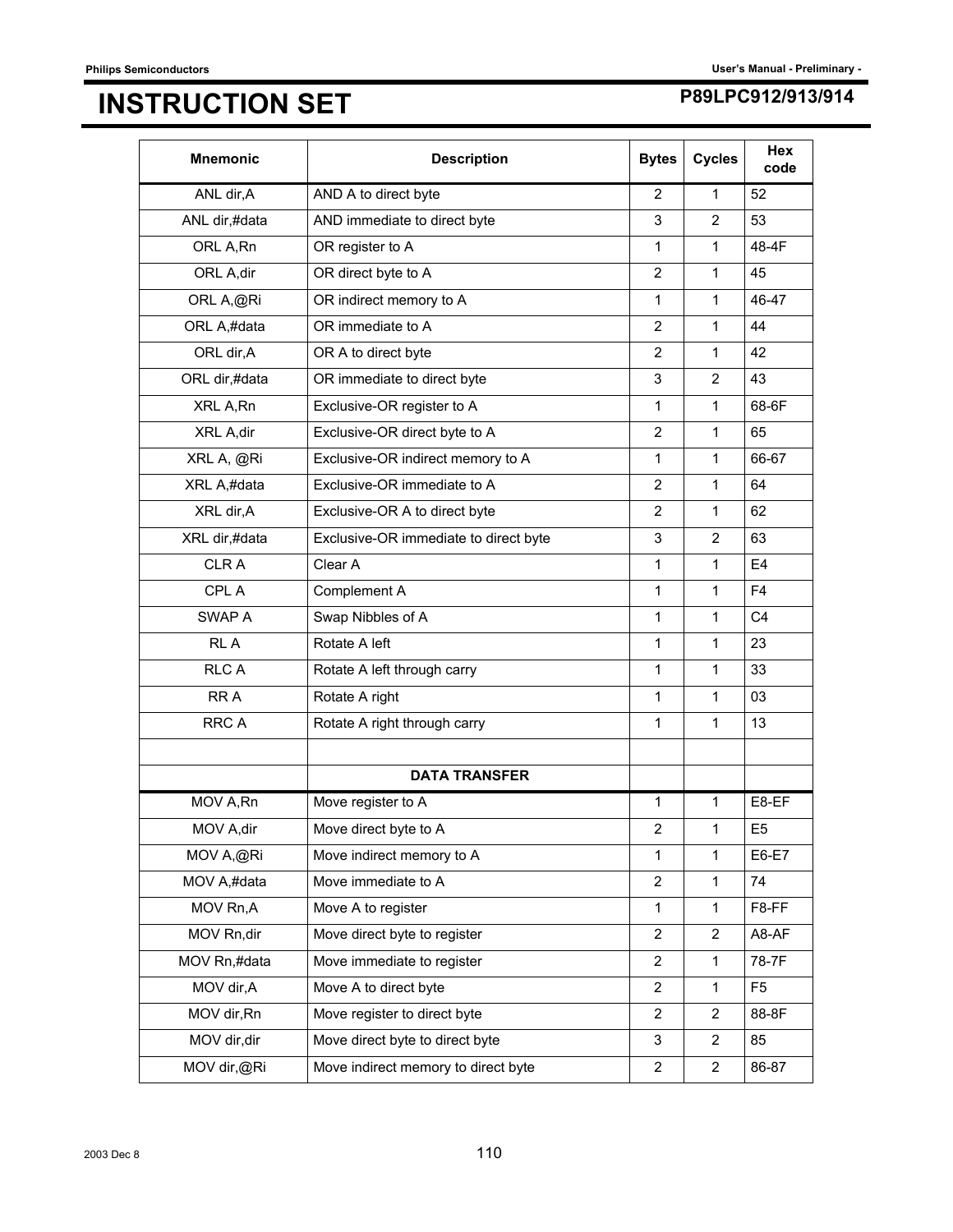# **P89LPC912/913/914 INSTRUCTION SET**

| <b>Mnemonic</b>   | <b>Description</b>                    | <b>Bytes</b>   | <b>Cycles</b>  | <b>Hex</b><br>code |
|-------------------|---------------------------------------|----------------|----------------|--------------------|
| MOV dir,#data     | Move immediate to direct byte         | 3              | 2              | 75                 |
| MOV @Ri,A         | Move A to indirect memory             | 1              | 1              | F6-F7              |
| MOV @Ri,dir       | Move direct byte to indirect memory   | $\overline{2}$ | $\overline{2}$ | A6-A7              |
| MOV @Ri,#data     | Move immediate to indirect memory     | 2              | $\mathbf{1}$   | 76-77              |
| MOV DPTR,#data    | Move immediate to data pointer        | 3              | 2              | 90                 |
| MOVC A,@A+DPTR    | Move code byte relative DPTR to A     | 1              | $\overline{2}$ | 93                 |
| MOVC A,@A+PC      | Move code byte relative PC to A       | 1              | $\overline{2}$ | 94                 |
| MOVX A,@Ri        | Move external data(A8) to A           | 1              | $\overline{2}$ | E2-E3              |
| MOVX A,@DPTR      | Move external data(A16) to A          | 1              | $\overline{2}$ | E <sub>0</sub>     |
| MOVX @Ri,A        | Move A to external data(A8)           | 1              | $\overline{2}$ | $F2-F3$            |
| MOVX @DPTR,A      | Move A to external data(A16)          | 1              | 2              | F <sub>0</sub>     |
| PUSH dir          | Push direct byte onto stack           | $\overline{2}$ | 2              | CO                 |
| POP dir           | Pop direct byte from stack            | 2              | 2              | D <sub>0</sub>     |
| XCH A, Rn         | Exchange A and register               | 1              | $\mathbf{1}$   | C8-CF              |
| XCH A,dir         | Exchange A and direct byte            | $\overline{2}$ | 1              | C <sub>5</sub>     |
| XCH A,@Ri         | Exchange A and indirect memory        | 1              | $\mathbf{1}$   | C6-C7              |
| XCHD A,@Ri        | Exchange A and indirect memory nibble | 1              | $\mathbf{1}$   | D6-D7              |
|                   |                                       |                |                |                    |
|                   | <b>BOOLEAN</b>                        |                |                |                    |
| Mnemonic          | Description                           | <b>Bytes</b>   | Cycles         | Hex code           |
| CLR C             | Clear carry                           | 1              | $\mathbf{1}$   | C <sub>3</sub>     |
| CLR bit           | Clear direct bit                      | $\overline{2}$ | $\mathbf{1}$   | C <sub>2</sub>     |
| SETB <sub>C</sub> | Set carry                             | 1              | $\mathbf{1}$   | D <sub>3</sub>     |
| SETB bit          | Set direct bit                        | $\overline{2}$ | 1              | D <sub>2</sub>     |
| CPL C             | Complement carry                      | 1              | $\mathbf{1}$   | B <sub>3</sub>     |
| CPL bit           | Complement direct bit                 | $\overline{2}$ | $\mathbf{1}$   | B <sub>2</sub>     |
| ANL C, bit        | AND direct bit to carry               | 2              | $\overline{2}$ | 82                 |
| ANL C,/bit        | AND direct bit inverse to carry       | $\overline{2}$ | $\overline{2}$ | B <sub>0</sub>     |
| ORL C, bit        | OR direct bit to carry                | $\overline{2}$ | 2              | 72                 |
| ORL C,/bit        | OR direct bit inverse to carry        | $\overline{2}$ | $\overline{2}$ | A <sub>0</sub>     |
| MOV C, bit        | Move direct bit to carry              | $\overline{2}$ | 1              | A <sub>2</sub>     |
| MOV bit, C        | Move carry to direct bit              | $\overline{2}$ | $\overline{2}$ | 92                 |
|                   |                                       |                |                |                    |
|                   | <b>BRANCHING</b>                      |                |                |                    |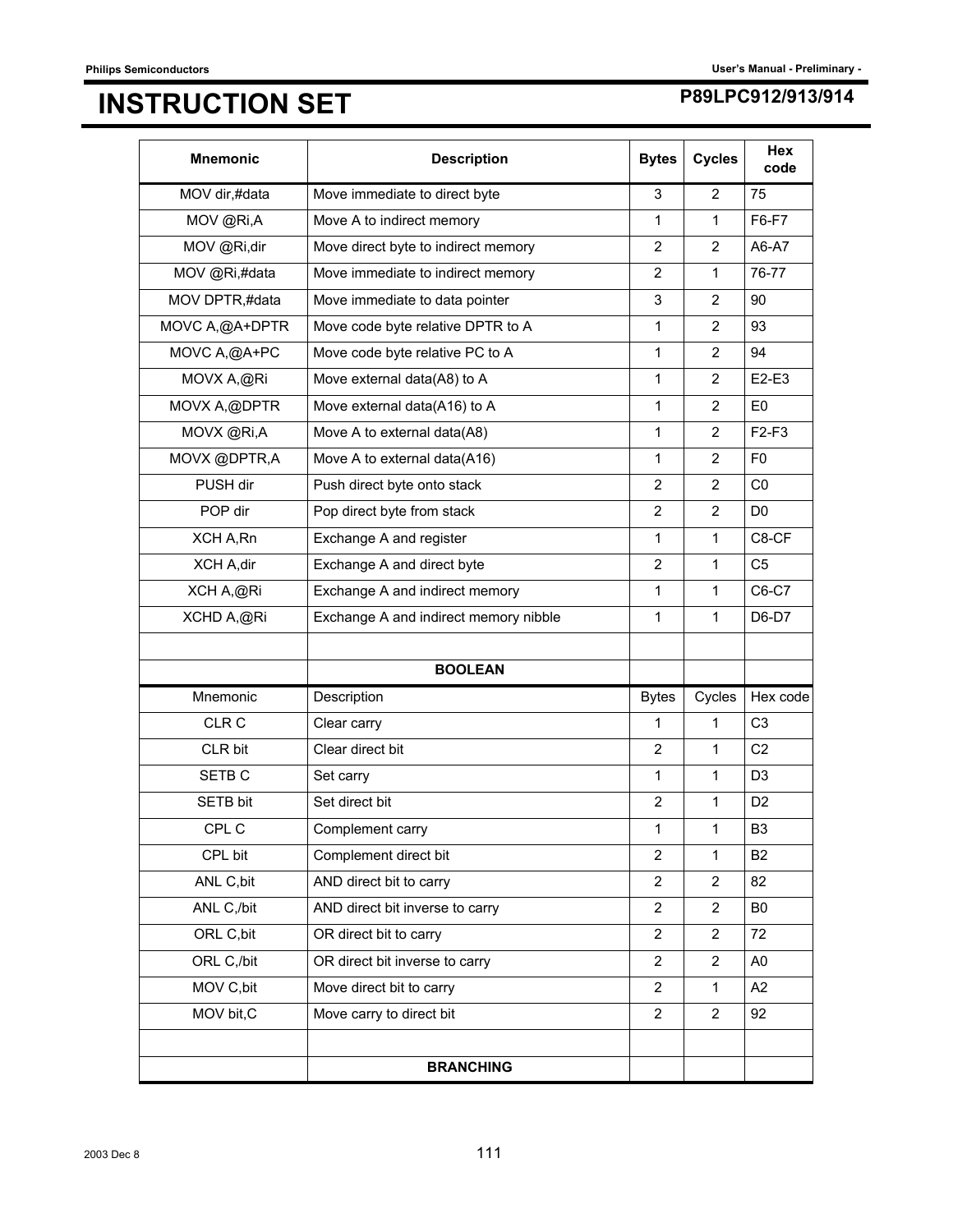# **P89LPC912/913/914 INSTRUCTION SET**

| <b>Mnemonic</b>  | <b>Description</b>                       | <b>Bytes</b>   | <b>Cycles</b>  | Hex<br>code    |
|------------------|------------------------------------------|----------------|----------------|----------------|
| ACALL addr 11    | Absolute jump to subroutine              | 2              | 2              | 116F1          |
| LCALL addr 16    | Long jump to subroutine                  | 3              | $\overline{2}$ | 12             |
| <b>RET</b>       | Return from subroutine                   | $\mathbf{1}$   | 2              | 22             |
| <b>RETI</b>      | Return from interrupt                    | $\mathbf{1}$   | 2              | 32             |
| AJMP addr 11     | Absolute jump unconditional              | $\overline{2}$ | $\overline{2}$ | 016E1          |
| LJMP addr 16     | Long jump unconditional                  | 3              | 2              | 02             |
| SJMP rel         | Short jump (relative address)            | $\overline{2}$ | $\overline{2}$ | 80             |
| JC rel           | Jump on carry $= 1$                      | 2              | 2              | 40             |
| JNC rel          | Jump on carry $= 0$                      | $\overline{2}$ | $\overline{2}$ | 50             |
| JB bit,rel       | Jump on direct bit $= 1$                 | 3              | $\overline{2}$ | 20             |
| JNB bit,rel      | Jump on direct bit $= 0$                 | 3              | $\overline{2}$ | 30             |
| JBC bit,rel      | Jump on direct bit $= 1$ and clear       | 3              | 2              | 10             |
| JMP @A+DPTR      | Jump indirect relative DPTR              | 1              | $\overline{2}$ | 73             |
| JZ rel           | Jump on accumulator $= 0$                | $\overline{2}$ | $\overline{2}$ | 60             |
| JNZ rel          | Jump on accumulator 1 0                  | $\overline{2}$ | 2              | 70             |
| CJNE A, dir, rel | Compare A, direct jne relative           | 3              | 2              | B <sub>5</sub> |
| CJNE A,#d,rel    | Compare A, immediate jne relative        | 3              | 2              | <b>B4</b>      |
| CJNE Rn,#d,rel   | Compare register, immediate jne relative | 3              | 2              | B8-BF          |
| CJNE @Ri,#d,rel  | Compare indirect, immediate jne relative | 3              | $\overline{2}$ | <b>B6-B7</b>   |
| DJNZ Rn,rel      | Decrement register, jnz relative         | $\overline{2}$ | $\overline{2}$ | D8-DF          |
| DJNZ dir,rel     | Decrement direct byte, jnz relative      | 3              | $\overline{2}$ | D <sub>5</sub> |
|                  |                                          |                |                |                |
|                  | <b>MISCELLANEOUS</b>                     |                |                |                |
| <b>NOP</b>       | No operation                             | 1              | 1              | 00             |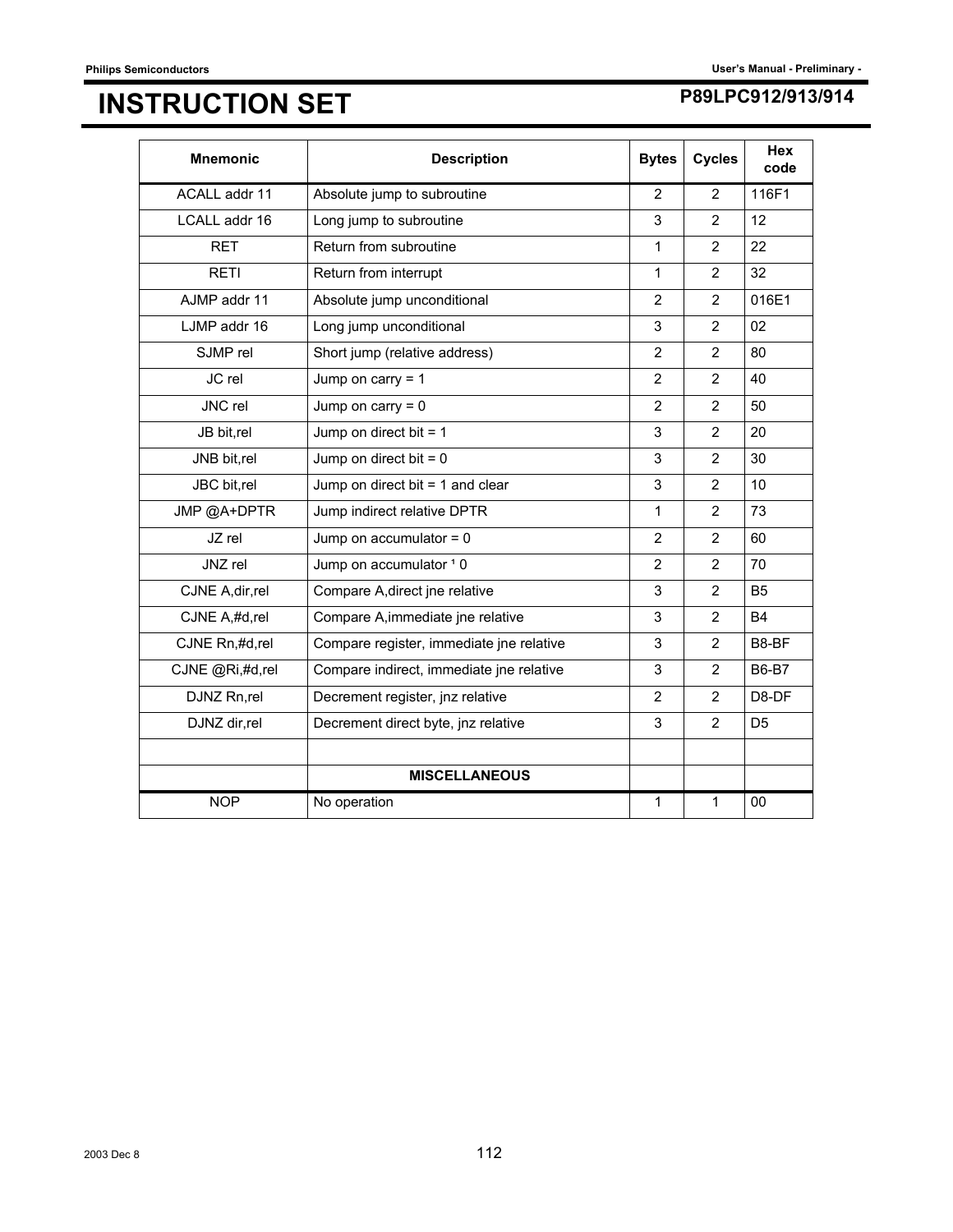## **P89LPC912/913/914 REVISION HISTORY**

# **17. REVISION HISTORY**

2003 Dec 8

Initial release.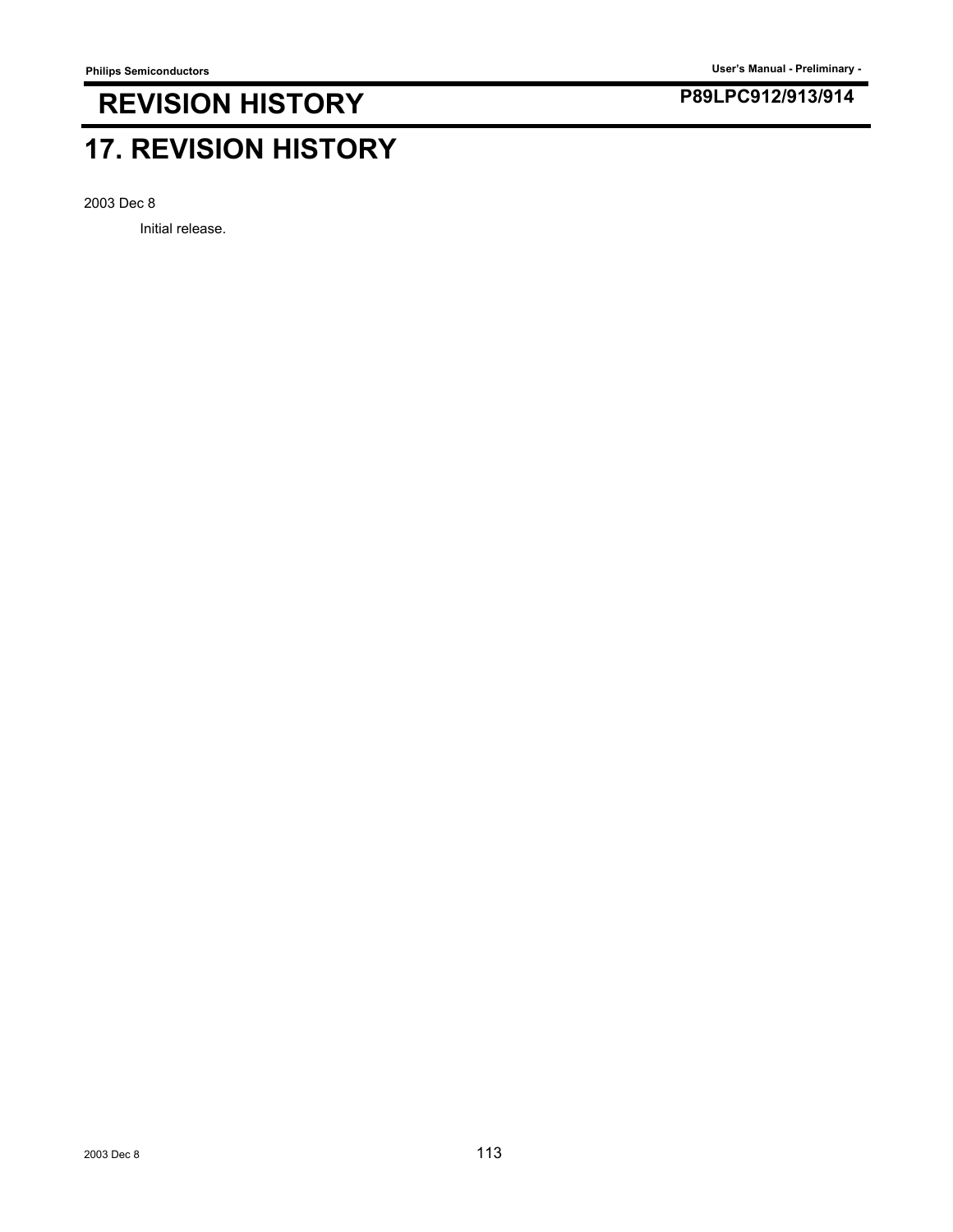**Philips Semiconductors User's Manual - Preliminary -**

## **P89LPC912/913/914 REVISION HISTORY**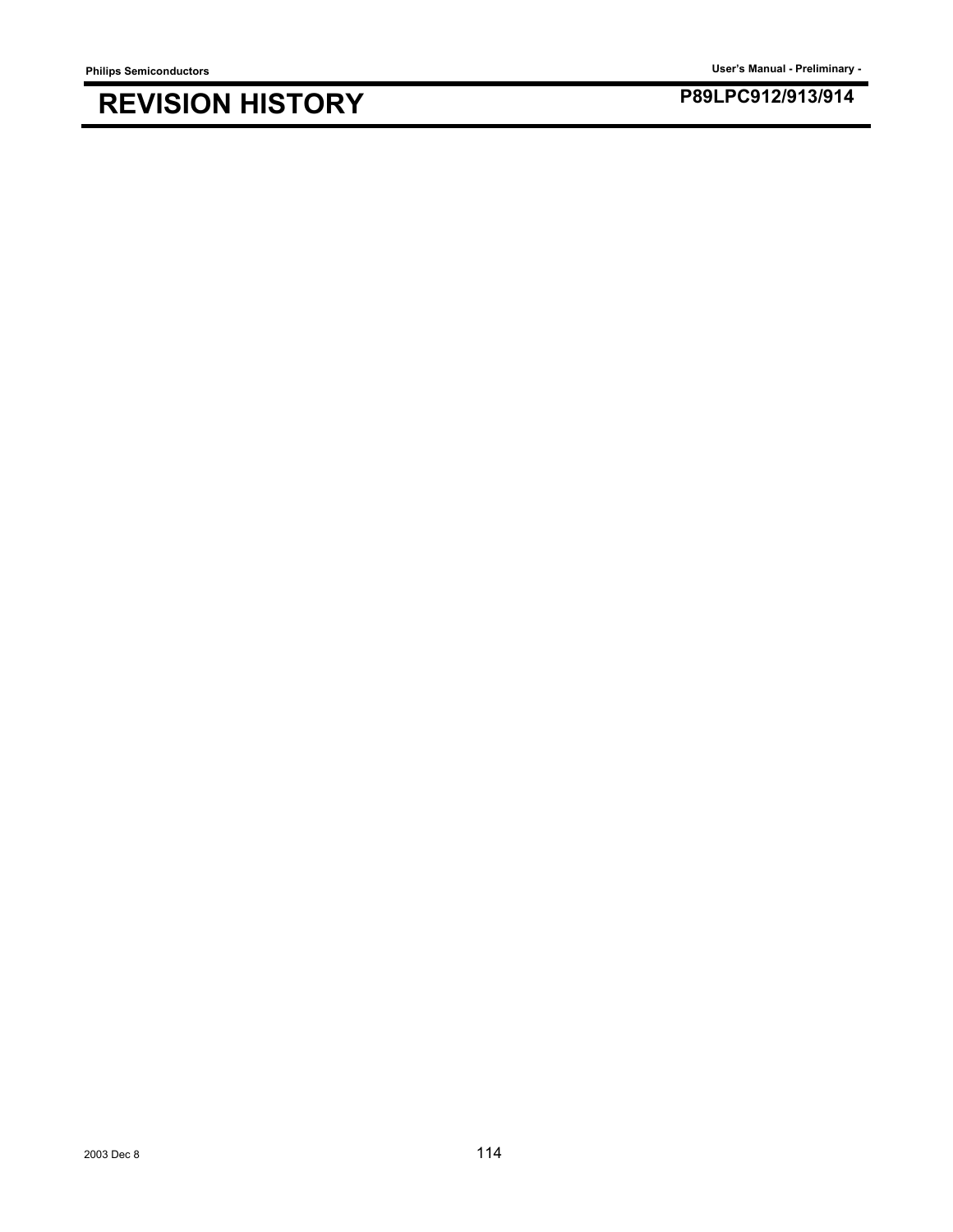# **18. INDEX**

### **Index P89LPC912/913/914**

#### **A**

Analog comparators 43 configuration 83 configuration example 86 enabling 83 internal reference voltage 85, 89 interrupt 85 power reduction modes 85, 86 Analog comparators and power reduction 43

## **B**

BRGCON writing to 27 Brownout detection 55 enabling and disabling 55 operating range 55 options 56 rise and fall times of Vdd 55

## **C**

CLKLP 35 **Clock** CPU clock 29 CPU divider (DIVM) 34 definitions 29 external input option 31 PCLK<sub>29</sub> RCCLK 29 wakeup delay 34 Clock output 30

## **D**

Data EEPROM block fill 7, 29, 37, 41, 45, 51, 55, 61, 81, 83, 87, 89, 97, 99, 109, 113, 115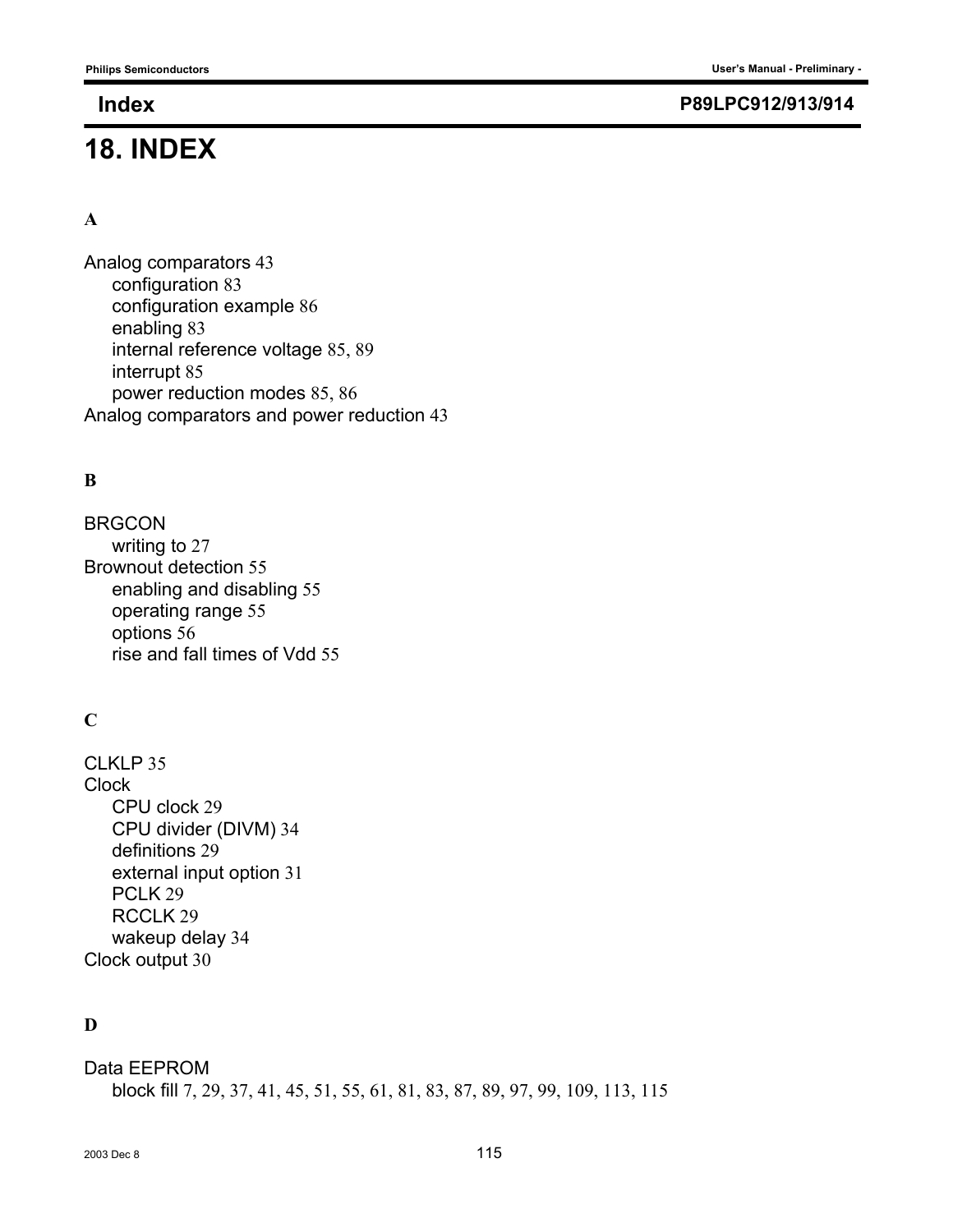#### **Index P89LPC912/913/914**

hardware reset 7, 29, 37, 41, 45, 51, 55, 61, 81, 83, 87, 89, 97, 99, 109, 113, 115 Dual Data Pointers 97

### **F**

FLASH 7, 29, 37, 41, 45, 51, 55, 61, 81, 83, 87, 89, 97, 99, 109, 113, 115 Boot Status 108 Boot Vector 108 features 99 hardware activation of the boot loader 81 power-on reset code execution 81

## **I**

IAP programming 99 Interrupts 41 arbitration ranking 37 external input pin glitch suppression 38 external inputs 38 keypad 38 priority structure 37 wake-up from power-down 38 **Interrutps** edge-triggered 38 ISP programming 99

## **K**

Keypad interrupt (KBI) 89

### **L**

Low power (CLKLP) 35

### **M**

**Memory** Code 28 Data 28 FLASH code 99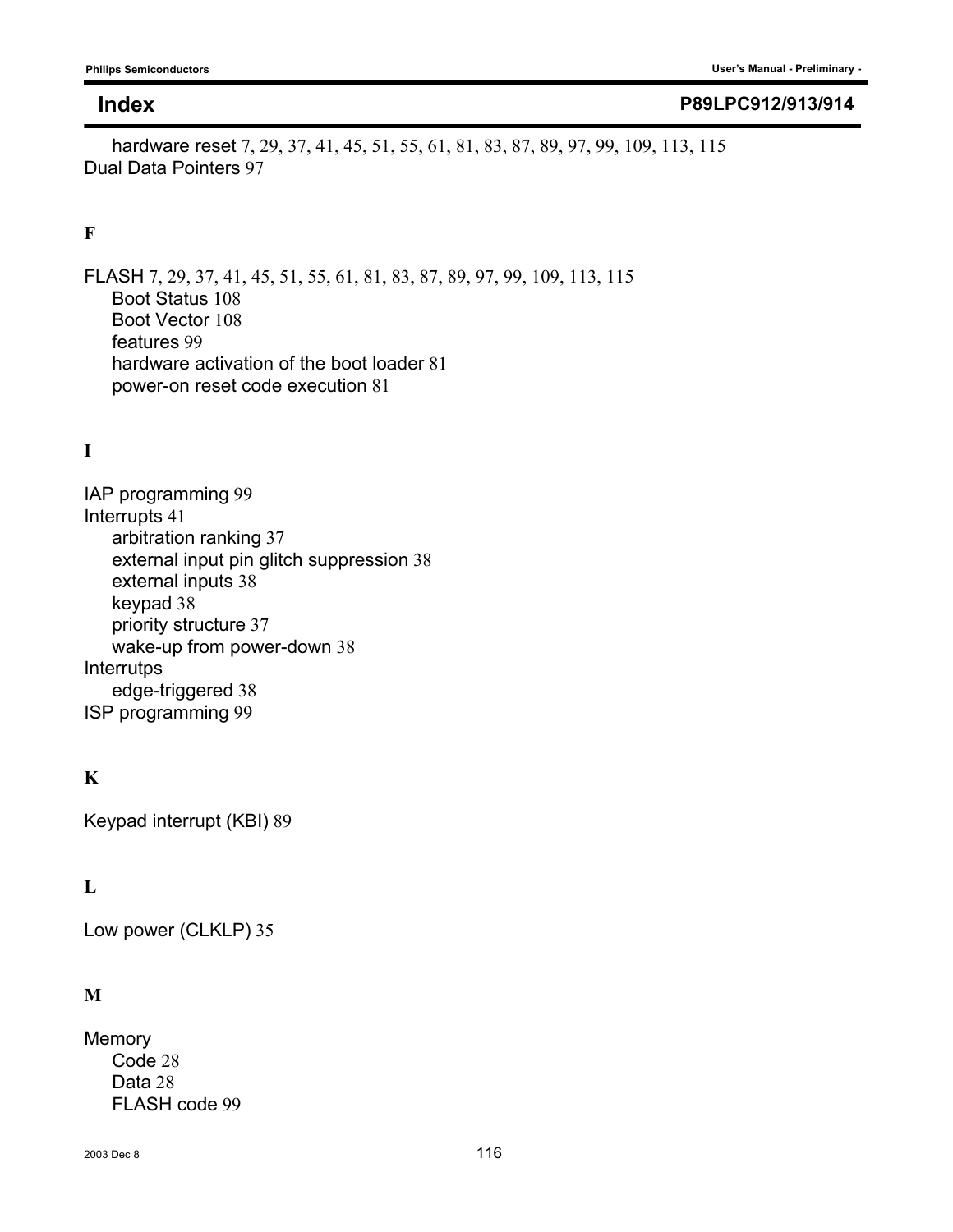organization 28

### **O**

**Oscillator** 

high speed crystal option 29, 30 low speed crystal option 29 medium speed crystal option 29 R-C option 30 watchdog (WDT) option 31

## **P**

Pin configuration 8, 9 28 pin PLCC 15, 17 28 pin TSSOP 7 Port 0 13, 15, 17 Port 1 13, 15, 17 Port 2 13, 15, 18 Port 3 14, 16 **Ports** additional features 44 I/O 41 input only configuration 43 open drain output configuration 42 Port 0 analog functions 43 Port 2 in 20-pin package 43 push-pull output configuration 43 quasi-bidirectional output configuration 41 Power monitoring functions 81 Power reduction modes 56 normal mode 57 power down mode (partial) 57 Power-down mode (total) 57 Power-on detection 56

## **R**

Real time clock 51 clock sources 51 interrupt/wake up 53 Reset 81

#### **Index P89LPC912/913/914**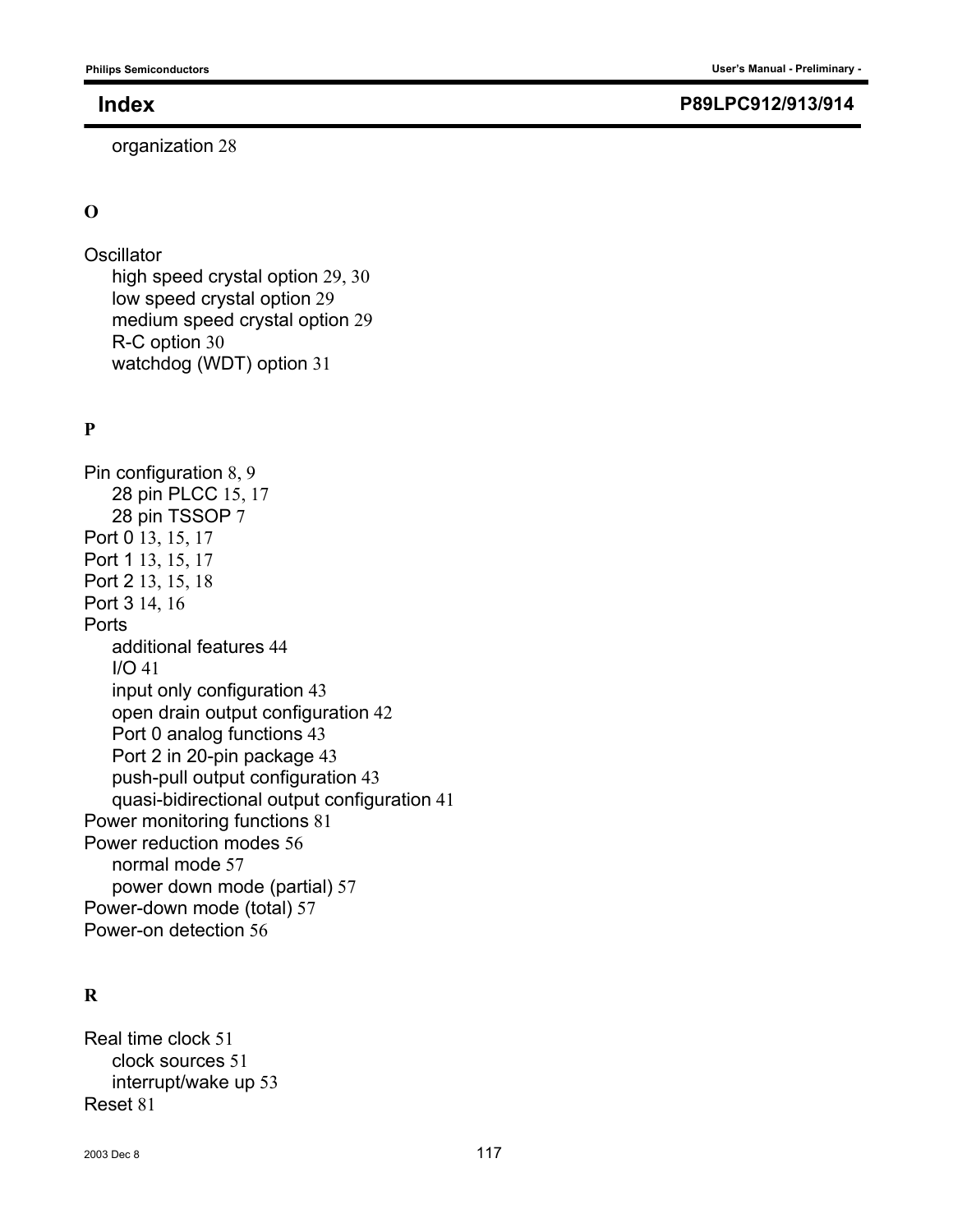#### **Index P89LPC912/913/914**

enabling the external reset input pin 81, 106 software reset 97 sources 81

**S**

Serial Peripheral Interface (SPI) 73 SFR AUXR1 97 BRGCON 63 CMPn 83, 84 KBCON 87 KBMASK 88 KBPATN 87 PCON 58 PCONA 59 RSTSRC 82 RTCCON 54 SCON 64 SPCTL 74 SPDAT 75 SPSTAT 75 SSTAT 65 TAMOD 46 TCON 47 TMOD 45 TRIM 30, 31, 101 UCFG1 106 WDCON 91 SFRs undefined locations, use of 19 Special Function Registers (SFR) table 19 SPI additional considerations for the master 77 additional considerations for the slave 77 clock prescalar select 80 configurations 75 configuring 77 data mode 78 mode change on SS 78 write collision 78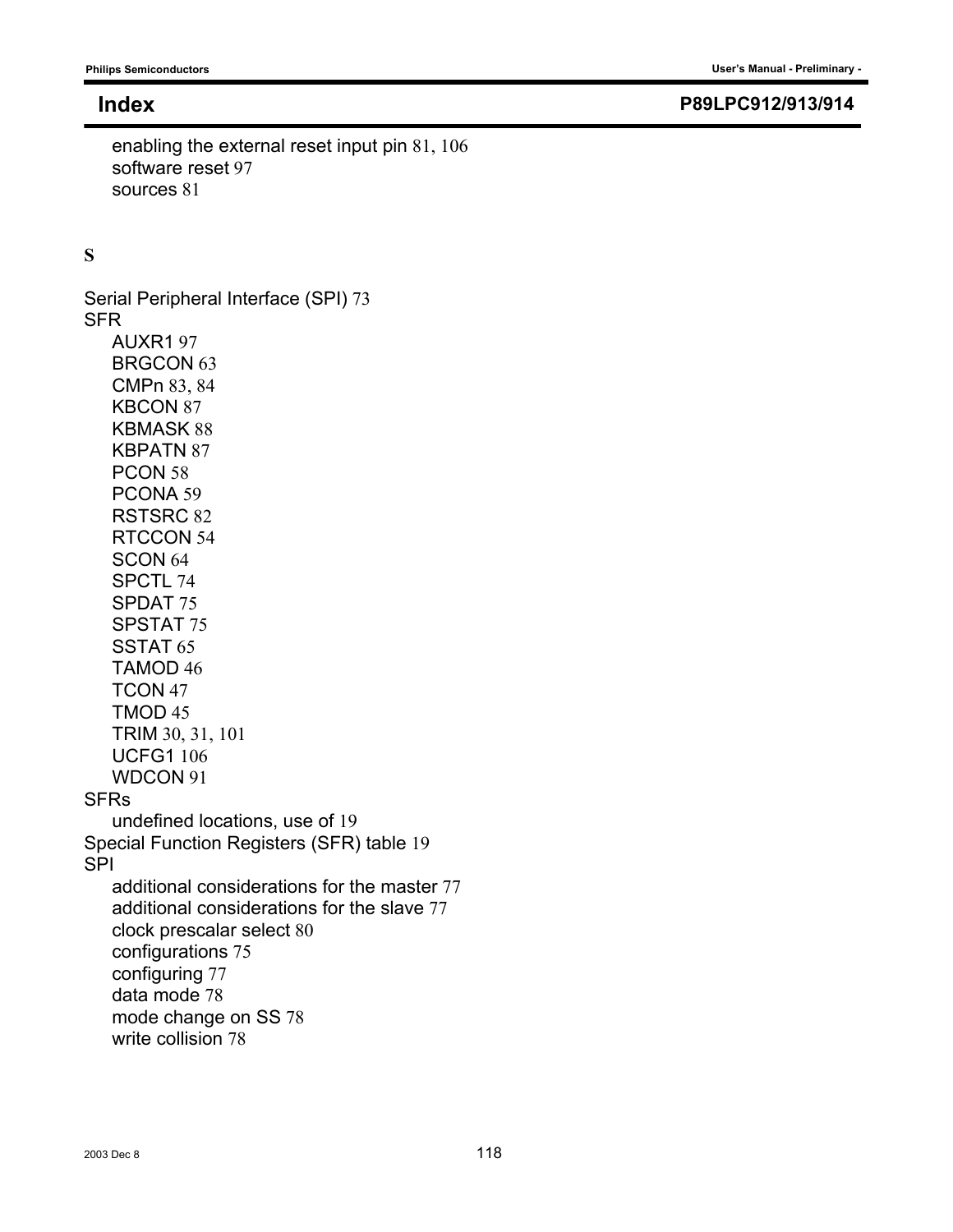**T**

#### **Index P89LPC912/913/914**

```
Timer/counters 45
   mode 0 46
   mode 1 46
   mode 2 (8-bit auto reload) 46
   mode 3 (seperates TL0 & TH0) 47
   mode 6 (8-bit PWM) 47
   toggle output 49
TRIM (SFR)
   power-on reset value 27
```
### **U**

UART 61

automatic address recognition 70 baud rate generator 62 BRGR1 and BRGR0, updating 62 double buffering in 9-bit mode 69 double buffering in different modes 68 framing error 63, 64, 67 mode 0 65 mode 0 (shift register) 61 mode 1 66 mode 1 (8-bit variable baud rate) 61 mode 2 67 mode 2 (9-bit fixed baud rate) 61 mode 3 67 mode 3 (9-bit variable baud rate) 61 multiprocessor communications 70 status register 65 transmit interrupts with double buffering enabled (modes 1, 2 and 3) 68

### **W**

Watchdog timer 89 feed sequence 90 timer mode 93 watchdog function 89 watchdog timeout values 92 WDCLK = 0 and CPU power down 94